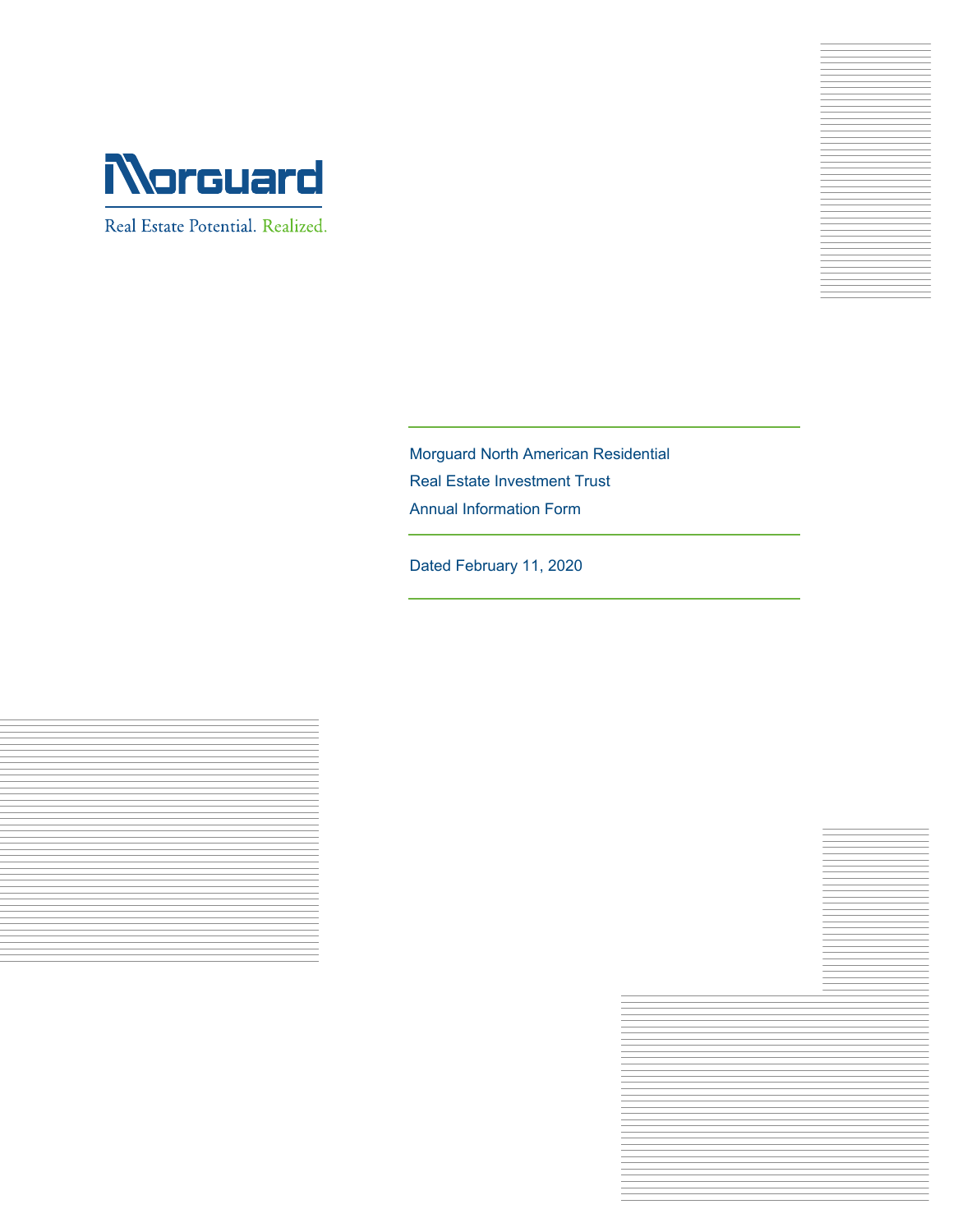# TABLE OF CONTENTS

| Item 1            | Morguard North American Residential Real Estate Investment Trust Structure  4 |  |
|-------------------|-------------------------------------------------------------------------------|--|
| Item <sub>2</sub> |                                                                               |  |
| Item 3            |                                                                               |  |
| Item 4            |                                                                               |  |
| Item 5            |                                                                               |  |
| Item 6            |                                                                               |  |
| Item 7            |                                                                               |  |
| Item 8            |                                                                               |  |
| Item 9            |                                                                               |  |
| Item 10           |                                                                               |  |
| Item 11           |                                                                               |  |
| Item 12           |                                                                               |  |
| Item 13           |                                                                               |  |
| Glossary          |                                                                               |  |
|                   |                                                                               |  |
| Appendix A        |                                                                               |  |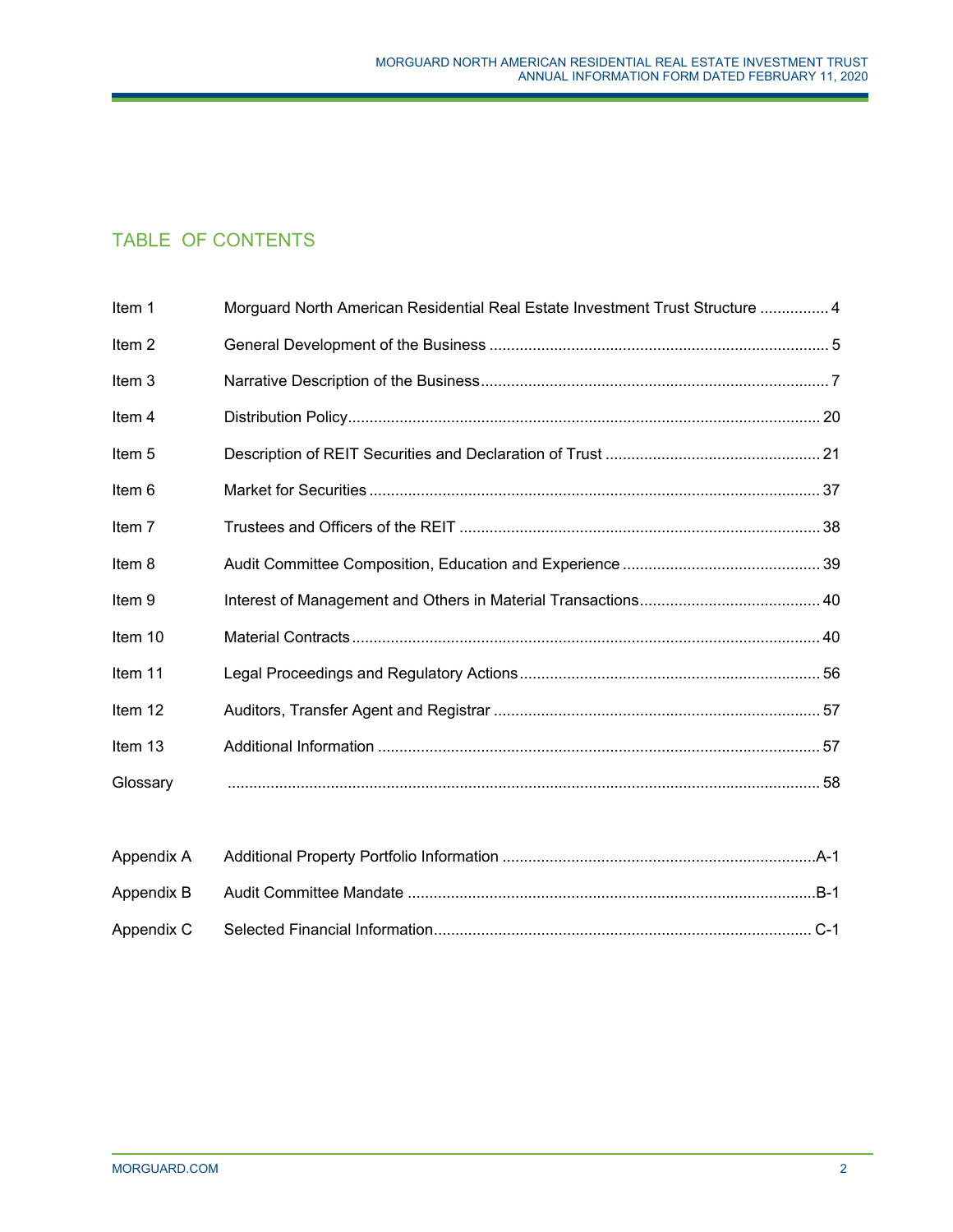## FORWARD-LOOKING STATEMENTS DISCLAIMER

Statements contained herein that are not based on historical or current fact, including without limitation statements containing the words "anticipates," "believes," "may," "continue," "estimate," "expects," and "will" and words of similar expression constitute "forward-looking statements". Such forward-looking statements involve known and unknown risks, uncertainties and other factors that may cause the actual results, events or developments to be materially different from any future results, events or developments expressed or implied by such forward-looking statements. Such factors include, among others, the following: general economic and business conditions, both nationally and in the regions in which the REIT operates; changes in business strategy or development/acquisition plans; environmental exposures; financing risk; existing governmental regulations and changes in, or the failure to comply with, governmental regulations; liability and other claims asserted against the REIT; and other factors referred to in the REIT's filings with Canadian securities regulators. Given these uncertainties, readers are cautioned not to place undue reliance on such forward-looking statements. The REIT does not assume the obligation to update or revise any forward-looking statements.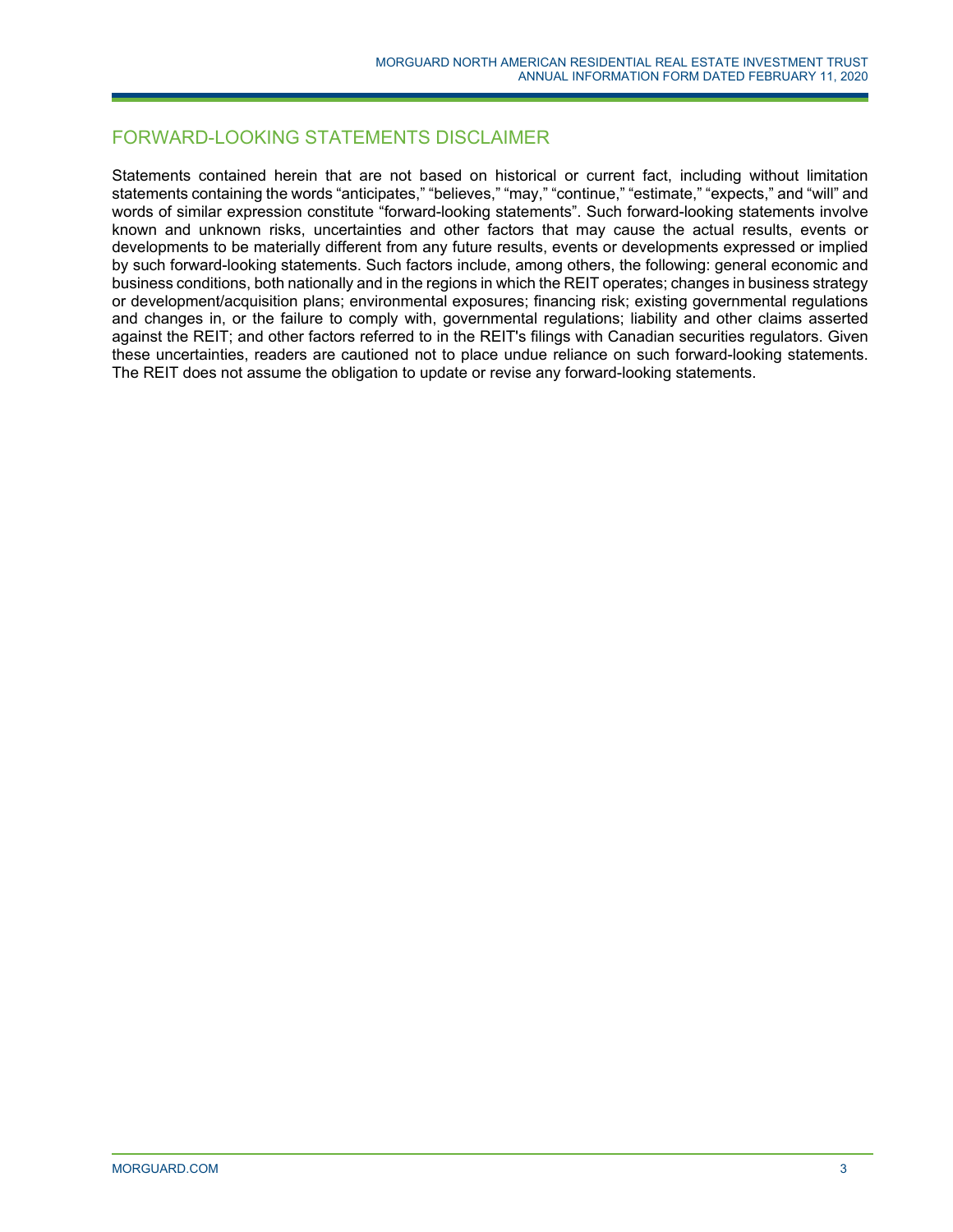## ITEM 1 MORGUARD NORTH AMERICAN RESIDENTIAL REAL ESTATE INVESTMENT TRUST STRUCTURE

Morguard North American Residential Real Estate Investment Trust (the "REIT") is an unincorporated, openended real estate investment trust established pursuant to a Declaration of Trust (the "Declaration of Trust") dated March 1, 2012, as amended and restated on April 18, 2012, under, and governed by, the laws of the Province of Ontario. The units of the REIT ("Units") trade on the Toronto Stock Exchange ("TSX") under the symbol MRG.UN.

The principal office of the REIT is located at Suite 1000, 55 City Centre Drive, Mississauga, Ontario, L5B 1M3.

Operations, including the management of investments, are subject to the control and direction of a board of trustees. The board of trustees has power and responsibilities analogous to those applicable to boards of directors of corporations.

The REIT has been formed to own multi-suite residential properties in Canada and the United States. The REIT indirectly holds, through the Partnership, interests in a portfolio of 16 Canadian and 27 U.S. multi-suite residential communities. The REIT currently owns approximately 69.4% of the Partnership through the ownership of Class A LP Units and 100% of Morguard NAR GP Limited (the "REIT GP"), which manages and controls the business and affairs of the Partnership and is bound by the investment guidelines and operating policies applicable to the REIT.

### **Structure**

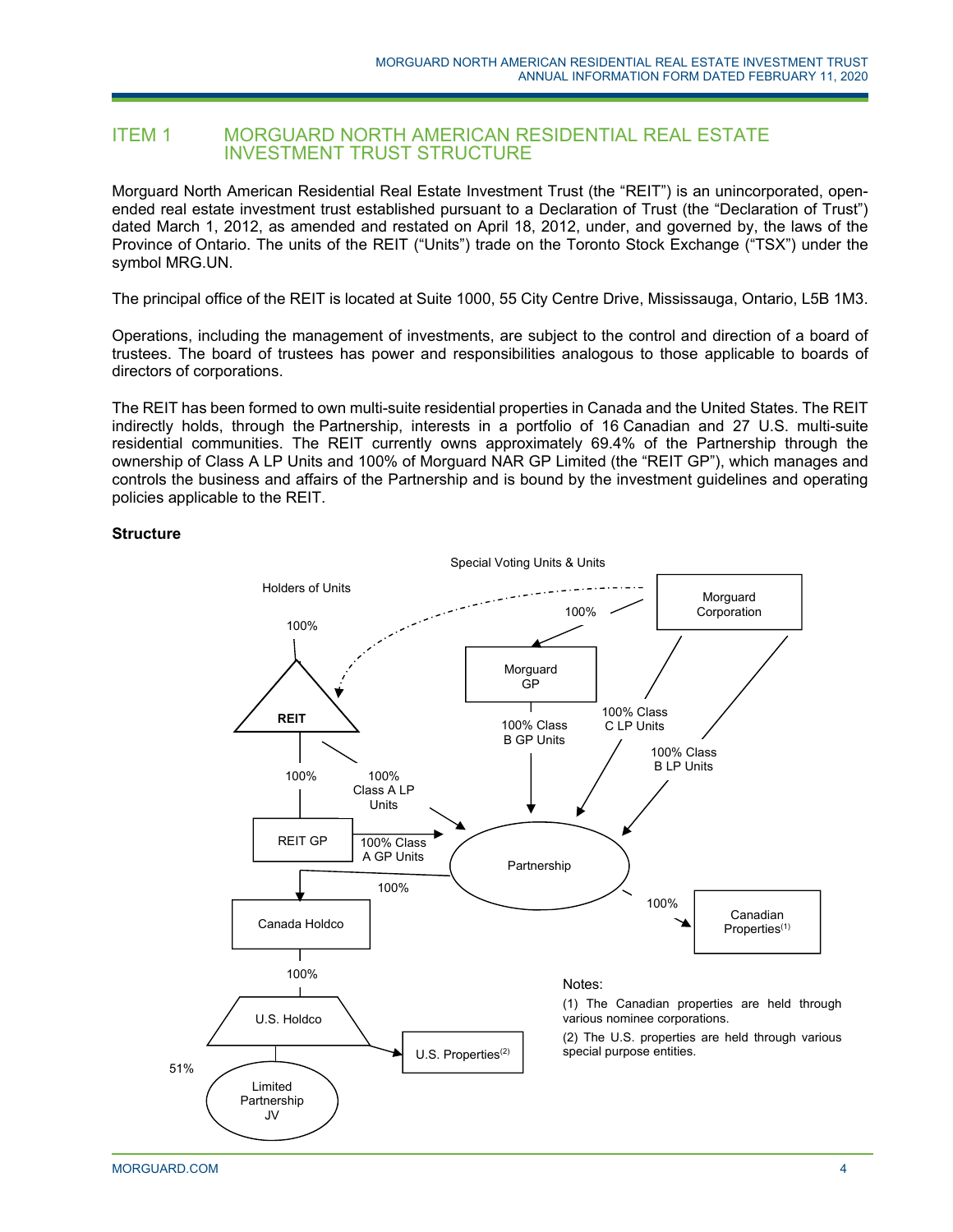All information contained in this Annual Information Form is presented as at February 11, 2020, unless otherwise specified.

## ITEM 2 GENERAL DEVELOPMENT OF THE BUSINESS

### **History**

The REIT completed its initial public offering on April 18, 2012. Concurrent with the IPO, the REIT indirectly acquired from Morguard Corporation ("Morguard") the Initial IPO Properties consisting of interests in 5,439 residential suites located in Ontario, Alberta and Louisiana. The IPO raised gross proceeds of \$82.5 million, from the sale of 8,250,000 Units (including the full exercise by the underwriters of their over-allotment option) at a price of \$10.00 per Unit.

On September 12, 2012, the REIT completed an offering of 12,720,000 Units at a price of \$11.85 per Unit for gross proceeds of \$150.7 million. As part of that offering, Morguard purchased approximately \$50 million of the Units (4,220,000 Units) that were offered at the offering price.

On March 15, 2013, the REIT completed the offering of \$95.1 million for 8,270,000 Units sold at a price of \$11.50 per Unit and the issuance of \$60 million principal amount of 4.65% convertible unsecured subordinated debentures (the "4.65% Debentures"), maturing on March 30, 2018. The REIT used portions of the net proceeds of the offering to acquire a direct interest in 8,270,000 Class A LP Units of the Partnership. Morguard acquired 870,000 of the Units issued and \$5 million of the aggregate principal amount of the 4.65% Debentures.

On January 9, 2017, the REIT completed the offering of 4,370,000 Units at a price of \$13.75 per Unit for gross proceeds of \$60.1 million. As part of that offering, Morguard purchased 1,230,000 Units for approximately \$16.7 million that were offered at the offering price.

On February 13, 2018, the REIT completed a public offering of convertible unsecured subordinated debentures on a bought deal basis, of \$75 million aggregate principal amount of 4.50% convertible unsecured subordinated debentures due March 31, 2023 (the "2018 Debentures", or together with the 2013 Debentures the "Debentures"). On February 21, 2018, an additional amount of \$10.5 million was issued pursuant to the exercise of the over-allotment option. The 2018 Debentures are convertible, at the option of the holder, into Units at \$20.20 per Unit. As part of the transaction, Morguard acquired \$5 million of the 2018 Debentures.

On February 23, 2018, \$0.02 million of the 2013 Debentures were converted into 1,483 Units, and on February 26, 2018 the REIT redeemed the remaining \$60.0 million of its outstanding 2013 Debentures in advance of their March 30, 2018 maturity date.

On August 28, 2019, the REIT completed an offering of 5,226,200 Units at a price of \$19.75 per Unit for gross proceeds of \$103.2 million. As part of the transaction Morguard acquired 1,269,000 Units for approximately \$25.1 million that were offered at the offering price.

Morguard owns a 44.8% effective interest in the REIT through its ownership of 7,944,166 Units and 17,223,090 Class B LP Units.

## *Morguard Acquisitions*

On February 19, 2013, the REIT acquired 1,032 suites in five low-rise residential properties located in Louisiana and Florida and one mid-rise property located in Louisiana from Morguard for an aggregate purchase price of approximately US\$94.0 million. The purchase price for the properties was satisfied by the assumption of certain Fannie Mae insured mortgages in the aggregate amount of approximately US\$61.8 million (the "Q1 2013 Assumed Fannie Mae Mortgages") and a reduction of the balance owing by Morguard to the REIT under the Morguard Facility by US\$32.2 million. The acquisition of the properties had an effective date of January 1, 2013. The Q1 2013 Assumed Fannie Mae Mortgages had an effective weighted average interest rate of 5.7% and a weighted average term to maturity of 3.7 years.

On June 28, 2013, the REIT acquired from Morguard 1,690 suites in six low-rise residential properties located in Alabama and Florida, for an aggregate purchase price of approximately US\$89.0 million. The purchase price for the properties was satisfied by the assumption of certain Fannie Mae insured mortgages in the aggregate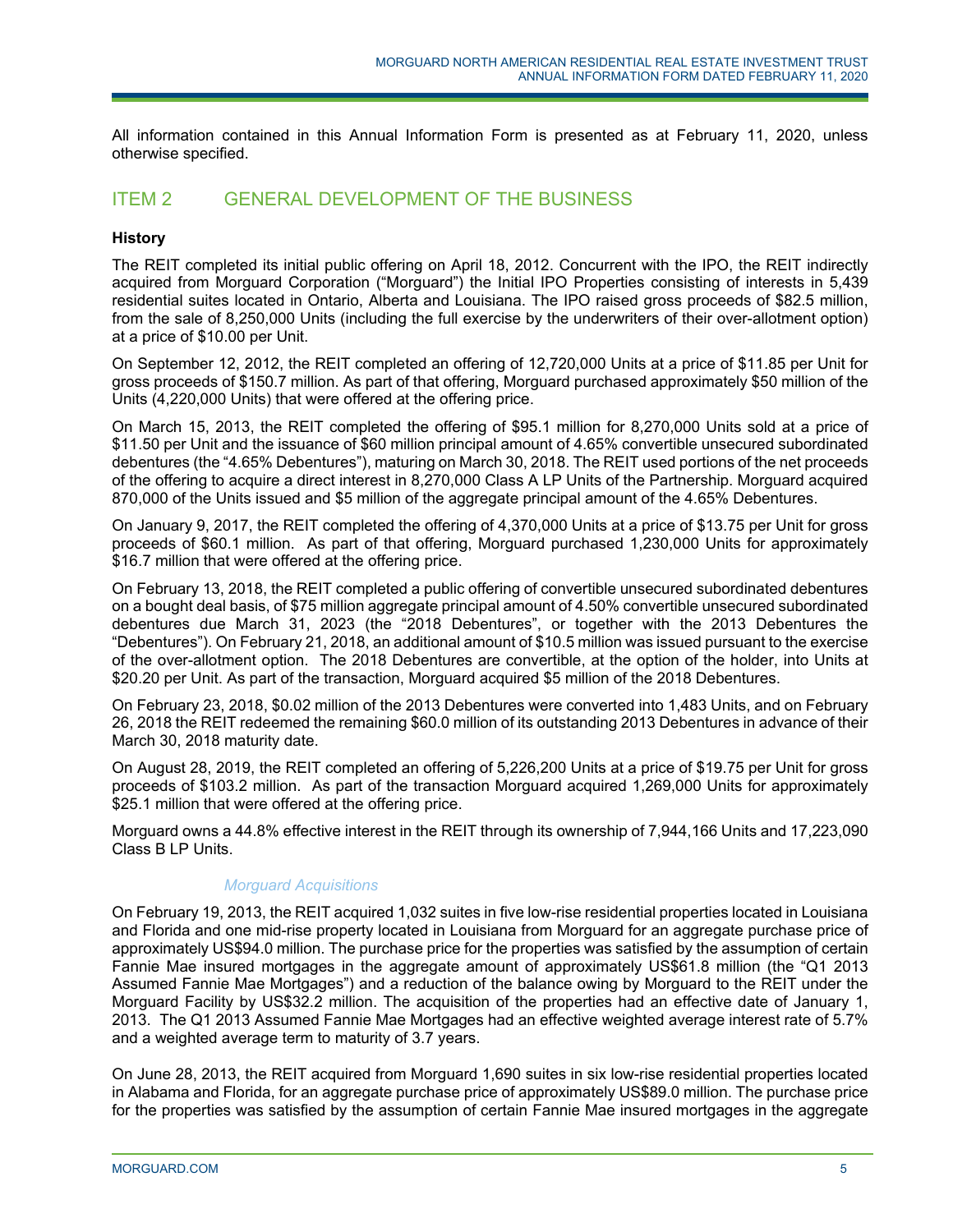carrying amount of approximately US\$64.4 million (the "Q2 2013 Assumed Fannie Mae Mortgages") and a reduction of the balance owing by Morguard to the REIT under the Morguard Facility of US\$24.6 million. The transaction had an effective date of May 1, 2013. The Q2 2013 Assumed Fannie Mae Mortgages had an effective weighted average interest rate of 5.6% and a weighted average term to maturity of 3.6 years.

Morguard agreed to provide instalment payments during the remaining terms of the Q1 2013 Assumed Fannie Mae Mortgages and the Q2 2013 Assumed Fannie Mae Mortgages (the "Assumed Mortgages") to the REIT in order to achieve an effective annual interest rate of 4.7% for the properties acquired on both February 19, 2013 and June 28, 2013. All costs and expenses relating to the assumption by the REIT of the Assumed Mortgages were paid for by the REIT. As of February 1, 2017, all Assumed Mortgages had been extinguished or refinanced.

### *Pearlmark Acquisitions*

Between April 17, 2013 and May 22, 2013, the REIT acquired 3,752 suites in 12 low-rise and mid-rise residential properties from an institutional fund sponsored by Pearlmark Real Estate Partners, L.L.C. ("Pearlmark Properties") for US\$450.0 million. The Pearlmark Properties are located in Colorado, Florida, North Carolina, Georgia and Texas. In connection with the purchase of 10 of the 12 properties, the REIT assumed in-place mortgage financing of US\$218.7 million with a weighted average interest rate of 4.3% and a weighted average term to maturity of 4.1 years. A mark-to-market adjustment of US\$12.7 million was recorded on the assumed mortgages. For the remaining two properties, the REIT, at closing, entered into first mortgage financing arrangements in an aggregate amount of US\$57.7 million with a weighted average interest rate of 3.5% and terms of 10 years. The REIT paid an additional US\$8.0 million in the second quarter of 2014 after the Pearlmark Properties exceeded certain defined net operating income threshold amounts for the twelve months ended December 31, 2013.

### **Recent Developments**

### *2019*

On December 9, 2019, the REIT acquired a 50% interest in a property consisting of 690 suites located in Chicago, Illinois ("The Marquee at Block 37") for \$68.8 million (US\$52.0 million). The purchase price of the property was \$177.7 million (US\$134.3 million), including closing costs and was partially funded by a mortgage in the amount of \$109.2 million (US\$82.5 million), at an interest rate of 3.27% for a term of 10 years.

On October 29, 2019, the REIT announced a 2.94% increase to its monthly cash distributions to \$0.0583 per Unit, representing \$0.70 per Unit on an annualized basis. The increase became effective for the November 2019 distribution, and was paid on December 16, 2019 to unitholders of record as at November 29, 2019.

On May 22, 2019, the REIT acquired partial interests in three properties controlled by the REIT located in Mississauga, Ontario, for a purchase price of \$8.0 million, including closing costs and the assumption of partial interest of the mortgages secured by the properties.

On April 30, 2019, the REIT sold a property located in Harahan, Louisiana, comprising 48 suites, for gross proceeds of \$4.4 million (US\$3.3 million) and the purchaser assumed the mortgage secured by the property in the amount of \$2.9 million (US\$2.1 million).

On March 27, 2019, the REIT sold a property located in Gretna, Louisiana, comprising 261 suites, for gross proceeds of \$22.6 million (US\$16.8 million), including closing costs, and repaid the mortgage secured by the property in the amount of \$11.3 million (US\$8.4 million)

On March 19, 2019, the REIT sold a property located in New Iberia, Louisiana, comprising 148 suites, for gross proceeds of \$8.2 million (US\$6.2 million), including closing costs, and the purchaser assumed the mortgage secured by the property in the amount of \$5.9 million (US\$4.5 million).

On March 19, 2019, the REIT sold a property located in Lafayette, Louisiana, comprising 192 suites, for gross proceeds of \$15.1 million (US\$11.3 million), including closing costs, and the purchaser assumed the mortgage secured by the property in the amount of \$9.4 million (US\$7.1 million).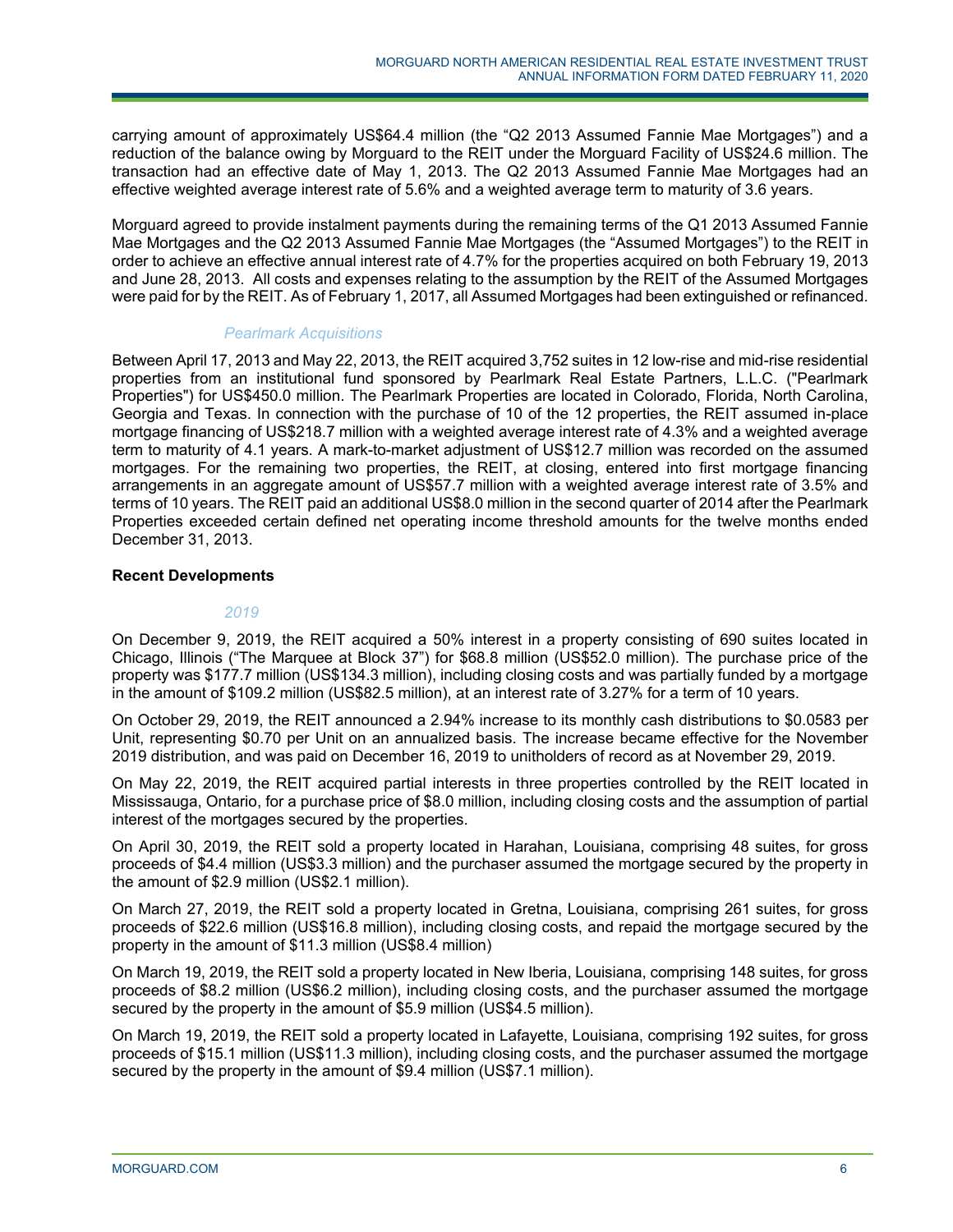On February 1, 2019, the REIT sold a property located in Shreveport, Louisiana, comprising 194 suites, for gross proceeds of \$13.5 million (US\$10.3 million), including closing costs, and the purchaser assumed the mortgage secured by the property in the amount of \$7.0 million (US\$5.3 million).

### *2018*

On October 30, 2018, the REIT announced a 3.0% increase to its monthly cash distributions to \$0.0566 per Unit, representing \$0.68 per Unit on an annualized basis. The increase became effective for the November 2018 distribution, and was paid on December 14, 2018 to unitholders of record as at November 30, 2018.

On May 1, 2018, the REIT completed the refinancing of a U.S. multi-suite residential property located in Raleigh, North Carolina, in the amount of \$45.1 million (US\$35.0 million) at an interest rate of 4.04%, for a term of 10 years.

On April 30, 2018, the REIT completed the refinancing of a U.S. multi-suite residential property located in Fort Collins, Colorado, in the amount of \$34.9 million (US\$27.2 million) at an interest rate of 4.11%, for a term of 10 years.

On April 5, 2018, the REIT acquired a property comprising 116 suites located in New Orleans, Louisiana, for a purchase price of \$14.9 million (US\$11.6 million), including closing costs. The property is vacant and designated as a property under development. The REIT plans to complete capital upgrades during the first half of 2019, at which point initial lease up will commence.

### *2017*

On October 31, 2017, the REIT announced a 3.1% increase to its monthly cash distributions to \$0.055 per Unit, representing \$0.66 per Unit on an annualized basis. The increase became effective for the November 2017 distribution, and was paid on December 15, 2017 to unitholders of record as at November 30, 2017.

On October 2, 2017, the REIT sold a 49% interest in a property, comprising 515 suites and approximately 20,000 square feet of commercial area, located in Chicago, Illinois ("Coast at Lakeshore East") to an institutional partner for \$63.4 million (US\$50.7 million), plus the assumption of debt. The REIT had previously acquired a 100% interest in Coast at Lakeshore East on July 10, 2017, for a purchase price of \$292.7 million (US\$227.1 million), including closing costs. The acquisition was partially financed by a new mortgage of \$157.9 million (US\$122.5 million) at an interest rate of 3.49% for a term of eight years.

On August 17, 2017, the REIT acquired a 50% interest in a property consisting of 492 suites located in Rockville, Maryland ("The Fenestra at Rockville Town Square"), in which the REIT had a net investment of \$40.1 million (US\$31.7 million). The purchase price of the property was \$166.7 million (US\$131.8 million), including closing costs and was partially funded by a mortgage in the amount of \$89.7 million (US\$71.0 million), at an interest rate of 3.55% for a term of 10 years.

On July 12, 2017, the REIT sold four U.S properties located in Mobile, Alabama, comprising 1,329 suites, for net proceeds of \$88.7 million (US\$69.3 million).

On July 6, 2017, the REIT acquired a property comprising 104 suites and approximately 33,000 square feet of commercial area located in Falls Church, Virginia, ("Northgate at Falls Church") for a purchase price of \$56.5 million (US\$43.7 million), including closing costs. The property is subject to a long-term land lease, with a fixed price land purchase option of US\$7.2 million available in September 2029. The acquisition was partially financed by a new mortgage of \$30.6 million (US\$23.7 million), at an interest rate of 4.05% for a term of 12.25 years.

On May 15, 2017, the REIT acquired a newly constructed property consisting of 60 rental townhomes located in Toronto, Ontario ("Downsview Park Townhomes"), for a purchase price of \$16.7 million, including closing costs.

## ITEM 3 NARRATIVE DESCRIPTION OF THE BUSINESS

## **Overview**

The REIT has been formed to own multi-suite residential properties across Canada and the United States. The objectives of the REIT are to: (i) generate stable and growing cash distributions on a tax-efficient basis;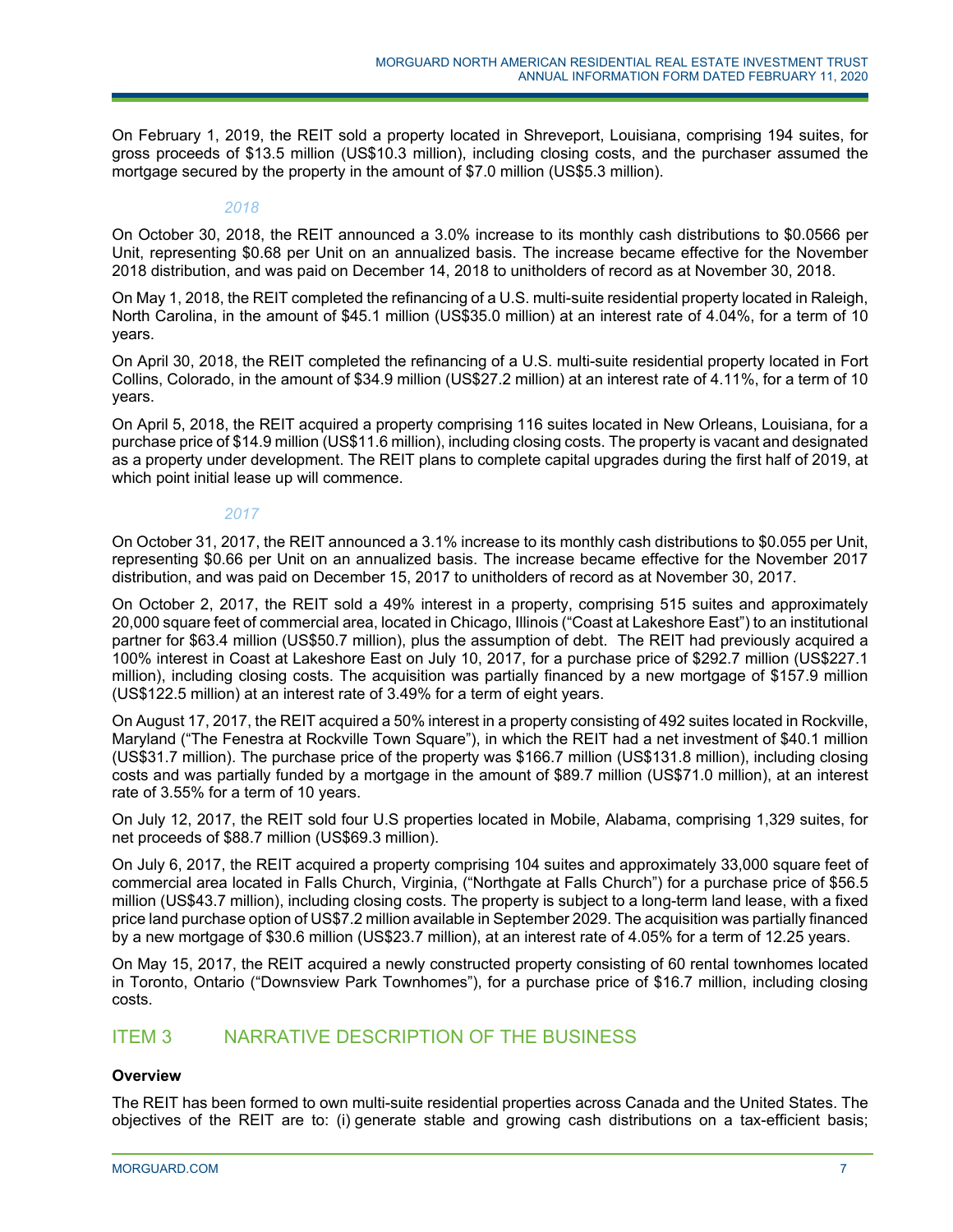(ii) enhance the value of the REIT's assets and maximize the long-term value of the Units through active asset and property management; and (iii) expand the asset base of the REIT primarily through acquisitions and the improvement of its properties through targeted and strategically deployed capital expenditures.

Select additional information regarding the property portfolio is included as Appendix "A".

## *Management Strategy*

The REIT's external growth strategy is focused on opportunities to acquire additional multi-suite residential properties located in urban centres and major suburban regions in Canada and in the United States that satisfy the REIT's investment criteria, as well as generating greater cash flow from its properties. The REIT will seek to leverage its relationship with Morguard to access acquisition opportunities that satisfy the REIT's investment criteria. Additionally, subject to limited exceptions, the REIT has the right of first opportunity to acquire the existing interests in Morguard's multi-suite residential properties prior to any disposition by Morguard to a third party.

The REIT's internal growth strategy is focused on maximizing cash flow from its portfolio. The REIT intends to increase cash flows by maximizing occupancy and average monthly rent, taking into account local conditions in each of its regional markets, managing its operating costs as a percentage of revenues and strengthening its asset base through its building infrastructure improvement and capital expenditure programs.

### *Overview of Property Portfolio*

At December 31, 2019, the REIT's multi-suite residential property portfolio consists of 16 Canadian properties and 27 U.S. properties (including one property under development), having a total of 13,277 residential suites. The properties are primarily located in urban centres and major suburban regions in Alberta, Ontario, Colorado, Texas, Louisiana, Illinois, Georgia, Florida, North Carolina, Virginia and Maryland.

[Remainder of page intentionally left blank.]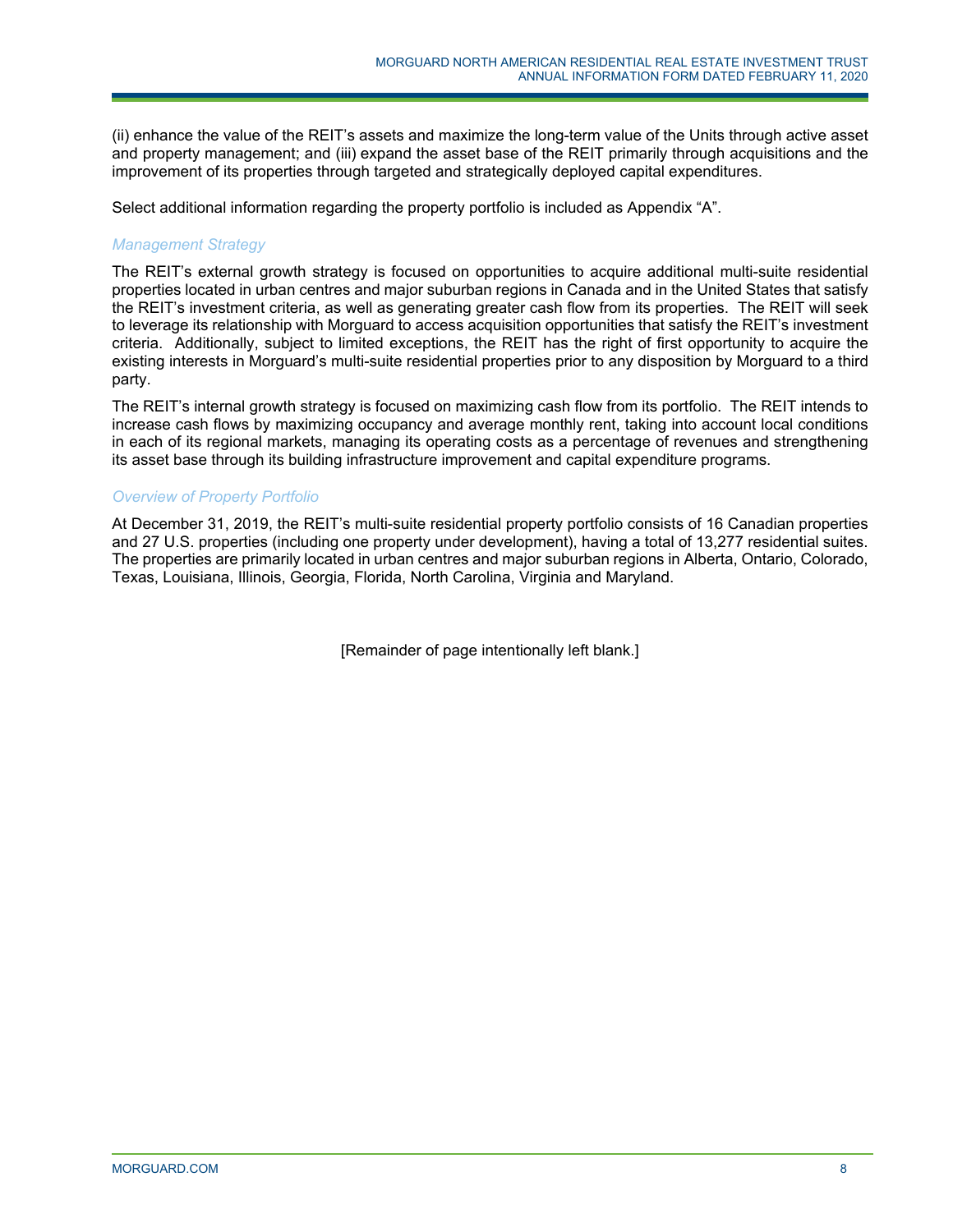The following table details the regional distribution of the REIT's portfolio as at December 31, 2019:

### **PORTFOLIO COMPOSITION**

|                                           |                   |                       | % of the         |                           |
|-------------------------------------------|-------------------|-----------------------|------------------|---------------------------|
| <b>Region</b>                             |                   |                       | <b>Portfolio</b> | <b>Fair Value of</b>      |
| (In thousands of dollars,                 | <b>Number of</b>  | <b>Total</b>          | (based on        | <b>Real Estate</b>        |
| except as otherwise noted)                | <b>Properties</b> | Suites <sup>(1)</sup> | suites)          | Properties <sup>(1)</sup> |
| <b>Canadian Properties</b>                |                   |                       |                  |                           |
| Alberta                                   | 1                 | 277                   | 2.1%             | \$59,700                  |
| Ontario                                   |                   |                       |                  |                           |
| Mississauga                               | 7                 | 2,219                 | 16.7%            | 645,800                   |
| Toronto                                   | 6                 | 1,997                 | 15.0%            | 374,220                   |
| Other $(2)$                               | 2                 | 842                   | 6.4%             | 196,900                   |
|                                           | 16                | 5,335                 | 40.2%            | \$1,276,620               |
| <b>U.S. Properties</b>                    |                   |                       |                  |                           |
| Colorado                                  | $\overline{c}$    | 454                   | 3.4%             | \$122,477                 |
| <b>Texas</b>                              | 3                 | 1,021                 | 7.7%             | 206,120                   |
| Louisiana                                 | 2                 | 279                   | 2.1%             | 41,562                    |
| <b>Illinois</b>                           | 2                 | 1,205                 | 9.1%             | 640,438                   |
| Georgia                                   | 3                 | 814                   | 6.1%             | 161,493                   |
| <b>Florida</b>                            | 10                | 2,593                 | 19.5%            | 514,909                   |
| <b>North Carolina</b>                     | $\overline{2}$    | 864                   | 6.5%             | 167,857                   |
| Virginia                                  | 1                 | 104                   | 0.8%             | 62,602                    |
| Maryland                                  | 1                 | 492                   | 3.7%             | 171,052                   |
|                                           | 26                | 7,826                 | 58.9%            | \$2,088,510               |
| Total before property under development   | 42                | 13,161                | 99.1%            | \$3,365,130               |
| Property under development <sup>(3)</sup> | 1                 | 116                   | 0.9%             | 22,763                    |
| <b>Total</b>                              | 43                | 13,277                | 100.0%           | \$3,387,893               |

(1) Total suites and fair value of real estate properties include non-controlling interest; the REIT, on a proportionate basis, has ownership of 12,257 suites. Fair value of real estate properties represents the sum of income producing properties (\$2,872,658) and the REIT's equity-accounted investment properties (\$515,235) inclusive of noncontrolling interest share.

(2) Other Ontario includes one property in each of Kitchener, Ontario and Ottawa, Ontario.

(3) Represents a property located in New Orleans, Louisiana, under development. The property is expected to commence initial lease-up during the first half of 2020.

### **Risks and Uncertainties**

An investment in securities of the REIT involves significant risks. Investors should carefully consider the risks described below before making a decision to buy securities of the REIT. If any of the following or other risks occur, the REIT's business, prospects, financial condition, financial performance and cash flows could be materially adversely impacted. In that case, the ability of the REIT to make distributions to Unitholders and the Partnership to make distributions could be adversely affected, the trading price of securities of the REIT could decline and investors could lose all or part of their investment in such securities. There is no assurance that risk management steps taken will avoid future loss due to the occurrence of the below described or other unforeseen risks.

There are certain risks inherent in an investment in the securities of the REIT and in the activities of the REIT, including those set out in the REIT's publicly filed disclosure available on SEDAR.

The following are business risks the REIT expects to face in the normal course of its operations and management's strategy to reduce the potential impact.

### *Operating Risk*

Real estate has a high fixed cost associated with ownership, and income lost due to vacancies cannot easily be minimized through cost reduction.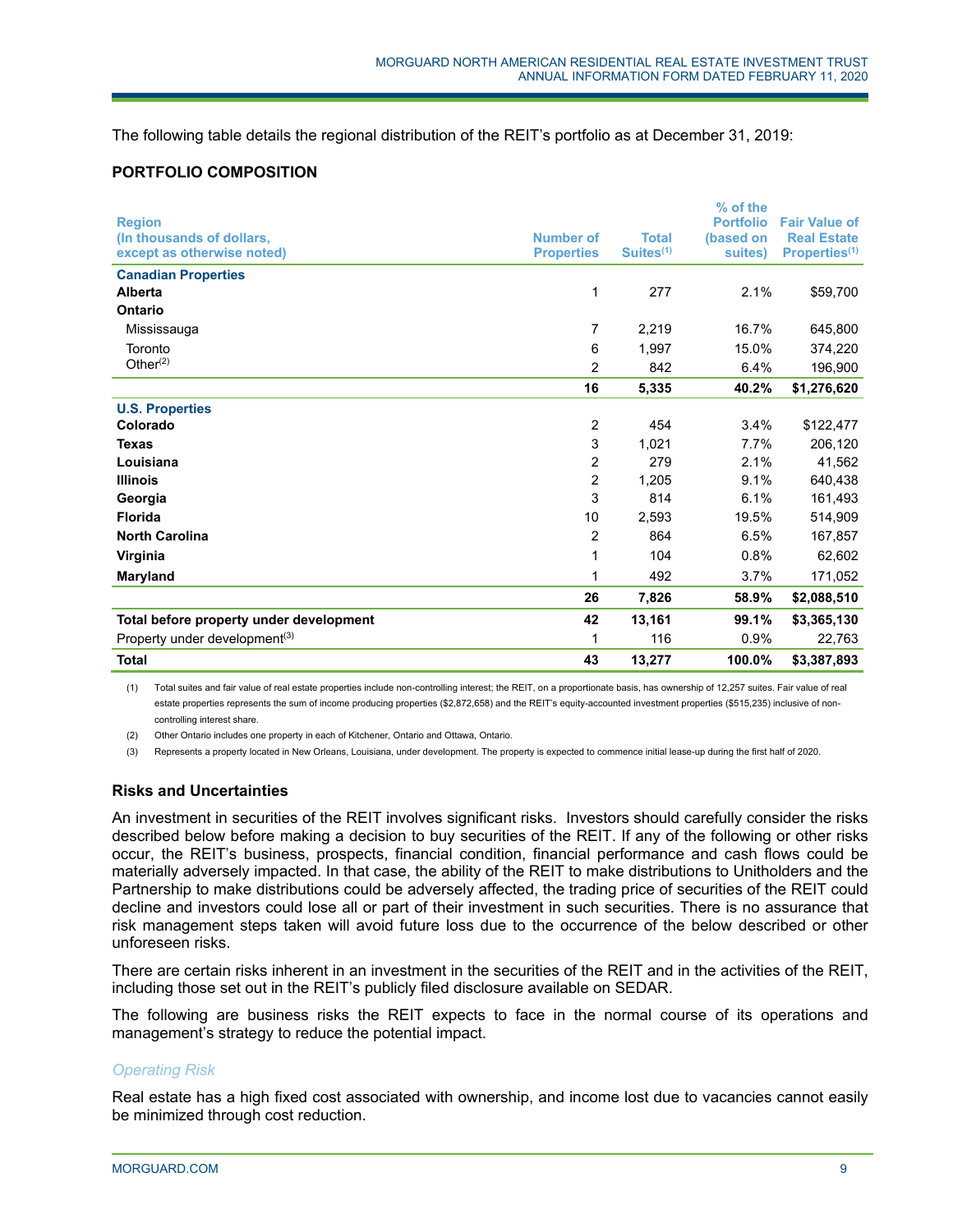Tenant retention and leasing vacant suites are critical to maintaining occupancy levels. Through well-located and professionally managed properties, management seeks to increase tenant loyalty and become the landlord of choice.

Certain significant expenditures, including property taxes, maintenance costs, mortgage payments, insurance costs and related charges, must be made throughout the period of ownership of real property regardless of whether a property is producing any income. If the REIT is unable to meet mortgage payments on any property, losses could be sustained as a result of the mortgagee's exercise of its rights of foreclosure or of sale.

The REIT is also subject to utility and property tax risk relating to increased costs that the REIT may experience as a result of higher resource prices, as well as its exposure to significant increases in property taxes. There is a risk that property taxes may be raised as a result of revaluations of municipal properties and their adherent tax rates. In some instances, enhancements to properties may result in a significant increase in property assessments following a revaluation. Additionally, utility expenses, mainly consisting of natural gas and electricity service charges, have been subject to considerable price fluctuations over the past several years. Unlike commercial leases, which generally are "net" leases and allow a landlord to recover expenditures, residential leases are generally "gross" leases and the landlord is not able to pass on costs to its tenants.

In connection with the prudent management of its properties, the REIT makes significant property capital investments (for example, to upgrade and maintain building structure, balconies, parking garages, and roofing, electrical and mechanical systems). The REIT commissioned building condition reports in connection with the acquisition of each of the properties and has committed to a multi-year property capital investment plan based on the findings of such reports. The REIT continually monitors its properties to ensure appropriate and timely capital repairs and replacements are carried out in accordance with its property capital investment programs. The REIT requires sufficient capital to carry out its planned property capital investment and repair and refurbishment programs to upgrade its properties or be exposed to operating business risks arising from structural failure, electrical or mechanical breakdowns, fire or water damage, etc..., which may result in significant loss of earnings to the REIT.

Distributions may be reduced, or even eliminated, at times when the REIT deems it necessary to make significant capital or other expenditures.



For the year ended December 31, 2019, the portfolio diversification (inclusive of equity-accented investments) as a percentage of NOI is as follows: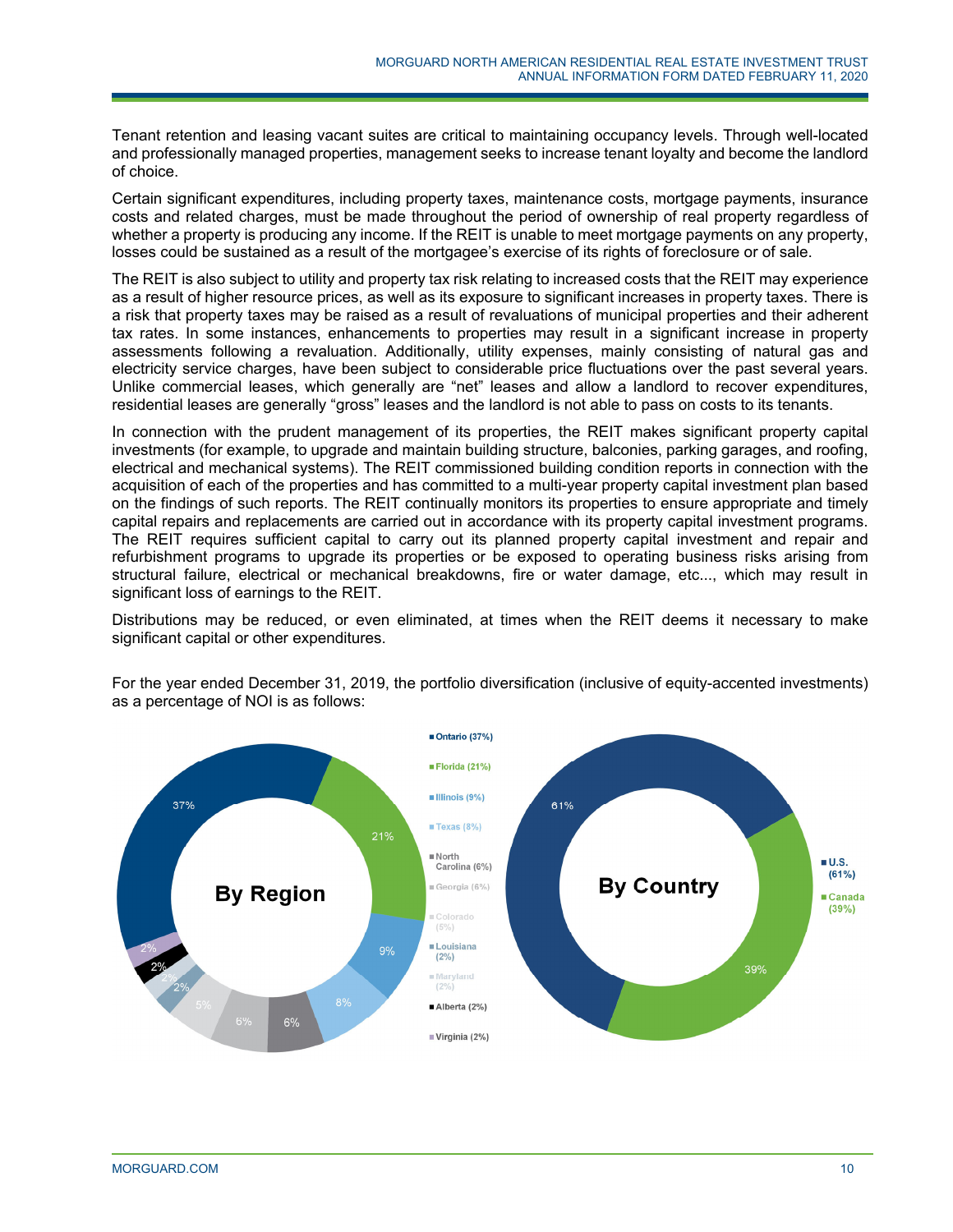### *Acquisitions*

The REIT's strategy includes growth through identifying suitable acquisition opportunities, pursuing such opportunities, consummating acquisitions and effectively operating and leasing such properties. If the REIT is unable to manage its growth effectively, it could have a material adverse effect on the REIT's business, cash flows, financial condition and results of operations and ability to make distributions to holders of Units. There can be no assurance as to the pace of growth through property acquisitions or that the REIT will be able to acquire assets on an accretive basis and, as such, there can be no assurance that distributions to holders of Units will increase in the future.

The REIT will rely on Morguard's expertise in identifying acquisition opportunities, underwriting potential transactions, transaction execution and asset management capabilities. Morguard also provides similar services to its other clients and will concurrently present acquisition opportunities to the REIT and to its other clients. The provision by Morguard of similar services to its other clients may increase the cost of acquiring properties that are of interest to the REIT, increase competition for those acquisitions generally or inhibit their acquisition altogether.

### *Reporting Investment Property at Fair Value*

The REIT holds investment property to earn rental income or for capital appreciation or both. All investment properties are measured using the fair value model under IFRS, whereby changes in fair value are recognized for each reporting period in the consolidated statements of income and comprehensive income. Management values each investment property based on the most probable price that a property should be sold for in a competitive and open market as of the specified date under all conditions requisite to a fair sale, such as the buyer and seller each acting prudently and knowledgeably and assuming the price is not affected by undue stimulus. Each investment property has been valued on a highest and best use basis.

There is a risk that general declines in real estate markets or sales of assets by the REIT under financial or other hardship would have an impact on the fair values reported or the cash flows associated with owning or disposing of such properties. Market assumptions applied for valuation purposes do not necessarily reflect the REIT's specific history or experience, and the conditions for realizing the fair values through a sale may change or may not be realized. Consequently, there is a risk that the actual fair values may differ, and the differences may be material. In addition, there is an inherent risk related to the reliance on and use of a single appraiser, as this approach may not adequately capture the range of fair values that market participants would assign to the investment properties. Certain ratios and covenants could be negatively affected by downturns in the real estate market and could significantly impact the REIT's operating revenues and cash flows, as well as the fair values of the investment properties.

### *Foreign Exchange Risk*

A significant portion of the REIT's real estate properties are located in the United States. As a result, the REIT is exposed to foreign currency exchange rate risk with respect to future cash flows derived from the properties located in the U.S. The REIT's exposure to exchange rate risk could increase if the proportion of income from properties located in the United States increases as a result of future property acquisitions in the United States.

The REIT mitigates its foreign currency exposure by offsetting certain revenues earned in United States dollars from its U.S. properties against expenses and liabilities undertaken by the REIT in United States dollars.

As at December 31, 2019, the Canadian dollar value was US\$0.77 compared to US\$0.73 a year earlier. The average exchange rate for the year ended December 31, 2019, was US\$0.75 compared to US\$0.77 during 2018. The strengthening of the Canadian dollar during 2019 resulted in an unrealized foreign currency translation loss of approximately \$38.8 million for the year ended December 31, 2019, recognized in other comprehensive income.

### *Risk Related to Government Regulations*

Certain provinces and territories of Canada have enacted residential tenancy legislation that, among other things, imposes rent control guidelines that limit the REIT's ability to raise rental rates at its properties. Limits on the REIT's ability to raise rental rates at its properties may materially adversely affect the REIT's ability to increase income from its properties.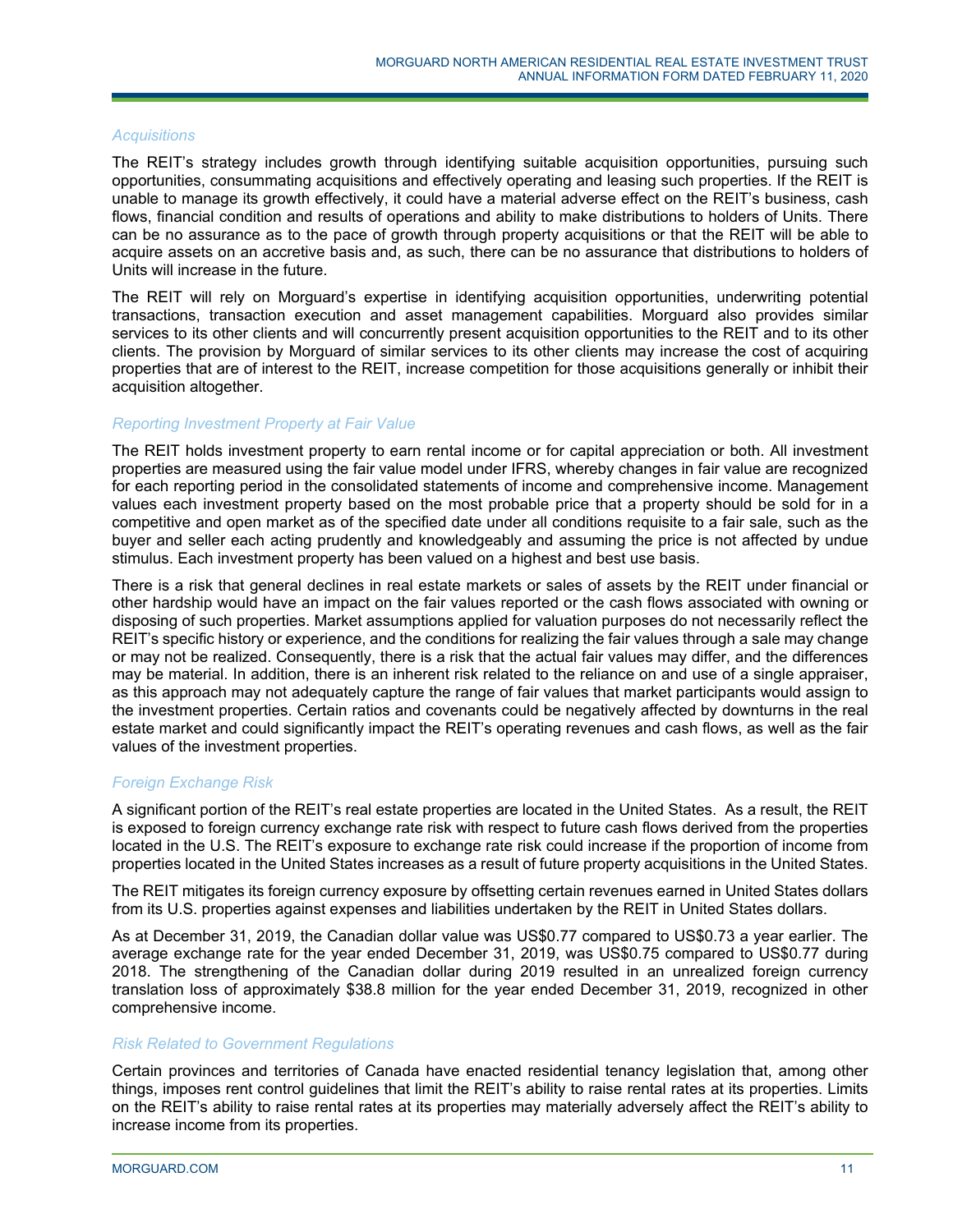In addition to limiting the REIT's ability to raise rental rates, provincial and territorial residential tenancy legislation provides certain rights to tenants, while imposing obligations upon the landlord. Residential tenancy legislation in the provinces of Alberta and Ontario prescribes certain procedures that must be followed by a landlord in order to terminate a residential tenancy. As certain proceedings may need to be brought before the respective administrative body governing residential tenancies as appointed under a province's residential tenancy legislation, it may take several months to terminate a residential lease, even where the tenant's rent is in arrears.

Under Ontario's rent control legislation, a landlord is entitled to increase the rent for existing tenants once every 12 months by no m ore than the "guideline amount" based on the Ontario Consumer Price Index ("CPI"). The guideline increase cannot be more than 2.5%, even if the CPI increase is higher. For the calendar year 2019, the guideline amount was established at 1.8% (1.8% for 2018).This adjustment is meant to take into account the income of the building and the municipal and school taxes, the insurance bills, the energy costs, maintenance and service costs. Landlords may apply to the Ontario Rental Housing Tribunal for an increase above the guideline amounts if annual costs for heat, hydro, water or municipal taxes have increased significantly or if building security, maintenance and service costs have increased. When a suite is vacated, however, the landlord is entitled to lease the suite to a new tenant at any rental amount, after which annual increases are limited to the applicable guideline amount. The landlord may also be entitled to a greater increase in rent for a suite under certain circumstances, including, for example, where extra expenses have been incurred as a result of a renovation of that suite.

Further, residential tenancy legislation in certain provinces and territories provides the tenant with the right to bring certain claims to the respective administrative body seeking an order to, among other things, compel the landlord to comply with health, safety, housing and maintenance standards. As a result, the REIT may, in the future, incur capital expenditures that may not be fully recoverable from tenants. The inability to fully recover substantial capital expenditures from tenants may have a material adverse effect on the REIT's business, cash flows, financial condition and results of operations and ability to make distributions to holders of Units.

Residential tenancy legislation may be subject to further regulations or may be amended, repealed or enforced, or new legislation may be enacted, in a manner that will materially adversely affect the ability of the REIT to maintain the historical level of earnings of its properties.

### *Competition*

The multi-suite residential real estate sector is highly competitive. The REIT faces competition from many sources, including other multi-suite residential buildings in the immediate vicinity and the broader geographic areas where the REIT's residential properties are located. In addition, overbuilding in the multi-suite residential sector, particularly in the United States, may increase the supply of multi-suite residential properties, further increasing the level of competition in certain markets. Such competition may reduce occupancy rates and rental revenues of the REIT and could have a material adverse effect on the REIT's business, cash flows, financial condition and results of operations and ability to make distributions to holders of Units.

Furthermore, the multi-suite residential properties that the REIT owns or may acquire compete with numerous housing alternatives in attracting tenants, including owner-occupied single and multi-family homes available to rent or purchase. The relative demand for such alternatives may be increased by declining mortgage interest rates, government programs that promote home ownership or other events or initiatives that increase the affordability of such alternatives to multi-suite residential rental properties and could materially adversely affect the REIT's ability to retain tenants, lease suites and increase or maintain rental rates. Such competition may reduce occupancy rates and rental revenues of the REIT and could have a material adverse effect on the REIT's business, cash flows, financial condition and results of operations and ability to make distributions to holders of Units.

The competition for multi-suite residential properties available for sale may significantly increase the cost of acquiring such assets and may result in such assets being acquired by the REIT at prices or on terms that are comparatively less favourable to the REIT or may result in such assets being acquired by competitors of the REIT. In addition, the number of entities seeking to acquire multi-suite residential properties and/or the amount of funds competing for such acquisitions may increase. In addition, single-property acquisitions from taxmotivated individual sellers may be available for sale only at a higher cost to the REIT relative to portfolio acquisitions. Increases in the cost to the REIT of acquiring multi-suite residential properties may materially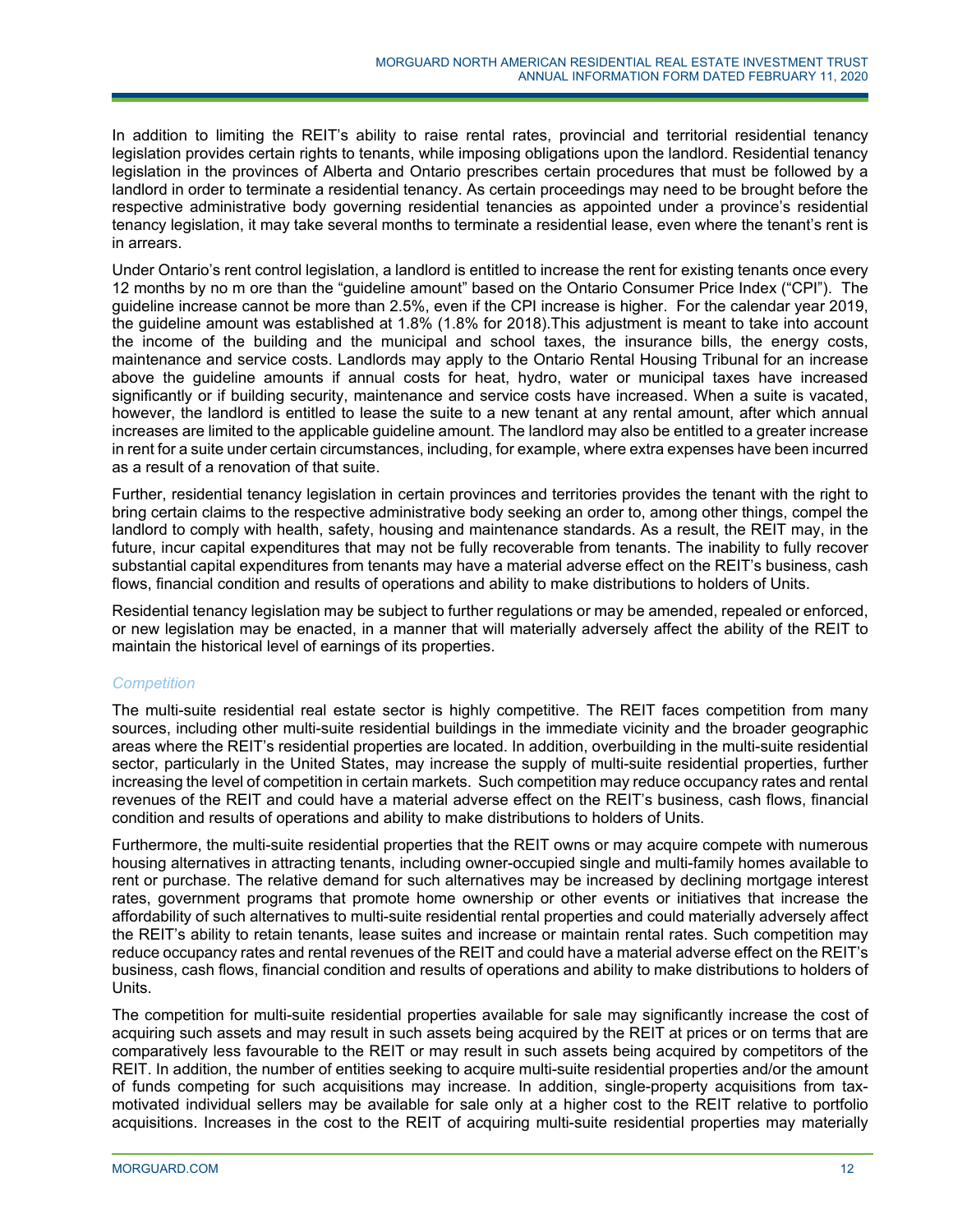adversely affect the ability of the REIT to acquire such properties on favourable terms and may otherwise have a material adverse effect on the REIT's business, cash flows, financial condition and results of operations and ability to make distributions to holders of Units.

### *Financing Risk*

The REIT is subject to the risks associated with debt financing, including the risk that mortgages and credit facilities secured by the REIT's properties will not be able to be refinanced or that the terms of such refinancing will not be as favourable as the terms of existing indebtedness. To minimize this risk, the REIT has structured its debt maturities over a number of years and has negotiated fixed interest rates on all of its mortgages payable.

### *Harmonized Sales Tax*

Currently, there is generally no HST on residential rents (that is, they are generally HST exempt). As input tax credits for HST paid can only be claimed if the payments are in respect of commercial activities and as renting residential properties is not a commercial activity, the REIT is not able to claim input tax credits for HST paid. In the future, the effect of increasing the HST rate or extending its application to a variety of new business input costs presently not subject to HST means landlords may have to absorb the additional tax costs on business inputs.

### *Investment Restrictions*

The REIT has been structured and operates in adherence to stringent investment restrictions and operating policies as set out in its Declaration of Trust and as applicable under tax laws relating to real estate investment trusts. These policies cover such matters as the type and location of properties that the REIT can acquire, the maximum leverage allowed, environmental matters and investment restrictions.

In addition, pursuant to the Declaration of Trust, the REIT's overall leverage is limited to 70% of its reported Gross Book Value, unless the Independent Trustees, in their discretion, determine that the maximum amount of Indebtedness should be based on the appraised value of the properties instead of Gross Book Value. As the REIT reports gross book value at fair market value under IFRS, these amounts are not expected to be materially different.

### *Environmental Risk*

As an owner and manager of real property, the REIT is subject to various laws relating to environmental matters. These laws impose liability for the cost of removal and remediation of certain hazardous materials released or deposited on properties owned or managed by the REIT or on adjacent properties. As a result, Phase 1 assessments are completed prior to the acquisition of any property. Once the property is acquired, environmental assessment programs ensure continued compliance with all laws and regulations governing environmental and related matters. The REIT's management is responsible for ensuring compliance with environmental legislation and is required to report quarterly to the REIT's Trustees. The REIT has certain properties that contain hazardous substances, and management has concluded that the necessary remediation costs will not have a material impact on its operations. The REIT has obtained environmental insurance on certain assets to further manage risk.

### *Risk of Natural Disasters*

While the REIT has insurance to cover a substantial portion of the cost of events such as natural disasters, the insurance includes deductible amounts, and certain items may not be covered by insurance. The REIT's operations and properties may be significantly affected by future natural disasters. Future natural disasters may cause the REIT to lose rent and incur additional storm cleanup costs. Any of these events might have a materially adverse impact on the REIT's results of operations and financial condition.

### *Risk of Loss Not Covered by Insurance*

The REIT generally maintains insurance policies related to its business, including casualty, general liability and other policies covering the REIT's business operations and assets; however, the REIT would be required to bear all losses that are not adequately covered by insurance, as well as any insurance deductibles. In the event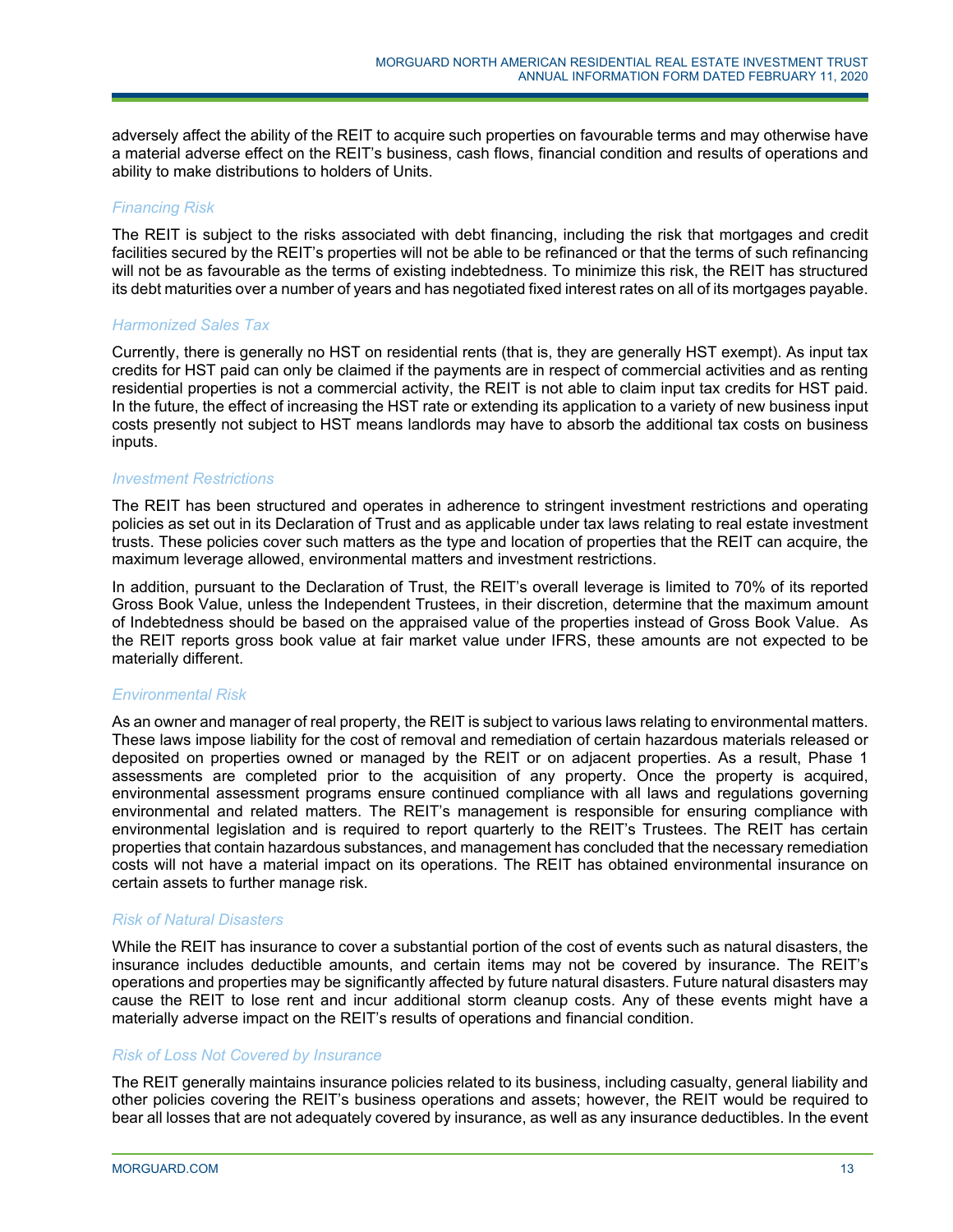of a substantial property loss, the insurance coverage may not be sufficient to pay the full current market value or current replacement cost of the property. In the event of an uninsured loss, the REIT could lose some or all of its capital investment, cash flow and anticipated profits related to one or more properties. Although the REIT believes that its insurance programs are adequate, assurance cannot be provided that the REIT will not incur losses in excess of insurance coverage or that insurance can be obtained in the future at acceptable levels and reasonable cost.

### *Risk Related to Insurance Renewals*

Certain events could make it more difficult and expensive to obtain property and casualty insurance, including coverage for terrorism. When the REIT's current insurance policies expire, the REIT may encounter difficulty in obtaining or renewing property or casualty insurance on its properties at the same levels of coverage and under similar terms. Such insurance may be more limited and, for catastrophic risks (for example, earthquake, hurricane, flood and terrorism), may not be generally available to fully cover potential losses. Even if the REIT is able to renew its policies at levels and with limitations consistent with its current policies, the REIT cannot be sure that it will be able to obtain such insurance at premium rates that are commercially reasonable. If the REIT were unable to obtain adequate insurance on its properties for certain risks, it could cause the REIT to be in default under specific covenants on certain of its indebtedness or other contractual commitments it has that require the REIT to maintain adequate insurance on its properties to protect against the risk of loss. If this were to occur or if the REIT were unable to obtain adequate insurance and its properties experienced damages that would otherwise have been covered by insurance, it could adversely affect the REIT's financial condition and the operations of its properties.

### *Relative Liquidity of Real Estate*

Real estate is not considered to be a liquid investment as it requires a reasonable sales period and normal market conditions to generate multiple bids to complete the sales process. The characteristics of the property being sold and general and local economic conditions can affect the time required to complete the sales process.

Significant competition exists that may decrease the rental rates and occupancy rates of the REIT's properties. The REIT competes with many other real estate entities, and some of these entities develop their own properties that compete for tenants. New multi-suite residential properties with more convenient locations or lower rental rates may cause tenants to leave the REIT's properties or may give cause for tenants to renew their leases on terms less favourable to the REIT.

### *Derivatives Risks*

The REIT may invest in and use derivative instruments, including futures, forwards, options and swaps, to manage its utility and interest rate risks inherent in its operations. There can be no assurance that the REIT's hedging activities will be effective. Further, these activities, although intended to mitigate price volatility, expose the REIT to other risks. The REIT is subject to the credit risk that its counterparty (whether a clearing corporation in the case of exchange-traded instruments or another third party in the case of over-the-counter instruments) may be unable to meet its obligations. In addition, there is a risk of loss by the REIT of margin deposits in the event of the bankruptcy of the dealer with whom the REIT has an open position in an option or futures or forward contract. In the absence of actively quoted market prices and pricing information from external sources, the valuation of these contracts involves judgment and use of estimates. As a result, changes in the underlying assumptions or use of alternative valuation methods could affect the reported fair value of these contracts. The ability of the REIT to close out its positions may also be affected by exchange-imposed daily trading limits on options and futures contracts. If the REIT is unable to close out a position, it will be unable to realize its profit or limit its losses until such time as the option becomes exercisable or expires or the futures or forward contract terminates, as the case may be. The inability to close out options, futures and forward positions could also have an adverse impact on the REIT's ability to use derivative instruments to effectively hedge its utility and interest rate risks.

As a significant part of the REIT's operating expenses are attributable to charges, fluctuations in the price of energy can have a material impact on the performance of the REIT, its ability to pay distributions and the value of the Units.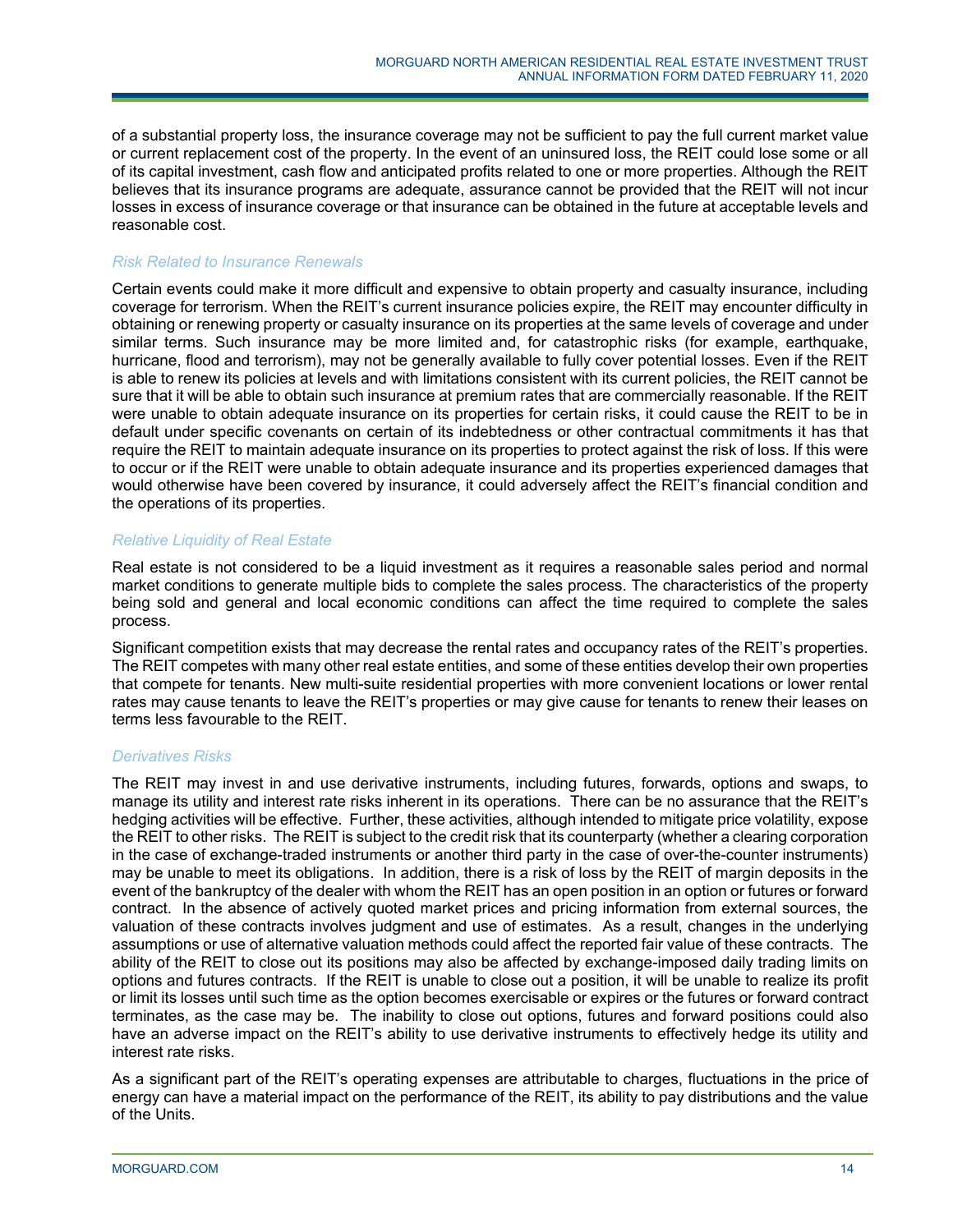From time to time, the REIT may enter into agreements to receive fixed prices on all or certain of its energy requirements (principally, natural gas and electricity in certain markets) to offset the risk of rising expenditures if prices for these energy commodities increase; however, if the prices for these energy commodities decline beyond the levels set in these agreements, the REIT will not benefit from such declines in energy prices and will be required to pay the higher price contracted for such energy supplies.

### *Credit Risk*

The REIT's primary business is the ownership and operation of multi-suite residential properties. The income stream generated by tenants paying rent can be affected by general and local economic conditions and by a change in the credit and financial stability of tenants. Examples of other local conditions that could adversely affect income include oversupply of space or reduced demand for rental space, the attractiveness of the REIT's properties compared to other residential properties and fluctuation in real estate taxes, insurance and other operating costs. The REIT may be adversely affected if tenants become unable to meet their financial obligations under their leases.

### *Credit Risk with Respect to the Debentures, Prior Ranking Indebtedness and Absence of Covenant Protection*

The likelihood that purchasers of the Debentures will receive payments owing to them under the terms of the Debentures will depend on the financial health of the REIT and its creditworthiness. In addition, the Debentures are unsecured obligations of the REIT and are subordinate in right of payment to all the REIT's existing and future Senior Indebtedness (as defined in the trust indenture that governs the Debentures, the "Indenture"). Therefore, if the REIT becomes bankrupt, liquidates its assets, reorganizes or enters into certain other transactions, the REIT's assets will be available to pay its obligations with respect to the Debentures only after it has paid all of its Senior Indebtedness and secured indebtedness in full. There may be insufficient assets remaining following such payments to pay amounts due on any or all of the Debentures then outstanding.

The Debentures are also effectively subordinate to claims of creditors (including trade creditors) of the REIT's subsidiaries except to the extent the REIT is a creditor of such subsidiaries ranking at least pari passu with such other creditors. The Indenture does not prohibit or limit the ability of the REIT or its subsidiaries to incur additional debt or liabilities (including Senior Indebtedness) or to make distributions, except, with respect to distributions, where an event of default has occurred and such default has not been cured or waived. The Indenture does not contain any provision specifically intended to protect debentureholders in the event of a future leveraged transaction involving the REIT.

### *Dependence on the Partnership*

The REIT is an unincorporated, open-ended real estate investment trust that is entirely dependent on the operations and assets of the Partnership through the REIT's ownership of a 69.4% limited partnership interest in the Partnership. Cash distributions to holders of Units will be dependent on, among other things, the ability of the Partnership to make cash distributions with respect to the Class A LP Units. The Partnership and its subsidiaries are separate and distinct legal entities. The ability of the Partnership to make cash distributions or other payments or advances will depend on the Partnership's results of operations and may be restricted by, among other things, applicable corporate, tax and other laws and regulations and contractual restrictions contained in the instruments governing any indebtedness of the Partnership (including the Retained Debt), any priority distributions contained in the Limited Partnership Agreement and other agreements governing the Partnership and restrictions contained in the agreements governing the arrangement with the co-owners of certain properties.

### *Dependence on Morguard*

The REIT is dependent upon Morguard for certain operational and administrative services relating to the REIT's business. Should Morguard terminate the Asset Management Agreement, the REIT may be required to engage the services of an external asset manager. The REIT may be unable to engage an asset manager on acceptable terms, in which case the REIT's operations and cash available for distribution may be adversely affected.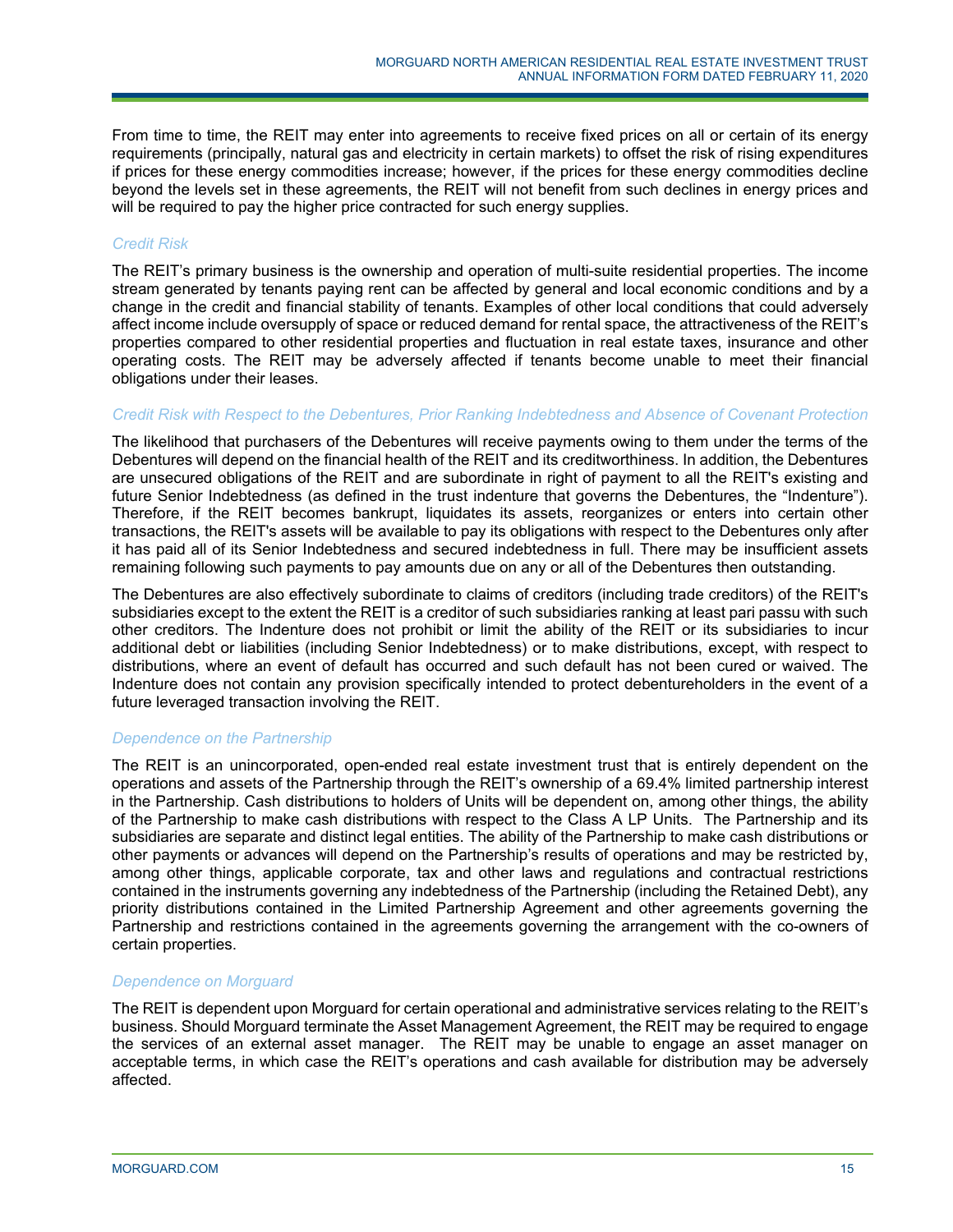### *Significant Ownership by Morguard*

At the date hereof, Morguard holds an approximately 44.8% effective interest in the REIT through ownership of, or the control or direction over, Units and Class B LP Units. For so long as Morguard maintains a significant effective interest in the REIT, Morguard benefits from certain contractual rights regarding the REIT and the Partnership, such as pre-emptive rights to maintain its *pro rata* ownership interest in the REIT and the Partnership and certain "tag-along" rights to sell a proportionate number of its Units pursuant to a *bona fide* third-party offer to the REIT to purchase any of the securities of a partnership controlled by the REIT on the same terms and conditions set forth in the *bona fide* offer. Morguard has the ability to exercise influence with respect to the affairs of the REIT and significantly affect the outcome of Unitholder votes and also may have the ability to effectively prevent certain fundamental transactions. Morguard's significant effective interest may discourage transactions involving a change of control of the REIT, including transactions in which an investor might otherwise receive a premium for its Units over the then current market price.

### *Taxation Matters*

The Tax Act contains rules (the "SIFT Rules") that apply to a SIFT. A SIFT includes a publicly listed or traded partnership or trust such as an income trust. Under the SIFT Rules, certain distributions will not be deductible in computing the SIFT trust's taxable income, and the SIFT trust will be subject to tax on such distributions at a rate that is substantially equivalent to the general tax rate applicable to Canadian corporations. However, distributions paid by a SIFT trust as returns of capital should generally not be subject to the tax. The SIFT Rules do not apply to a trust that satisfies certain conditions relating to the nature of its income and investments (the "REIT Exception").

Although, as of the date hereof, management believes that the REIT will be able to meet the requirements of the REIT Exception throughout 2019 and beyond, there can be no assurance that the REIT will be able to qualify for the REIT Exception such that the REIT and the unitholders will not be subject to the SIFT Rules in 2020 or in future years.

In the event that the SIFT Rules apply to the REIT, the impact to unitholders will depend on the status of the holder and, in part, on the amount of income distributed, which would not be deductible by the REIT in computing its income in a particular year, and what portions of the REIT's distributions constitute "non-portfolio earnings", other income and returns of capital. The likely effect of the SIFT Rules on the market for Units and on the REIT's ability to finance future acquisitions through the issue of Units or other securities is unclear. If the SIFT Rules apply to the REIT, they may adversely affect the marketability of the Units, the amount of cash available for distributions and the after-tax return to investors.

The REIT intends to comply with the requirements under the Tax Act at all relevant times such that it will maintain its status as a "unit trust" and a "mutual fund trust" for purposes of the Tax Act. Under current law, a trust may lose its status under the Tax Act as a mutual fund trust if it can reasonably be considered that the trust was established or is maintained primarily for the benefit of non-residents, except in limited circumstances. Accordingly, non-residents may not be the beneficial owners of more than 49% of the Units (determined on a basic or a fully diluted basis). The Trustees will also have various powers that can be used for the purpose of monitoring and controlling the extent of non-resident ownership of the Units. The restrictions on the issuance of Units by the REIT to non-residents may negatively affect the REIT's ability to raise financing for future acquisitions or operations. In addition, the non-resident ownership restrictions could have a negative impact on the liquidity of the Units and the market price at which Units can be sold.

There can be no assurance that Canadian federal income tax laws and the administrative policies and assessing practices of the CRA respecting mutual fund trusts will not be changed in a manner that adversely affects unitholders.

The Tax Act may impose additional withholding or other taxes on distributions made by the REIT to unitholders who are non-residents. These taxes and any reduction thereof under a tax treaty between Canada and another country may change from time to time. Unitholders who are non-residents should consult their own tax advisers.

The Tax Act includes "loss restriction event" ("LRE") rules that could potentially apply to the REIT. In general, the REIT will be subject to a LRE if a person (or group of persons) acquires more than 50% of the fair market value of the Units. If a LRE occurs: (i) the REIT will be deemed to have a year-end for tax purposes immediately before the LRE occurs; (ii) any net income and net realized capital gains of the REIT at such year-end will be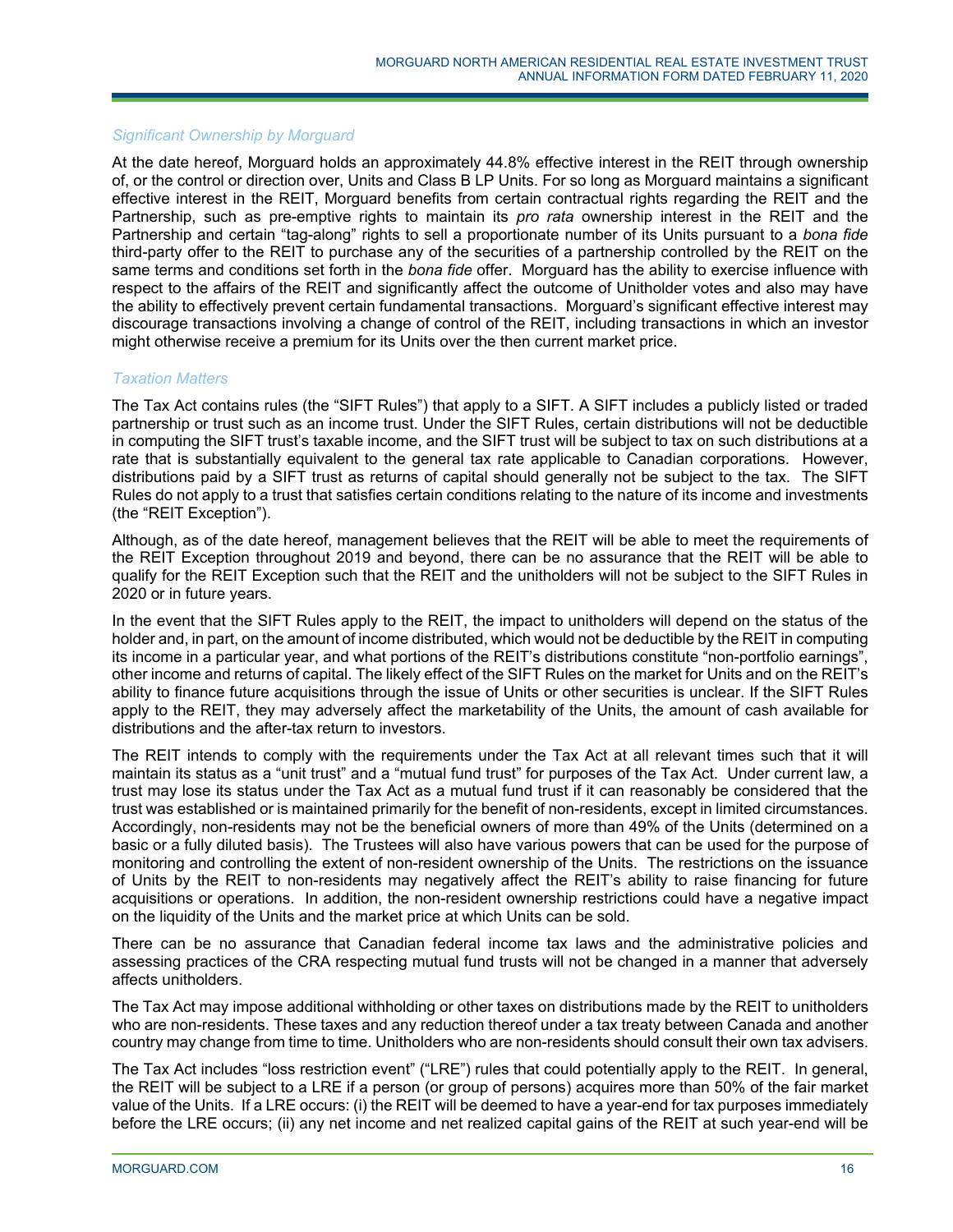distributed to unitholders to the extent required for the REIT not to be liable for income taxes, and (iii) the REIT will be restricted in its ability to use tax losses (including any unrealized capital losses) that exist at the time of the LRE in taxation years that end after the time of the LRE.

### *Litigation Risks*

In the normal course of the REIT's operations, whether directly or indirectly, it may become involved in, named as a party to or the subject of various legal proceedings, including regulatory proceedings, tax proceedings and legal actions relating to personal injuries, property damage, property taxes, land rights, the environment and contract disputes. The outcome with respect to outstanding, pending or future proceedings cannot be predicted with certainty and may be determined in a manner adverse to the REIT and, as a result, could have a material adverse effect on the REIT's assets, liabilities, business, financial condition and results of operations. Even if the REIT prevails in any such legal proceeding, the proceedings could be costly and time-consuming and may divert the attention of management and key personnel from the REIT's business operations, which could have a material adverse effect on the REIT's business, cash flows, financial condition and results of operations and ability to make distributions to holders of Units.

### *Technology and Information Security Risk*

The REIT uses information technology for general business operations, the effective achievement of strategic business objectives, to improve tenants' experience and to streamline operations. Consequently, the REIT faces information technology risk from its continuous adoption and use of information technology. The risk consists of information technology related events such as cybersecurity incidents that could potentially have an adverse impact on the REIT's financial condition, IT systems, operations and tenants. Although we make efforts to maintain the security and integrity of our IT networks and related systems, and we have implemented various measures to manage the risk of a security breach or disruption, there can be no assurance that our security efforts will be effective or that attempted security breaches or disruptions will not be successful or damaging.

### *Internal Controls*

Effective internal controls are necessary for the REIT to provide reliable financial reports and to help prevent fraud. Although the REIT undertakes a number of procedures and Morguard and certain of its subsidiaries implement a number of safeguards, in each case, in order to help ensure the reliability of their respective financial reports, including those imposed on the REIT under Canadian securities law, the REIT cannot be certain that such measures ensure that the REIT will maintain adequate control over financial processes and reporting. Failure to implement required new or improved controls or difficulties encountered in their implementation could harm the REIT's results of operations or cause it to fail to meet its reporting obligations. If the REIT or its auditors discover a material weakness, the disclosure of that fact, even if quickly remedied, could reduce the market's confidence in the REIT's consolidated financial statements and materially adversely affect the trading price of the Units.

### *Potential Conflicts of Interest with Trustees*

The Trustees will from time to time in their individual capacities deal with parties with whom the REIT may be dealing or who may be seeking investments similar to those desired by the REIT. The interests of these individuals could conflict with those of the REIT. The Declaration of Trust contains conflict of interest provisions requiring the Trustees to disclose their interests in certain contracts and transactions and to refrain from voting on those matters. In addition, certain decisions regarding matters that may give rise to a conflict of interest must be made by a majority of Independent Trustees only. Conflicts may also exist due to the fact that certain Trustees of the REIT will be affiliated with Morguard and will be nominated by Morguard.

### *Potential Conflicts of Interest with Morguard*

Morguard's continuing businesses may lead to conflicts of interest between Morguard and the REIT. The REIT may not be able to resolve any such conflicts, and, even if it does, the resolution may be less favourable to the REIT than if it were dealing with a party that was not a holder of a significant interest in the REIT. The agreements that the REIT entered into with Morguard may be amended upon agreement between the parties, subject to applicable law and approval of the Independent Trustees. Because of Morguard's significant holdings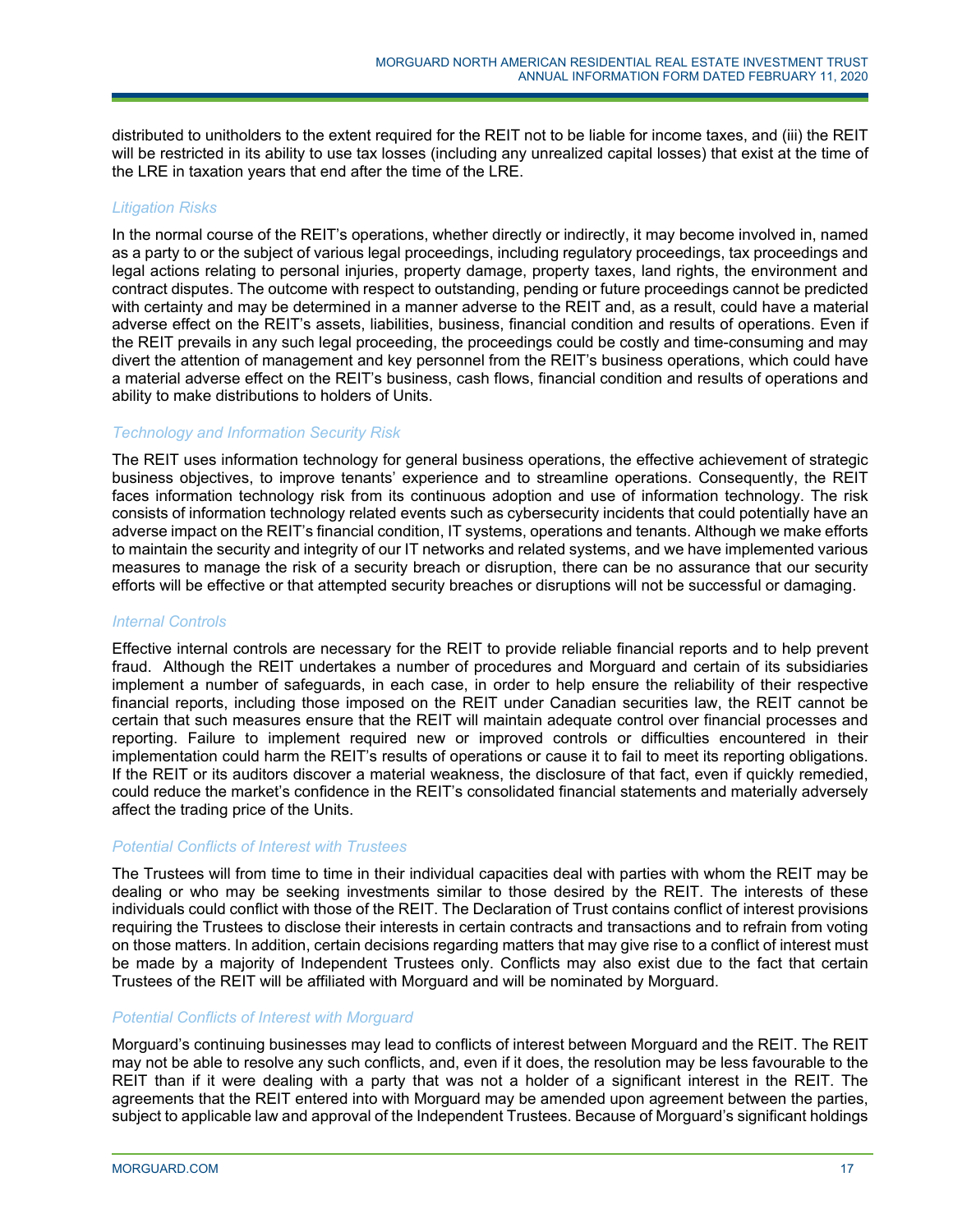in the REIT, the REIT may not have the leverage to negotiate any required amendments to these agreements on terms as favourable to the REIT as those the REIT could secure with a party that was not a significant holders of Units.

### *Volatile Market Price for the REIT's Securities*

The market price for the REIT's securities may be volatile and subject to wide fluctuations in response to numerous factors, many of which are beyond the REIT's control, including the following: (i) actual or anticipated fluctuations in the REIT's financial performance and future prospects; (ii) recommendations by securities research analysts; (iii) changes in the economic performance or market valuations of other issuers that investors deem comparable to the REIT; (iv) addition to or departure of the REIT's executive officers; (v) release or expiration of lock-up or other transfer restrictions on outstanding Units or Class B LP Units; (vi) sales or perceived sales of additional Units; (vii) significant acquisitions or business combinations, strategic partnerships, joint ventures or capital commitments by or involving the REIT or its competitors; (viii) news reports relating to trends, concerns, technological or competitive developments, regulatory changes and other related issues in the REIT's industry or target markets; (ix) liquidity of the REIT's securities; (x) prevailing interest rates; (xi) the market price of other REIT securities; (xii) a decrease in the amount of distributions declared and paid by the REIT; and (xiii) general economic conditions.

Financial markets have in recent years experienced significant price and volume fluctuations that have particularly affected the market prices of securities of issuers and that have, in many cases, been unrelated to the operating performance, underlying asset values or prospects of such issuers. Accordingly, the market price of the REIT's securities may decline even if the REIT's financial performance, underlying asset values, or prospects have not changed. Additionally, these factors, as well as other related factors, may cause decreases in asset values that are deemed to be other than temporary, which may result in impairment losses. As well, certain institutional investors may base their investment decisions on consideration of the REIT's environmental, governance and social practices and performance compared to such institutions' respective investment guidelines and criteria, and failure to meet such criteria may result in a limited or no investment in the REIT's securities by those institutions. There can be no assurance that continuing fluctuations in price and volume will not occur. If such increased levels of volatility and market turmoil exist for a protracted period of time, the REIT's operations could be adversely impacted and the trading price of the securities may be adversely affected.

### *Return on Investment on Units not Guaranteed*

The Units are equity securities of the REIT and are not traditional fixed income securities. A fundamental characteristic that distinguishes the Units from traditional fixed income securities is that the REIT does not have a fixed obligation to make payments to holders of Units and does not promise to return the initial purchase price of a Unit on a certain date in the future. The REIT has the ability to reduce or suspend distributions to holders of Units if circumstances warrant. The ability of the REIT to make cash distributions to holders of Units, and the actual amount distributed, will be entirely dependent on the operations and assets of the REIT and its subsidiaries, and will be subject to various factors, including financial performance, obligations under applicable credit facilities, fluctuations in working capital and capital expenditure requirements. There can be no assurance regarding the amount of income to be generated by the properties. The market value of the Units will deteriorate if the REIT is unable to meet its distribution targets in the future, and that deterioration may be significant. In addition, unlike interest payments or an interest-bearing debt security, the REIT's cash distributions to holders of Units are composed of different types of payments (portions of which may be fully or partially taxable or may constitute non-taxable returns of capital). The composition for tax purposes of those distributions may change over time, thus affecting the after-tax returns to holders of Units. Therefore, the rate of return over a defined period for a holder of Units may not be comparable to the rate of return on a fixed income security that provides a "return on capital" over the same period.

### *Nature of Investment in Units*

The Units represent a fractional interest in the REIT and do not represent a direct investment in the REIT's assets and should not be viewed by investors as direct securities of the REIT's assets. A holder of a Unit does not hold a share of a body corporate. Holders of Units, in such capacity, do not have statutory rights normally associated with ownership of shares of a corporation, including, for example, the right to bring "oppression" or "derivative" actions against the REIT. The rights of holders of Units are based primarily on the Declaration of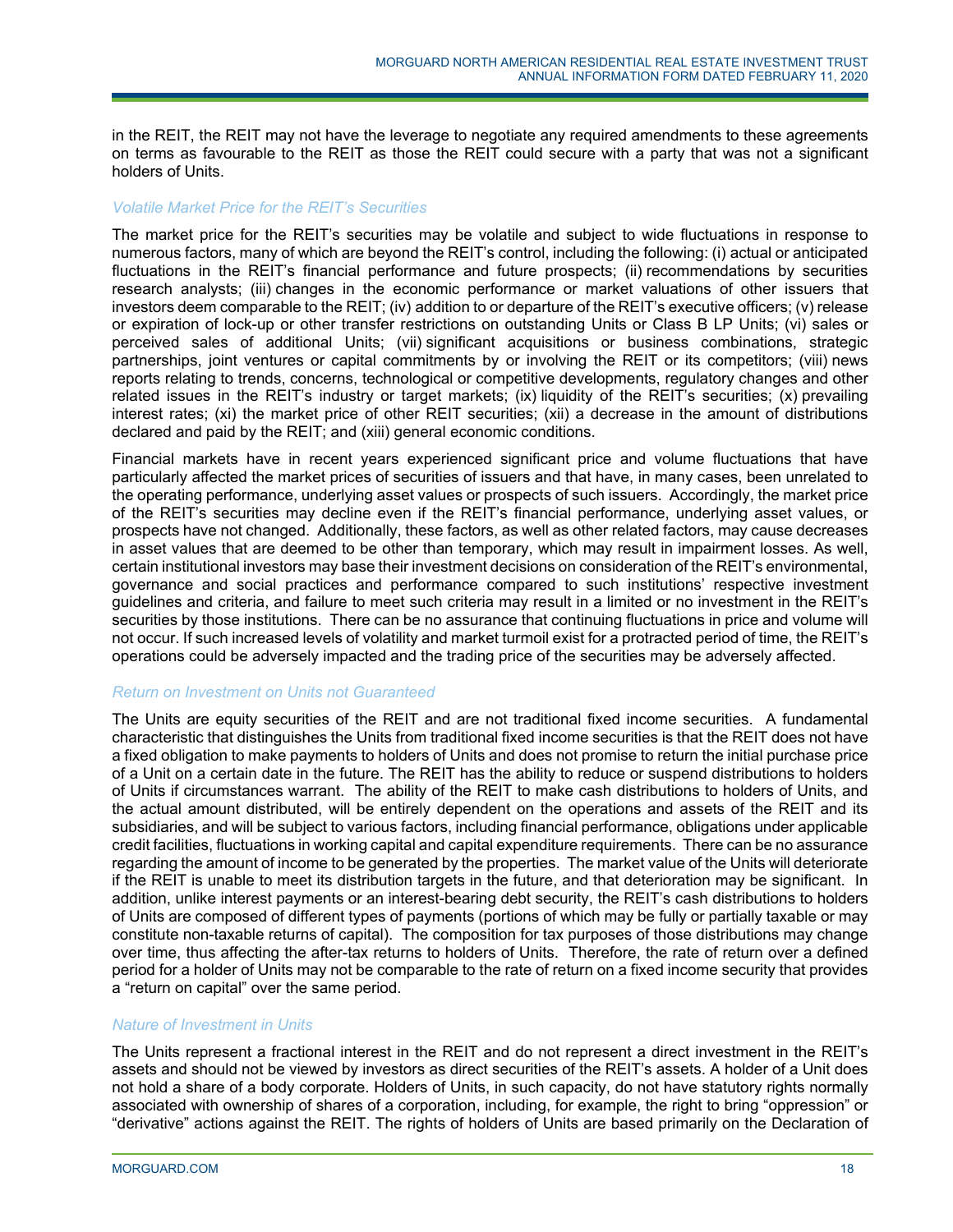Trust. There is no statute governing the affairs of the REIT equivalent to the *CBCA* Act, which sets out the rights and entitlements of shareholders of corporations in various circumstances. As well, the REIT may not be a recognized entity under certain existing insolvency legislation such as the *Bankruptcy and Insolvency Act* (Canada) and the *Companies' Creditors Arrangement Act* (Canada), and thus the treatment of holders of Units upon an insolvency is uncertain.

## *Unitholder Liability*

The Declaration of Trust provides that no holders of Units will be subject to any liability whatsoever to any person in connection with a holding of Units. In addition, legislation has been enacted in the Province of Ontario and certain other provinces that is intended to provide holders of Units in those provinces with limited liability. However, there remains a risk, which is considered by the REIT to be remote in the circumstances, that a holder of Units could be held personally liable for the obligations of the REIT to the extent that claims are not satisfied out of the assets of the REIT. The affairs of the REIT are conducted in a manner to seek to minimize such risk wherever possible.

### *Structural Subordination of Units and the Debentures*

In the event of bankruptcy, liquidation or reorganization of the Partnership or any of their subsidiaries, holders of their indebtedness and their trade creditors will generally be entitled to payment of their claims from the assets of the Partnership and those subsidiaries before any assets are made available for distribution to the REIT or holders of Units. The Debentures are effectively subordinated to the debt and other obligations of the Partnership and their subsidiaries. The Partnership and their subsidiaries generate all of the REIT's cash available for distribution and hold substantially all of the REIT's assets.

### *Conversion of Debentures Following Certain Transactions*

In the case of certain transactions, each Debenture will become convertible into the securities, cash or property receivable by a holder of Units in the kind and amount of securities, cash or property into which the Debenture was convertible immediately prior to the transaction. This change could substantially lessen or eliminate the value of the conversion privilege associated with the Debentures in the future. For example, if the REIT were acquired in a cash merger, each Debenture would become convertible solely into cash and would no longer be convertible into securities whose value would vary depending on the REIT's future prospects and other factors.

### *Value of Conversion Privilege*

Upon the occurrence of a change of control of the REIT, debentureholders will have the right to require the REIT to redeem the Debentures in an amount equal to 101% of the principal amount of the Debentures, plus accrued and unpaid interest until the date of redemption. In the event that debentureholders holding 90% or more of the Debentures exercise their right to require the REIT to redeem the Debentures, the REIT may acquire the remaining Debentures on the same terms. In such event, the conversion privilege associated with the Debentures would be eliminated, which may adversely affect some or all of the debentureholders.

### *Inability of the REIT to Purchase Debentures on a Change of Control*

The REIT may be required to purchase all outstanding Debentures upon the occurrence of a change of control. However, it is possible that following a change of control, the REIT will not have sufficient funds at that time to make any required purchase of outstanding Debentures or that restrictions contained in other present or future indebtedness or agreements will restrict those purchases. The REIT's failure to purchase the Debentures would constitute an event of default under the Indenture, which may also constitute a default under the terms of the REIT's other indebtedness at that time.

### *Distributions*

As a result of seasonal fluctuations in cash flows, the REIT from time to time may pay distributions to Unitholders that have exceeded cash flow from operating activities. As a result, the REIT has not funded distributions from alternate sources such as the Morguard Facility, mortgages or other financing instruments, has not made any distributions that have included a return of capital and has not been required to amend any material contracts.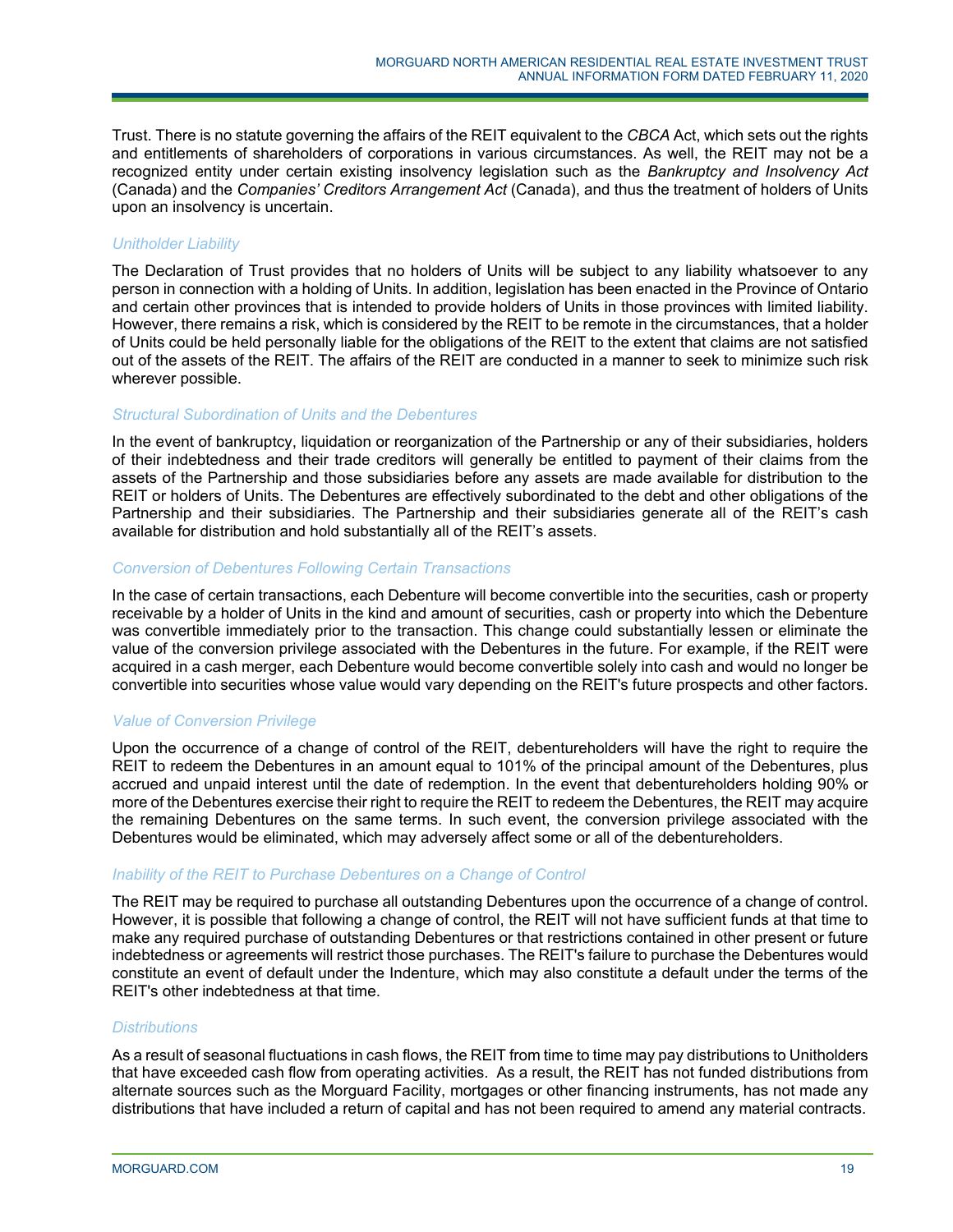There can be no assurance in the future that the REIT will continue to fund distributions entirely from cash from operating activities. In such an event, the REIT may be required to fund its distributions from sources other than operations, such as the Morguard Facility, mortgages or other financing instruments, make distributions that include a return of capital or amend material contracts. In addition, non-cash distributions, such as the issuance of Units under the DRIP, have the effect of increasing the number of Units outstanding, which may cause cash distributions to increase over time assuming stable per Unit cash distribution levels.

## *Dilution*

The number of Units and the principal amount of Debentures under the Indenture that the REIT is authorized to issue are unlimited. The REIT may, in its sole discretion, issue additional Units and/or Debentures from time to time subject to the rules of any applicable stock exchange on which the Units are then listed and applicable securities law. The issuance of any additional Units and/or Debentures may have a dilutive effect on the interests of holders of Units and/or Debentures.

### *Withholding Tax*

The Tax Act generally provides that withholding tax is not payable on interest paid or credited to non-residents of Canada who deal at arm's length with the payor. However, withholding tax continues to apply to payments of "participating debt interest", which is defined as interest that is paid on an obligation where all or any portion of such interest is contingent or dependent on the use of or production from property in Canada or is computed by reference to revenue, profit, cash flow, commodity price or any similar criterion.

Under the Tax Act, when a debenture or other debt obligation issued by a person resident in Canada is assigned or otherwise transferred by a non-resident person to a person resident in Canada (which would include a conversion of the obligation or payment on maturity), the amount, if any, by which the price for which the obligation was assigned or transferred exceeds the price for which the obligation was issued is deemed to be a payment of interest on that obligation made by the person resident in Canada to the non-resident (an "excess"). The deeming rule does not apply with respect to certain "excluded obligations", although it is not clear whether a particular convertible debenture would qualify as an "excluded obligation". If a convertible debenture is not an excluded obligation, issues that arise are: (i) whether any excess would be considered to exist; (ii) whether any such excess that is deemed to be interest is participating debt interest, and (iii) if the excess is participating debt interest, whether that results in all interest on the obligation being considered to be participating debt interest.

The issue of whether an excess amount is properly characterized as participating debt interest is uncertain and the CRA has not provided any definitive guidance in this regard. Accordingly, there is a risk that the CRA could take the position that amounts paid or payable by the REIT to a non-resident holder of Debentures on account of interest or any excess amount may be subject to Canadian withholding tax at a rate of 25% (subject to any reduction in accordance with any applicable income tax treaty or convention).

The Indenture does not contain a requirement for us to increase the amount of interest or other payments to holders of Debentures should the REIT be required to withhold amounts with respect to income or similar taxes on payments of interest or other amounts.

# ITEM 4 DISTRIBUTION POLICY

The following outlines the distribution policy of the REIT as contained in the Declaration of Trust and the Limited Partnership Agreement. The determination as to amounts actually distributed will be made in the sole discretion of the Trustees.

The REIT currently makes monthly cash distributions of \$0.0583 per Unit, or annually a distribution of \$0.70 per Unit, to holders of Units**.** The Partnership makes corresponding monthly cash distributions to holders of Class B LP Units. Management of the REIT believes that the current level of distributions set by the REIT will allow the REIT to meet its internal funding needs, while being able to support stable growth in cash distributions. However, the future level of distributions will be determined by the Trustees from time to time in their discretion.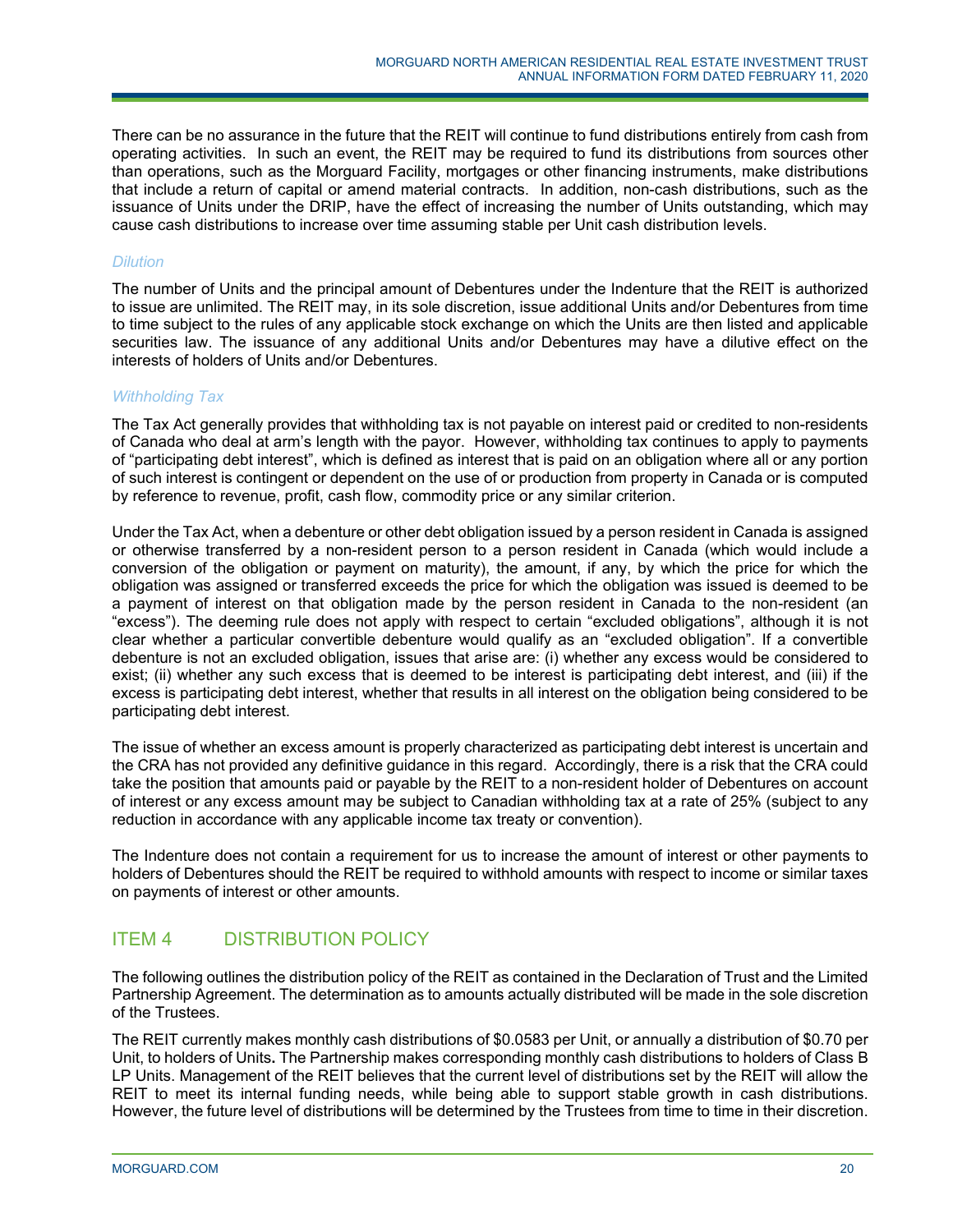Pursuant to the Declaration of Trust, the Trustees have full discretion respecting the timing and amounts of distributions. The REIT intends to make distributions to holders of Units at least equal to the amount of net income and net realized capital gains of the REIT as is necessary to ensure that the REIT will not be liable for ordinary Canadian income taxes, net of capital gains tax refunds, on such income. Any increase or reduction in distributions on Units will result in a corresponding increase or reduction in distributions on Class B LP Units.

Holders of Units of record as at the close of business on the last business day of the month preceding a distribution date will have an entitlement on and after that day to receive distributions in respect of that month on such distribution date. Distributions may be adjusted for amounts paid in prior periods if actual figures for such period are greater than or less than the estimates for the applicable prior periods. Under the Declaration of Trust and pursuant to the above-described distribution policy of the REIT, where the REIT's cash is not sufficient to make payment of the full amount of a distribution, such payment will, to the extent necessary, be distributed in the form of additional Units.

The REIT GP, on behalf of the Partnership, will make monthly cash distributions to holders of Class A LP Units and holders of Class B LP Units by reference to the monthly cash distributions payable by the REIT to holders of Units. Distributions to be made on the Class B LP Units will be equal to the distributions that the holders of Class B LP Units would have received if they were holding Units instead of Class B LP Units. Distributions to holders of Class C LP Units and the General Partners will be made in priority to distributions to holders of Class A LP Units and holders of Class B LP Units.

For the period from closing of the IPO to May 31, 2012, the REIT distributed \$0.0716 per Unit. From June 2012 to October 2016, the REIT distributed \$0.05 per Unit each month. From November 2016 to October 2017, the REIT distributed \$0.05333 per Unit each month. From November 2017 to October 2018, the REIT distributed \$0.0550 per Unit each month. From November 2018 to October 2019, the REIT distributed \$0.0566 per Unit each month. Beginning November 2019, the REIT distributed \$0.0583 per Unit each month.

The Trustees reserve the right to revise the distribution policy at any time to provide for distributions to be made more or less frequently than monthly.

# ITEM 5 DESCRIPTION OF REIT SECURITIES AND DECLARATION OF TRUST

## **General**

The Declaration of Trust dated March 1, 2012, was amended and restated effective April 18, 2012. The REIT was established for the principal purpose of providing persons who may become the holders of Units with an opportunity to participate in the ownership of multi-suite residential real estate in Canada and the United States.

The REIT is authorized to issue an unlimited number of Units and an unlimited number of Special Voting Units. Issued and outstanding Voting Units may be subdivided or consolidated from time to time by the Trustees without the approval of the holders thereof.

## **Units and Special Voting Units**

### *Units*

The Units are listed on the TSX under the symbol MRG.UN. At February 11, 2020, there were 38,983,086 Units outstanding.

Units do not have preference or priority over one another. No holder of Units has or will be deemed to have any right of ownership of any of the assets of the REIT. Each Unit represents a holder's proportionate undivided beneficial ownership interest in the REIT and confers the right to one vote at any meeting of Unitholders and to participate *pro rata* in any distributions by the REIT, whether of net income, net realized capital gains of the REIT or other amounts and, in the event of termination or winding-up of the REIT, in the net assets of the REIT remaining after satisfaction of all liabilities. Units are fully paid and non-assessable when issued (unless issued on an installment receipt basis) and are transferable. The Units are redeemable at the holder's option, as described below under "Redemption Right" and, except for Morguard's pre-emptive rights, the Units have no other conversion, retraction, redemption or pre-emptive rights. On any consolidation, fractional Units, if any, will not be issued but rather rounded down to the nearest whole Unit.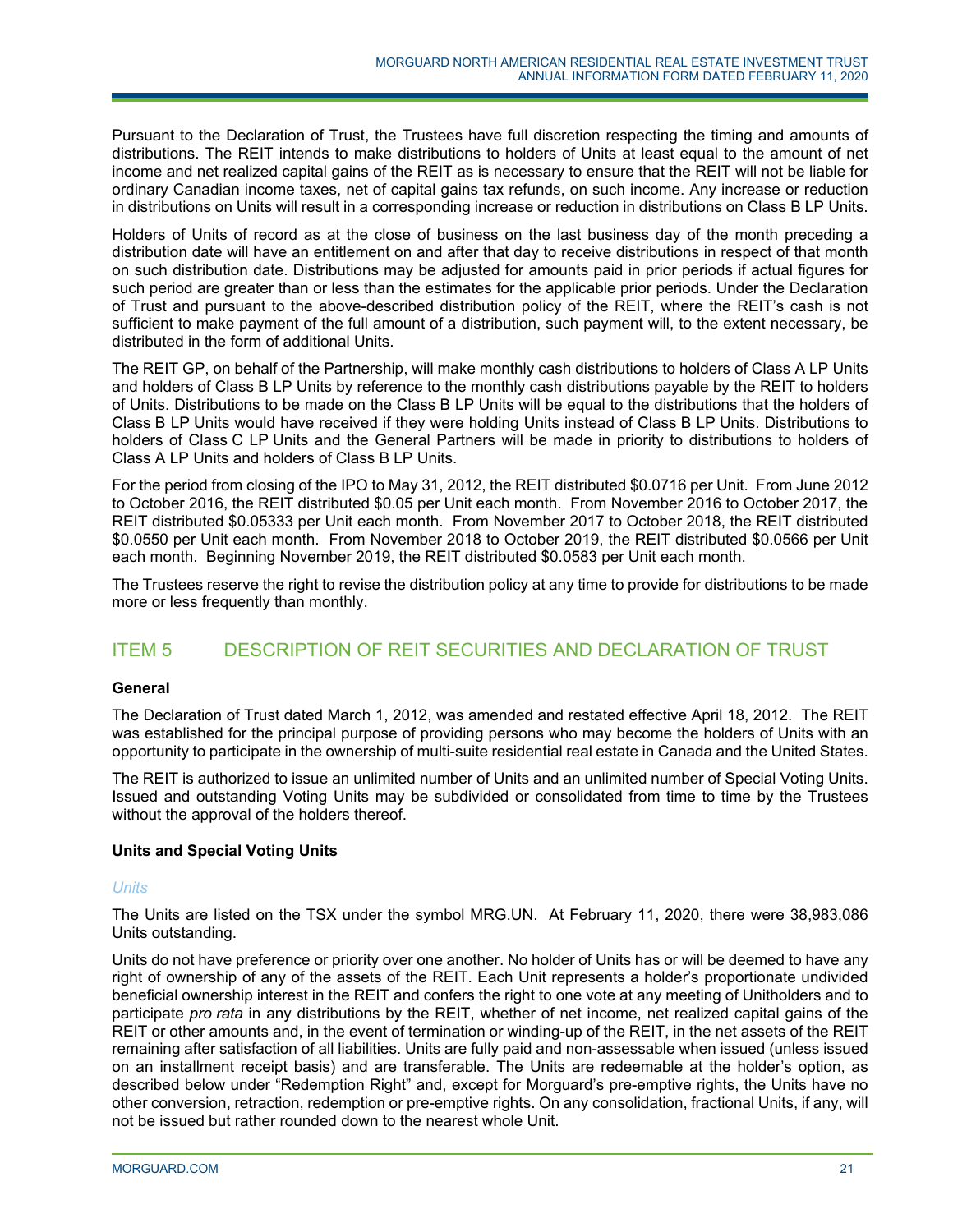### *Special Voting Units*

At February 11, 2020, there were 17,223,090 Special Voting Units outstanding.

Special Voting Units have no economic entitlement in the REIT or in the distributions or assets of the REIT but entitle the holder to one vote per Special Voting Unit at any meeting of the REIT's unitholders. Special Voting Units may only be issued in connection with or in relation to securities exchangeable into Units, including Class B LP Units, for the purpose of providing voting rights with respect to the REIT to the holders of such securities. The outstanding Special Voting Units were issued in conjunction with the Class B LP Units to which they relate upon the completion of the acquisition of the Initial IPO Properties. Special Voting Units are not transferable separately from the exchangeable securities to which they are attached and will be automatically transferred upon the transfer of such exchangeable securities. Each Special Voting Unit entitles the holder thereof to that number of votes at any meeting of Unitholders that is equal to the number of Units that may be obtained upon the exchange of the exchangeable security to which such Special Voting Unit is attached. Upon the exchange or surrender of a Class B LP Unit for a Unit, the Special Voting Unit attached to such Class B LP Unit will automatically be redeemed and cancelled for no consideration without any further action of the Trustees, and the former holder of such Special Voting Unit will cease to have any rights with respect thereto.

### **Meetings of Unitholders**

The Declaration of Trust provides that meetings of Unitholders will be required to be called and held in various circumstances, including (i) for the election or removal of Trustees, (ii) the appointment or removal of the auditors of the REIT, (iii) the approval of amendments to the Declaration of Trust, subject to certain limited exceptions, (iv) the sale or transfer of the assets of the REIT as an entirety or substantially as an entirety (other than as part of an internal reorganization of the assets of the REIT approved by the Trustees), (v) the termination of the REIT, (vi) generally, any other matter which requires a resolution of Unitholders, and (vii) for the transaction of any other business as the Trustees may determine or as may be properly brought before the meeting. Meetings of Unitholders will be called and held annually, for the election of the Trustees and the appointment of the auditors of the REIT. All meetings of Unitholders must be held in Canada.

A meeting of Unitholders may be convened at any time and for any purpose by the Trustees and must be convened, except in certain circumstances, if requisitioned in writing by the holders of not less than 10% of the aggregate Voting Units then outstanding. A requisition must state in reasonable detail the business proposed to be transacted at the meeting. Unitholders have the right to obtain a list of Unitholders to the same extent and upon the same conditions as those which apply to shareholders of a corporation governed by the CBCA.

Unitholders may attend and vote at all meetings of Unitholders either in person or by proxy and a proxyholder need not be a Unitholder. Two or more persons present in person or represented by proxy representing in the aggregate not less than 10% of the total number of outstanding Voting Units on the record date for the meeting will constitute a quorum for the transaction of business at all such meetings. At any meeting at which a quorum is not present within one-half hour after the time fixed for the holding of such meeting, the meeting, if convened upon the request of the Unitholders, will be dissolved, but in any other case, the meeting will stand adjourned to a day not less than seven days later and to a place and time as chosen by the chair of the meeting, and if at such adjourned meeting a quorum is not present, the Unitholders present either in person or by proxy will be deemed to constitute a quorum.

Holders of Special Voting Units have an equal right to be notified of, attend and participate in meetings of Unitholders on the same basis as Unitholders.

Pursuant to the Declaration of Trust, a resolution in writing executed by Unitholders holding a proportion of the outstanding Voting Units (or a class thereof) equal to the proportion required to vote in favour thereof at a meeting of Unitholders to approve that resolution is valid as if it had been passed at a meeting of Unitholders.

## **Redemption Right**

A holder of Units may at any time demand redemption of some or all of its Units by delivering to the REIT a duly completed and properly executed notice requiring redemption in a form satisfactory to the Trustees, together with written instructions as to the number of Units to be redeemed. Upon receipt of the redemption notice by the REIT, all rights to and under the Units tendered for redemption shall be surrendered and the holder thereof will be entitled to receive a price per Unit (the "Redemption Price") equal to the lesser of: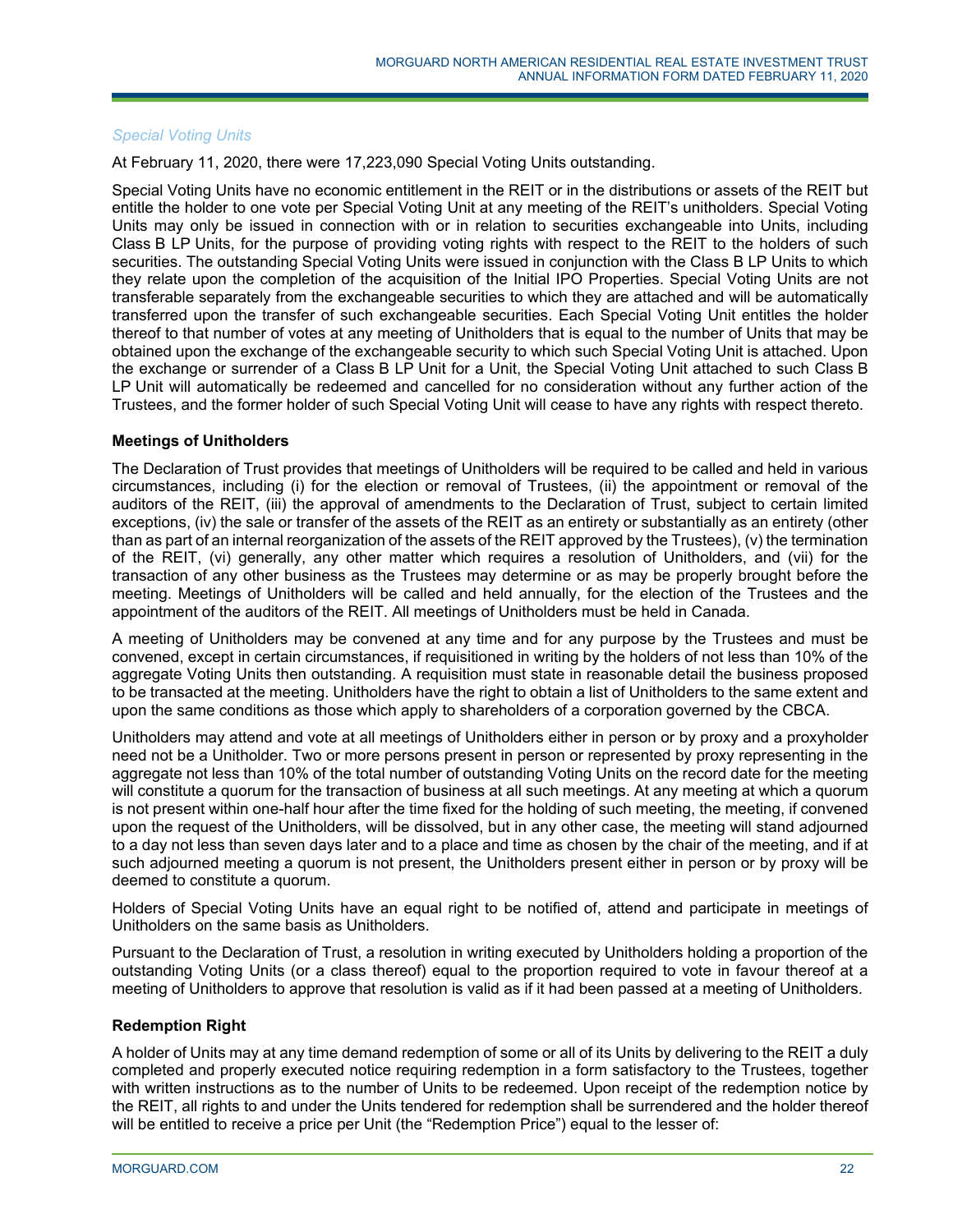(a) 90% of the Market Price (as defined below) of a Unit calculated as of the date on which the Units were surrendered for redemption (the "Redemption Date"); and

(b) 100% of the Closing Market Price (as defined below) on the Redemption Date.

For purposes of this calculation, the market price of a Unit as at a specified date (the "Market Price") will be:

(a) an amount equal to the weighted average trading price of a Unit on the principal exchange or market on which the Units are listed or quoted for trading during the period of ten consecutive trading days ending on such date;

(b) an amount equal to the weighted average of the Closing Market Prices of a Unit on the principal exchange or market on which the Units are listed or quoted for trading during the period of ten consecutive trading days ending on such date, if the applicable exchange or market does not provide information necessary to compute a weighted average trading price; or

(c) if there was trading on the applicable exchange or market for fewer than five of the ten trading days, an amount equal to the simple average of the following prices established for each of the ten consecutive trading days ending on such date: the simple average of the last bid and last asking price of the Units for each day on which there was no trading; the closing price of the Units for each day that there was trading if the exchange or market provides a closing price; and the simple average of the highest and lowest prices of the Units for each day that there was trading, if the market provides only the highest and lowest prices of Units traded on a particular day.

The closing market price of a Unit for the purpose of the foregoing calculations (the "Closing Market Price"), as at any date, will be:

(a) an amount equal to the weighted average trading price of a Unit on the principal exchange or market on which the Units are listed or quoted for trading on the specified date if the principal exchange or market provides information necessary to compute a weighted average trading price of the Units on the specified date;

(b) an amount equal to the closing price of a Unit on the principal market or exchange if there was a trade on the specified date and the principal exchange or market provides only a closing price of the Units on the specified date;

(c) an amount equal to the simple average of the highest and lowest prices of the Units on the principal market or exchange, if there was trading on the specified date and the principal exchange or market provides only the highest and lowest trading prices of the Units on the specified date; or

(d) the simple average of the last bid and last asking prices of the Units on the principal market or exchange, if there was no trading on the specified date.

If Units are not listed or quoted for trading in a public market, the Redemption Price will be the fair market value of the Units, which will be determined by the Trustees in their sole discretion. The aggregate Redemption Price payable by the REIT in respect of any Units surrendered for redemption during any calendar month will be satisfied by way of a cash payment in Canadian dollars on or before the last day of the calendar month immediately following the month in which the Units were tendered for redemption, provided that the entitlement of holders of Units to receive cash upon the redemption of their Units is subject to the limitations that: (i) the total amount payable by the REIT in respect of such Units and all other Units tendered for redemption in the same calendar month must not exceed \$50,000 (the "Monthly Limit") (provided that such limitation may be waived at the discretion of the Trustees in respect of all Units tendered for redemption in such calendar month); (ii) at the time such Units are tendered for redemption, the outstanding Units must be listed for trading on the TSX or traded or quoted on any other stock exchange or market which the Trustees consider, in their sole discretion, provides representative fair market value prices for the Units; and (iii) the normal trading of Units is not suspended or halted on any stock exchange on which the Units are listed (or, if not listed on a stock exchange, in any market where the Units are quoted for trading) on the Redemption Date or for more than five trading days during the ten-day trading period commencing immediately after the Redemption Date.

To the extent a holder of Units is not entitled to receive cash upon the redemption of Units as a result of the Monthly Limit, then the portion of the Redemption Price per Unit equal to the Monthly Limit divided by the number of Units tendered for redemption in the month shall be paid and satisfied by way of a cash payment in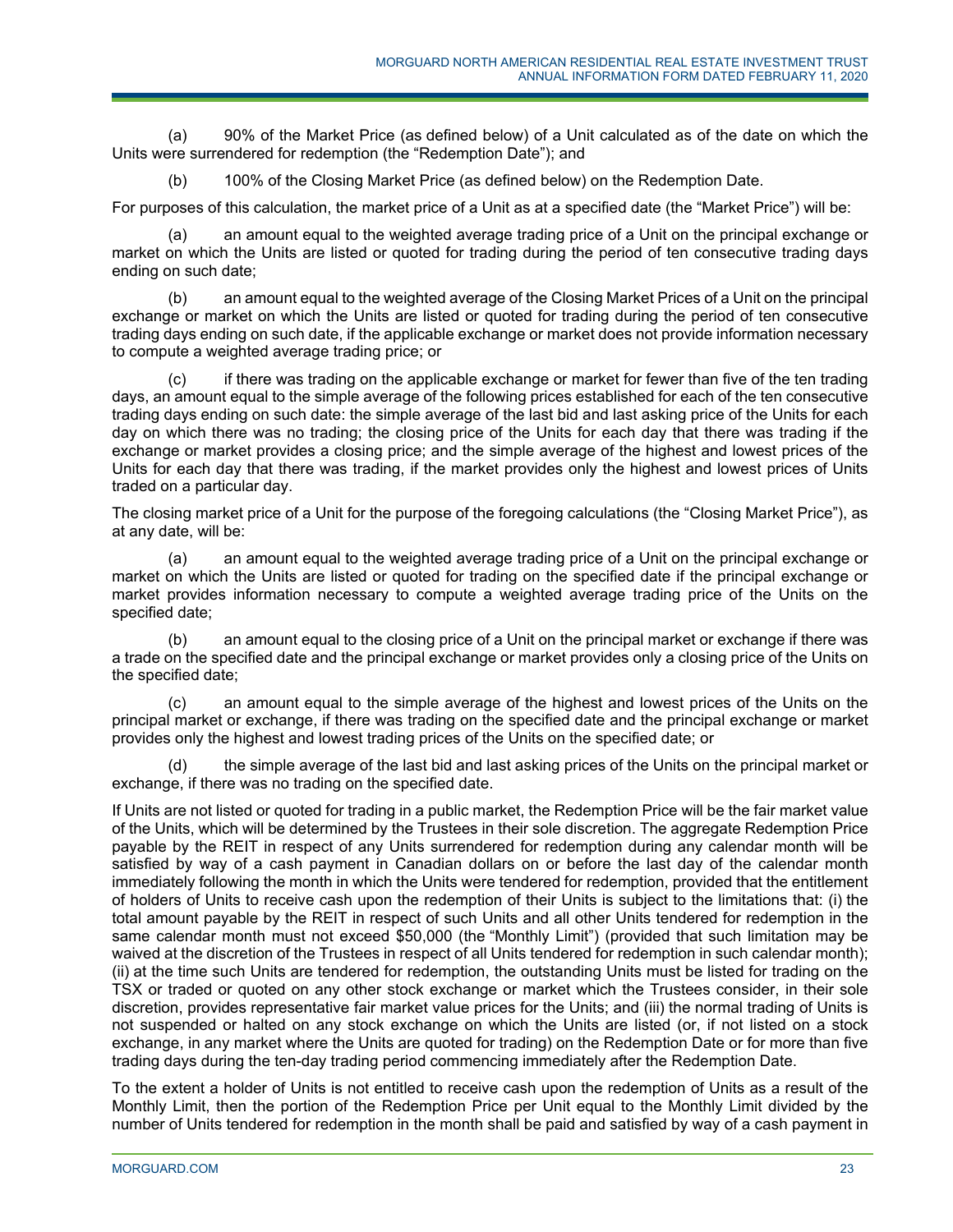Canadian dollars and the remainder of the Redemption Price per Unit shall be paid and satisfied by way of a distribution *in specie* to such holder of Units of Subsidiary Notes having a fair market value equal to the product of (i) the remainder of the Redemption Price per Unit of the Units tendered for redemption and (ii) the number of Units tendered by such holder for redemption. To the extent a holder of Units is not entitled to receive cash upon the redemption of Units as a result of the limitations described at (ii) or (iii) of the foregoing paragraph, then the Redemption Price per Unit shall be paid and satisfied by way of a distribution *in specie* of Subsidiary Notes having a fair market value determined by the Trustees equal to the product of (i) the Redemption Price per Unit of the Units tendered for redemption and (ii) the number of Units tendered by such holder of Units for redemption. No Subsidiary Notes in integral multiples of less than \$100 will be distributed and, where Subsidiary Notes to be received by a holder of Units includes a multiple less than that number, the number of Subsidiary Notes shall be rounded to the next lowest integral multiple of \$100 and the balance shall be paid in cash. The Redemption Price payable as described in this paragraph in respect of Units tendered for redemption during any month shall be paid by the transfer to or to the order of the holder of Units who exercised the right of redemption, of the Subsidiary Notes, if any, and the cash payment, if any, on or before the last day of the calendar month immediately following the month in which the Units were tendered for redemption.

Payments by the REIT as described in this paragraph are conclusively deemed to have been made upon the mailing of certificates representing the Subsidiary Notes, if any, and a cheque, if any, by registered mail in a postage prepaid envelope addressed to the former holder of Units and/or any party having a security interest and, upon such payment, the REIT shall be discharged from all liability to such former holder of Units and any party having a security interest in respect of the Units so redeemed. The REIT shall be entitled to all interest paid on the Subsidiary Notes, if any, on or before the date of distribution *in specie* as described in the foregoing paragraph. Any issuance of Subsidiary Notes will be subject to receipt of all necessary regulatory approvals, which the REIT shall use reasonable commercial efforts to obtain forthwith.

It is anticipated that the redemption right described above will not be the primary mechanism for holders of Units to dispose of their Units. Subsidiary Notes which may be distributed to holders of Units in connection with a redemption will not be listed on any exchange, no market is expected to develop in Subsidiary Notes and such securities may be subject to an indefinite "hold period" or other resale restrictions under applicable securities laws. Subsidiary Notes so distributed may not be qualified investments for Plans, depending upon the circumstances at the time.

## **Issuance of Units**

Subject to the pre-emptive right of Morguard, the REIT may issue new Units from time to time, in such manner, for such consideration and to such person or persons as the Trustees shall determine. Unitholders will not have any pre-emptive rights whereby additional Voting Units proposed to be issued would be first offered to existing unitholders, except that for so long as Morguard continues to hold at least 10% of the Units (on a fully diluted basis), Morguard will have the pre-emptive right to purchase additional Voting Units issued by the REIT to maintain its *pro rata* voting interest in the REIT.

If the Trustees determine that the REIT does not have cash in an amount sufficient to make payment of the full amount of any distribution in respect of Units, the payment may include the issuance of additional Units having a value equal to the difference between the amount of such distribution and the amount of cash which has been determined by the Trustees to be available for the payment of such distribution.

The REIT may also issue new Units (i) as consideration for the acquisition of new properties or assets by it, at a price or for the consideration determined by the Trustees, (ii) pursuant to any incentive or option plan established by the REIT from time to time, (iii) pursuant to a distribution reinvestment plan of the REIT or (iv) pursuant to a unitholder rights plan of the REIT.

The Declaration of Trust also provides that immediately after any *pro rata* distribution of Units to all holders of Units in satisfaction of any non-cash distribution, the number of outstanding Units will be consolidated so that each holder of Units will hold, after the consolidation, the same number of Units as the holder held before the non-cash distribution. In this case, each certificate representing a number of Units prior to the non-cash distribution is deemed to represent the same number of Units after the non-cash distribution and the consolidation. Where amounts distributed to Non-Resident holders are subject to taxes required to be withheld, such taxes will be deducted from the amounts distributed and the consolidation will not result in such Non-Resident holders of Units holding the same number of Units. Such Non-Resident holders of Units will be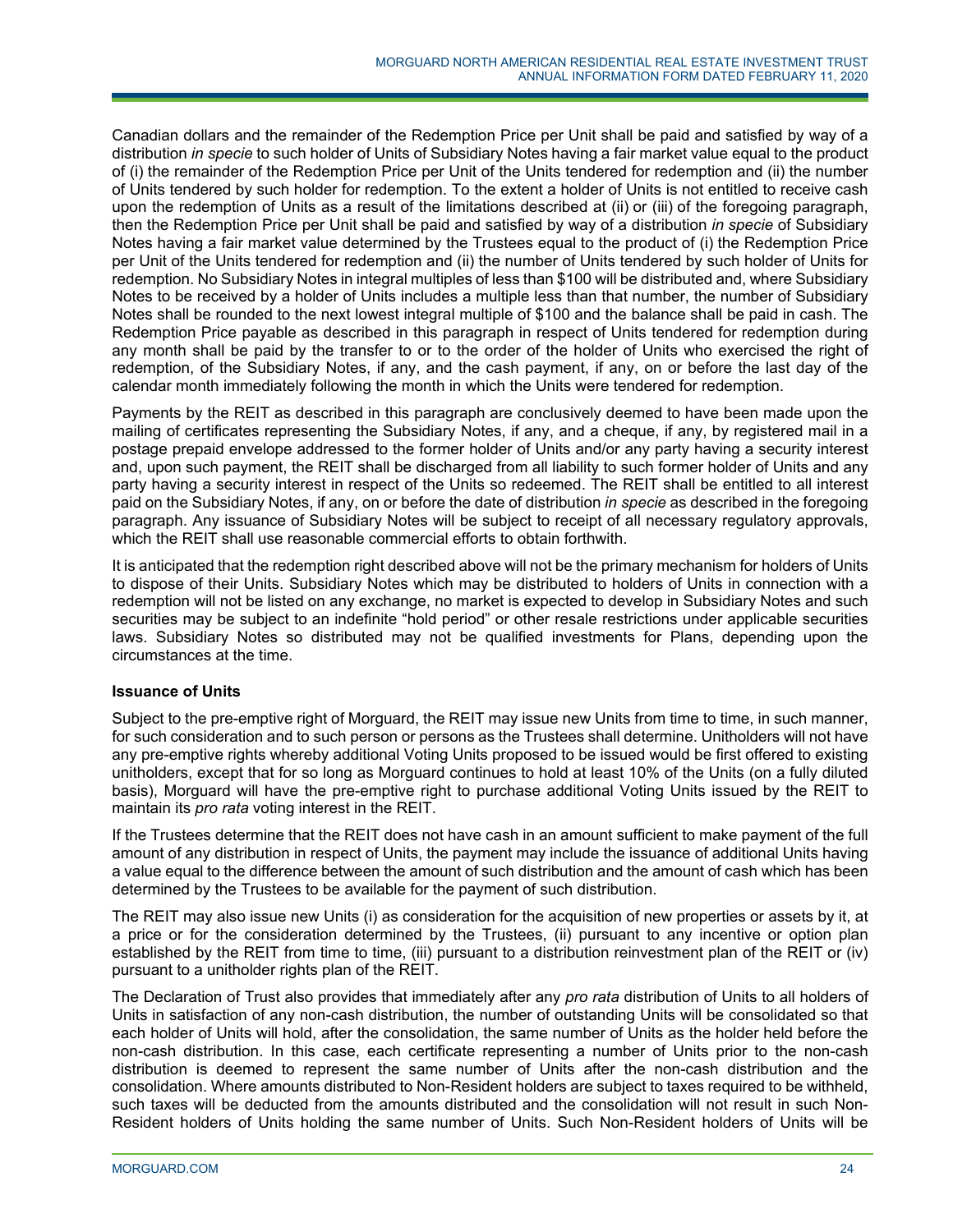required to surrender the certificates (if any) representing their original Units in exchange for a certificate representing post-consolidation Units.

### **Distribution Reinvestment Plan**

On June 18, 2012, the REIT adopted a DRIP pursuant to which eligible holders of Units are entitled to elect to have cash distributions on their Units automatically reinvested in additional Units at a price per Unit calculated by reference to the weighted average of the closing price of Units on the TSX for the five trading days immediately preceding the relevant distribution date. During the year ended December 31, 2019, 30,622 (2018 – 30,784) Units were issued by the REIT under the DRIP.

### **Limitation on Non-Resident Ownership**

In order for the REIT to maintain its status as a "mutual fund trust" under the Tax Act, the REIT must not be established or maintained primarily for the benefit of non-residents of Canada within the meaning of the Tax Act. Accordingly, at no time may (i) non-residents of Canada and (ii) partnerships that are not Canadian partnerships or (iii) a combination of non-residents and such partnerships (all within the meaning of the Tax Act) ("Non-Residents") be the beneficial owners of more than 49% of the Units and the Trustees will inform the transfer agent of this restriction. The Trustees may require a registered holder of Units to provide the Trustees with a declaration as to the jurisdictions in which beneficial owners of the Units registered in such Unitholder's name are resident and as to whether such beneficial owners are Non-Residents (or in the case of a partnership, whether the partnership is a Non-Resident). If the Trustees become aware, as a result of acquiring such declarations as to beneficial ownership or as a result of any other investigations, that the beneficial owners of 49% of the Units are, or may be, Non-Residents or that such a situation is imminent, the Trustees may make a public announcement thereof and shall not accept a subscription for Units from or issue or register a transfer of Units to a person or partnership unless the person or partnership provides a declaration in form and content satisfactory to the Trustees that the person or partnership, as the case may be, is not a Non-Resident and does not hold such Units for the benefit of Non-Residents. If, notwithstanding the foregoing, the Trustees determine that more than 49% of the Units are held by Non-Residents, the Trustees may send a notice to such Non-Resident holders of the Units chosen in inverse order to the order of acquisition or registration or in such other manner as the Trustees may consider equitable and practicable, requiring them to sell their Units or a portion thereof within a specified period of not more than 30 days. If the Unitholders receiving such notice have not sold the specified number of Units or provided the Trustees with satisfactory evidence that they are not Non-Residents within such period, the Trustees may on behalf of such holders sell such Units and, in the interim, shall suspend the voting and distribution rights attached to such Units (other than the right to receive the net proceeds from the sale). Upon such sale, the affected holders shall cease to be holders of the relevant Units and their rights shall be limited to receiving the net proceeds of sale upon surrender of the certificates, if any, representing such Units. The Trustees will have no liability for the amount received provided that they act in good faith. The REIT may direct its transfer agent to assist the Trustees with respect to any of the foregoing. Class B LP Units, which are economically equivalent to Units, are not permitted to be transferred to Non-Residents.

Notwithstanding the foregoing, the Trustees may determine not to take any of the actions described above if the Trustees have been advised by legal counsel that the failure to take any of such actions would not adversely impact the status of the REIT as a "unit trust" and a "mutual fund trust" for purposes of the Tax Act or, alternatively, may take such other action or actions as may be necessary to maintain the status of the REIT as a "mutual fund trust" for purposes of the Tax Act.

### **Amendments to Declaration of Trust**

The Declaration of Trust may be amended or altered from time to time. Certain amendments require approval by not less than two-thirds of the votes cast at a meeting of Unitholders called for such purpose. Other amendments to the Declaration of Trust require approval by a majority of the votes cast at a meeting of Unitholders called for such purpose. Additionally, certain amendments to the Declaration of Trust require the approval of Morguard.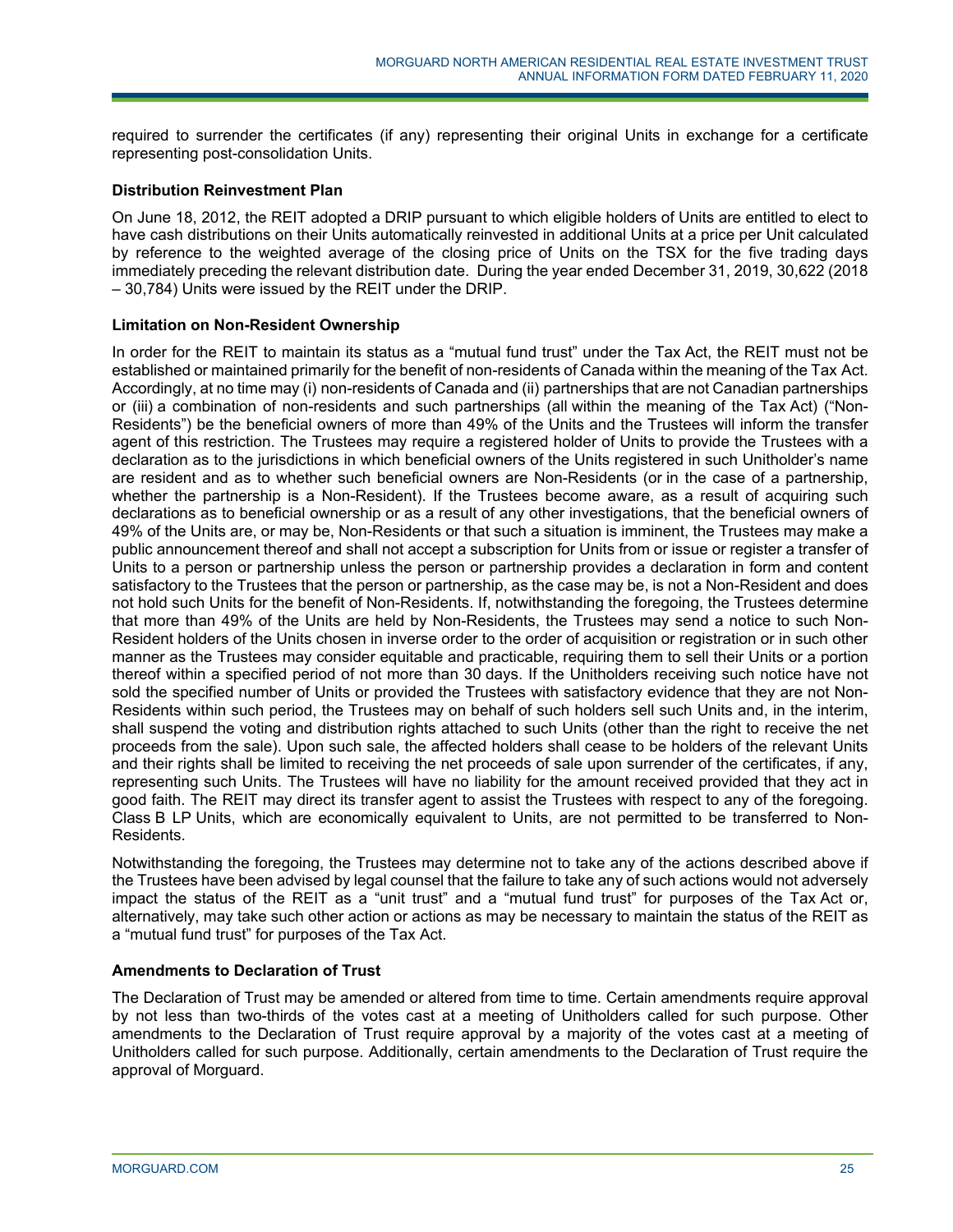### *Approval by Special Resolution of Unitholders*

The following amendments, among others, require the approval of not less than two-thirds of the votes cast by all Unitholders at a meeting (or by written resolution in lieu thereof):

a) an exchange, reclassification or cancellation of all or part of the Voting Units;

b) the addition, change or removal of the rights, privileges, restrictions or conditions attached to the Voting Units, except where such addition, change or removal is made by the Trustees pursuant to subparagraphs (f), (h) or (i) at "— Approval by Trustees" below;

c) the constraint of the issue, transfer or ownership of the Voting Units or the change or removal of such constraint;

d) the sale or transfer of the assets of any of the REIT or its subsidiaries as an entirety or substantially as an entirety (other than as part of an internal reorganization of the assets of any of the REIT or its subsidiaries approved by the Trustees);

e) the termination of any of the REIT or its subsidiaries (other than as part of an internal reorganization as approved by the Trustees);

the combination, amalgamation or arrangement of any of the REIT or its subsidiaries with any other entity that is not the REIT or a subsidiary of the REIT (other than as part of an internal reorganization as approved by the Trustees); and

except as described herein, the amendment of the Investment Guidelines and Operating Policies of the REIT (see "Investment Guidelines and Operating Policies — Amendments to Investment Guidelines and Operating Policies").

### *Approval by Trustees*

Notwithstanding the foregoing, the Trustees may, without the approval of the Unitholders, make certain amendments to the Declaration of Trust, including amendments:

a) aimed at ensuring continuing compliance with applicable laws, regulations, requirements or policies of any governmental authority having jurisdiction over: (i) the Trustees; (ii) the REIT; or (iii) the distribution of Units;

b) which, in the opinion of the Trustees, provide additional protection for the Unitholders;

c) to remove any conflicts or inconsistencies in the Declaration of Trust or to make minor corrections which are, in the opinion of the Trustees, necessary or desirable and not prejudicial to the Unitholders;

d) which, in the opinion of the Trustees, are necessary or desirable to remove conflicts or inconsistencies between the disclosure in this prospectus and the Declaration of Trust;

e) of a minor or clerical nature or to correct typographical mistakes, ambiguities or manifest omissions or errors, which amendments, in the opinion of the Trustees, are necessary or desirable and not prejudicial to the Unitholders;

f) which, in the opinion of the Trustees, are necessary or desirable: (i) as a result of changes in accounting standards from time to time which may affect the REIT or its beneficiaries; or (ii) to ensure the Units qualify as equity for purposes of IFRS;

g) which, in the opinion of the Trustees, are necessary or desirable to enable the REIT to implement a Unit option or purchase plan or issue Units for which the purchase price is payable in installments;

h) which, in the opinion of the Trustees, are necessary or desirable and not prejudicial to the Unitholders, (i) to create and issue one or more new classes of preferred equity securities of the REIT (each of which may be comprised of unlimited series) that rank in priority to the Units (in payment of distributions and in connection with any termination or winding-up of the REIT), and/or (ii) to remove the redemption right attaching to the Units and convert the REIT into a closed-end limited purpose trust;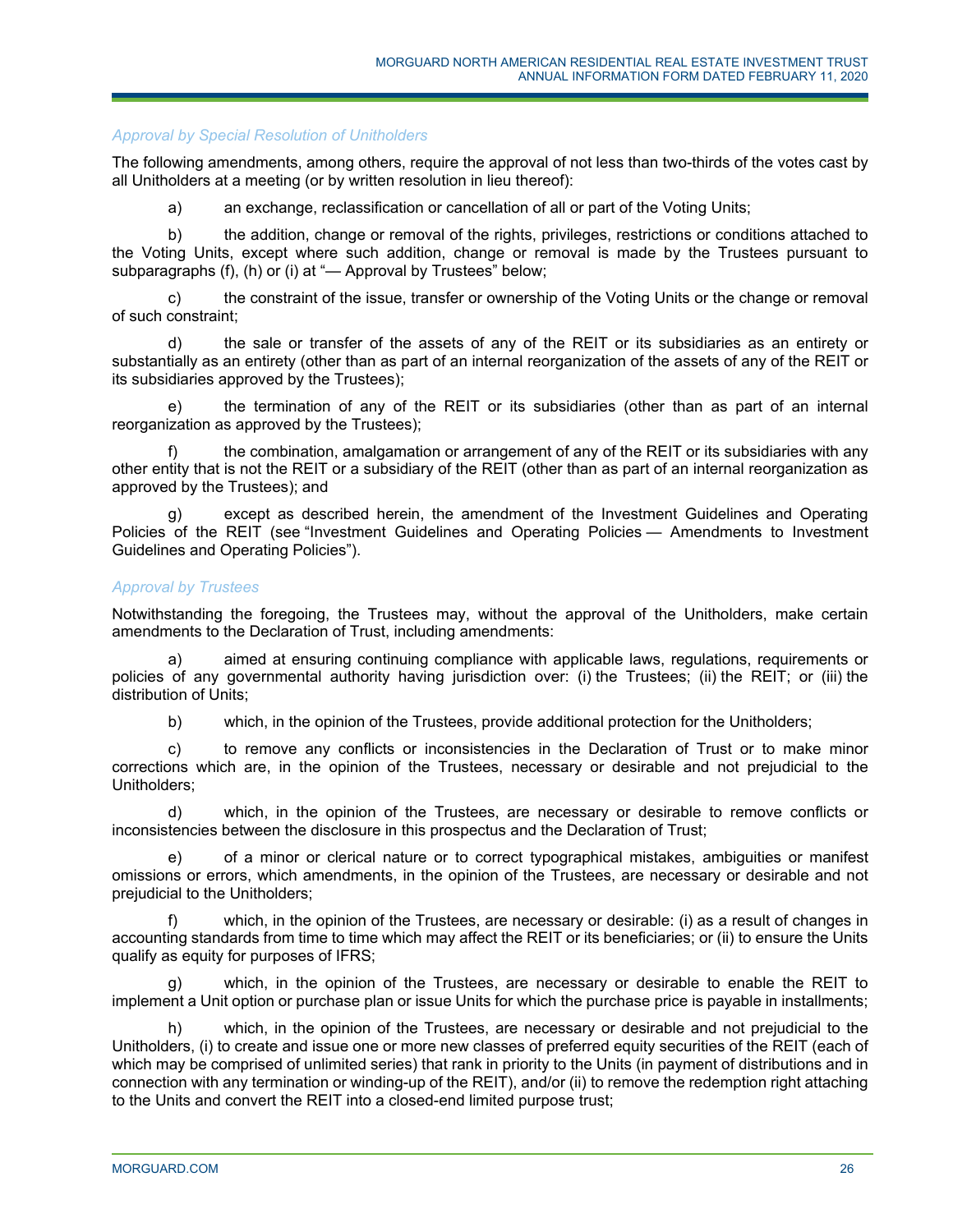i) which, in the opinion of the Trustees, are necessary or desirable for the REIT to qualify for a particular status under, or as a result of changes in, taxation or other laws, or the interpretation of such laws, including to qualify as a "mutual fund trust", "unit trust" or "real estate investment trust" as those terms are defined in the Tax Act or to otherwise prevent the REIT or any of its subsidiaries from becoming subject to tax under the SIFT Rules;

j) to create one or more additional classes of units solely to provide voting rights to holders of shares, units or other securities that are exchangeable for Units entitling the holder thereof to a number of votes not exceeding the number of Units into which the exchangeable shares, units or other securities are exchangeable or convertible but that do not otherwise entitle the holder thereof to any rights with respect to the REIT's property or income other than a return of capital; and

k) for any purpose (except one in respect of which a Unitholder vote is specifically otherwise required) which, in the opinion of the Trustees, is not prejudicial to Unitholders and is necessary or desirable.

### *Approval by Morguard*

Provided that Morguard beneficially owns more than 10% of the issued and outstanding Units on a fully diluted basis, any amendment to the Declaration of Trust that affects the right of Morguard to nominate certain Trustees of the REIT will require the prior written approval of Morguard.

### *Limitations*

Any amendment to the Declaration of Trust which directly or indirectly adds, changes or removes any of the rights, privileges, restrictions or conditions in respect of the Special Voting Units shall require the approval of a majority of the votes cast by all holders of Special Voting Units at a meeting of Unitholders (or by written resolution in lieu thereof).

### **Investment Guidelines**

The Declaration of Trust provides certain guidelines on investments that may be made by the REIT. The assets of the REIT may be invested only in accordance with the following guidelines:

the REIT will focus its activities primarily on the acquisition, holding, developing, maintaining, improving, leasing, managing or otherwise dealing with income producing real property exclusively in Canada and the United States which is being utilized or intended to be utilized for one or more of the following purposes: (i) multi-suite rental residential, (ii) rental condominium suites, (iii) townhomes, and (iv) other residential purposes determined to be appropriate by the Trustees (collectively, the "Focus Activities");

notwithstanding anything else contained in the Declaration of Trust, the REIT will not make or hold any investment, take any action or omit to take any action or permit a subsidiary to make or hold any investment, or take any action or omit to take any action that would result in:

- i) the REIT not qualifying as a "mutual fund trust" or "unit trust", both within the meaning of the Tax Act;
- ii) Units not qualifying as qualified investments for investment by trusts governed by registered retirement savings plans, registered retirement income funds, registered education savings plans, deferred profit sharing plans, registered disability savings plans or tax-free savings accounts; or
- iii) the REIT not qualifying as a "real estate investment trust", as defined in subsection 122.1(1) of the Tax Act if, as a consequence of the REIT not so qualifying, the REIT would be subject to tax on its "taxable trust distributions" pursuant to section 122 of the Tax Act;

c) the REIT may, directly or indirectly, make such investments, do all such things and carry out all such activities as are necessary or desirable in connection with the conduct of its activities provided they are not otherwise specifically prohibited by the Declaration of Trust;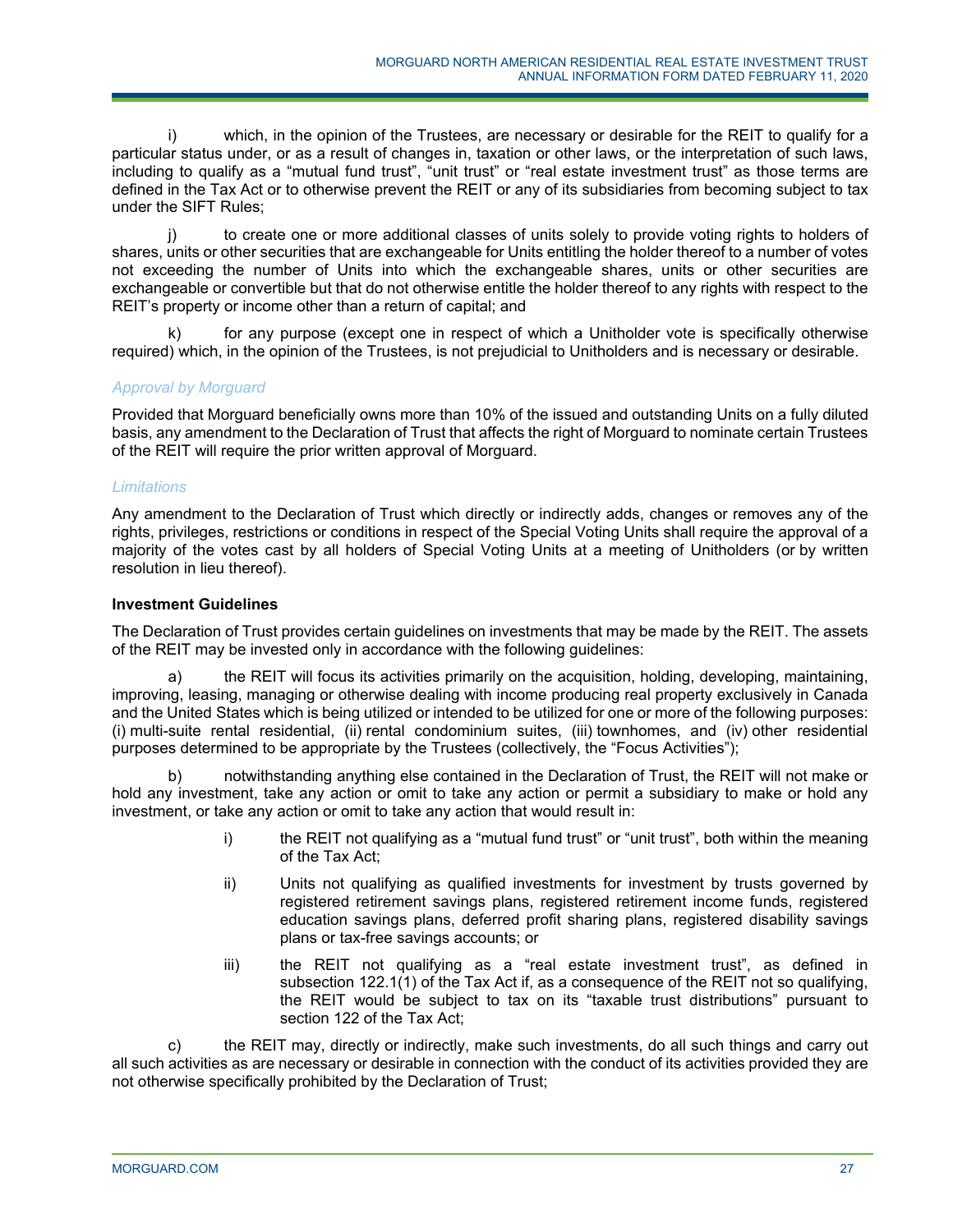d) unless otherwise specifically prohibited by the Declaration of Trust, the REIT may invest in freehold, leasehold, or other interests in property (real, personal, moveable or immovable);

e) the REIT shall not purchase any interest in a single real property if, after giving effect to the proposed purchase, the cost to the REIT of such purchase (net of the amount of debt incurred or assumed in connection with such purchase) will exceed 20% of Gross Book Value at the time the purchase is made;

f) the REIT may make its investments and conduct its activities, directly or indirectly, through an investment in one or more persons on such terms as the Trustees may from time to time determine, including by way of joint ventures, partnerships (general or limited) and limited liability companies;

g) except for temporary investments held in cash, deposits with a Canadian chartered bank or trust company registered under the laws of a province or of Canada, short-term government debt securities or money market instruments of, or guaranteed by, a Schedule I Canadian chartered bank maturing prior to one year from the date of issue, or except as otherwise permitted by the Declaration of Trust, the REIT may not hold securities other than securities of a person: (i) acquired in connection with the carrying on, directly or indirectly, of the REIT's activities or the holding of its assets; or (ii) which focuses its activities primarily on Focus Activities, provided in the case of any proposed investment or acquisition which would result in the beneficial ownership of more than 20% of the outstanding units of the securities issuer (the "Acquired Issuer"), the investment is made for the purpose of subsequently effecting the merger or combination of the business and assets of the REIT and the Acquired Issuer or for otherwise ensuring that the REIT will control the business and operations of the Acquired Issuer;

h) the REIT will not invest in rights to or interests in mineral or other natural resources, including oil or gas, except as ancillary to an investment in real property;

the REIT may only invest in operating businesses indirectly through one or more trusts, partnerships, corporations or other legal entities;

j) the REIT may invest in mortgages and mortgage bonds (including a participating or convertible mortgage) only where (i) the mortgage or mortgage bond is secured, (ii) the real property which is security therefor is real property that constitutes Focus Activities, (iii) the primary intention is to use such investment as a method of acquiring control of a real property that would otherwise constitute Focus Activities, and (iv) the aggregate amount of such investments after giving effect to the proposed investment, will not exceed 15% of Gross Book Value;

k) the REIT shall not invest in raw land for development, except for (i) existing properties with additional development, (ii) the purpose of renovating or expanding existing properties, or (iii) the development of new properties that will constitute Focus Activities provided that the aggregate cost of the investments of the REIT in raw land, after giving effect to the proposed investment, will not exceed 5% of Gross Book Value; and

notwithstanding any other provision of the Declaration of Trust but subject to subparagraph (b) above, the REIT may make investments that do not otherwise comply with one or more of subparagraphs (a), (g) and (j) of the investment guidelines provided the aggregate amount of such investments will not exceed 20% of Gross Book Value.

For the purpose of the foregoing guidelines and restrictions (other than subparagraph (b)), the assets, liabilities and transactions of a corporation or other entity wholly or partially owned by the REIT will be deemed to be those of the REIT on a proportionate consolidated basis. In addition, any references in the foregoing to investment in real property will be deemed to include an investment in a joint venture arrangement.

## **Operating Policies**

The Declaration of Trust provides that the operations and affairs of the REIT will be conducted in accordance with the following policies:

a) the REIT will not purchase, sell, market or trade in currency or interest rate futures contracts otherwise than for hedging purposes to the extent that such hedging activity complies with National Instrument 81-102, as amended from time to time, or any successor instrument or rule and provided that subparagraph (b) of the foregoing investment guidelines is complied with;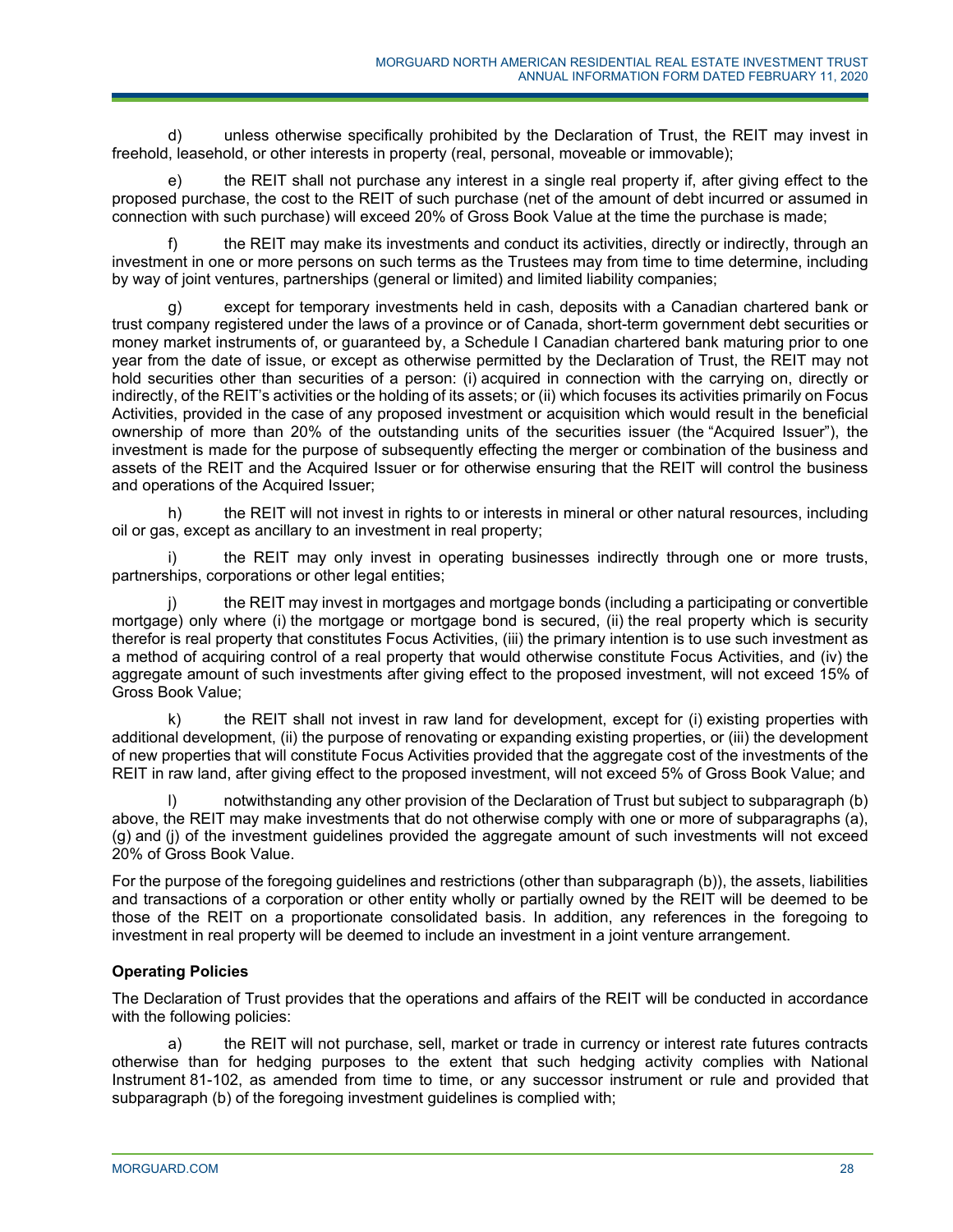b) (i) any written instrument creating an obligation which is or includes the granting by the REIT of a mortgage, and (ii) to the extent the Trustees determine to be practicable and consistent with their fiduciary duty to act in the best interests of Unitholders, any written instrument which is, in the judgment of the Trustees, a material obligation, shall contain a provision or be subject to an acknowledgement to the effect that the obligation being created is not personally binding upon, and that resort shall not be had to, nor shall recourse or satisfaction be sought from, the private property of any of the Trustees, Unitholders, annuitants under a plan of which a Unitholder acts as a trustee or carrier, or officers, employees or agents of the REIT, but that only property of the REIT or a specific portion shall be bound; the REIT, however, is not required, but shall use all reasonable efforts, to comply with this requirement in respect of obligations assumed by the REIT upon the acquisition of real property;

c) the REIT shall not incur or assume any Indebtedness if, after giving effect to the incurring or assumption of the Indebtedness, the total Indebtedness of the REIT would be more than 70% of Gross Book Value;

d) at no time shall the REIT incur Indebtedness aggregating more than 20% of Gross Book Value (excluding debt with an original maturity of one year or more falling due in the next 12 months or variable rate debt for which the REIT has entered into interest rate swap agreements to fix the interest rate for a one year period or more) at floating interest rates or having maturities of less than one year;

e) except in connection with or related to the acquisition of the Initial Properties, the REIT shall not directly or indirectly guarantee any Indebtedness or liabilities of any person unless such guarantee: (i) is given in connection with or incidental to an investment that is otherwise permitted under the REIT's investment guidelines; (ii) has been approved by the Trustees; and (iii) (A) would not disqualify the REIT as a "mutual fund trust" within the meaning of the Tax Act, and (B) would not result in the REIT losing any other status under the Tax Act that is otherwise beneficial to the REIT and its Unitholders;

f) title to each real property shall be held by and registered in the name of the REIT, the Trustees or a corporation or other entity wholly-owned, directly or indirectly, by the REIT or jointly owned, directly or indirectly, by the REIT; provided, that where land tenure will not provide fee simple title, the REIT, the Trustees or a corporation or other entity wholly-owned, directly or indirectly, by the REIT or jointly owned, directly or indirectly, by the REIT shall hold a land lease as appropriate under the land tenure system in the relevant jurisdiction;

g) the REIT shall have obtained an appraisal of each real property that it intends to acquire and an engineering survey with respect to the physical condition thereof, in each case, by an independent and experienced consultant;

h) the REIT will obtain and maintain at all times insurance coverage in respect of potential liabilities of the REIT and the accidental loss of value of the assets of the REIT from risks, in amounts and with such insurers, in each case as the Trustees consider appropriate, taking into account all relevant factors including the practices of owners of comparable properties; and

the REIT shall either (i) have conducted a Phase I environmental site assessment or (ii) be entitled to rely on a Phase I environmental site assessment dated no earlier than six months prior to receipt by the REIT, in respect of each real property that it intends to acquire and, if the Phase I environmental site assessment report recommends that further environmental site assessments be conducted, the REIT shall have conducted such further environmental site assessments, in each case, by an independent and experienced environmental consultant.

For the purpose of the foregoing policies, the assets, liabilities and transactions of a corporation or other entity wholly or partially owned by the REIT will be deemed to be those of the REIT on a proportionate consolidated basis. In addition, any references in the foregoing to investment in real property will be deemed to include an investment in a joint venture.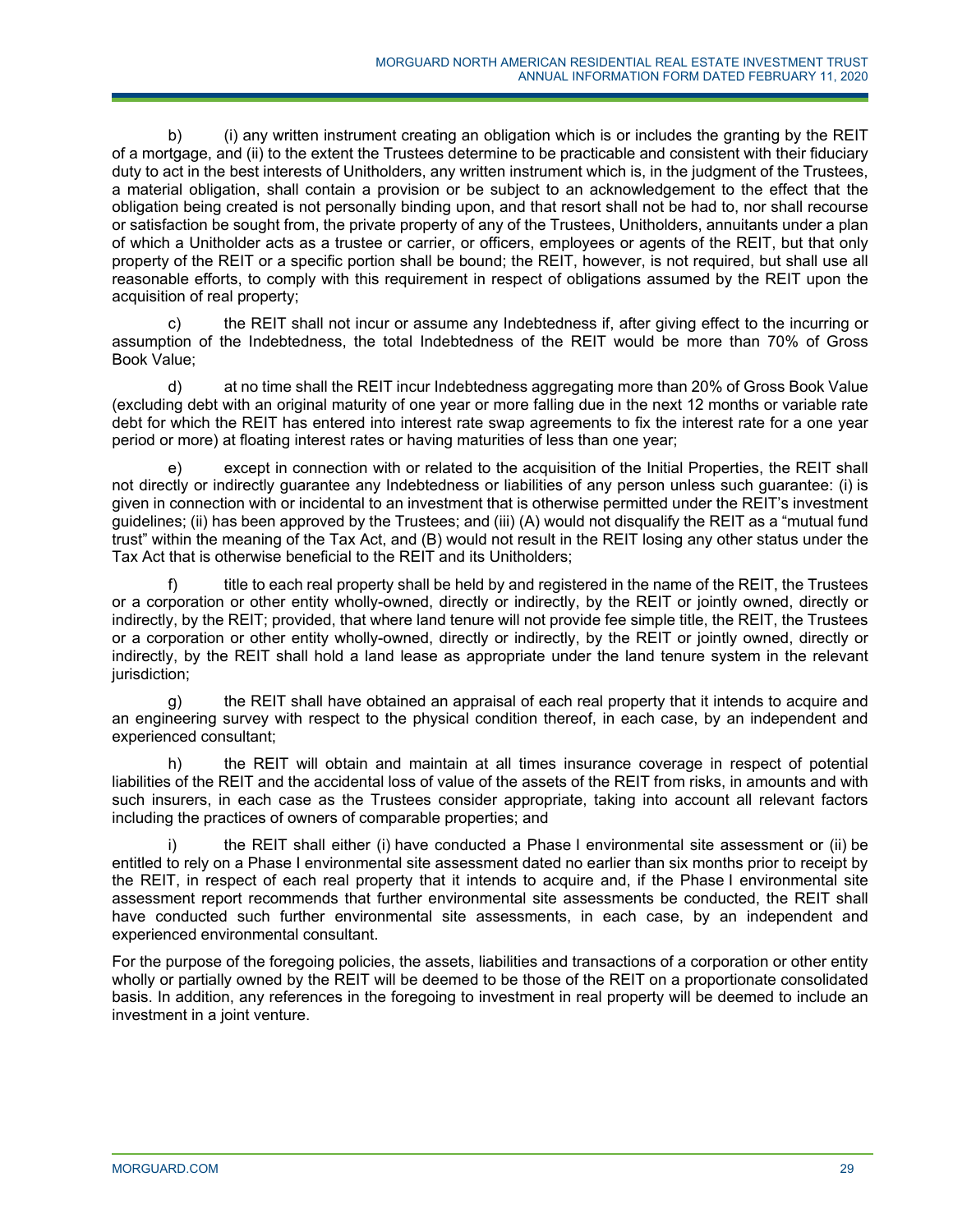### **Amendments to Investment Guidelines and Operating Policies**

### *General*

Pursuant to the Declaration of Trust, the investment guidelines set forth at "— Investment Guidelines" and the operating policies set forth in subparagraphs (a), (c), (d), (e), (g), (h) and (i) at "— Operating Policies" may be amended only with the approval of not less than two-thirds of the votes cast at a meeting of Unitholders called for such purpose. The remaining operating policies may be amended with the approval of a majority of the votes cast at a meeting of Unitholders called for such purpose.

### *Regulatory Conflict*

Notwithstanding the foregoing paragraph, if at any time a government or regulatory authority having jurisdiction over the REIT or any property of the REIT shall enact any law, regulation or requirement which is in conflict with any investment guideline or operating policy of the REIT then in force (other than subparagraph (b) at "- Investment Guidelines"), such investment guideline or operating policy in conflict shall, if the Trustees on the advice of legal counsel to the REIT so resolve, be deemed to have been amended to the extent necessary to resolve any such conflict and, notwithstanding anything to the contrary, any such resolution of the Trustees shall not require the prior approval of Unitholders.

### **The Partnership**

### *General*

The Partnership is a limited partnership formed under the laws of the Province of Ontario and governed by the Limited Partnership Agreement. The Partnership has acquired, directly or indirectly, all of the Initial IPO Properties and following the closing of the IPO owned, operated and leased real estate assets and property and engaged in all activities ancillary and incidental thereto. The general partners of the Partnership are the REIT GP and Morguard GP and the limited partners of the Partnership are the REIT and Morguard.

### *Partnership Units*

The Partnership has outstanding Class A GP Units, all of which are held by the REIT GP, Class B GP Units, all of which are held by Morguard GP, Class A LP Units, all of which are held by the REIT, Class B LP Units, all of which are held by Morguard and Class C LP Units, all of which are held by Morguard. The Class A LP Units represent approximately 69% of the limited partnership interests in the Partnership and the Class B LP Units represented approximately 31% of the limited partnership interests in the Partnership.

The Class B LP Units are, in all material respects, economically equivalent to the Units on a per unit basis. Under the Exchange Agreement, the Class B LP Units are exchangeable on a one-for-one basis for Units (subject to customary anti-dilution adjustments) at any time at the option of their holder, unless the exchange would jeopardize the REIT's status as a "mutual fund trust" or a "unit trust" under the Tax Act and subject to satisfaction of conditions set out therein.

The Class C LP Units have been designed to provide Morguard with an interest in the Partnership that entitle Morguard to distributions, in priority to distributions to holders of the Class A LP Units, Class B LP Units, Class A GP Units and Class B GP Units in an amount, if paid, expected to be sufficient (without any additional amounts) to permit Morguard to satisfy amounts payable in respect of (i) principal, interest or any other amount owing under the Retained Debt, and (ii) the amount of income tax that is due and payable by Morguard, if any, under either the Tax Act or any similar provincial or territorial statute that is reasonably attributable to any distributions on the Class C LP Units, including any disposition whether by redemption or otherwise of any Class C LP Unit or on capital employed by Morguard, and any interest or penalties thereon; excluding, in each case, any amount arising from the default by the holder of the Class C LP Units to satisfy any obligation under or in connection with the Retained Debt, unless such default can reasonably be attributed to the conduct of the Partnership.

So long as any of the Class C LP Units are outstanding, the Partnership will not at any time without, but may at any time with, the approval of the holders of a majority of the Class C LP Units: (i) pay any distribution on the Class A LP Units, the Class B LP Units, the Class A GP Units or the Class B GP Units unless distributions payable on the Class C LP Units have been paid in full; (ii) offer to accept the withdrawal of the Class A LP Units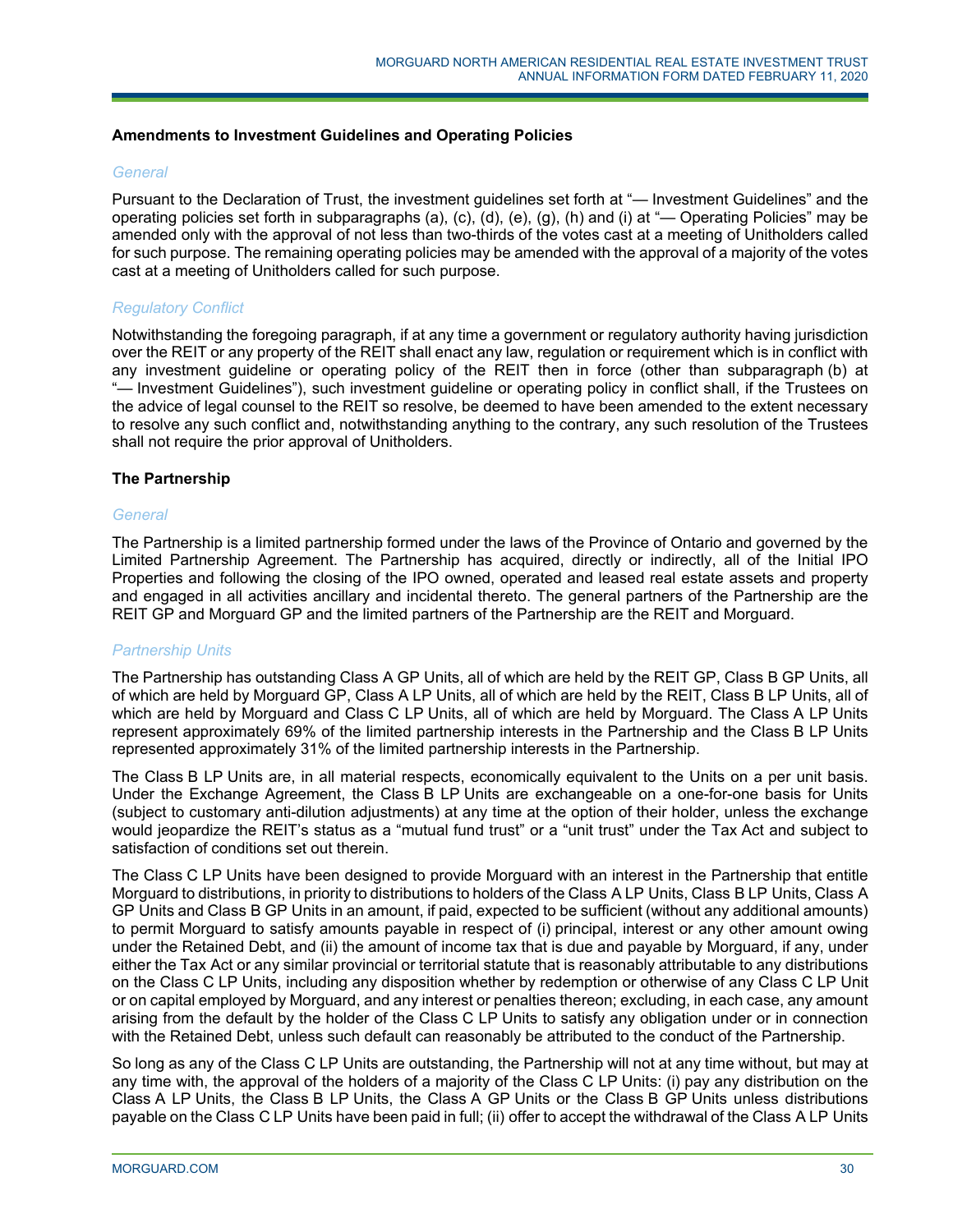or the Class B LP Units of the Partnership; or (iii) issue any additional Class C LP Units, other than to Morguard, in each case, subject to certain limited exceptions, including, in connection with (A) the redemption rights available to unitholders, (B) an exchange of Class B LP Units pursuant to the Exchange Agreement and (C) the refinancing of the Retained Debt.

Except as required by law or the Limited Partnership Agreement, and in certain specified circumstances in which the rights of a holders of Class B LP Units and/or a holders of Class C LP Units are particularly affected, the holders of Class B LP Units and holders of Class C LP Units will not be entitled to vote at any meeting of the holders of LP Units.

### *Operation*

The business and affairs of the Partnership are managed and controlled by the REIT GP which is bound by the investment guidelines and operating policies applicable to the REIT. The Limited Partners are not entitled to take part in the management or control of the business or affairs of the Partnership. Subject to certain exceptions, the Partnership will reimburse the General Partners for all direct costs and expenses incurred by the General Partners in the performance of their duties as general partners of the Partnership.

The Board shall determine the composition of the REIT GP's board of directors; provided the REIT GP shall have a majority of directors who are "independent" within the meaning of applicable securities laws.

The Partnership operates in a manner to ensure, to the greatest extent possible, the limited liability of the Limited Partners. The Limited Partners may lose their limited liability in certain circumstances.

If the limited liability of any limited partner of the Partnership is lost by reason of the negligence of either General Partner in performing its duties and obligations under the Limited Partnership Agreement, such General Partner will indemnify any limited partner of the Partnership against all claims arising from assertions that its liabilities are not limited as intended by the Limited Partnership Agreement. The General Partners, however, have no significant assets or financial resources other than their respective distribution entitlements from the Partnership. Accordingly, this indemnity may only be of nominal value.

### *Duties and Responsibilities of the General Partners*

The REIT GP is the managing general partner of the Partnership and manages and controls the operations and affairs of the Partnership and makes all decisions regarding the business and activities of the Partnership.

The business and activities of Morguard GP are restricted to acting as a general partner of the Partnership and any other limited partnership controlled by the REIT. The duties and responsibilities of Morguard GP as a general partner of the Partnership are subject to the oversight of the REIT GP and are comprised of the Morguard GP Duties outlined under "Arrangements with Morguard — Morguard GP — Duties and Responsibilities of Morguard GP as a General Partner".

## **Distributions**

### *Distribution Policy and Priority*

The REIT GP shall, on behalf of the Partnership, distribute cash, subject to the priorities and other provisions set out below.

The REIT GP shall determine on a monthly basis, but in no event later than the 10<sup>th</sup> day of each month, the amount of cash on hand of the Partnership that is derived from any source and that is determined by the REIT GP not to be required for use in connection with the business of the Partnership.

### *Distributions on Class C LP Units*

The Class C LP Units have been designed to provide Morguard with an interest in the Partnership that will entitle Morguard to distributions, in priority to distributions to holders of the Class A LP Units, Class B LP Units, Class A GP Units and Class B GP Units, in an amount, if paid, expected to be sufficient (without any additional amounts) to permit Morguard to satisfy amounts payable (i) in respect of principal, interest or any other amount owing under the Retained Debt, and (ii) in respect of the amount of income tax that is due and payable by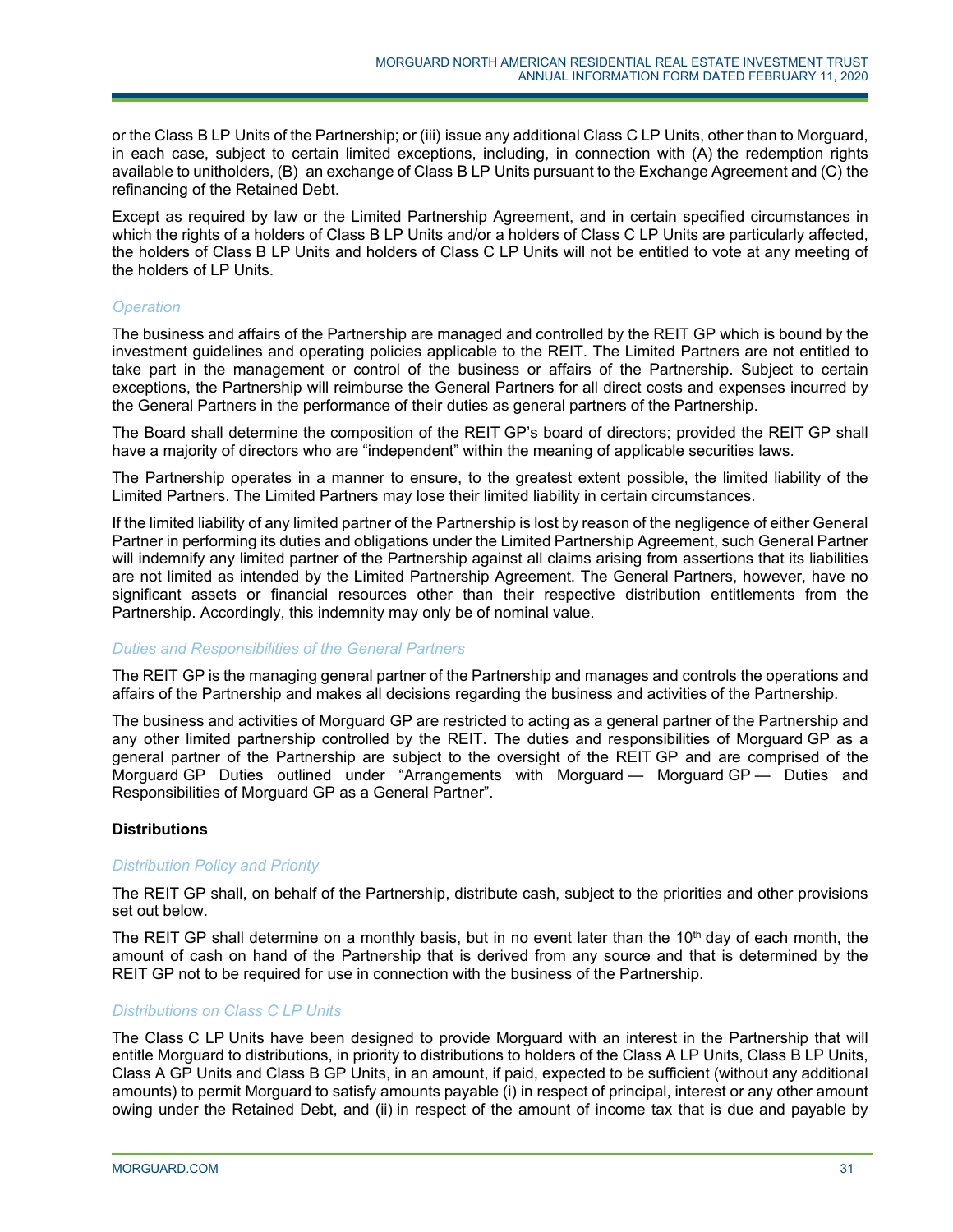Morguard, if any, under either the Tax Act or any similar provincial or territorial statute that is reasonably attributable to any distributions on the Class C LP Units, including any disposition whether by redemption or otherwise of any Class C LP Unit or on capital employed by Morguard, and any interest or penalties thereon; excluding, in each case, any amount arising from the default by the holder of the Class C LP Units to satisfy any obligation under or in connection with the Retained Debt, unless such default can reasonably be attributed to the conduct of the Partnership.

### *Distributions to Morguard GP*

Morguard GP, as the sole holder of the Class B GP Units, receives distributions from the Partnership as set out under "Arrangements with Morguard — Morguard GP — Partnership Distributions to Morguard GP". Distributions to Morguard GP are made in priority to distributions to holders of the Class A GP Units, the Class A LP Units and the Class B LP Units, but after the holders of the Class C LP Units have been paid their distributions.

### *Distributions to REIT GP*

The REIT GP, as the sole holder of the Class A GP Units, receives priority distributions from the Partnership equal to 0.001% of distributions made by the REIT GP, on behalf of the Partnership, in priority to distributions to holders of the Class A LP Units and the Class B LP Units, but after holders of the Class C LP Units and the Class B GP Units have been paid their respective distributions.

### *Distributions on Class A LP Units and Class B LP Units*

The REIT GP, on behalf of the Partnership, makes monthly cash distributions to the holder of the Class A LP Units in the amount required to account for expenses incurred directly by the REIT as determined by the REIT GP. Distributions on the Class A LP Units for expenses incurred by the REIT are made in priority to distributions to holders of the Class A LP Units and the Class B LP Units but after the holders of the Class C LP Units, the Class B GP Units and the Class A GP Units have been paid their respective distributions.

In addition, the REIT GP, on behalf of the Partnership, makes monthly cash distributions to holders of Class A LP Units and to holders of Class B LP Units with reference to the monthly cash distributions payable by the REIT to holders of Units on a per Unit basis. Distributions to be made on the Class B LP Units will be equal to the distributions that the holders of Class B LP Units would have received if they were holding Units instead of Class B LP Units. Distributions to the General Partners and holders of Class C LP Units are made in priority to distributions to holders of Class A LP Units and to holders of Class B LP Units.

### **Allocation of Partnership Net Income**

Partnership Net Income is allocated at the end of each fiscal year in the following manner:

a) firstly, an allocation of Partnership Net Income to the holder of the Class C LP Units, generally equal to the interest component of the Retained Debt and any tax liability paid by the Partnership in respect of the Retained Debt payable in the fiscal year;

b) secondly, an allocation of Partnership Net Income (net of the allocation to the holder of the Class C LP Units) to Morguard GP, as the holder of the Class B GP Units, generally equal to all amounts distributed to the holder of the Class B GP Units in the fiscal year;

c) thirdly, as to Partnership Net Income (net of the allocation to the holder of the Class C LP Units and the holder of the Class B GP Units) and as to net loss, 0.001% to the REIT GP, as holder of the Class A GP Units; and

d) the balance, first to the holders of the Class A LP Units, such amount as is necessary to account for expenses incurred by the REIT as determined by the REIT GP and then any residual amount among the holder of the Class A LP Units and the Class B LP Units based on their proportionate share of distributions received or receivable for such fiscal year.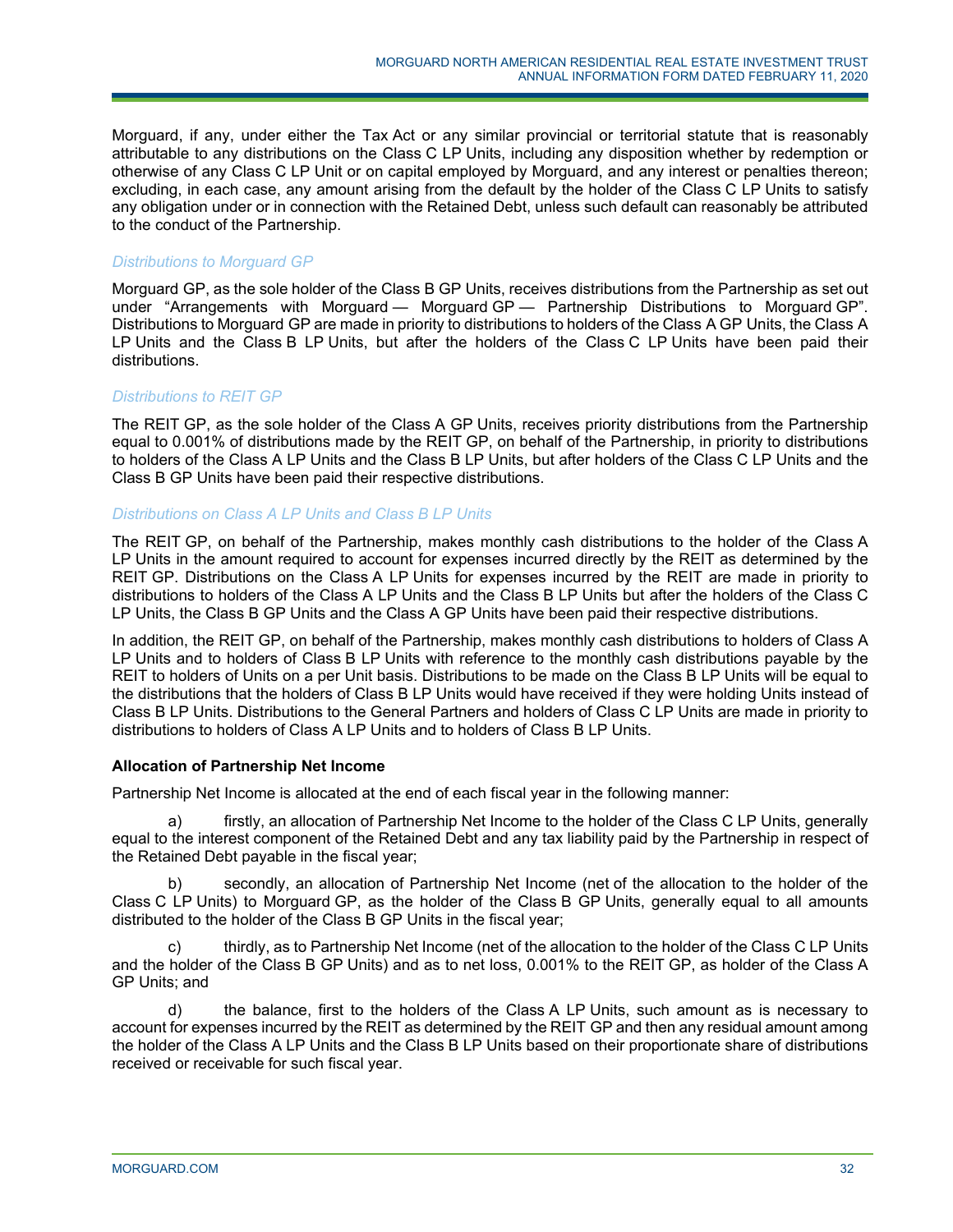## **Transfer of LP Units**

The transfer of Class A LP Units, Class B LP Units and Class C LP Units is subject to a number of restrictions, including: (i) the Class A LP Units, Class B LP Units and Class C LP Units may not be transferred to a person or partnership who is a Non-Resident; (ii) no Class A LP Units, Class B LP Units or Class C LP Units are transferable in part; and (iii) no transfer of Class A LP Units, Class B LP Units or Class C LP Units is accepted by the REIT GP unless a transfer form, duly completed and signed by the registered holder of such Class A LP Units, Class B LP Units or Class C LP Units, as applicable, has been remitted to the registrar and transfer agent of the Partnership.

In addition, a transferee of Class A LP Units, Class B LP Units or Class C LP Units must provide to the REIT GP such other instruments and documents as the REIT GP may require, in appropriate form, completed and executed in a manner acceptable to the REIT GP and must pay the administration fee, if any, required by the REIT GP. A transferee of a unit of the Partnership will not become a partner or be admitted to the Partnership and will not be subject to the obligations and entitled to the rights of a partner under the Limited Partnership Agreement until the foregoing conditions are satisfied and such transferee is recorded on the Partnership's register of partners.

In addition to the above restrictions, the Limited Partnership Agreement also provides that no holder of Class B LP Units is permitted to transfer such Class B LP Units, other than for Units in accordance with the terms of the Exchange Agreement or the Limited Partnership Agreement, unless: (i) the transfer is to an affiliate of the holder; (ii) such transfer would not require the transferee to make an offer to holders of Units to acquire Units on the same terms and conditions under applicable securities laws if such Class B LP Units, and all other outstanding Class B LP Units, were converted into Units at the then current exchange ratio in effect under the Exchange Agreement immediately prior to such transfer; or (iii) the offeror acquiring such Class B LP Units makes a contemporaneous identical offer for the Units (in terms of price, timing, proportion of securities sought to be acquired and conditions) and does not acquire such Class B LP Units unless the offeror also acquires a proportionate number of Units actually tendered to such identical offer. Certain rights affecting Morguard as a holder of the Class B LP Units, as such rights are set forth in the Declaration of Trust and the Exchange Agreement, are specific to Morguard and are not transferable to a transferee of the Class B LP Units, other than a Morguard entity.

In addition to the above restrictions, the Limited Partnership Agreement also provides that no holder of Class C LP Units will be permitted to transfer such Class C LP Units without the consent of the Board, unless such transfer is to an affiliate of the holder.

The Class B GP Units are not transferable by a holder thereof without the consent of the Board, which consent is not to be unreasonably withheld, provided that such consent will not be required for a transfer to an affiliate of such holder.

### **Resignation or Removal of Morguard GP**

For the rights of the REIT GP to remove Morguard GP as a general partner of the Partnership, the right of Morguard GP to resign as a general partner of the Partnership, and certain consequences resulting from such removal or resignation, see "Arrangements with Morguard — Morguard GP".

### **Amendments to the Limited Partnership Agreement**

The Limited Partnership Agreement may be amended with the prior consent of the holders of at least 66 2/3% of the Class A LP Units voted on the amendment at a duly constituted meeting of holders of Class A LP Units or by a written resolution of partners holding more than 66 2/3% of the Class A LP Units entitled to vote at a duly constituted meeting of holders of Class A LP Units, except for certain amendments which require unanimous approval of holders of Class A LP Units, including: (i) changing the liability of any limited partner; (ii) changing the right of a limited partner to vote at any meeting of holders of Class A LP Units; and (iii) changing the Partnership from a limited partnership to a general partnership. The REIT GP may also make amendments to the Limited Partnership Agreement without the approval or consent of the Limited Partners to reflect, among other things: (i) a change in the name of the Partnership or the location of the principal place of business or registered office of the Partnership; (ii) the admission, substitution, withdrawal or removal of Limited Partners in accordance with the Limited Partnership Agreement; (iii) a change that, as determined by the General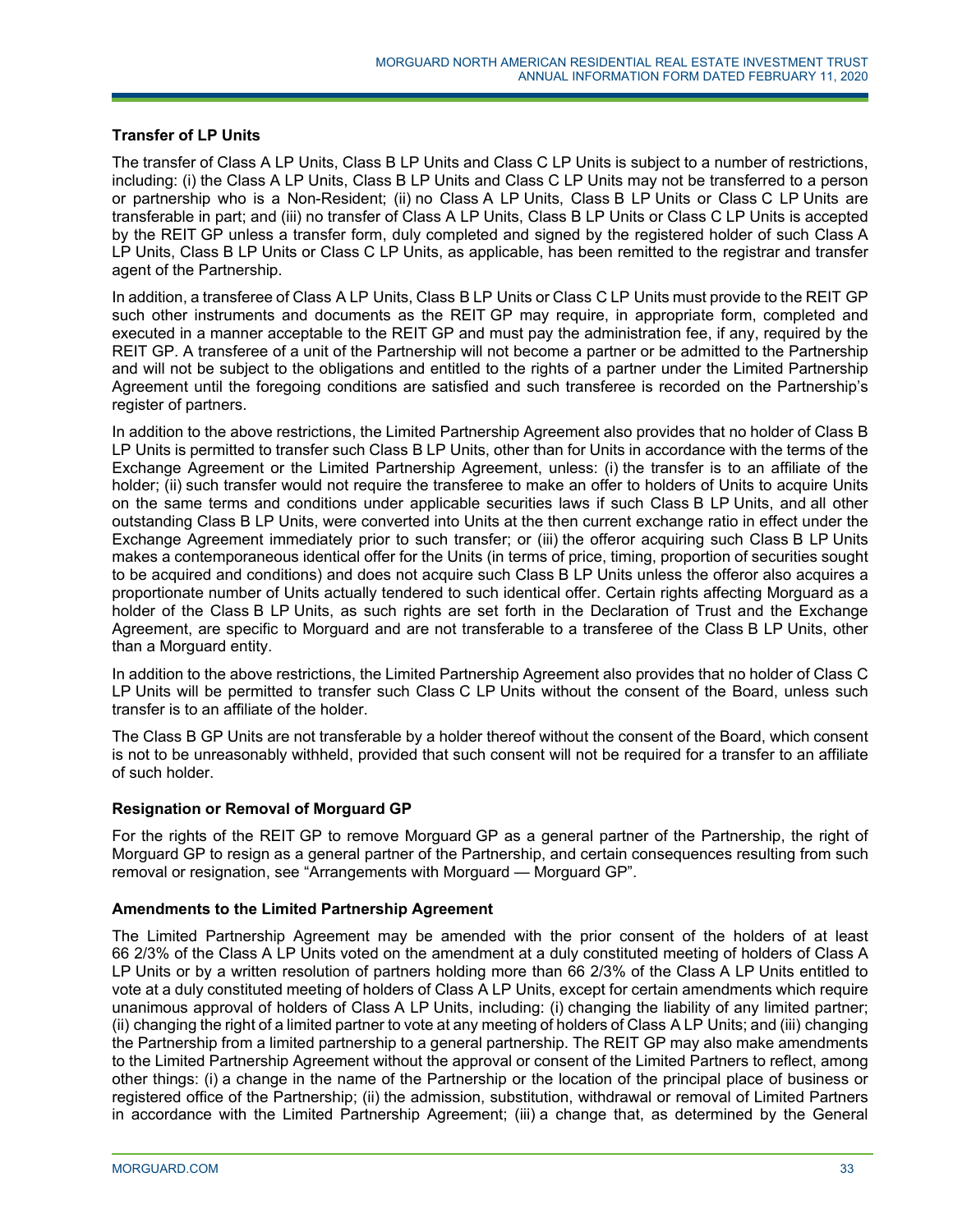Partners, is reasonable and necessary or appropriate to qualify or continue the qualification of the Partnership as a limited partnership in which the limited partners have limited liability under applicable laws; (iv) a change that, as determined by the General Partners, is reasonable and necessary or appropriate to enable the

Partnership to take advantage of, or not be detrimentally affected by, changes in the Tax Act or other taxation laws; or (v) a change to amend or add any provision, or to cure any ambiguity or to correct or supplement any provisions contained in the Limited Partnership Agreement which may be defective or inconsistent with any other provision contained in the Limited Partnership Agreement or which should be made to make the Limited Partnership Agreement consistent with the disclosure set out in this prospectus. Notwithstanding the foregoing: (i) no amendment which would adversely affect the rights and obligations of any General Partner, as a general partner, may be made without the consent of the affected General Partner; and (ii) no amendment which would adversely affect the rights and obligations of any other holders of limited partnership units or any class of limited partner differently than any other class of limited partner may be made without the consent of such holder or class, including with respect to amendments to the restrictions on transfer of Class B LP Units or Class C LP Units.

In addition, the Declaration of Trust provides that the REIT will not agree to or approve any material amendment to the Limited Partnership Agreement without the approval of not less than two-thirds of the votes cast at a meeting of Unitholders called for such purpose (or by written resolution in lieu thereof).

### **Debentures**

**The following is a description of the material attributes and characteristics of the Debentures. This summary is qualified in its entirety by the full text of such attributes contained in the trust indenture entered and dated March 15, 2013 between the REIT and Computershare Trust Company of Canada (the "Debenture Trustee"), as supplemented from time to time (the "Indenture") as filed on SEDAR.** 

On February 13, 2018, the REIT issued the 2018 Debentures, maturing on March 31, 2023 pursuant to a trust indenture supplement entered and dated February 13, 2018 between the REIT and the Debenture Trustee, as supplemented from time to time (the "Indenture Supplement"). On February 21, 2018, an additional amount of \$10.5 million was issued pursuant to the exercise of the over-allotment option. The 2018 Debentures are convertible, at the option of the holder, into Units at \$20.20 per Unit. They bear interest at 4.50% per annum, payable semi-annually in arrears on March 31 and September 30 in each year, commencing September 30, 2018.

As at December 31, 2019, \$85.5 million 2018 Debentures are outstanding.

The Debentures are issuable only in denominations of \$1,000 and integral multiples thereof. Book-entry only certificates representing the Debentures are issued in registered form to CDS as registered global debentures and deposited with CDS. Holders of beneficial interests in the Debentures will, generally, not be entitled to receive physical certificates evidencing their ownership.

### *Interest*

Subject to applicable regulatory approval, the REIT may elect, from time to time, to satisfy its obligation to pay interest on the Debentures on the date interest is payable under the Indenture, by issuing and delivering fully paid, non-assessable and freely tradeable Units to the Debenture Trustee to be sold by the Debenture Trustee for proceeds, which together with any cash payments to be made by the REIT in lieu of fractional Units, are sufficient to satisfy all of the REIT's obligations to pay interest on the Debentures in accordance with the Indenture. The amount received by a debentureholder in respect of interest will not be affected by whether or not the REIT elects to use such an interest payment election.

### *Cancellation*

All Debentures converted, redeemed or purchased as aforesaid will be cancelled.

### *Subordination*

The Debentures are direct unsecured obligations of the REIT, subordinated in right of payment to all present and future senior indebtedness of the REIT. Each Debenture ranks *pari passu* with each other Debenture of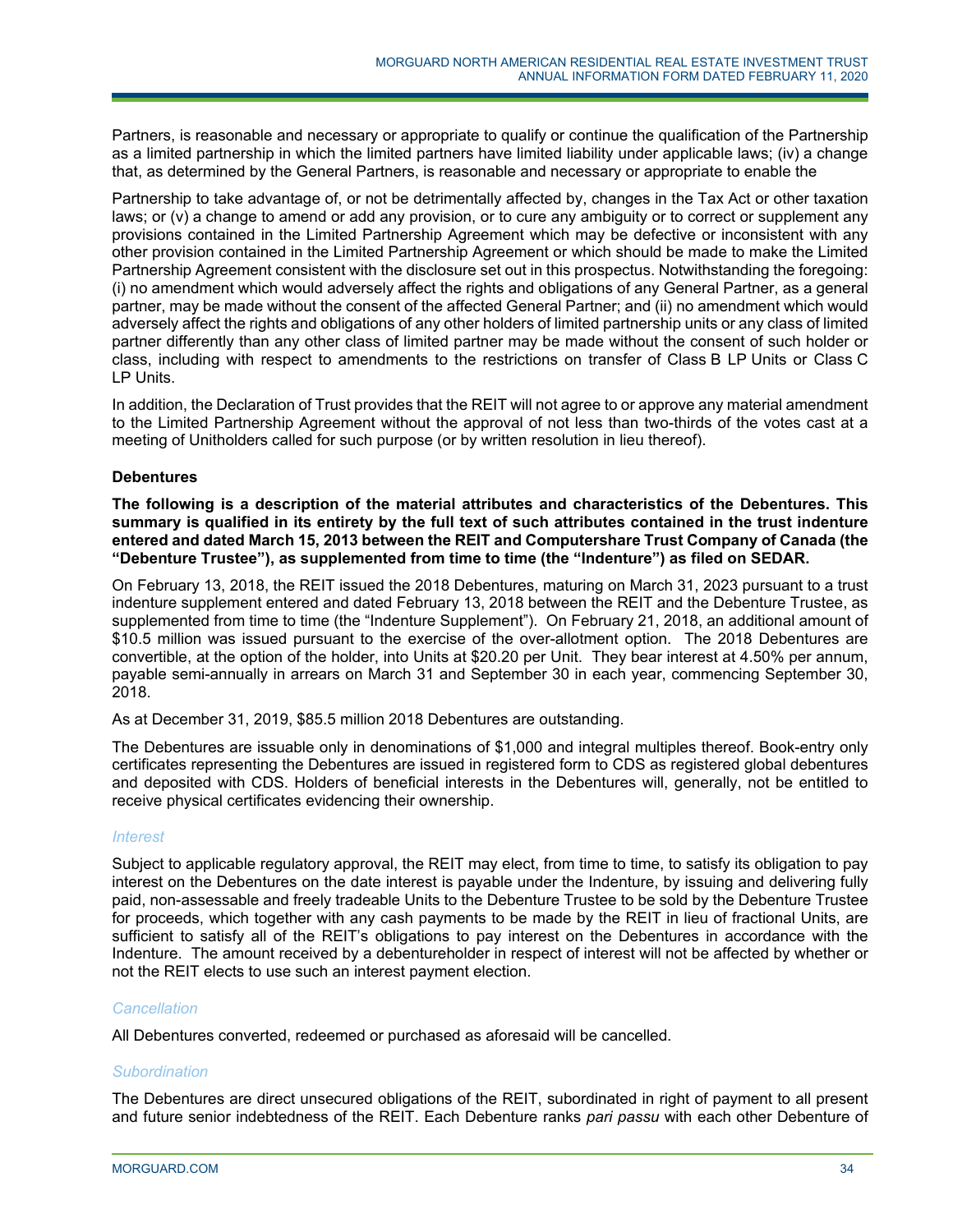the same series (regardless of their actual date or terms of issue) and, subject to statutory preferred exceptions, with all other present and future subordinated and unsecured indebtedness of the REIT except for sinking fund provisions (if any) applicable to different series of debentures or other similar types of obligations of the REIT.

The Debentures do not limit the ability of the REIT to incur additional indebtedness, including indebtedness that ranks senior to the Debentures, or from mortgaging, pledging or charging its properties to secure any indebtedness.

### *Conversion Rights*

Each 2018 Debenture will be convertible into fully-paid, non-assessable and freely-tradeable Units at any time prior to 5:00 p.m. (Toronto time) on the earlier of March 20, 2023 or, if called for redemption, on the business day immediately preceding the date specified by the REIT for redemption of the 2018 Debentures, at a conversion price of \$20.20 per Unit (the ''2018 Debenture Conversion Price''), being a conversion rate of approximately 49.5050 Units per \$1,000 principal amount of the Debentures.

Debentureholders converting their Debentures will also receive accrued and unpaid interest for the period from the last interest payment date on their Debentures to and including the last record date declared by the REIT, occurring prior to the date of conversion, for determining the holders of Units entitled to receive a distribution on the Units. Notwithstanding the foregoing, no Debenture may be converted during the five business days preceding March 31 and September 30 in each year, as the registers of the Debenture Trustee will be closed during such periods.

### *Redemption*

The 2018 Debentures shall not be redeemable on or prior to March 31, 2021, except upon the satisfaction of certain conditions. From April 1, 2021 to March 31, 2022, the 2018 Debentures shall be redeemable, in whole at any time, or in part from time to time, at the option of the REIT on not more than 60 days' and not less than 30 days' prior written notice, at a redemption price equal to the principal amount thereof plus accrued and unpaid interest up to the date fixed for redemption, provided that the volume-weighted average trading price of the Units on the TSX (if the Units are then-listed on the TSX) for the 20 consecutive trading days ending on the fifth trading day preceding the date on which notice of redemption is given (the ''Current Market Price'') is not less than 125% of the 2018 Debenture Conversion Price. From April 1, 2022, and prior to the Maturity Date, the 2018 Debentures shall be redeemable, in whole at any time, or in part from time to time, at the option of the REIT on not more than 60 days' and not less than 30 days' prior written notice, at a redemption price equal to the principal amount thereof plus accrued and unpaid interest up to the date fixed for redemption.

## *Put Right upon a Change of Control*

Upon the occurrence of a change of control, each holder of Debentures may require the REIT to purchase, on the date which is 30 days following the date upon which the Debenture Trustee delivers a notice of a change of control (received from the REIT) to the holders of Debentures (the "Put Date"), all or any part of such holder's Debentures at a price equal to 101% of the principal amount thereof plus accrued and unpaid interest up to but excluding the Put Date. If 90% or more in aggregate principal amount of the Debentures outstanding on the date the REIT provides notice of a change of control to the Debenture Trustee have been tendered for purchase on the Put Date, the REIT has the right to redeem all the remaining Debentures of such series on the same terms on such date.

### *Modification*

The rights of debentureholders under the Indenture may be modified in accordance with the terms of the Indenture. The Indenture contains, among others, certain provisions that will make binding on all debentureholders resolutions passed at meetings of the debentureholders by votes cast thereat by holders of not less than 66 2/3% of the principal amount of the then outstanding Debentures present at the meeting or represented by proxy, or rendered by instruments in writing signed by the holders of not less than 66 2/3% of the principal amount of the then outstanding Debentures. In certain cases, the modification will, instead of or in addition to, require assent by the holders of the required percentage of debentures of each particularly affected series. Under the Indenture, the Debenture Trustee will have the right to make certain amendments to the Indenture in its discretion, without the consent of the debentureholders.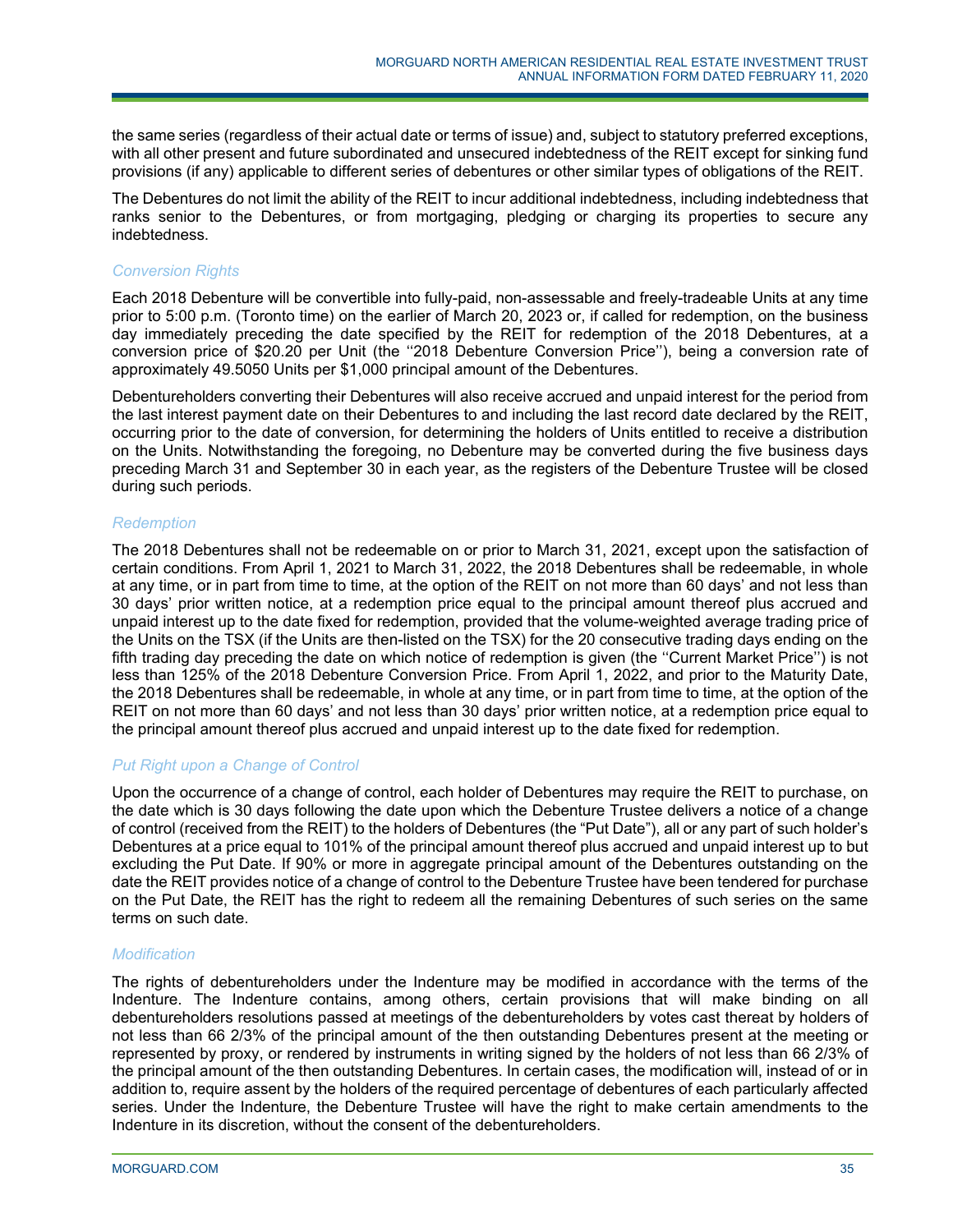### *Events of Default*

If an event of default has occurred and is continuing, the Debenture Trustee may, in its discretion, and shall, upon receipt of a request in writing signed by the holders of not less than 25% of the principal amount of the Debentures then outstanding, declare the principal of (and premium, if any) and accrued interest on all outstanding Debentures to be immediately due and payable to the Debenture Trustee. In certain cases, the holders of not less than 66 2/3% of the principal amount of the Debentures then outstanding may, on behalf of all debentureholders, waive any event of default and/or cancel any such declaration upon such terms and conditions as such holders shall prescribe.

### *Offers for Debentures*

If an offer is made to acquire outstanding Debentures where, as of the date of the offer to acquire, the Debentures that are subject to the offer to acquire, together with the offeror's Debentures, constitute in the aggregate 20% or more of the outstanding principal amount of the Debentures, and, among other things, (i) within the time provided in the offer for its acceptance or within 60 days after the date the offer is made, whichever period is shorter, the offer is accepted by holders of Debentures representing at least 90% of the outstanding principal amount of the Debentures, other than Debentures beneficially owned, or over which control or direction is exercised, on the date of the offer by the offeror, any affiliate or associate of the offeror or any person acting jointly or in concert with the offeror and (ii) the offeror is bound to take up and pay for, or has taken up and paid for the Debentures of the debentureholders who accepted the offer, the offeror will be entitled to acquire, for the same consideration per Debenture payable under the offer, the Debentures held by debentureholders who did not accept the offer.

[Remainder of page left intentionally blank.]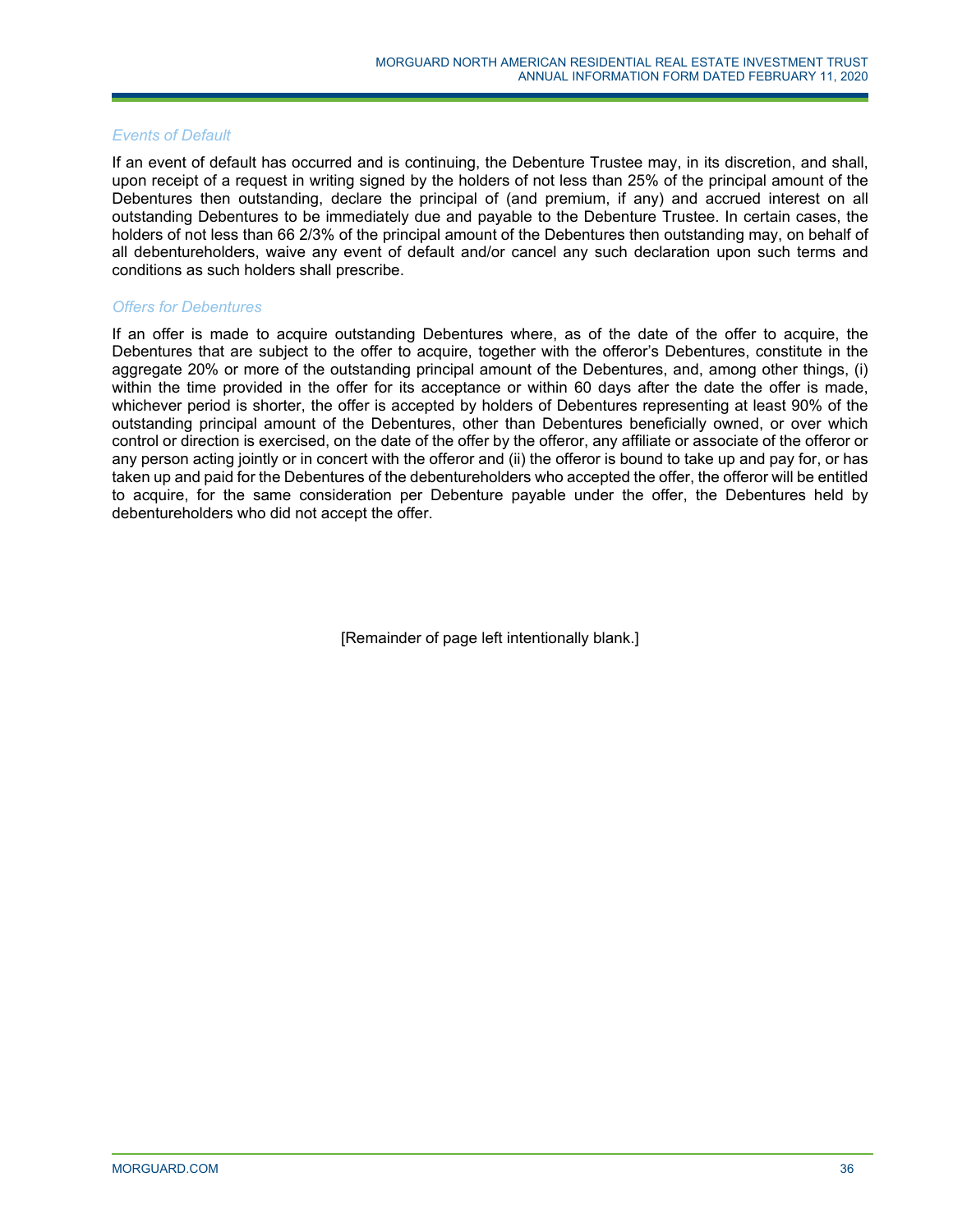# ITEM 6 MARKET FOR SECURITIES

The REIT's Units are listed on the TSX under the symbol "MRG.UN". During fiscal 2019, the price of Units traded from a low of \$16.29 to a high of \$20.73.

The following table sets forth the reported high and low trading prices and trading volumes of the Units as reported for the year ended December 31, 2019.

|              |             | Price (\$) |           |  |
|--------------|-------------|------------|-----------|--|
| <b>Month</b> | <b>High</b> | Low        | Volume    |  |
| January      | 17.27       | 16.29      | 887,747   |  |
| February     | 17.95       | 16.65      | 734,019   |  |
| March        | 18.41       | 17.55      | 621,519   |  |
| April        | 18.57       | 17.50      | 584,446   |  |
| May          | 18.59       | 17.48      | 1,094,523 |  |
| June         | 18.74       | 17.70      | 747,524   |  |
| July         | 20.08       | 18.28      | 1,172,391 |  |
| August       | 20.73       | 19.20      | 2,006,466 |  |
| September    | 20.09       | 18.95      | 1,905,001 |  |
| October      | 20.70       | 18.97      | 1,730,451 |  |
| November     | 19.24       | 18.54      | 1,492,131 |  |
| December     | 19.05       | 17.62      | 1,568,381 |  |

The REIT's 2018 Debentures are listed on the TSX under the symbol "MRG.DB.A". During fiscal 2019, the price of the 2018 Debentures traded from a low of \$99.81 to a high of \$110.45.

The following table sets forth the reported high and low trading prices and trading volumes of the 2018 Debentures as reported for the year ended December 31, 2019.

|              | Price (\$)  |        |        |  |
|--------------|-------------|--------|--------|--|
| <b>Month</b> | <b>High</b> | Low    | Volume |  |
| January      | 100.50      | 99.81  | 7,490  |  |
| February     | 102.00      | 100.20 | 5,580  |  |
| March        | 102.50      | 100.50 | 6,220  |  |
| April        | 102.99      | 102.00 | 5,000  |  |
| May          | 104.50      | 102.50 | 7,840  |  |
| June         | 103.99      | 102.21 | 4,650  |  |
| July         | 106.00      | 102.00 | 9,980  |  |
| August       | 106.00      | 103.00 | 10,440 |  |
| September    | 106.00      | 103.04 | 9,950  |  |
| October      | 110.45      | 104.02 | 4,160  |  |
| November     | 105.50      | 104.40 | 17,430 |  |
| December     | 106.90      | 102.75 | 7,260  |  |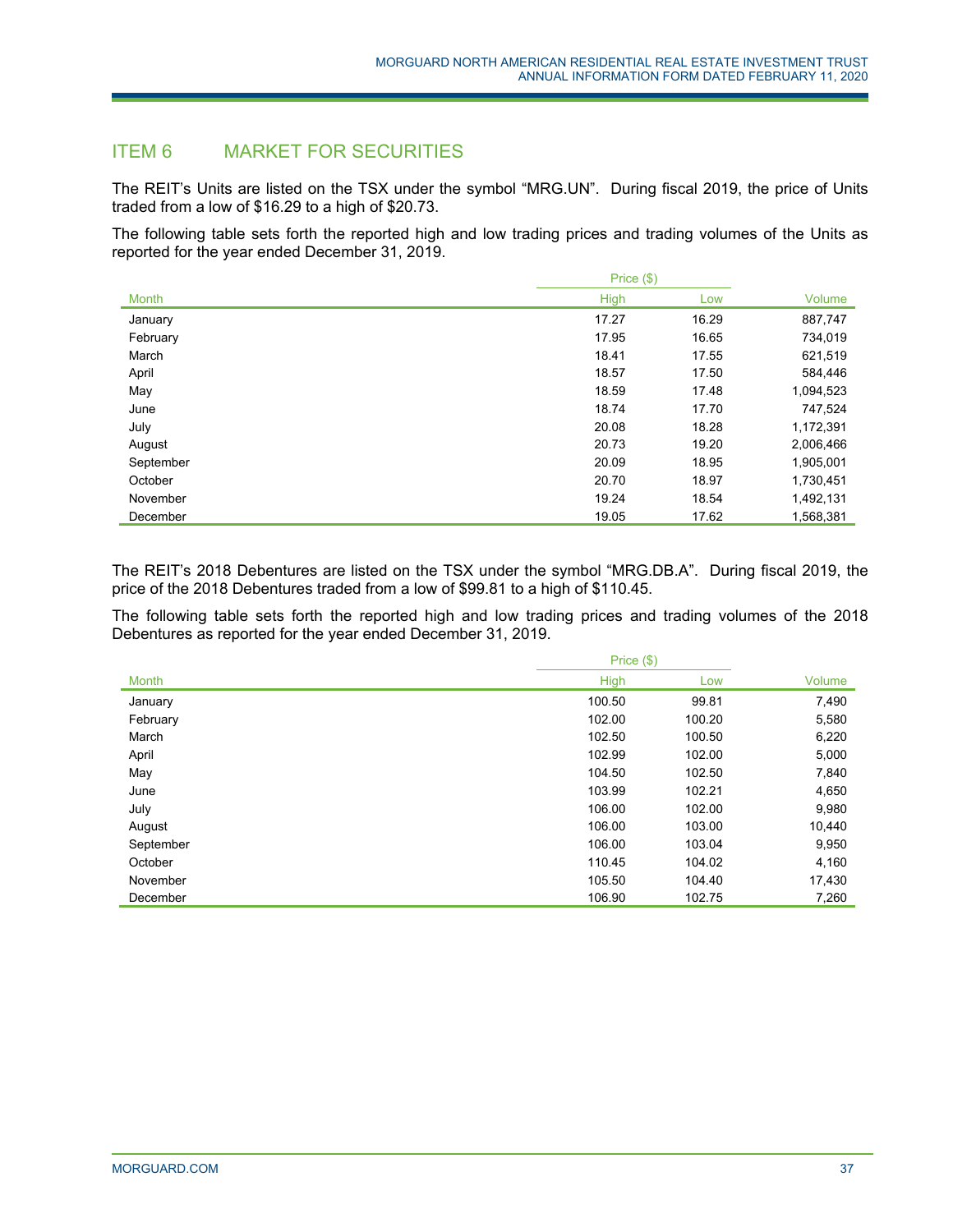# ITEM 7 TRUSTEES AND OFFICERS OF THE REIT

The following table sets forth certain information with respect to the Trustees and officers of the REIT as at February 11, 2020.

| <b>Name and Municipality of</b><br><b>Residence</b>            | <b>Office</b>                                                      | <b>Trustee</b><br><b>Since</b> | <b>Principal Occupation</b>                                                          | <b>No. of Units</b><br>owned <sup>(1)</sup> |
|----------------------------------------------------------------|--------------------------------------------------------------------|--------------------------------|--------------------------------------------------------------------------------------|---------------------------------------------|
| AVTAR T. BAINS<br>Vancouver, British,<br>Columbia              | Independent<br>Trustee, Lead<br>Trustee                            | April 18,<br>2012              | Real Estate Advisor and Investor                                                     | 15,000                                      |
| <b>DINO CHIESA</b><br>Toronto, Ontario                         | Independent<br>Trustee                                             | April 18,<br>2012              | Principal, Chiesa Group (commercial<br>property investors), Corporate Director       | 10,100                                      |
| <b>MEL LEIDERMAN</b><br>Toronto, Ontario                       | Independent<br>Trustee                                             | April 18,<br>2012              | Senior Consultant, Lipton LLP (an accounting<br>firm)                                | 20,000                                      |
| <b>FRANK MUNSTERS</b><br>Toronto, Ontario                      | Trustee                                                            | March 1.<br>2012               | <b>Corporate Director</b>                                                            | 10,000                                      |
| <b>BRUCE K. ROBERTSON</b><br>Toronto, Ontario                  | Independent<br>Trustee                                             | March 1,<br>2012               | Vice President, Investments, The<br>Woodbridge Company Limited                       | 392,969                                     |
| K. RAI SAHI<br>Mississauga, Ontario                            | Trustee,<br>Chairman and<br><b>Chief Executive</b><br>Officer      | March 1,<br>2012               | Chairman and Chief Executive Officer of<br>Morguard Corporation                      | $931,077^{(2)}$                             |
| <b>WILLIAM O. WALLACE</b><br>Burlington, Ontario               | Independent<br>Trustee                                             | April 18,<br>2012              | President, Wallace Automotive Inc.                                                   | 10,000                                      |
| <b>CHRISTOPHER A.</b><br><b>NEWMAN</b><br>Mississauga, Ontario | <b>Chief Financial</b><br>Officer                                  | $\overline{\phantom{a}}$       | <b>Chief Financial Officer</b>                                                       | nil                                         |
| BEVERLEY G. FLYNN<br>Toronto, Ontario                          | Secretary &<br>Senior Vice<br>President.<br><b>General Counsel</b> | ÷.                             | Secretary & Senior Vice President, General<br><b>Counsel of Morguard Corporation</b> | 30,000                                      |
| <b>PAUL MIATELLO</b><br>Toronto, Ontario                       | Senior Vice<br>President                                           | $\overline{\phantom{a}}$       | Senior Vice President, Chief Financial Officer<br>of Morguard Corporation            | 48,383                                      |
| ANGELA SAHI<br>Mississauga, Ontario                            | Senior Vice<br>President                                           |                                | Senior Vice President                                                                | 10,000                                      |
| <b>BRIAN ATHEY</b><br>Toronto, Ontario                         | Vice President                                                     | $\overline{a}$                 | Vice President of Morguard Corporation                                               | nil                                         |
| <b>JOHN TALANO</b><br>Pompano Beach, FL                        | Vice President,<br>U.S. Operations                                 |                                | Senior Vice President of U.S. Manager                                                | nil                                         |
| <b>ROBERT D. WRIGHT</b><br>Carlisle, Ontario                   | Vice President                                                     |                                | <b>Vice President</b>                                                                | 20,000                                      |

(1) The information as to units beneficially owned or over which control or direction is exercised, not being within the knowledge of the REIT, has been furnished by the applicable Trustee and/or officer as at February 11, 2020.

(2) As at February 11, 2020, Morguard Corporation and its affiliates beneficially owned 7,944,166 Units and 17,223,090 Class B LP Units (approximately 44.8% effective interest) of the REIT. Mr. Sahi directly or indirectly owned approximately 6,691,000 shares (59.4%) of Morguard Corporation. Mr. Sahi is a director of Morguard Corporation.

Each of the Trustees will serve as a Trustee of the REIT until the next annual meeting of Unitholders or until his successor is elected in accordance with the Declaration of Trust.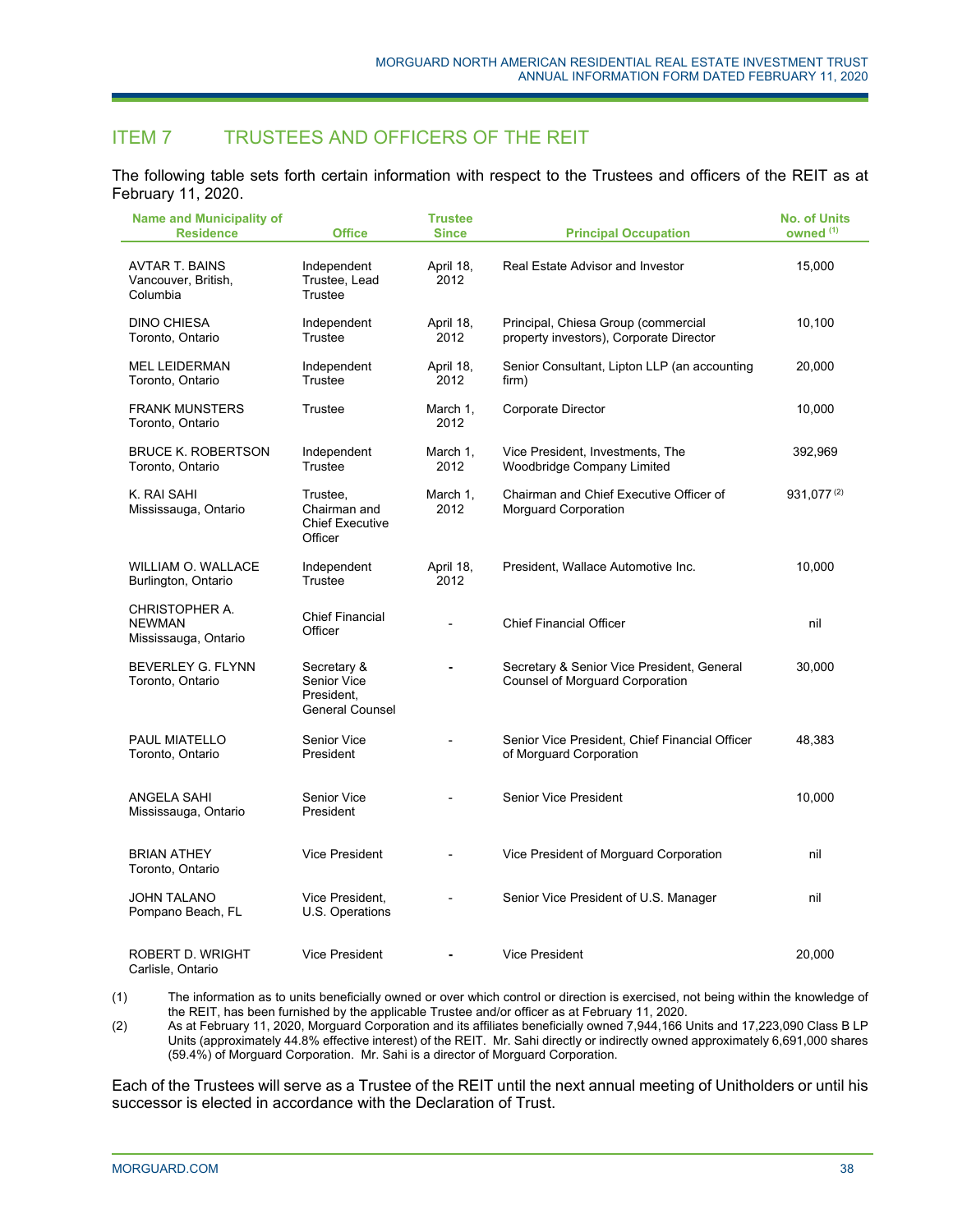As at February 11, 2020, the Trustees and executive officers of the REIT (or persons acting in such capacity) as a group, beneficially own, directly or indirectly, or exercise control or direction over, including Units owned by Morguard Corporation, 26,664,785 Voting Units, representing approximately 47.4% of the Voting Units outstanding.

As required by the Declaration of Trust, the REIT has three committees: Audit, Compensation and Governance, and Investment. The members of each committee are as follows:

*Audit Committee*  Mel Leiderman (Chair) Bruce K. Robertson Dino Chiesa

*Compensation and Governance Committee* 

Frank Munsters (Chair) Avtar T. Bains William O. Wallace

*Investment Committee*  K. Rai Sahi (Chair) Avtar T. Bains Bruce K. Robertson Dino Chiesa

# **Cease Trade Orders, Bankruptcies, Penalties or Sanctions**

No Trustee or executive officer of the REIT has within 10 years become subject to any proceedings with creditors, or any securities or other penalties or been involved with any company that was subject to cease trade or other securities order or proceedings, Mr. Robertson consistent with the business of Grandview Capital, was appointed to the board of Yellow Media Inc. in January 2012 and was also appointed Chairman of the Financing Committee. In December 2012, Yellow Media successfully completed a Plan of Arrangement pursuant to the Canada Business Corporations Act, pursuant to which Yellow Media recapitalized the company. Upon completion of the arrangement, Mr. Robertson resigned from the board of directors.

# ITEM 8 AUDIT COMMITTEE COMPOSITION, EDUCATION AND EXPERIENCE

The Audit Committee is responsible for reviewing the REIT's financial reporting policies and procedures, internal controls and performance of the REIT's external auditors and reporting to the Trustees regarding these and other financial matters. The Audit Committee is responsible for reviewing quarterly financial statements and the annual financial statements, and the accompanying management discussion and analysis of financial results, prior to their approval by the board of Trustees. The committee is also responsible for insurance risk management of the REIT.

The Audit Committee charter sets out its purpose, responsibilities and duties, qualifications for membership, accountability and reporting to the board of Trustees. A copy of the Audit Committee charter is attached hereto as Appendix B. The Audit Committee consists of three Trustees, all of whom are independent directors and are considered financially literate. The Audit Committee members, along with relevant education and experience are as follows.

Mr. Robertson has more than two decades experience in financing and real estate including senior roles at Brookfield Asset Management Inc., Grandview Capital and The Woodbridge Company Limited.

Mr. Leiderman, FCPA, FCA, chairman of the Audit Committee, is the senior consultant of Lipton LLP, Chartered Professional Accountants. He has over 30 years' experience specializing in providing advisory services, financing, tax, estate and strategic planning. Mr. Leiderman consults to a broad range of clients in the real estate sector, including commercial, industrial and residential property owners, property and subdivision developers, residential and commercial construction companies and property management companies.

Mr. Chiesa is past Chair of the Board of Directors of CMHC, a position he held from 2005 to 2012, and a board he has served as a member of since 2001. Mr. Chiesa is Principal, Chiesa Group commercial property investors and Chair of Sienna Senior Living Inc. (formerly Leisureworld Senior Care Corporation), one of Canada's largest owners of long-term care facilities. Prior to this, Mr. Chiesa served as Vice Chair of Canadian Apartment Properties Real Estate Investment Trust and Chief Executive Officer of Residential Equities REIT.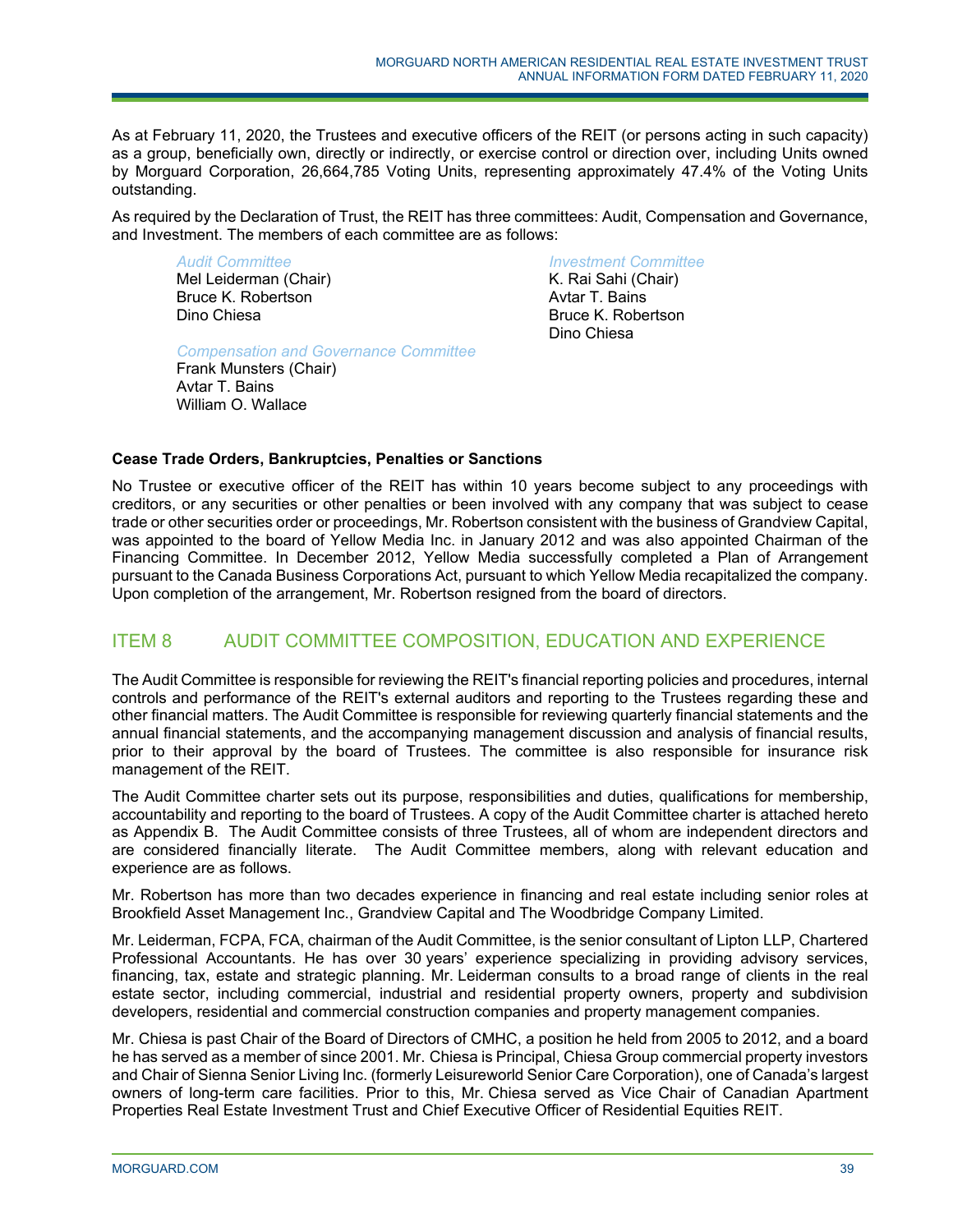The Audit Committee has adopted a policy regarding the provision of non-audit services by the REIT's external auditors. The policy encourages consideration of whether the provision of services other than audit services is compatible with maintaining the auditor's independence and required the Audit Committee's pre-approval of permitted audit and audit-related services. The policy specifies a number of services which are not permitted to be performed by the REIT's external auditors, including the use of external auditors for financial information design and implementation assignments. Additional information, including external auditor fees by category, is contained in the Management Information Circular of the REIT.

# ITEM 9 INTEREST OF MANAGEMENT AND OTHERS IN MATERIAL **TRANSACTIONS**

Other than as noted below, there are no material interests, direct or indirect, of any Trustee or executive officer of the REIT, any Unitholder that beneficially owns, or controls or directs, (directly or indirectly) more than 10% of the Units or Special Voting Units of the REIT, or any associate or affiliate of any of the foregoing persons, in any transaction since the establishment of the REIT (up to the date hereof) that has materially affected or is reasonably expected to materially affect the REIT or any of its subsidiaries.

K. Rai Sahi (Trustee, Chair of the Board and Chief Executive Officer of the REIT), Christopher A. Newman (Chief Financial Officer of the REIT), Beverley G. Flynn (Secretary and Senior Vice President, General Counsel of the REIT), Paul Miatello (Senior Vice President of the REIT), John Talano (Vice President, U.S. Operations of the REIT), Brian Athey (Vice President of the REIT), Angela Sahi (Senior Vice President of the REIT), and Robert D. Wright (Vice President of the REIT) and certain other executive officers of the REIT are employees of Morguard and have ongoing relationships with Morguard. The REIT indirectly acquired certain properties from Morguard and entered into certain agreements with Morguard. In addition, Morguard holds a significant effective interest in the REIT.

# ITEM 10 MATERIAL CONTRACTS

This Annual Information Form includes a summary description of certain material agreements of the REIT. The summary description discloses all attributes material to an investor in Units but is not complete and is qualified by reference to the terms of the material agreements, which have been filed with the Canadian securities regulatory authorities and are available on SEDAR at www.sedar.com. Investors are encouraged to read the full text of such material agreements.

Except for certain contracts entered into in the ordinary course business of the REIT and its subsidiaries, the following are the only contracts entered into by the REIT or its subsidiaries on or after January 1, 2012 that are material to the REIT:

- a. the Acquisition Agreements described under "Arrangements with Morguard Acquisition Agreements";
- b. the Declaration of Trust described under "Description of Trust Units and Declaration of Trust";
- c. the Limited Partnership Agreement described under "The Partnership";
- d. the U.S. Management Agreements described under "Arrangements with Morguard U.S. Manager";
- e. the Services Agreement described under "Arrangements with Morguard Services Agreement";
- f. the Right of First Offer and Non-Solicit Agreement described under "Arrangements with Morguard — Right of First Offer and Non-Solicit Agreement".
- g. the Indemnity Agreement described under "Arrangements with Morguard Indemnification";
- h. the Exchange Agreement described under "Arrangements with Morguard Exchange Agreement";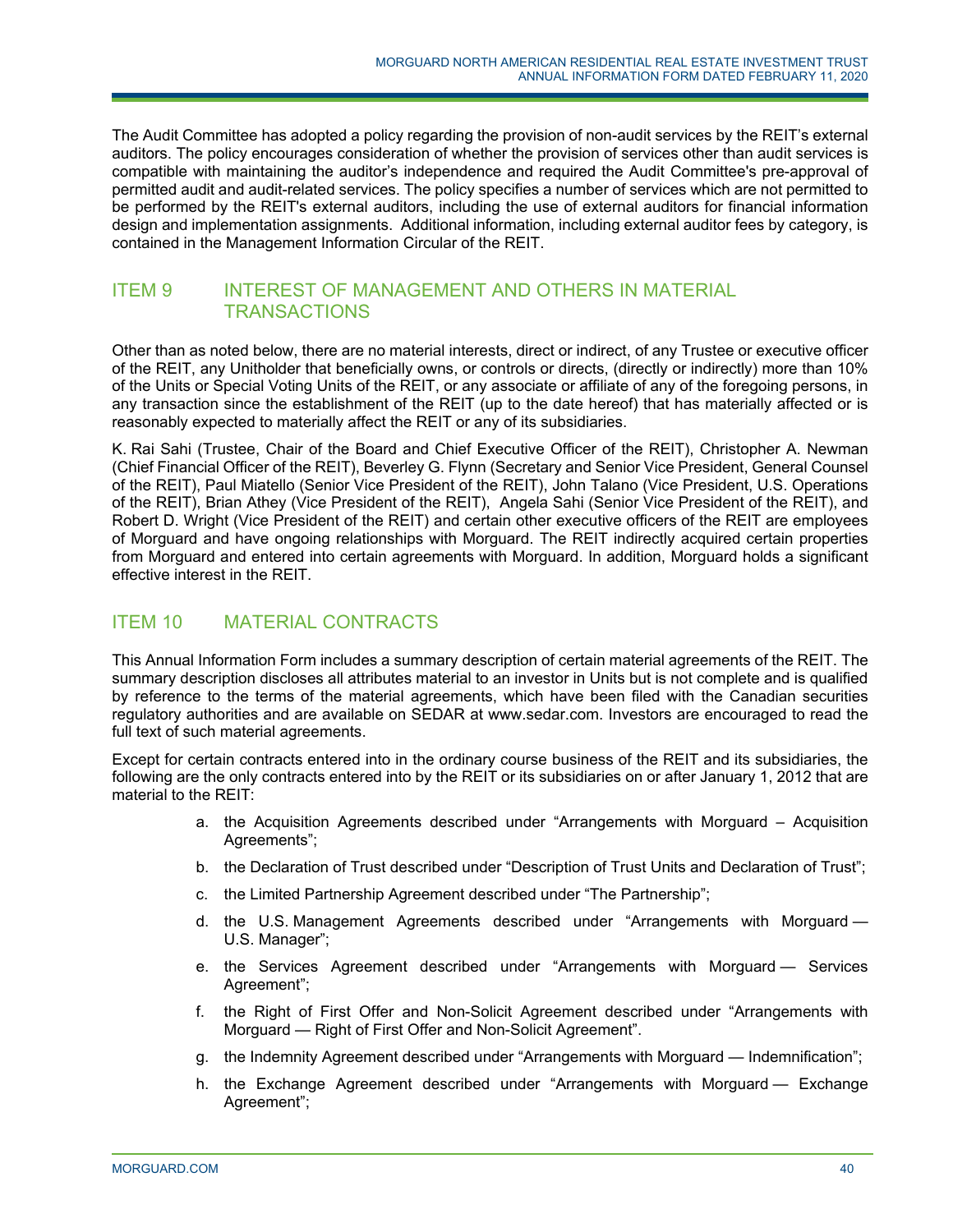#### **Arrangements with Morguard**

The REIT, the Partnership and certain Morguard entities have entered into certain agreements governing the relationships among such parties.

#### *Acquisition Agreements*

The REIT indirectly acquired interests in the Initial IPO Properties from Morguard, pursuant to the Acquisition Agreements, for an aggregate purchase price of approximately \$623.3 million. The Acquisition Agreements contained representations and warranties typical of those contained in acquisition agreements negotiated between sophisticated purchasers and vendors acting at arm's length, certain of which were qualified as to knowledge and materiality and subject to reasonable exceptions, relating to Morguard and relating to the Initial IPO Properties from Morguard in favour of the REIT and the Partnership (including, among other things, representations and warranties as to organization and status, power and authorization, authorized and issued capital, compliance with laws, title to the Initial IPO Properties, condition of tangible assets, financial information, outstanding indebtedness and guarantees, outstanding liens, absence of undisclosed liabilities, material agreements, accuracy of rent rolls, tax matters, environmental matters and employment matters).

#### *Morguard GP*

The business and activities of Morguard GP are restricted to acting as a general partner of the Partnership or any other limited partnership controlled by the REIT. The duties and responsibilities of Morguard GP as a general partner of the Partnership is subject to the oversight of the REIT GP and includes the following (the "Morguard GP Duties"):

- a) providing the Partnership's senior officers and management team, if required;
- b) providing and operating the Partnership's head office, including providing the office space, equipment, supplies, support services and administrative, clerical and secretarial personnel incidental thereto;
- c) managing the day-to-day operations of the Partnership;
- d) maintaining the books and financial records of the Partnership's properties and preparing reports, tax returns and other disclosure documents based on the maintenance of such books and records;
- e) conducting the day-to-day relations with respect to the Partnership's Canadian properties, on behalf of the Partnership, with third parties, including suppliers, brokers, consultants, advisors, accountants, lawyers, insurers and appraisers;
- f) supervising Canadian property expansions, capital projects and development projects for the Partnership;
- g) managing and operating the Partnership's Canadian properties, including inspecting the properties, negotiating contracts, ensuring reasonable security, handling tenant requests and negotiations, arranging for such improvements and repairs as may be required and purchasing all materials and services, and incurring such expenses (with certain exceptions), as it deems necessary in connection therewith, all in accordance with an approved budget;
- h) collecting all rents and other charges and payments of costs and expenses related to the management of the Partnership's Canadian properties;
- i) reporting on the financial condition of the Partnership's Canadian properties and preparing budgets and leasing and marketing plans with respect to the Partnership's Canadian properties on a periodic basis;
- j) supervising and conducting all Canadian leasing operations, including negotiating and executing leases in accordance with an approved leasing and marketing plan;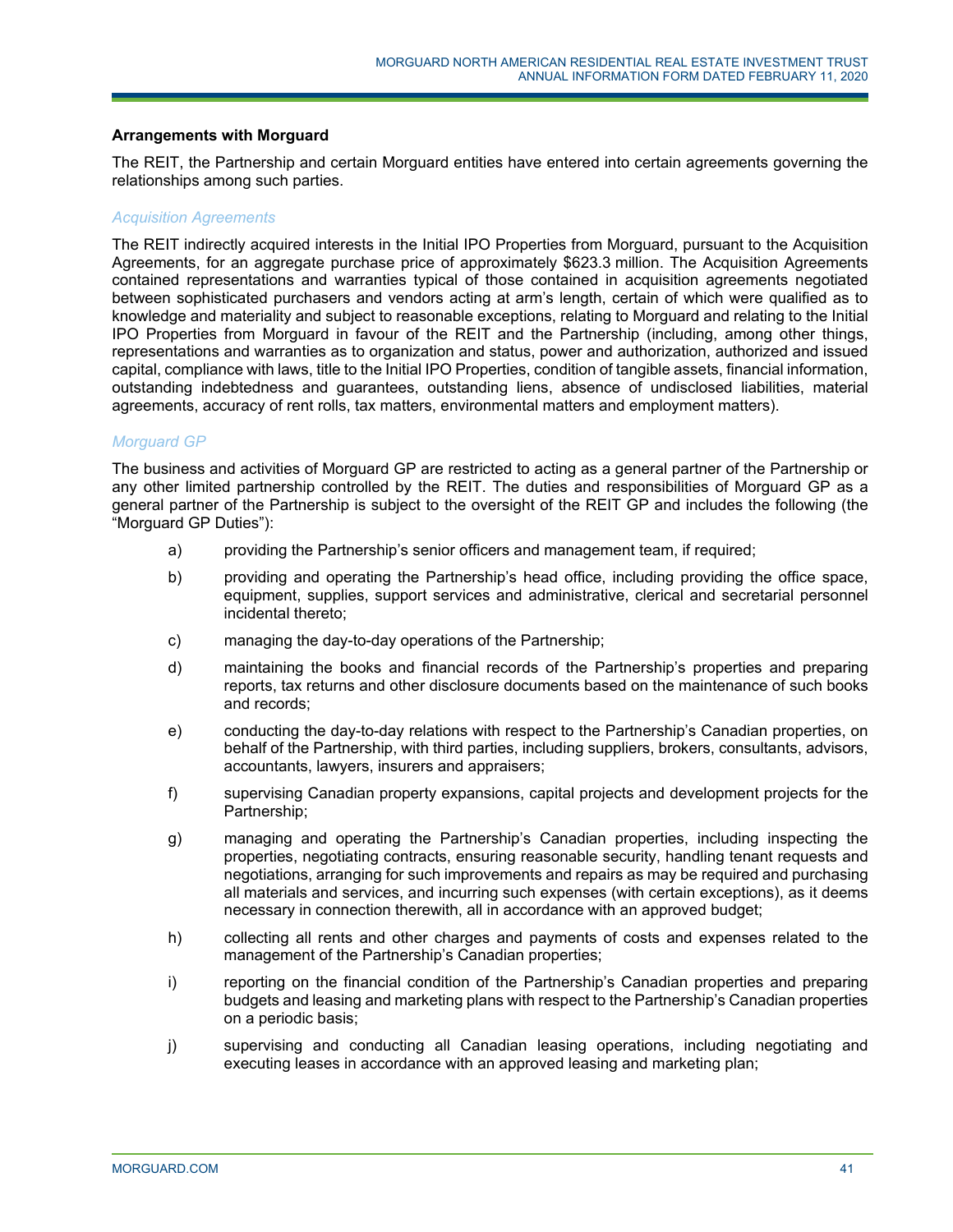- k) preparing all reports reasonably requested by the Partnership, including operational reporting such as cash flow by property and by asset type, reports on development costs and executive summaries by asset type describing each of the Partnership's Canadian properties;
- l) providing the REIT with the information on the Partnership's Canadian properties that the REIT requires for (i) investor relations activities, (ii) regulatory and financial reporting requirements, and (iii) the preparation of all documents, reports, data and analysis required by the REIT for its filings and documents necessary for its continuous disclosure requirements pursuant to applicable stock exchange rules and securities laws; and
- m) establishing and maintaining disclosure controls and procedures and internal controls over financial reporting of the Partnership.

In performing the Morguard GP Duties, Morguard GP must exercise the degree of care, diligence, judgment and skill that would be exercised by a professional, prudent and competent person who is experienced in performing substantially similar duties and responsibilities.

Morguard GP is responsible for performing the Morguard GP Duties primarily through its dedicated management team and employees. In performing such duties, Morguard GP may from time to time retain the services of third parties where it is appropriate to do so, taking into account such factors as the proximity of its workforce to the relevant properties, economies of scale and operational efficiencies, provided that Morguard GP will at all times remain responsible for such functions in accordance with the Limited Partnership Agreement. Morguard GP is responsible for all employment matters with respect to its personnel as well as the costs of any third parties it retains in performing the Morguard GP Duties.

# *Partnership Distribution Policy and Priority*

The REIT GP, on behalf of the Partnership, will make monthly cash distributions in the manner set out below. Except as noted otherwise herein, such distributions will be paid within 15 days following each calendar month end. The REIT GP, on behalf of the Partnership, may also make cash distributions at any other time.

The Partnership shall make monthly cash distributions to its partners in the following order of priority:

- a) first, to the holders of Class C LP Units (being Morguard), distributions as outlined below at "The Partnership — Distributions — Distributions on Class C LP Units";
- b) second, to the holders of the Class B GP Units (being Morguard GP), distributions as outlined below at "The Partnership — Distributions — Partnership Distributions to Morguard GP";
- c) third, to the holders of the Class A GP Units (being the REIT GP), distributions as outlined at "The Partnership — Distributions — Distributions to REIT GP";
- d) fourth, to the holders of Class A LP Units (being the REIT), distributions as outlined at "The Partnership — Distributions — Distributions on Class A LP Units and Class B LP Units"; and
- e) thereafter, to the holders of the Class A LP Units (being the REIT) and the Class B LP Units (being Morguard) *pro rata* in accordance with the Partnership's aggregate number of units of each class issued and outstanding, as outlined below at "The Partnership — Distributions — Distributions on Class A LP Units and Class B LP Units".

In the event that the aggregate amount of the GP Distributions to the General Partners in respect of any fiscal year of the Partnership is greater than Partnership Net Income in excess of the amount allocated to the holder of the Class C LP Units, for that year for the Partnership, the General Partners will be required to repay that excess (pro rata to the aggregate amount of the distributions received by each of the General Partners in respect of such fiscal year of the Partnership) within a designated timeframe (the "GP Distribution Repayment Amount"). In the event that in any fiscal quarter of the Partnership, the General Partners shall have paid a GP Distribution Repayment Amount to the Partnership, such amount (the "Deficiency") shall be paid to the General Partners in the next subsequent fiscal quarter in which there is, and to the extent there is, Partnership Net Income greater than the GP Distributions for that quarter in priority to all distributions other than distributions to the holders of the Class C LP Units (being Morguard). Any Deficiency which remains unpaid in any fiscal quarter shall continue to be carried forward as a Deficiency in subsequent fiscal quarters.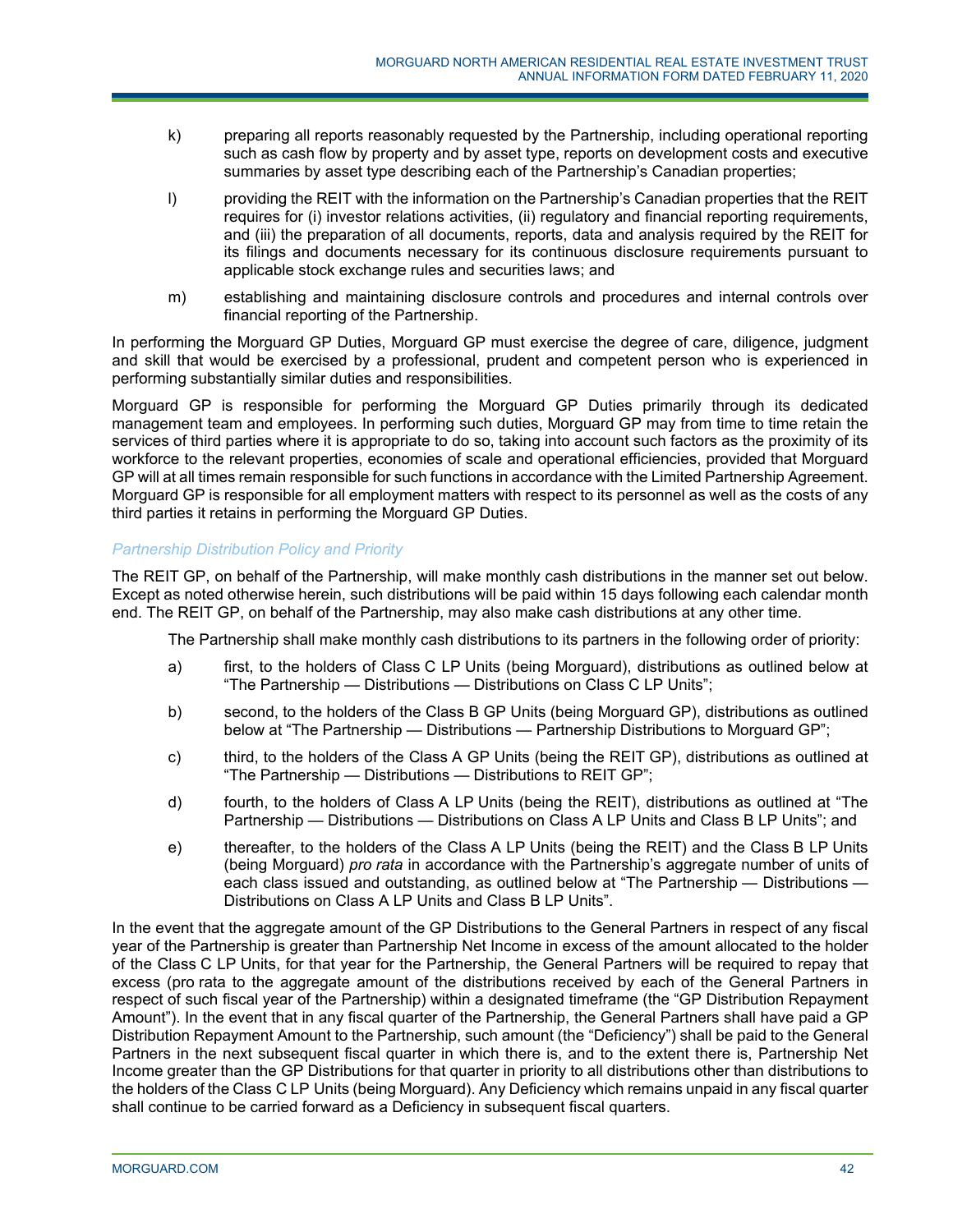Distributions made by the Partnership under the Limited Partnership Agreement, including all distributions to the partners other than distributions to Morguard on the Class C LP Units (in respect of the Retained Debt), shall be made inclusive of applicable taxes (if any), and each of the partners shall agree to take all necessary acts or steps to ensure that such distributions are inclusive of all applicable taxes; provided that amounts required to be withheld under applicable law on account of income taxes or non-resident withholding taxes shall be withheld and will be deemed to have been paid to the relevant person or distributed to the relevant partner.

# *Partnership Distributions to Morguard GP*

Morguard GP, as the sole holder of the Class B GP Units, receives a base annual distribution (the "Base Annual Distribution") from the Partnership in respect of its performance of duties and responsibilities as a general partner of the Partnership, as follows:

- a) 0.25% of Canadian Gross Book Value of the Partnership to be distributed in arrears in equal monthly installments on or about the  $15<sup>th</sup>$  day of each calendar month based on the immediately preceding calendar month except for the first fiscal quarter following the closing of the IPO, it was the Canadian Gross Book Value as of the closing of the IPO;
- b) 3.50% of Canadian Gross Property Revenue of the Partnership to be distributed in arrears in equal monthly installments on or about the  $15<sup>th</sup>$  day of each calendar month based on the monthly average of the Canadian Gross Property Revenue for the immediately preceding fiscal quarter, except for the first fiscal quarter following the closing of the IPO, it was estimated, with reconciliation to actual figures once annual audited financial statements became available; and
- c) an annual distribution, calculated in arrears, in an amount equal to the product of (A) 15% of the Partnership's FFO per Unit (assuming that all issued and outstanding Class B LP Units have been exchanged for Units) in excess of \$0.66 and (B) the number of issued and outstanding Units (assuming that all issued and outstanding Class B LP Units have been exchanged for Units), subject to adjustments for certain transactions affecting the Units (including any subdivision, split, combination or consolidation of the Units).

In addition, the Partnership is responsible for all costs and expenses relating to its business and operations and Morguard GP will be reimbursed for all out-of-pocket costs and expenses incurred by Morguard GP, on behalf of the Partnership, in connection with carrying out its duties and obligations under the Limited Partnership Agreement, other than the costs of Morguard GP's overhead and certain other costs and expenses, including its office rent, office administrative costs and costs relating to its employees other than in respect of employees who are on-site at a property (for which the Partnership shall be responsible).

The Base Annual Distribution shall be subject to review by the Trustees on the tenth anniversary of the closing of the IPO and each subsequent fifth anniversary thereof. In the event that Morguard GP and the Trustees are unable to agree on the Base Annual Distribution on the applicable anniversary for the associated renewal period, the Base Annual Distribution shall be determined by binding arbitration. In such event, following the applicable anniversary, the Base Annual Distribution shall continue to be the expiring Base Annual Distribution until a final determination has been made pursuant to the binding arbitration.

# *Right of the REIT GP to Remove Morguard GP*

At least 12 months prior to the tenth anniversary of the closing of the IPO and each subsequent fifth anniversary thereof, the Independent Trustees of the REIT will review the performance of Morguard GP and, if a majority of the Independent Trustees of the REIT are not satisfied with the performance by Morguard GP of the Morguard GP Duties, they may submit the removal of Morguard GP to a vote of Unitholders. If such removal is approved by a simple majority of the votes cast by Unitholders, the REIT GP may remove Morguard GP as a general partner of the Partnership effective on the forthcoming tenth anniversary of the closing of the IPO or the subsequent fifth anniversary thereof, as applicable, provided that the REIT provides at least 12 months' prior written notice or payment in lieu thereof, which payment shall be equal to the Base Annual Distributions over the preceding 12 months, plus the reimbursement of Morguard GP for Morguard GP Employee Severance Costs (as defined below).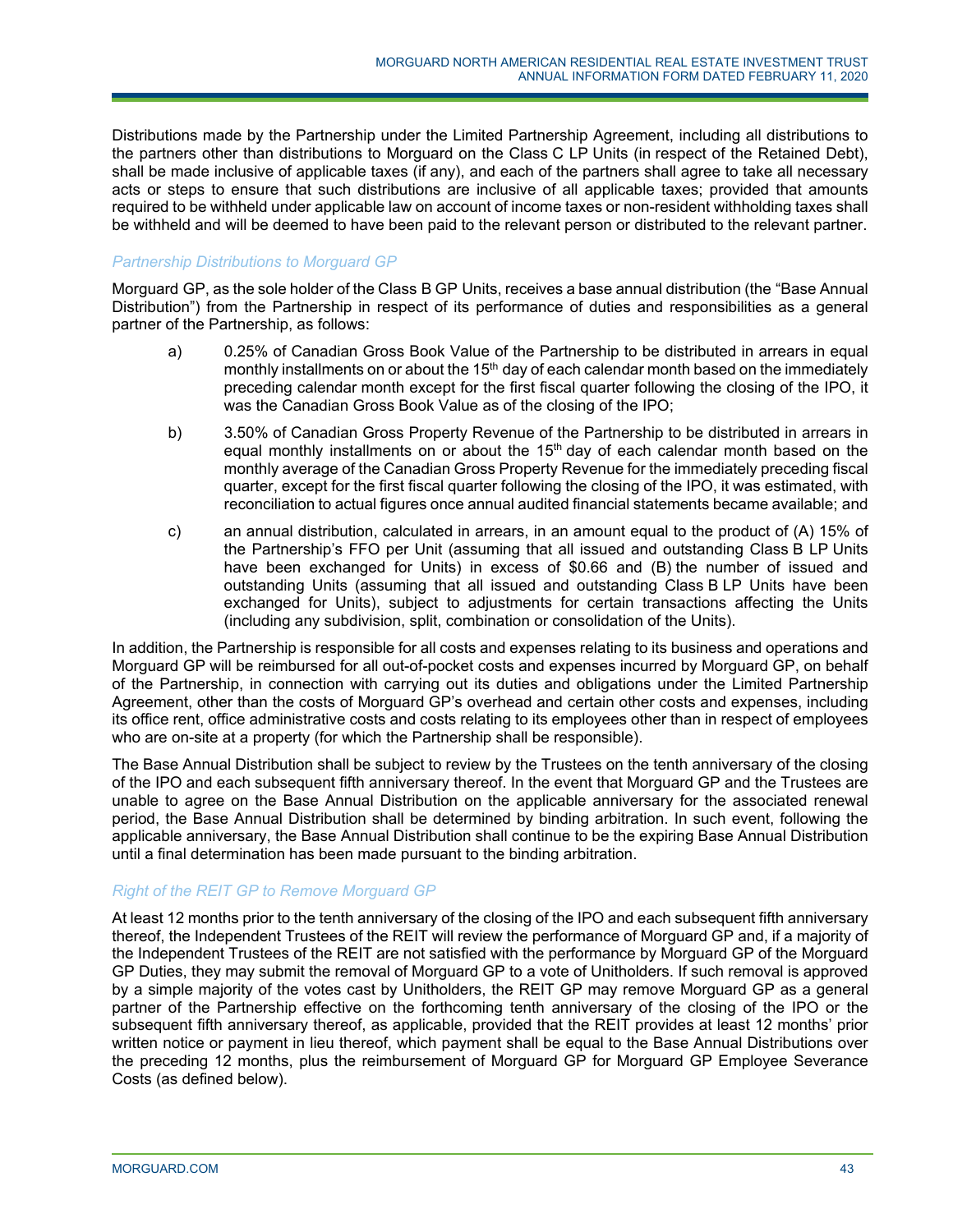In addition, the REIT GP has the right to remove Morguard GP as a general partner of the Partnership:

- a) upon the occurrence of:
	- i) an event of insolvency of Morguard GP within the meaning of the Limited Partnership Agreement;
	- ii) a material breach by Morguard GP under the Limited Partnership Agreement, if such material breach is not cured within 30 days after receipt by Morguard GP of written notice from the REIT GP or the Partnership with respect thereto;
	- iii) fraudulent misconduct of, or misappropriation of funds by, Morguard GP;
	- iv) an act of gross negligence by Morguard GP;
	- v) a default by a Morguard entity under any U.S. Management Agreement, the Services Agreement or the Right of First Offer and Non-Solicit Agreement, that results in the termination by the applicable REIT entity of such applicable agreement; or
	- vi) the termination by a Morguard entity of any U.S. Management Agreement or the Services Agreement other than as a result of an event of default or change of control of the applicable REIT entity, provided that such Morguard entity is not being replaced by another Morguard entity,

(each, a "Morguard GP Event of Default"); or

b) upon a change of control of Morguard GP, subject to the reimbursement of Morguard GP for Morguard GP Employee Severance Costs.

Under the Limited Partnership Agreement, the Partnership shall be responsible to reimburse Morguard GP for any and all severance or termination costs and payments (if any) actually incurred by Morguard GP in respect of employees of Morguard GP arising out of or resulting from the ensuing termination of redundant or surplus employees as a consequence of (a) the removal (other than as a result of a Morguard GP Event of Default, including as a result of the termination of the Services Agreement or any U.S. Management Agreement by Morguard on 90 days' written notice, as a result of a Servicer Event of Default or a U.S. Manager Event of Default), or (b) resignation as a result of a Morguard GP Resignation Event of Default (as defined below), of Morguard GP as a general partner of the Partnership, in respect of the period after the closing of the IPO that each such employee has worked on Partnership matters and based on the proportion of each such employee's services attributable to Partnership matters, if Morguard GP is removed (other than as a result of a Morguard GP Event of Default, as a result of the termination of the Services Agreement or any U.S. Management Agreement by Morguard on 90 days' written notice, as a result of a Servicer Event of Default or a U.S. Manager Event of Default), or resigns as a result of a Morguard GP Resignation Event of Default (the "Morguard GP Employee Severance Costs") provided that, notwithstanding the foregoing, in the event that the Partnership or an affiliate of the Partnership employs any employee of Morguard GP within 12 months of Morguard GP's removal or resignation, as the case may be, for any reason whatsoever, the Partnership or affiliate shall be responsible for any and all severance and termination costs and payments paid or payable by Morguard GP to such employee.

If the REIT GP requests the removal, without cause, of a senior officer of the Partnership, whose services were being provided by Morguard GP, the Partnership will be responsible for reimbursing Morguard GP for severance and termination costs and payments (if any) actually incurred by Morguard GP for such senior officer in respect of (a) the period after the closing of the IPO that such senior officer has worked on Partnership matters and (b) the proportion of each such senior officer's services attributable to Partnership matters.

# *Right of Morguard GP to Resign*

Morguard GP will have the right to resign as a general partner of the Partnership upon the occurrence of (a "Morguard GP Resignation Event of Default") (i) an event of insolvency of the Partnership within the meaning of the Limited Partnership Agreement, or (ii) a material breach by the REIT GP under the Limited Partnership Agreement, if such material breach is not cured within 30 days after receipt by the REIT GP of written notice from Morguard GP with respect thereto. Upon any such termination, Morguard GP shall be entitled to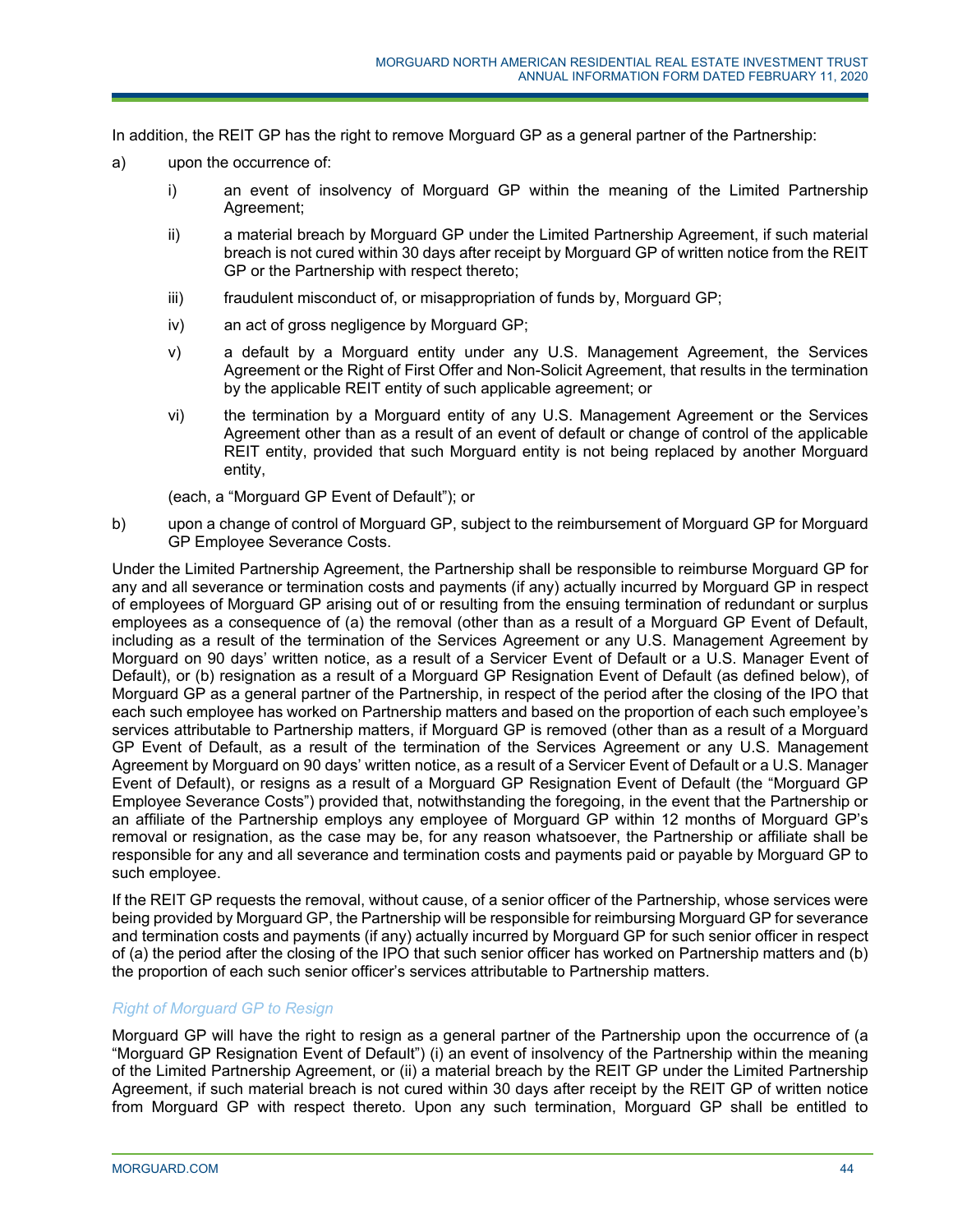reimbursement for Morguard GP Employee Severance Costs, which reimbursement will not derogate from or in any way affect or preclude any other rights of Morguard GP for damages or otherwise at law or equity.

Morguard GP will also have a right to resign at any time on 90 days' written notice, provided that in such event (other than by reason of a Morguard GP Resignation Event of Default), Morguard GP will not be entitled to any reimbursement for severance or termination costs or payments incurred by Morguard GP other than in respect of any employee of Morguard GP employed by the Partnership or its affiliates within 12 months immediately following Morguard GP's resignation.

# *Change of Control Payment*

Upon a change of control of the REIT GP, other than a change of control caused by Morguard, and upon Morguard GP resigning as general partner of the Partnership within the 12 months following such change of control, the Partnership shall pay Morguard GP an amount equal to the Base Annual Distributions over the preceding 12 months, provided that Morguard will not be entitled to any reimbursement for severance costs or payments incurred by it other than in respect of any employee of Morguard GP employed by the Partnership or its affiliates within the 12 months following Morguard GP's resignation.

#### *Non-Solicitation*

Upon removal or resignation of Morguard GP as a general partner of the Partnership, the Partnership will not solicit employees of Morguard GP for a period of 18 months, provided that the Partnership will be entitled to solicit any employee of Morguard GP for whom the Partnership is responsible to reimburse Morguard GP for severance or termination costs or payments, other than any employee of Morguard GP appointed as a senior officer of the Partnership. Notwithstanding the foregoing, in the event that Morguard GP resigns as a result of a Morguard GP Resignation Event of Default, the Partnership shall not be entitled to solicit any employee of Morguard GP for a period of 18 months.

# *Disposition of Properties*

The REIT may, subject to the terms of the Limited Partnership Agreement, and subject to any required consents, sell, exchange or otherwise dispose of its Canadian properties and the Morguard GP Duties in respect of such Canadian properties shall terminate upon the completion of the applicable sale, exchange or disposition; provided, however, that the sale, exchange or other disposition of all or substantially all of the assets of the Partnership, in a single transaction or a series of related transactions, whether or not as a result of the dissolution, winding-up or distribution of all the assets of the Partnership, except in conjunction with an internal reorganization of the Partnership, shall require the approval, by special resolution, of the holders of Units and the Special Voting Units in accordance with the terms of the Declaration of Trust.

# **U.S. Manager**

The U.S. Manager has been appointed by U.S. Holdco to manage the U.S. properties. Pursuant to the U.S. Management Agreements, the U.S. Manager has general responsibility for the overall management and operation of the U.S. properties of the REIT. Its duties include the following U.S. Manager Duties:

- a) advising U.S. Holdco on strategic matters relating to the U.S. properties, dispositions and development of properties, and value maximization;
- b) subject to approval by U.S. Holdco, identifying, structuring and negotiating dispositions and other transactions in respect of the U.S. properties;
- c) conducting day-to-day relations with respect to the U.S. properties with third parties, including tenants, suppliers, brokers, consultants, advisors, accountants, lawyers, insurers and appraisers;
- d) managing the regulatory compliance in respect of the U.S. properties, including making all required filings;
- e) supervising U.S. property expansions, capital projects and development projects;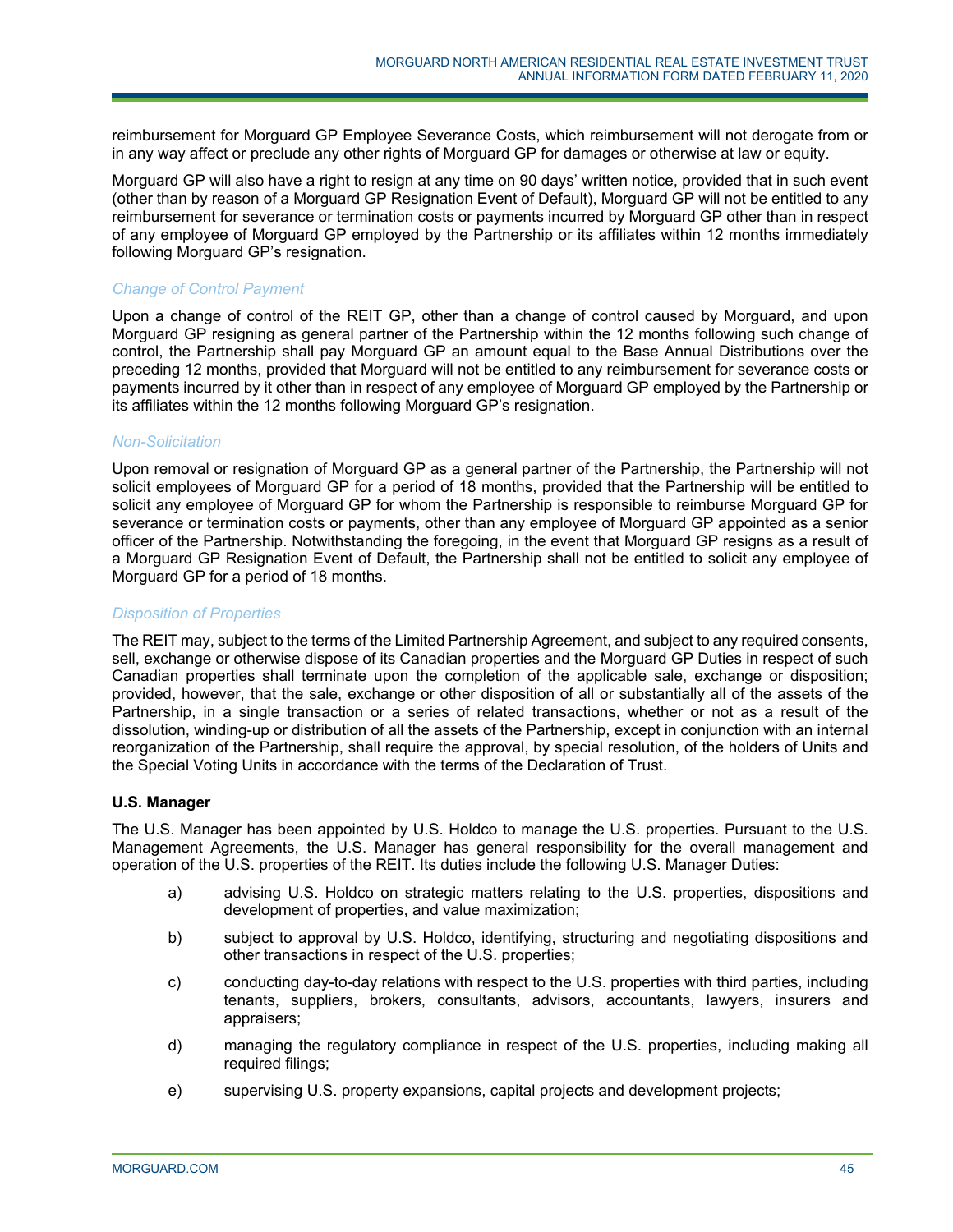- f) managing the U.S. properties, including inspecting the properties, negotiating contracts, ensuring reasonable security, handling tenant requests and negotiations, arranging for such improvements and repairs as may be required and purchasing all materials and services, and incurring such expenses (with certain exceptions), as it deems necessary in connection therewith, all in accordance with an approved budget;
- g) collecting all rents and other charges and payments of costs and expenses related to the management of the U.S. properties;
- h) reporting on the financial condition of the U.S. properties and preparing budgets and leasing and marketing plans with respect to the U.S. properties on a periodic basis;
- i) supervising and conducting all U.S. leasing operations, including negotiating and executing leases in accordance with an approved leasing and marketing plan;
- j) preparing all reports reasonably requested by U.S. Holdco, including operational reporting such as cash flow by property and by asset type, reports on development costs and executive summaries by asset type describing each of the U.S. properties;
- k) providing U.S. Holdco with the information on the U.S. properties that the REIT requires for (i) investor relations activities, (ii) regulatory and financial reporting requirements, and (iii) the preparation of all documents, reports, data and analysis required by the REIT for its filings and documents necessary for its continuous disclosure requirements pursuant to applicable stock exchange rules and securities laws;
- n) arranging such administrative, executive and management personnel to be provided to U.S. Holdco as is reasonably necessary; and
- o) such other responsibilities and services in respect of the U.S. properties as may be required from time to time.

In performing the U.S. Manager Duties, the U.S. Manager must exercise the degree of care, diligence, judgment and skill that would be exercised by a professional, prudent and competent person who is experienced in performing substantially similar duties and responsibilities.

At all times, one or more of the special purpose entities owned by U.S. Holdco shall have at least six employees.

Since their acquisition, all of the U.S. properties have been managed by the U.S. Manager. The U.S. Management Agreements permits the U.S. Manager to retain, where appropriate from time to time, taking into account economies of scale and other relevant factors, other managers to manage a portion of the REIT's U.S. properties; provided, however, that the other managers are subject to at least the same standard of care as that of the U.S. Manager and may, for U.S. properties wholly owned by the REIT, be terminated by the REIT on not more than 90 days' written notice. If the U.S. Manager retains other managers, it will at all times remain responsible for such functions in accordance with the U.S. Management Agreements, and will be responsible for all employment matters with respect to its personnel as well as the costs of any third parties it retains to perform its duties as U.S. Manager. The U.S. Manager will also be responsible for supervising the activities of any such other managers of the U.S. properties.

The fees under the U.S. Management Agreements shall be subject to review by the Trustees on the tenth anniversary of the closing of the IPO and each subsequent fifth anniversary thereof. In the event that the U.S. Manager and the Trustees are unable to agree on the fees payable under the U.S. Management Agreements on the applicable anniversary for the associated renewal period, such fees shall be determined by binding arbitration. In such event, following the applicable anniversary, the fees under the U.S. Management Agreements shall continue to be the fees payable thereunder for the expiring period until a final determination has been made pursuant to the binding arbitration.

# *Property Management Fee*

The U.S. Manager is the current manager of the REIT's U.S. properties and will continue to manage certain properties not owned by the REIT, some of which may be in competition with the REIT's U.S. properties. The U.S. Manager is entitled to receive a property management fee equal to 3.50% of the U.S. Gross Property Revenue to be paid in arrears on a monthly basis.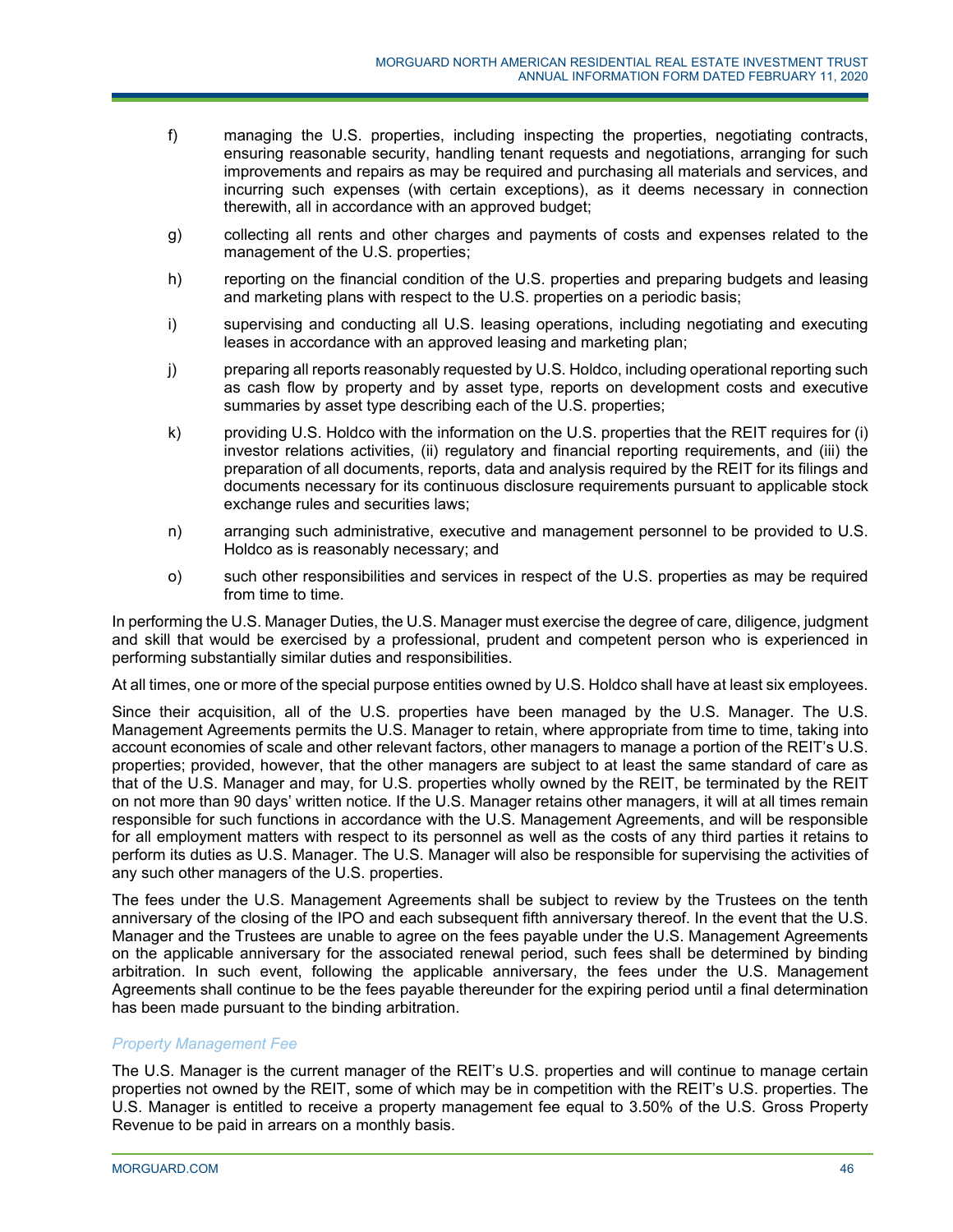#### *Asset Management Fee*

The U.S. Manager is the current asset manager of the REIT's U.S. properties and will continue to manage certain properties not owned by the REIT, some of which may be in competition with the REIT's U.S. Properties. The U.S. Manager is entitled to receive an asset management fee equal to 0.25% of U.S. Gross Book Value of the Partnership to be paid in arrears on a monthly basis.

# *Acquisition Fee*

The U.S. Manager is entitled to the following fees for its U.S. Manager Duties (other than in respect of such matters that occurred at or were in conjunction with the closing of the IPO) in respect of U.S. properties acquired, directly or indirectly, by the REIT, to be paid upon the closing of the purchase of each such property:

- a) 0% of the purchase price paid for U.S. properties acquired, directly or indirectly, from Morguard or any party that is affiliated or related to Morguard (including any entity controlled by or controlling Morguard) (collectively, the "Morguard Related Parties");
- b) 0.75% of the purchase price paid for U.S. properties acquired in each fiscal year of the REIT from parties that are not Morguard Related Parties until the aggregate purchase price paid by the REIT for all properties acquired in Canada and the United States, from parties that are not Morguard Related Parties, is \$200 million (using the applicable exchange rate at the time of each such acquisition); and
- c) 0.50% of the purchase price paid for U.S. properties acquired in each fiscal year of the REIT from parties that are not Morguard Related Parties after the aggregate purchase price paid by the REIT for all properties acquired in Canada and the United States, from parties that are not Morguard Related Parties, exceeds \$200 million (using the applicable exchange rate at the time of each such acquisition).

#### *Financing Fee*

With respect to Arranging for Financing Services (other than in respect of such matters that occurred at or were in conjunction with the closing of the IPO), the U.S. Manager is entitled to a financing fee in an amount equal to 0.15% of the principal amount and associated costs (excluding any Fannie Mae, Freddie Mac or similar premium) of any debt financing or debt refinancing in respect of U.S. real property held directly or indirectly by the REIT, to be paid on closing of each such financing.

#### *Development Fee*

The U.S. Manager is entitled to a development fee in an amount equal to 1.00% of the development costs in respect of the U.S. properties held directly or indirectly by the REIT, where such costs exceed US\$1 million per property and are incurred in connection with: (i) the construction, enlargement or reconstruction of any building, erection, plant, equipment or improvement on a property; or (ii) any refurbishing, additions, upgrading or restoration of or renovations to existing buildings, erections, plant, equipment or improvements, including redevelopments, other than repair and maintenance in the ordinary course of business.

# *Additional Fees*

To the extent that the U.S. Manager or an affiliate of the U.S. Manager performs services for the REIT in addition to those specifically enumerated under the U.S. Management Agreements, those services will be compensated separately at rates to be agreed upon between the REIT and the U.S. Manager.

#### *Expenses*

*U.S. Holdco will reimburse* the U.S. Manager for all property specific expenses, including on-site expenses and out-of-pocket costs incurred by the U.S. Manager in connection with carrying out its duties and obligations under the U.S. Management Agreements, other than the costs of the U.S. Manager's overhead and employees (excluding employees that are on-site at a property, the costs for which shall be the responsibility of U.S. Holdco) and certain other costs and expenses, including its office rent or office administrative costs.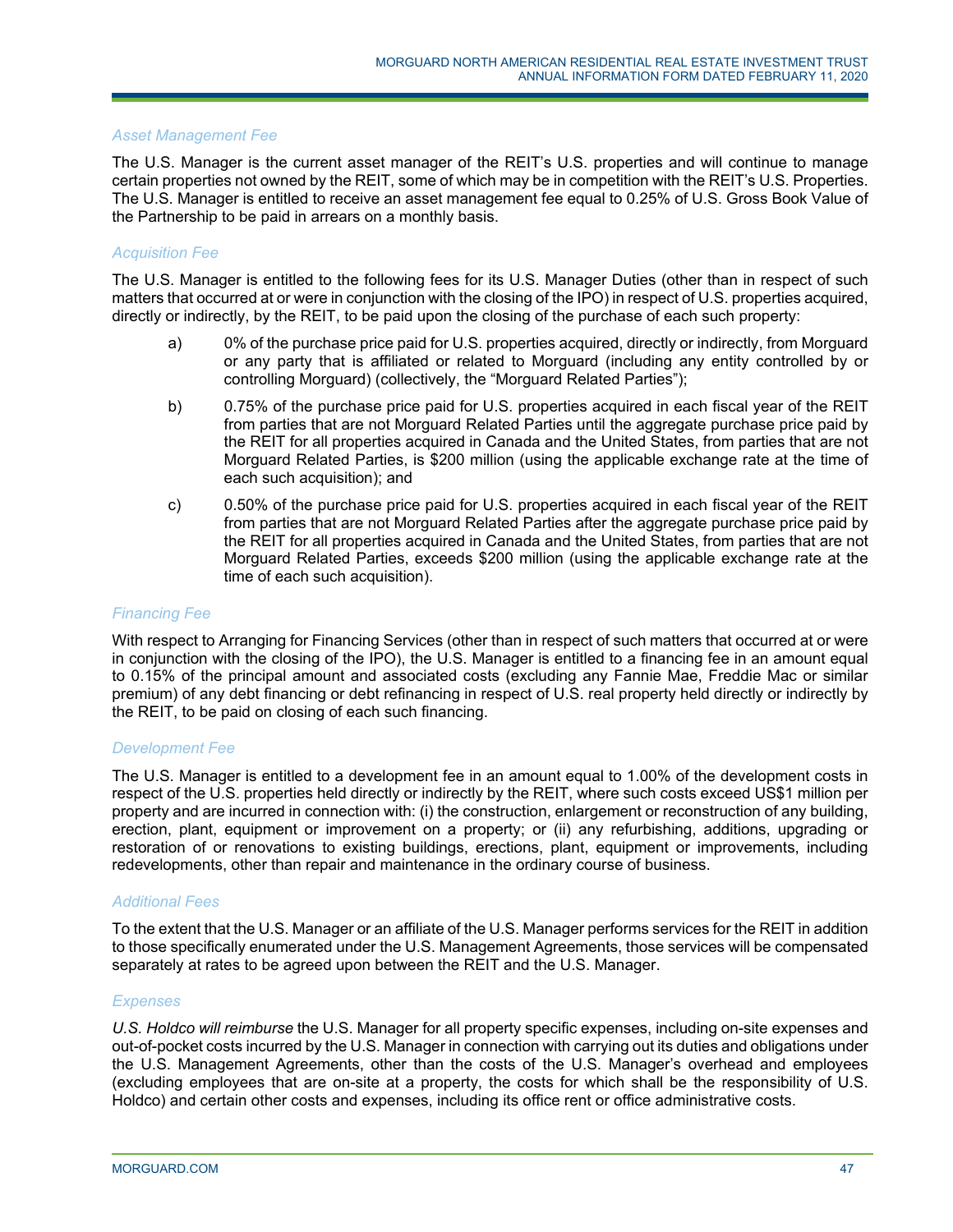# *Term of the U.S. Management Agreements*

Each U.S. Management Agreement has an initial term of ten years and is automatically renewable for further terms of five years each. At least 12 months prior to the tenth anniversary of the closing of the IPO and each subsequent fifth anniversary of the closing of the IPO, the Independent Trustees of the REIT will review the performance of the U.S. Manager and, if a majority of the Independent Trustees of the REIT are not satisfied with the performance by the U.S. Manager of the U.S. Manager Duties, they may submit the termination of the applicable U.S. Management Agreement to a vote of Unitholders. If such termination is approved by a simple majority of the votes cast by Unitholders, the REIT may terminate such U.S. Management Agreement effective on the forthcoming tenth anniversary of the closing of the IPO or the subsequent fifth anniversary thereof, as applicable, provided that the REIT provides at least 12 months' prior written notice or payment in lieu thereof (which payment shall be equal to the gross fees paid to the U.S. Manager over the preceding 12 months), plus the reimbursement of the U.S. Manager Employee Severance Costs (as defined below).

In addition, the REIT has the right to terminate a U.S. Management Agreement:

- a) in the event of:
	- i) an event of insolvency of the U.S. Manager within the meaning of such U.S. Management Agreement;
	- ii) a material breach by the U.S. Manager under such U.S. Management Agreement, if such material breach is not cured within 30 days after receipt by the U.S. Manager of written notice from the REIT or U.S. Holdco with respect thereto;
	- iii) fraudulent misconduct of, or misappropriation of funds by, the U.S. Manager;
	- iv) an act of gross negligence by the U.S. Manager within the meaning of such U.S. Management Agreement;
	- v) a default by a Morguard entity under the Limited Partnership Agreement, the other U.S. Management Agreement, the Services Agreement or the Right of First Offer and Non-Solicit Agreement, that results in the termination by the applicable REIT entity of such applicable agreement, or the removal of the applicable Morguard entity, as applicable;
	- vi) the resignation by a Morguard entity under the Limited Partnership Agreement or termination by a Morguard entity of the Services Agreement or the other U.S. Management Agreement, in each case, other than as a result of an event of default or change of control of the applicable REIT entity, provided that such Morguard entity is not being replaced by another Morguard entity;

(each, a "U.S. Manager Event of Default"); or

b) upon a change of control of the U.S. Manager, subject to the reimbursement of the U.S. Manager for the U.S. Manager Employee Severance Costs.

Under each U.S. Management Agreement, U.S. Holdco shall be responsible to reimburse the U.S. Manager for any and all severance or termination costs and payments (if any) actually incurred by the U.S. Manager in respect of employees of the U.S. Manager arising out of or resulting from the ensuing termination of redundant or surplus employees as a consequence of the termination of such U.S. Management Agreement (other than as a result of a U.S. Manager Event of Default, as a result of a termination of a U.S. Management Agreement or Services Agreement by Morguard on 90 days' written notice, as a result of a Servicer Event of Default or as a result of the resignation of Morguard GP as a general partner of the Partnership (other than as a result of a Morguard GP Resignation Event of Default)), in respect of the period after the closing of the IPO that each such employee has worked on REIT matters and based on the proportion of each such employee's services attributable to REIT matters, if such U.S. Management Agreement is terminated (other than as a result of a U.S. Manager Event of Default, as a result of a termination of a U.S. Management Agreement or Services Agreement by Morguard on 90 days' written notice, as a result of a Servicer Event of Default or as a result of the resignation of Morguard GP as a general partner of the Partnership (other than as a result of a Morguard GP Resignation Event of Default)) (collectively, the "U.S. Manager Employee Severance Costs"), provided that, notwithstanding the foregoing, in the event that the REIT or an affiliate of the REIT employs any employee of the U.S. Manager within 12 months of the termination of such U.S. Management Agreement, for any reason whatsoever, U.S.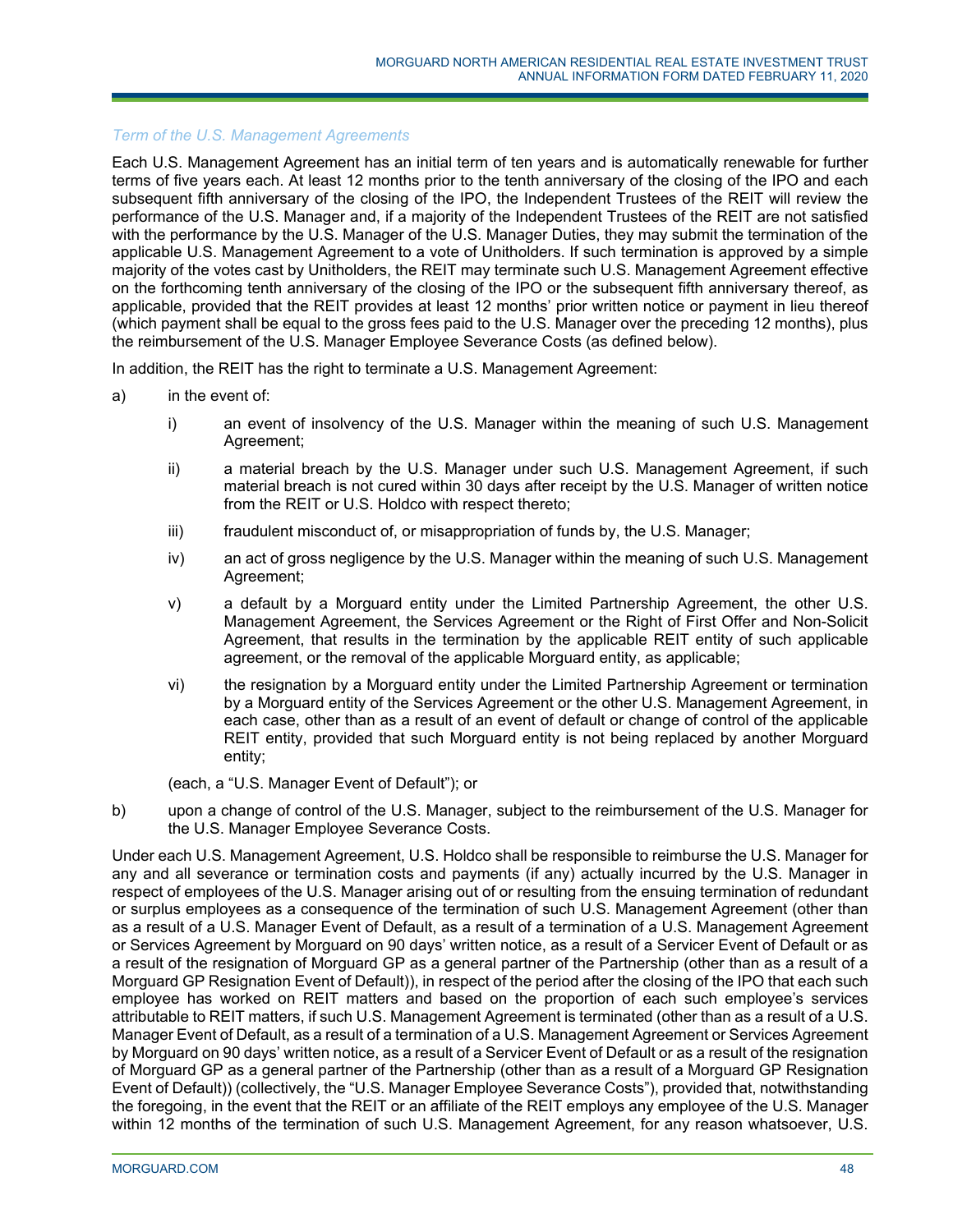Holdco or affiliate shall be responsible for any and all severance and termination costs and payments paid or payable by the U.S. Manager to such employee.

#### *Right of the U.S. Manager to Terminate the U.S. Management Agreements*

The U.S. Manager has the right to terminate a U.S. Management Agreement upon the occurrence of (a "U.S. Manager Resignation Event of Default") (i) an event of insolvency of the Partnership within the meaning of such U.S. Management Agreement, or (ii) a material breach by the REIT GP or U.S. Holdco under such U.S. Management Agreement, if such material breach is not cured within 30 days after receipt by the REIT GP or U.S. Holdco, as the case may be, of written notice from the U.S. Manager with respect thereto. Upon any such termination, the U.S. Manager shall be entitled to reimbursement of any U.S. Manager Employee Severance Costs, which reimbursement will not derogate from or in any way affect or preclude any other rights of the U.S. Manager for damages or otherwise at law or equity.

The U.S. Manager also has the right to terminate each U.S. Management Agreement at any time on 90 days' written notice, provided that in such event (other than by reason of a U.S. Manager Resignation Event of Default), the U.S. Manager will not be entitled to reimbursement for severance or termination costs or payments incurred by the U.S. Manager other than in respect of any employee of the U.S. Manager employed by the Partnership or its affiliates within 12 months immediately following the U.S. Manager's termination of such U.S. Management Agreement.

# *Change of Control Payment*

Upon a change of control of U.S. Holdco, other than a change of control caused by Morguard, and upon the U.S. Manager terminating a U.S. Management Agreement within the 12 months following such change of control, U.S. Holdco shall pay the U.S. Manager an amount equal to the gross fees paid to the U.S. Manager over the preceding 12 months, provided that the U.S. Manager will not be entitled to any reimbursement for severance costs or payments incurred by it except in respect of any employee of the U.S. Manager employed by U.S. Holdco or its affiliates within the 12 months following resignation.

#### *Non-Solicitation*

Upon termination of a U.S. Management Agreement, U.S. Holdco and its affiliates will not solicit employees of the U.S. Manager for a period of 18 months, provided that U.S. Holdco and its affiliates will be entitled to solicit any employee of the U.S. Manager for whom U.S. Holdco or its affiliates is responsible to reimburse the U.S. Manager for severance or termination costs or payments. Notwithstanding the foregoing, in the event that a U.S. Management Agreement is terminated as a result of a U.S. Manager Resignation Event of Default, U.S. Holdco and its affiliates shall not be entitled to solicit any employee of the U.S. Manager for a period of 18 months.

#### *Disposition of Properties*

U.S. Holdco and its affiliates may, subject to any required consents, sell, exchange or otherwise dispose of its U.S. properties and the U.S. Manager Duties in respect of such U.S. properties shall terminate upon the completion of the applicable sale, exchange or disposition; provided, however, that the sale, exchange or other disposition of all or substantially all of the assets of the Partnership, in a single transaction or a series of related transactions, whether or not as a result of the dissolution, winding-up or distribution of all the assets of the Partnership, except in conjunction with an internal reorganization of the Partnership, shall require the approval, by special resolution, of the holders of Units and the Special Voting Units in accordance with the terms of the Declaration of Trust.

# **Services Agreement**

#### *Services*

Pursuant to the Services Agreement, the Services provided by Morguard to the REIT include the following, subject to the overriding supervision and direction of the Trustees:

a) advising the REIT on potential acquisitions and dispositions of Canadian properties;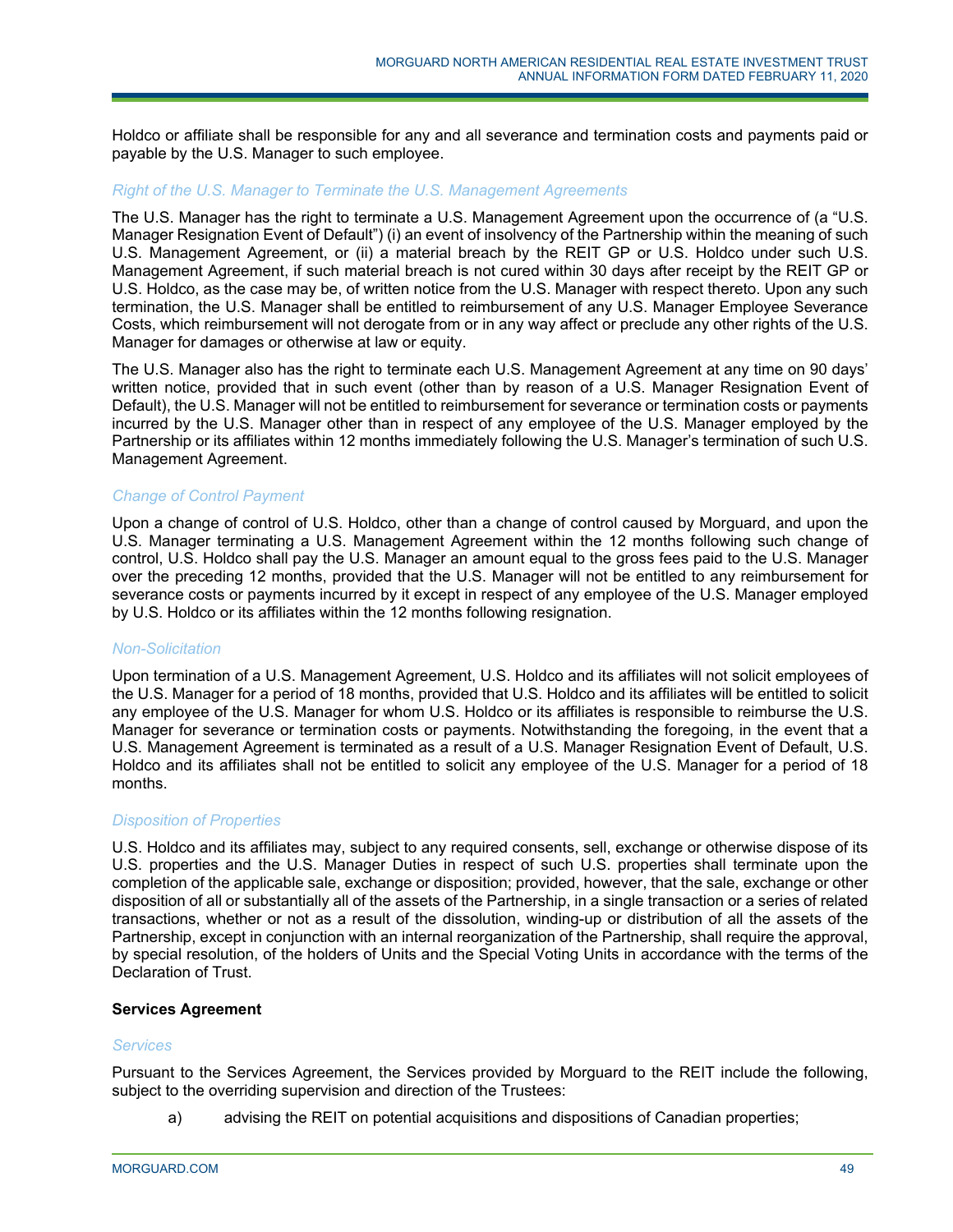- b) advising the REIT GP on strategic matters relating to the Partnership's Canadian properties, dispositions and development or re development of properties and value maximization;
- c) subject to the approval of the REIT GP, identifying, structuring and negotiating dispositions and other transactions in respect of the Partnership's Canadian properties;
- d) providing the services of a member of Morguard's senior management team, such person to be appointed by Morguard (for so long as Morguard GP is a general partner of the Partnership) and acceptable to the REIT, to act as the Chief Executive Officer of the REIT;
- e) providing the services of a member of Morguard's senior management team, such person to be appointed by Morguard (for so long as Morguard GP is a general partner of the Partnership) and acceptable to the REIT, to act as the Chief Financial Officer of the REIT;
- f) providing the services of such administrative, management and executive personnel to be provided to the REIT as is reasonably necessary;
- g) assisting the REIT with investor relations activities;
- h) managing regulatory compliance in respect of the Partnership's Canadian properties, including making all required filings; and
- i) assisting the REIT with the preparation of all documents, reports, data and analysis required by the REIT for its filings and documents necessary for its continuous disclosure requirements pursuant to applicable stock exchange rules and securities laws.

In providing the Services, Morguard must exercise the degree of care, diligence, judgment and skill that would be exercised by a professional, prudent and competent person who is experienced in providing services substantially similar to the Services.

The fees under the Services Agreement shall be subject to review by the Trustees on the tenth anniversary of the closing of the IPO and each subsequent fifth anniversary thereof. In the event that Morguard and the REIT are unable to agree on the fees payable under the Services Agreement on the applicable anniversary for the associated renewal period, such fees shall be determined by binding arbitration. In such event, following the applicable anniversary, the fees under the Services Agreement shall continue to be the fees payable thereunder for the expiring period until a final determination has been made pursuant to the binding arbitration.

# *Arranging for Financing Services*

Pursuant to the Services Agreement, Morguard is responsible for also, subject to the approval of the REIT, responsible for providing the Arranging for Financing Services to the REIT. In providing the Arranging for Financing Services, Morguard must exercise the degree of care, diligence, judgment and skill that would be exercised by a professional, prudent and competent person who is experienced in providing services substantially similar to the Arranging for Financing Services.

# *Sub-Contracting*

Morguard is responsible for performing the Services or Arranging for Financing Services primarily through its dedicated management team and employees. In performing such duties, Morguard may from time to time retain the services of third parties where it is appropriate to do so, taking into account such factors as the proximity of its workforce to the relevant properties, economies of scale and operational efficiencies, provided that Morguard will at all times remain responsible for such functions in accordance with the Services Agreement. The REIT will not have any employees and Morguard will be responsible for all employment matters with respect to its personnel as well as the costs of any third parties it retains. To the extent that Morguard performs any of its duties and responsibilities through contractual arrangements with other parties, Morguard will bear the related costs and will remain responsible for such functions in accordance with the Services Agreement.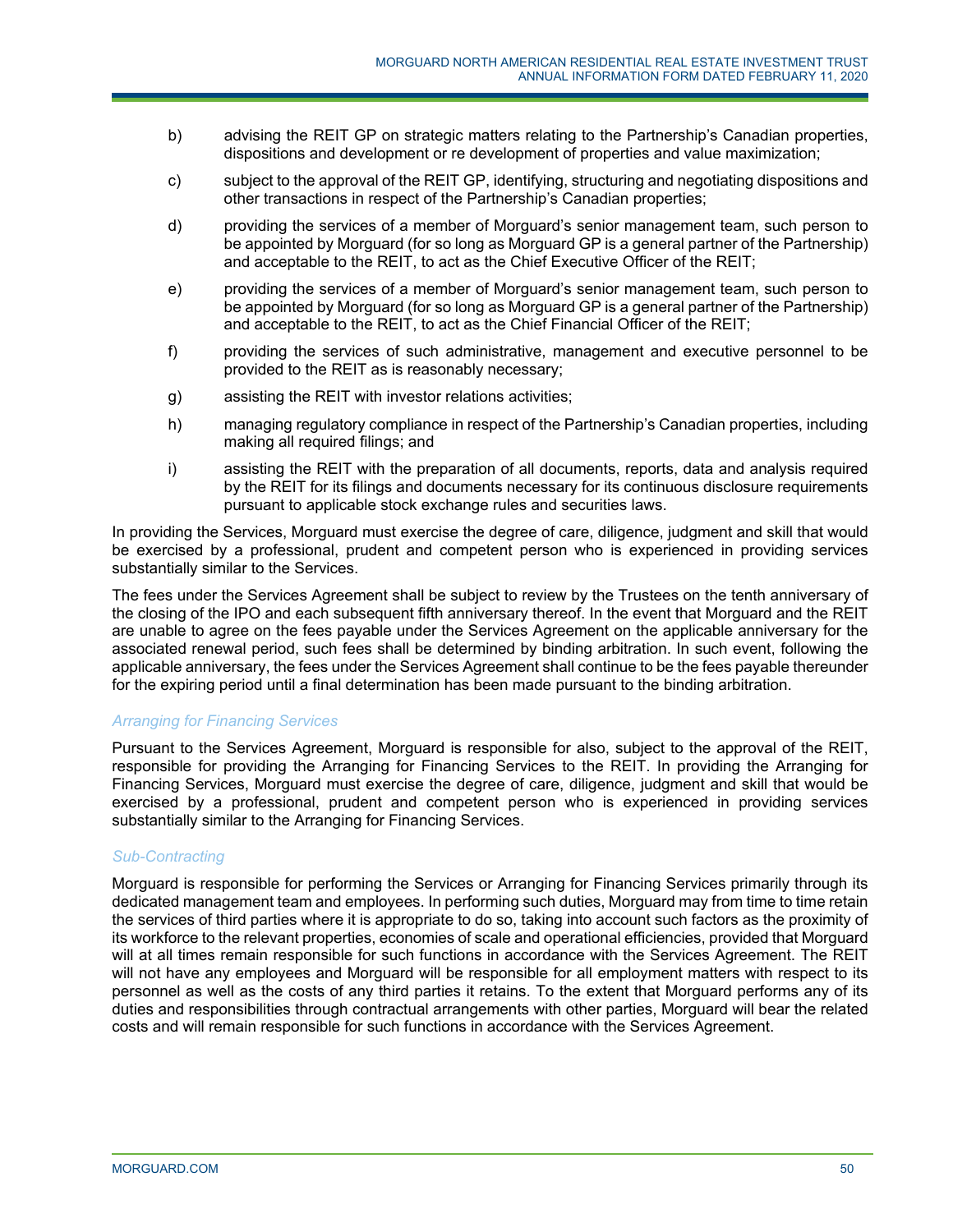#### *Acquisition Fee*

Morguard is entitled to the following fees for its Services (other than in respect of such matters that occurred at or were in conjunction with the closing of the IPO) in respect of Canadian properties acquired, directly or indirectly, by the REIT, to be paid upon the closing of the purchase of each such property:

- a) 0% of the purchase price paid for Canadian properties acquired, directly or indirectly, from Morguard Related Parties;
- b) 0.75% of the purchase price paid for Canadian properties acquired in each fiscal year of the REIT from parties that are not Morguard Related Parties until the aggregate purchase price paid by the REIT for all properties acquired in Canada and the United States, from parties that are not Morguard Related Parties, is \$200 million (using the applicable exchange rate at the time of each such acquisition); and
- c) 0.50% of the purchase price paid for Canadian properties acquired in each fiscal year of the REIT from parties that are not Morguard Related Parties after the aggregate purchase price paid by the REIT for all properties acquired in Canada and the United States, from parties that are not Morguard Related Parties, exceeds \$200 million (using the applicable exchange rate at the time of each such acquisition).

#### *Financing Fee*

With respect to Arranging for Financing Services (other than in respect of such matters that occurred at or were in conjunction with the closing of the IPO), Morguard is entitled to a financing fee in an amount equal to 0.15% of the principal amount and associated costs (excluding any CMHC or similar premium) of any debt financing or debt refinancing in respect of Canadian real property held directly or indirectly by the REIT, to be paid on closing of each such financing.

#### *Development Fee*

Morguard is entitled to a development fee in an amount equal to 1.00% of the development costs in respect of the Canadian properties held directly or indirectly by the REIT, where such costs exceed \$1 million per property and are incurred in connection with: (i) the construction, enlargement or reconstruction of any building, erection, plant, equipment or improvement on a property; or (ii) any refurbishing, additions, upgrading or restoration of or renovations to existing buildings, erections, plant, equipment or improvements, including redevelopments, other than repair and maintenance in the ordinary course of business.

# *Expenses*

In addition, the REIT will reimburse Morguard for all out-of-pocket costs and expenses incurred by Morguard in connection with carrying out its duties and obligations under the Services Agreement. Morguard is, however, responsible for its own overhead costs and certain other costs and expenses, including its office rent and costs relating to its employees.

#### *Term of the Services Agreement*

The Services Agreement has an initial term of ten years and is automatically renewable for further terms of five years each. At least 12 months prior to the end of the initial term and any renewal term, the Independent Trustees of the REIT will review the performance of Morguard and, if a majority of independent Trustees are not satisfied with the performance of the Services by Morguard under the Services Agreement, they may submit the termination of the Services Agreement to a vote of Unitholders. If such termination is approved by a simple majority of the votes cast by Unitholders, the REIT may terminate the Services Agreement effective on the forthcoming tenth anniversary of the closing of the IPO or the subsequent fifth anniversary thereof, as applicable, provided that the REIT GP provides at least 12 months' prior written notice or payment in lieu thereof (which payment shall be equal to the gross fees paid to Morguard over the preceding 12 months) plus reimbursement for Servicer Employee Severance Costs (as defined below).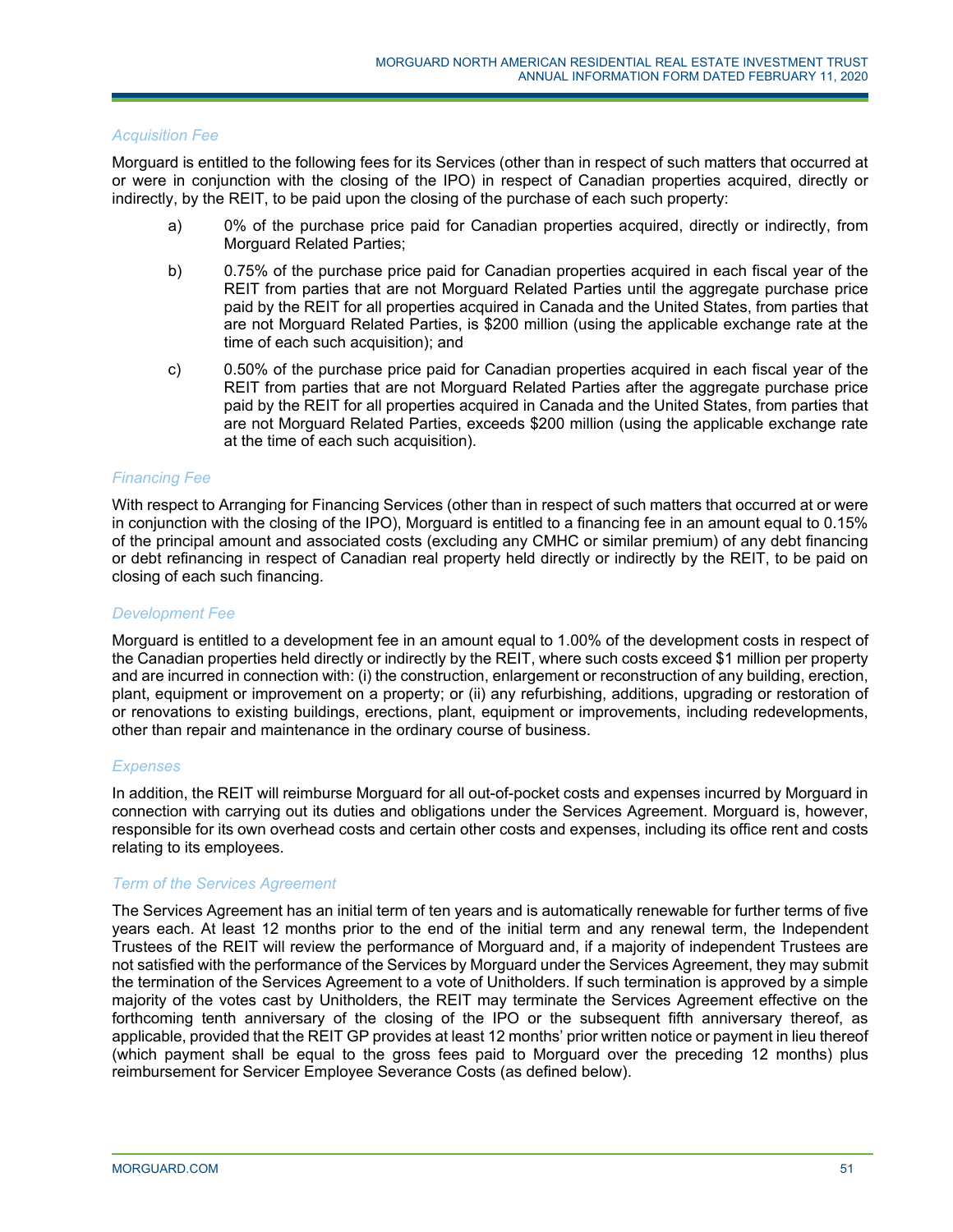In addition, the REIT has the right to terminate the Services Agreement:

- a) in the event of:
	- i) an event of insolvency of Morguard within the meaning of the Services Agreement;
	- ii) a material breach by Morguard under the Services Agreement, if such material breach is not cured within 30 days after receipt by Morguard of written notice from the REIT with respect thereto;
	- iii) fraudulent misconduct of, or misappropriation of funds by, Morguard;
	- iv) an act of gross negligence by Morguard;
	- v) a default by a Morguard entity under the Limited Partnership Agreement, any U.S. Management Agreement or the Right of First Offer and Non-Solicit Agreement, that results in the termination by the applicable REIT entity of such applicable agreement, or removal of the applicable Morguard entity, as applicable; or
	- vi) the resignation by a Morguard entity under the Limited Partnership Agreement or termination by a Morguard entity of any U.S. Management Agreement, in each case, other than as a result of an event of default or change of control of the applicable REIT entity, provided that such Morguard entity is not being replaced by another Morguard entity;

(each, a "Servicer Event of Default"); or

b) upon a change of control of Morguard, subject to reimbursement of Morguard for Servicer Employee Severance Costs.

If the REIT requests the removal, without cause, of a senior officer of the REIT (including the Chief Executive Officer or Chief Financial Officer of the REIT) whose services were being provided by Morguard or its affiliates, the REIT will be responsible for reimbursing Morguard for severance and termination costs and payments (if any) actually incurred by Morguard or its affiliates for such senior officer in respect of (a) the period after the closing of the IPO that such senior officer has worked on REIT matters and (b) the proportion of such senior officer's services attributable to REIT matters.

For purposes of the Services Agreement, "Servicer Employee Severance Costs" means any and all severance or termination costs and payments (if any) actually incurred by Morguard or its affiliates in respect of employees of Morguard or its affiliates arising out of or resulting from the ensuing termination of redundant or surplus employees as a consequence of the termination of the Services Agreement (other than as a result of a Servicer Event of Default, including as a result of a termination of any U.S. Management Agreement, or termination of the Services Agreement by Morguard on 90 days' written notice, as a result of a Morguard GP Event of Default, as a result of a U.S. Manager Event of Default, or the resignation of Morguard GP as a general partner of the Partnership (other than as a result of a Morguard GP Resignation Event of Default)), in respect of the period after the closing of the IPO that each such employee has worked on REIT matters and based on the proportion of each such employee's services attributable to REIT matters, provided that, notwithstanding the foregoing, in the event that the REIT or an affiliate of the REIT employs any employee of Morguard within 12 months of termination of the Services Agreement for any reason whatsoever, the REIT or such affiliate shall be responsible for any and all severance and termination costs and payments paid or payable by Morguard to such employee.

# *Right of Morguard to Terminate the Services Agreement*

Morguard has the right to terminate the Services Agreement upon the occurrence of (a "REIT Event of Default") (a) an event of insolvency of the REIT, within the meaning of the Services Agreement, or (b) a material breach by the REIT under the Services Agreement, if such material breach is not cured within 30 days after receipt by the REIT of written notice from Morguard with respect thereto. Upon any such termination, Morguard shall be entitled to reimbursement for Servicer Employee Severance Costs, which reimbursement will not derogate from or in any way affect or preclude any other rights of Morguard for damages or otherwise at law or equity.

Morguard also has the right to terminate the Services Agreement at any time on 90 days' written notice, provided that in such event (other than by reason of a REIT Event of Default), Morguard will not be entitled to reimbursement for severance or termination costs or payments incurred by Morguard other than in respect of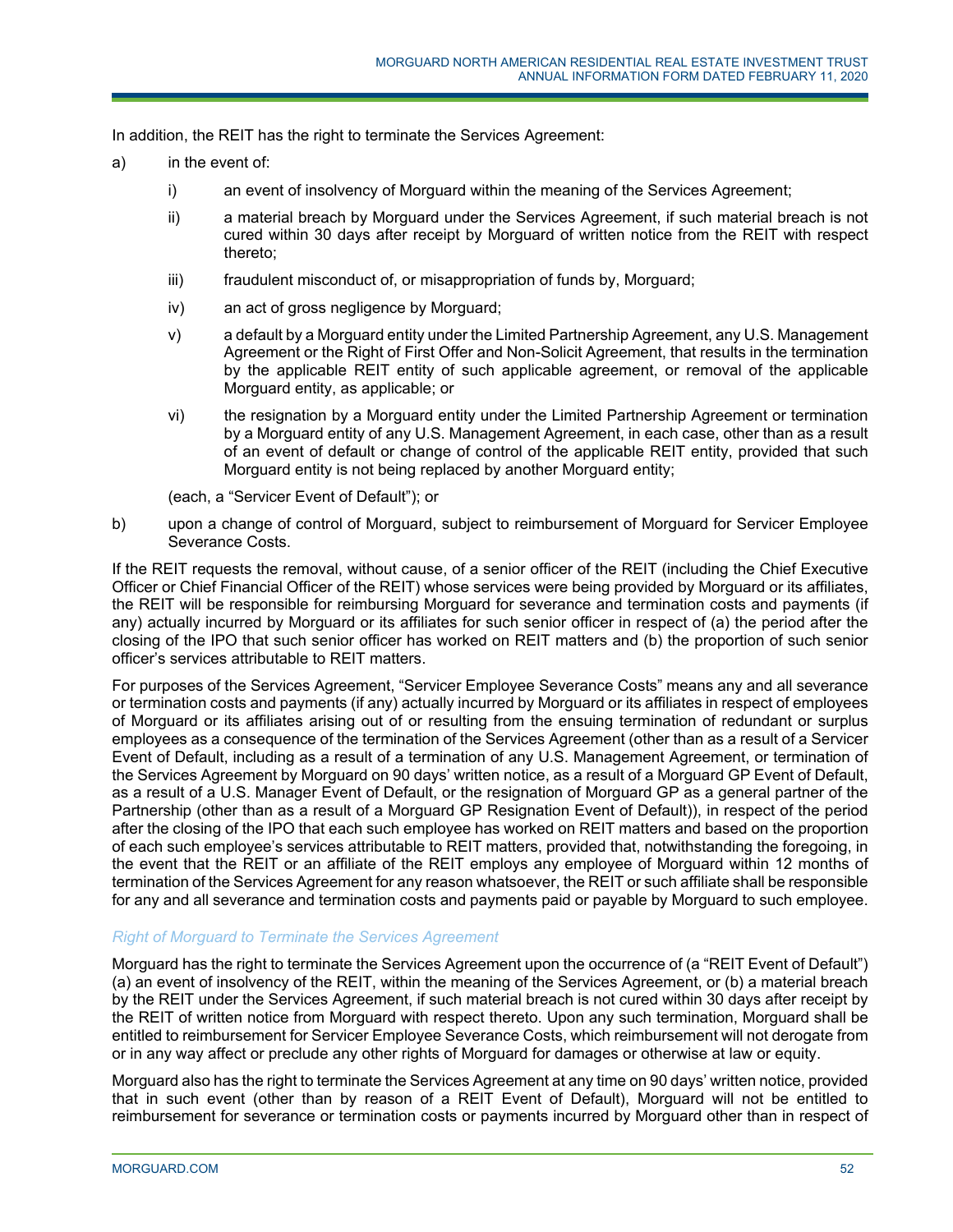any employee of Morguard employed by the REIT or its affiliates within 12 months of the termination of the Services Agreement.

# *Change of Co*n*trol Payment*

Upon a change of control of the REIT, other than a change of control caused by Morguard, and upon Morguard terminating the Services Agreement within the 12 months following such change of control, the REIT shall pay Morguard an amount equal to the gross fees paid to Morguard over the preceding 12 months, provided that Morguard will not be entitled to any reimbursement for severance costs or payments incurred by it except in respect of any employee of Morguard employed by the REIT or its affiliates within the 12 months following *resignation.* 

#### *Non-Solicitation*

Upon termination of the Services Agreement, the REIT will not solicit employees of Morguard for a period of 18 months, provided that the REIT will be entitled to solicit any employee of Morguard for whom the REIT is responsible to reimburse Morguard for severance or termination costs, other than the Chief Executive Officer and Chief Financial Officer of the REIT or any other employee of Morguard appointed as a senior officer of the REIT. Notwithstanding the foregoing, if Morguard terminates the Services Agreement as a result of a REIT Event of Default, the REIT shall not be entitled to solicit any employee of Morguard for a period of 18 months.

#### **Right of First Offer and Non-Solicit Agreement**

Morguard, Morguard GP, the U.S. Manager and the REIT entered into the Right of First Offer and Non-Solicit Agreement, which shall continue in effect until the later of (i) the date that Morguard owns, directly or indirectly, less than 10% of the Units (on a fully diluted basis), and (ii) the date that Morguard GP (or other Morguard entity) is no longer a general partner of the Partnership.

# *Non-Solicit*

Morguard GP, the U.S. Manager and Morguard will not, and Morguard GP, the U.S. Manager and Morguard will cause their subsidiaries to not, solicit any specific tenant to vacate any REIT property in favour of a property in which Morguard GP, the U.S. Manager, Morguard or any Morguard Related Parties have an ownership or operating interest during the occupancy of such tenant at such REIT property. In addition, none of Morguard GP, the U.S. Manager, Morguard or any Morguard Related Parties will preferentially market buildings in which it has an ownership or operating interest over buildings held directly or indirectly by the REIT.

In accordance with Morguard's acquisition allocation policy, future Canadian and U.S. acquisition opportunities for multi-suite residential properties not owned by Morguard will be offered to the REIT at the same time as they are offered to Morguard's other clients and in priority to affiliates of Morguard, including Morguard Related Parties. Morguard strives to ensure fair and equitable treatment for all its clients through the use of a clearly defined acquisition allocation policy to manage conflicts among its investors for acquisition opportunities. Morguard's acquisition allocation policy provides that, subject to certain exceptions, investment opportunities are required to be provided to all its clients simultaneously. Upon receipt, clients are required to confirm their level of interest and identify the terms or conditions to their interest. Each interested client is required to provide parameters including in respect of pricing, timing and conditions, upon which Morguard will assess the terms and proceed with the client that has the highest probability of successfully acquiring the subject property. To ensure fairness in specific circumstances, there are exceptions to this process, including where: (a) a client sources a specific property and approaches Morguard to acquire such property on its behalf; and (b) a property is adjacent, or complimentary to, a property currently managed by Morguard and owned by one of its current clients.

#### *Obligations of the REIT*

As long as a Morguard entity is performing Services or Arranging for Financing Services for the REIT, the REIT will not engage the services of a party that is not a Morguard entity to provide such Services or Arranging for Financing Services in respect of any current or after acquired properties of the REIT or properties in which the REIT has an opportunity to make an investment, provided that such obligation does not apply in respect of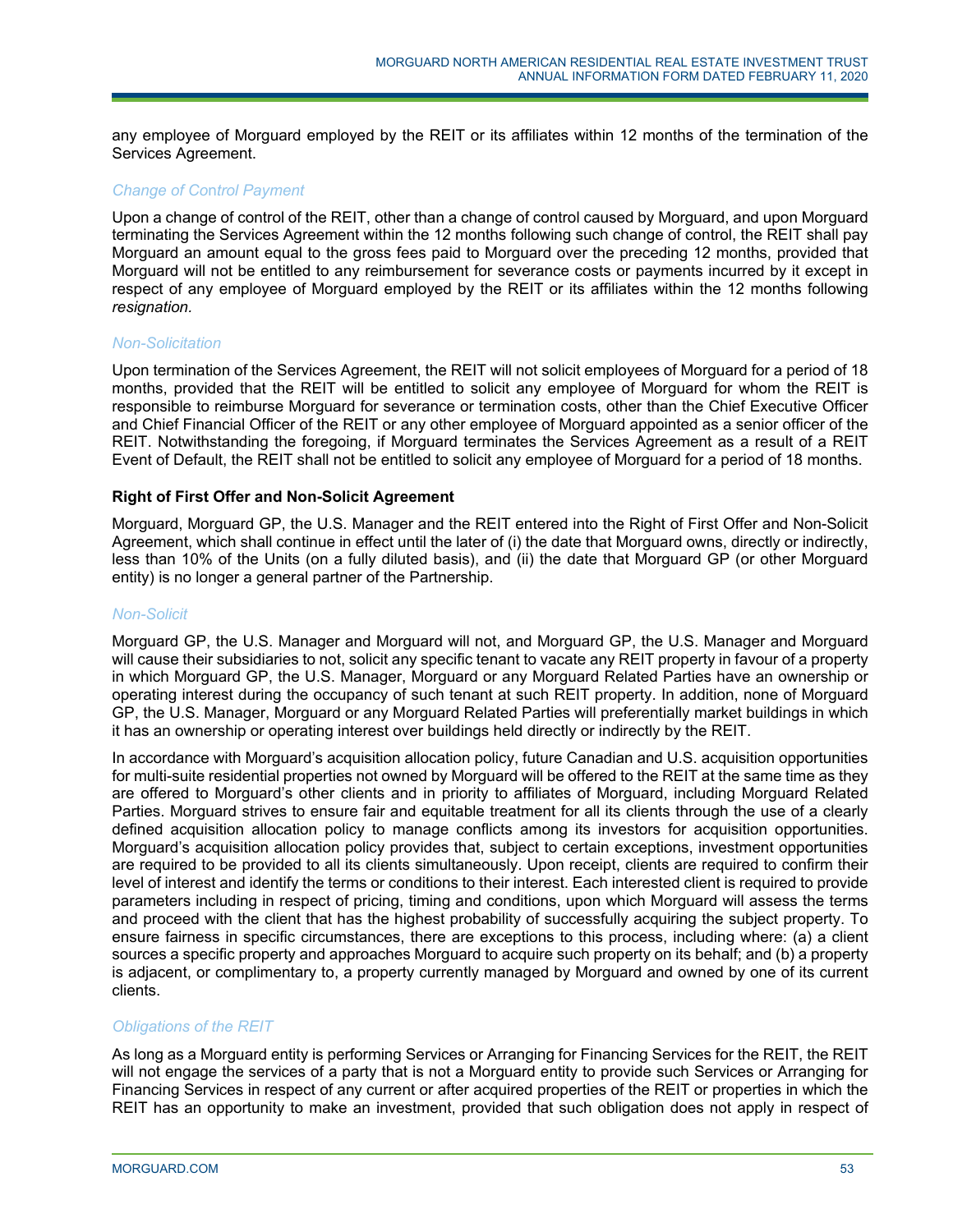properties in which the REIT has or would have an ownership interest of 50% or less. Further, so long as a Morguard entity is a general partner of the Partnership, the REIT will not engage the services of a party that is not a Morguard entity to perform the Services, the Morguard GP Duties or the U.S. Manager Duties in respect of any current or after acquired properties of the REIT, provided that such obligation does not apply in respect of properties in which the REIT has or would have an ownership interest of 50% or less. The REIT will also acquire properties only through the Partnership or through a new limited partnership with Morguard GP acting as a general partner thereof, provided that such obligation does not apply in respect of properties in which the REIT has or would have an ownership interest of 50% or less. Furthermore, no such obligation shall apply to any real property in respect of which the applicable Morguard entity has decided not to provide any such services or duties.

# *Right of First Offer*

Morguard has provided the REIT with the Right of First Offer to acquire any interests of Morguard in the properties that it owns after the closing of the IPO that are multi-suite residential properties located in Canada and the United States, including interests in any such properties acquired or developed (including such properties under development that are substantially complete), prior to disposition of any such interest to a third party (other than the sale of individual condominium suites) which will be on terms not materially less favourable to the REIT than those offered by or to such third party. The Right of First Offer provides that if at any time and from time to time following the closing of the IPO Morguard determines that it desires to sell, or receives and desires to accept an offer to acquire (directly or indirectly by way of the sale or acquisition of securities), a multisuite residential rental property (a "Proposed Disposition"), Morguard will, by notice in writing, advise the REIT of such opportunity. Such a notice must outline all of the material terms and conditions of the Proposed Disposition and be accompanied by all material information relating to the Proposed Disposition as is in the control or possession of Morguard. The REIT will have up to ten business days to notify Morguard, in the form of an executed non-binding letter of intent and accompanying refundable deposit, if it intends to acquire the Proposed Disposition. If the REIT reasonably believes that the information contained in the investment proposal is insufficient for it to make an investment decision, and notifies Morguard of same, Morguard must make reasonable commercial efforts to provide the REIT with such further information as is requested by the REIT and the REIT will have up to ten business days from receipt of such additional information to notify Morguard, in the form of an executed non-binding letter of intent and accompanying refundable deposit, if it intends to acquire the Proposed Disposition. If the REIT is unwilling to acquire the Proposed Disposition at the proposed price, the REIT may counter, in the form of an executed non-binding letter of intent, with a minimum reservation price, below which price Morguard would be unable to sell the Proposed Disposition to a third party for a period of 180 days, following which period any sale of the property would be considered a new Proposed Disposition. If the REIT notifies Morguard that it does not wish to acquire the Proposed Disposition, or the applicable period for the REIT providing notice to Morguard lapses, Morguard will be entitled to complete the sale of the Proposed Disposition within the following 180 days to any third party on terms not materially more favourable to the third party than those offered to the REIT. In respect of properties of Morguard that are co-owned or held in partnership with unrelated parties, the Right of First Offer will be subject to the terms of contractual arrangements with such unrelated parties. Further, the Right of First Offer may be subject to the rights of lenders under certain loan documents securing properties in which Morguard has an interest.

# **Indemnification**

Morguard has entered into the Indemnity Agreement pursuant to which Morguard has indemnified the REIT and the Partnership for any breach of the representations, warranties and covenants provided under the Acquisition Agreements. The maximum liability of Morguard under its indemnity for any breach of the representations, warranties and covenants provided under the Acquisition Agreements is limited to an amount equal to the net proceeds of the IPO offering. No claim under such indemnity may be made until the aggregate claims exceed \$1 million and thereafter in respect of claims of not less than \$50,000. Morguard has also indemnified the Partnership for any breach of covenants by Morguard GP under the Limited Partnership Agreement for a period ending five years following Morguard GP (or any other Morguard entity) having ceased to be a general partner of the Partnership. See "Arrangements with Morguard — Morguard GP".

Morguard continues to remain liable, as principal obligor, for the Retained Debt. The Partnership is, however, the beneficial owner of the Initial Canadian IPO Properties associated with the Retained Debt and accordingly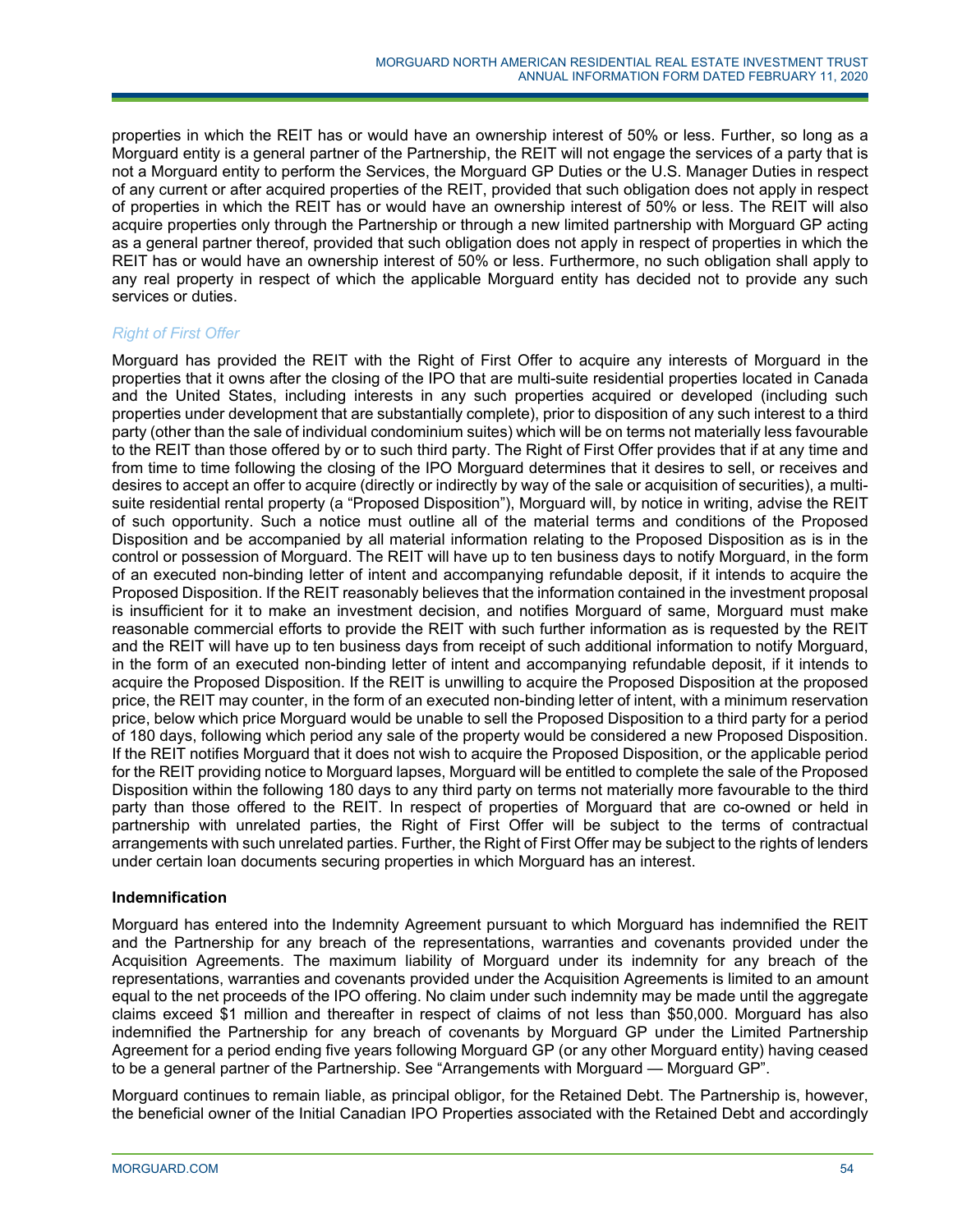could suffer impairment of these assets if Morguard fails to discharge its obligations pursuant to the Retained Debt. Accordingly, Morguard has indemnified the Partnership and the REIT for losses caused by Morguard's failure to discharge obligations pursuant to the Retained Debt. Certain obligations under the Retained Debt, such as adequate insurance, repairs and maintenance, is the responsibility of the Partnership and, as a result, such indemnification will not extend to defaults outside the scope of responsibility of Morguard.

# **Exchange Agreement**

# *Exchange Rights*

The REIT, the Partnership, the REIT GP and each Morguard entity holding Class B LP Units have entered into the Exchange Agreement, pursuant to which Morguard will be granted the right to require the REIT to exchange each Class B LP Unit held by Morguard for one Unit, subject to customary anti-dilution adjustments. Upon an exchange, the corresponding number of Special Voting Units will be cancelled. Collectively, the exchange rights granted by the REIT are referred to as the "exchange right". This Annual Information Form also qualifies the grant of the exchange right by the REIT in respect of the Class B LP Units.

A holder of a Class B LP Unit has the right to initiate the exchange procedure at any time so long as each of the following conditions have been satisfied:

- a) the exchange would not cause the REIT to breach the restrictions respecting non-resident ownership contained in the Declaration of Trust as described under "Description of Trust Units and Declaration of Trust — Limitation on Non-Resident Ownership" or otherwise cause it to cease to be a "mutual fund trust" or "real estate investment trust" trust for purposes of the Tax Act or create a substantial risk of either such cessation;
- b) the REIT is legally entitled to issue the Units in connection with the exercise of the exchange rights; and
- c) the person receiving the Units upon the exercise of the exchange rights complies with all applicable securities laws.

# *Pre-Emptive Rights*

In the event that the REIT, the Partnership or one of their subsidiaries decides to issue equity securities of the REIT or the Partnership or securities convertible into or exchangeable for equity securities of the REIT or the Partnership or an option or other right to acquire any such securities other than to an affiliate thereof ("Issued Securities"), the Exchange Agreement provides Morguard, for so long as it continues to hold at least 10% of the Units (on a fully diluted basis), with pre-emptive rights to purchase Units, Class B LP Units or Issued Securities, to maintain Morguard's pro rata ownership interest (on a fully diluted basis). The pre-emptive right will not apply to the issuance of Issued Securities in certain circumstances, including the following: (i) to participants in the DRIP or a similar plan of the Partnership, including any "bonus" distribution, (ii) in respect of the exercise of options, warrants, rights or other securities issued under the REIT's or Partnership's security based compensation arrangements, if any, (iii) the issuance of Units in lieu of cash distributions, (iv), the issuance is full or partial consideration for the purchase of real property by the REIT from Morguard, (v) the exercise by a holder of a conversion, exchange or other similar privilege pursuant to the terms of a security in respect of which Morguard did not exercise, failed to exercise, or waived, its pre-emptive right or in respect of which the pre-emptive right did not apply, (vi) pursuant to a unitholder rights plan of the REIT, (vii) to the REIT, the Partnership or any subsidiary of the REIT or the Partnership or an Affiliate of any of them, and (viii) the issuance of Units any over-allotment option granted to the future underwriters in an offering.

# *Registration Rights*

The Exchange Agreement provides Morguard with the right (the "Piggy-Back Registration Right"), among others, to require the REIT to include Units held by Morguard, including Units issuable upon exchange of Class B LP Units, in any future offering undertaken by the REIT by way of prospectus that it may file with applicable Canadian securities regulatory authorities (a "Piggy-Back Distribution"). The REIT will be required to use reasonable commercial efforts to cause to be included in the Piggy-Back Distribution all of the Units Morguard requests to be sold, provided that if the Piggy-Back Distribution involves an underwriting and the lead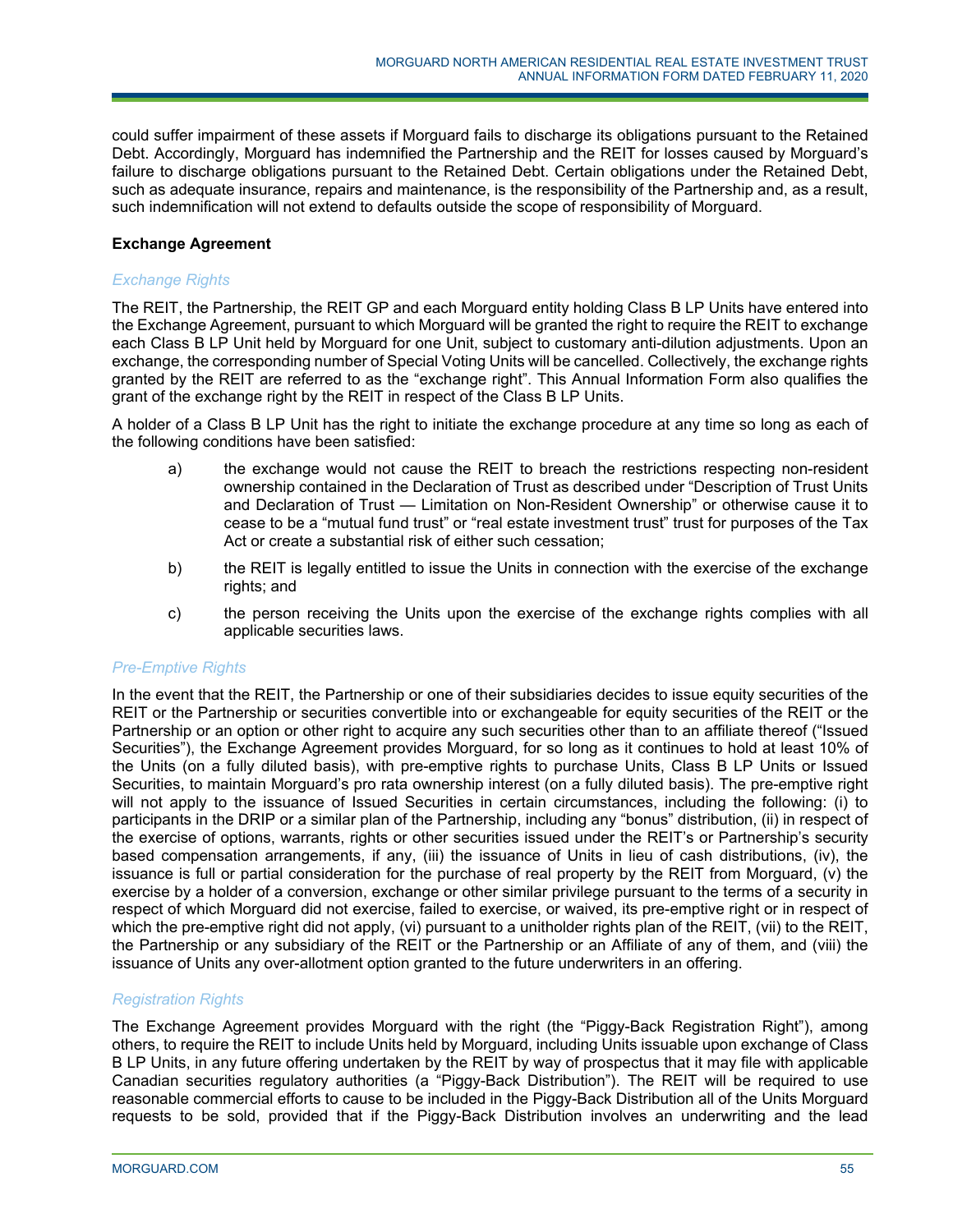underwriter determines that the total number of Units to be included in such Piggy-Back Distribution should be limited for certain prescribed reasons, the Units to be included in the Piggy-Back Distribution will be first allocated to the REIT.

In addition, the Exchange Agreement provides Morguard with the right (the "Demand Registration Right") to require the REIT to use reasonable commercial efforts to file one or more prospectuses with applicable Canadian securities regulatory authorities, qualifying Units held by Morguard, including Units issuable upon the exchange of Class B LP Units, for distribution (a "Demand Distribution"). Morguard is be entitled to request a Demand Distribution no more than once in any calendar year and the REIT must take such steps as may be reasonably necessary to assist it in making a Demand Distribution, provided that, among other things, each request for a Demand Distribution must relate to such number of Units that would reasonably be expected to result in gross proceeds of at least \$20 million and if the Demand Distribution involves an underwriting and the lead underwriter determines that the total number of Units to be included in such Demand Distribution should be limited for certain prescribed reasons, the Units to be included in the Demand Distribution will be first allocated to Morguard.

Each of the Piggy-Back Registration Right and the Demand Registration Right are exercisable at any time from 12 months following the closing of the IPO, provided that Morguard owns at least 10% of the Units (on a fully diluted basis) at the time of exercise. The Piggy-Back Registration Right and the Demand Registration Right are subject to various conditions and limitations, and the REIT will be entitled to defer any Demand Distribution in certain circumstances for a period not exceeding 90 days. The expenses in respect of a Piggy-Back Distribution, subject to certain exceptions, will be borne by the REIT, except that any underwriting fee on the sale of Units by Morguard and the fees of Morguard's external legal counsel will be borne by Morguard. The expenses in respect of a Demand Distribution, subject to certain exceptions, will be borne by the REIT and Morguard on a proportionate basis according to the number of Units distributed by each. Pursuant to the Exchange Agreement, the REIT will indemnify Morguard for any misrepresentation in a prospectus under which Morguard's Units are distributed (other than in respect of any information provided by Morguard, in respect of Morguard, for inclusion in the prospectus) and Morguard will indemnify the REIT for any information provided by Morguard, in respect of Morguard, for inclusion in the prospectus.

# *Tag/Drag Rights*

The Exchange Agreement provides that if Morguard owns at least 10% of the Units (on a fully diluted basis), and so requests, the REIT will cause, in respect of the Partnership, a purchaser (other than the REIT or an affiliate of the REIT) of securities of the Partnership owned by the REIT (or any permitted assignee) to purchase a pro rata portion of the securities of the Partnership held by Morguard, on the same terms and subject to the same conditions as are applicable to the purchase of securities of the Partnership by the purchaser. If Morguard or any permitted assignee holds in aggregate less than 10% of the Units (on a fully diluted basis), the REIT will be entitled, in connection with the direct or indirect sale of all of its securities of the Partnership, to require Morguard or any permitted assignee to sell its securities in the Partnership on the same conditions as are applicable to the REIT's direct or indirect sale of all other interests in the Partnership, and upon the REIT making such request and completing such sale, Morguard or any permitted assignee will have no further interest in the Partnership.

# *Assignment*

The Exchange Agreement is not assignable by Morguard without the REIT's prior written consent other than to a Morguard entity provided such entity remains a Morguard entity. The pre-emptive rights, registration rights and tag/drag rights described above are personal to Morguard. The transfer of Class B LP Units is subject to a number of restrictions. See "The Partnership — Transfer of LP Units".

# ITEM 11 LEGAL PROCEEDINGS AND REGULATORY ACTIONS

The REIT is not aware of any existing or contemplated material legal proceedings to which it is or was a party to, or to which any of its properties is or was the subject of, since January 1, 2019.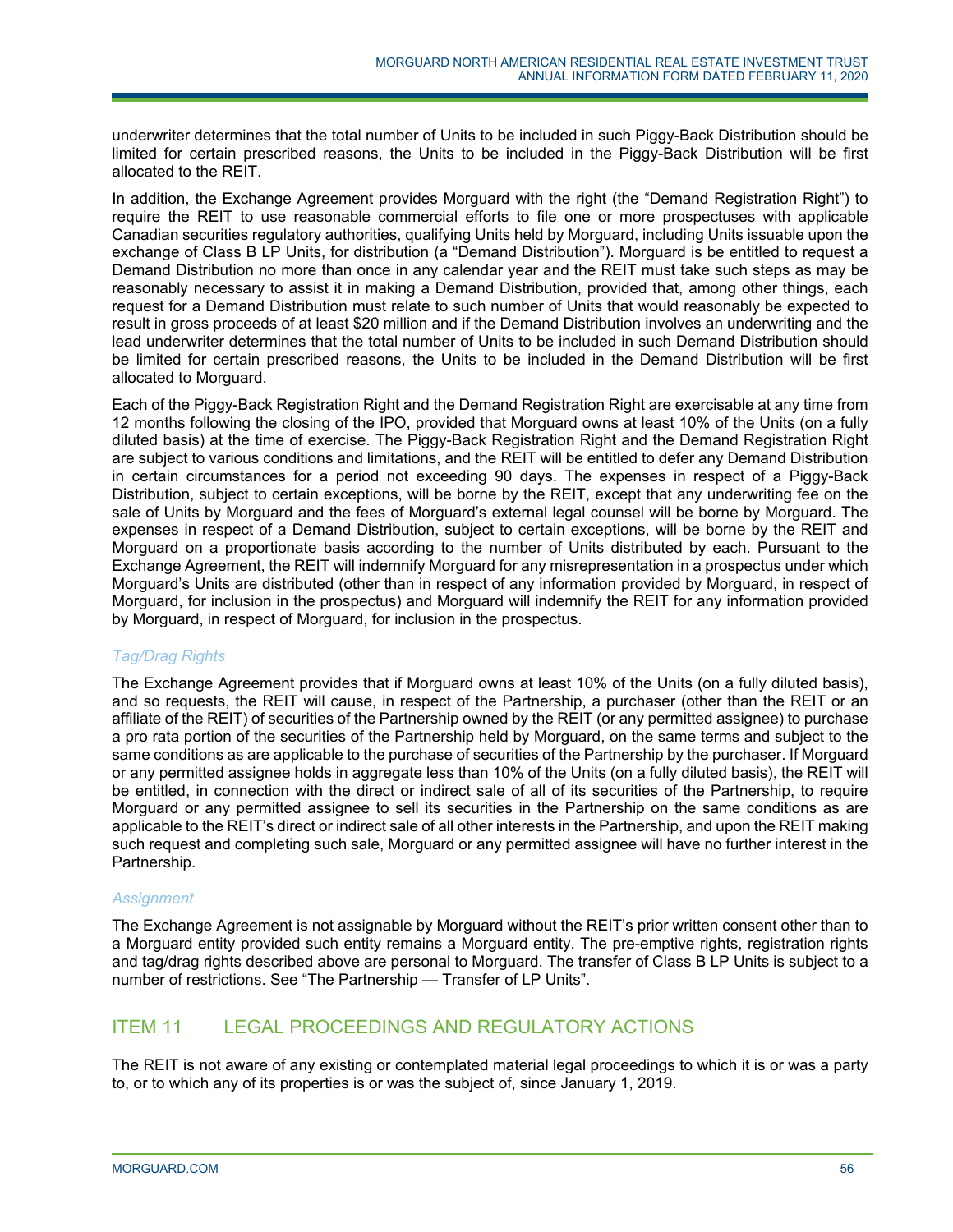# ITEM 12 AUDITORS, TRANSFER AGENT AND REGISTRAR

The independent auditor of the REIT is Ernst & Young LLP, Chartered Professional Accountants, Licensed Public Accountants, Ernst & Young Tower, 100 Adelaide Street West, PO Box 1, Toronto, Ontario, Canada, M5H 0B3. Such firm is independent of the REIT within the meaning of the Rules of Professional Conduct of the Chartered Professional Accountants of Ontario (registered name of The Institute of Chartered Accountants of Ontario).

The Transfer Agent and Registrar for the REIT's Units is Computershare Trust Company of Canada, 8th Floor, 100 University Avenue, Toronto, Ontario M5J 2Y1.

# ITEM 13 ADDITIONAL INFORMATION

Additional information, including Trustees' and officers' remuneration and indebtedness, principal holders of the REIT's securities, options to purchase securities and interests of insiders in material transactions, as applicable, is contained in the REIT's information circular for its most recent annual meeting of Unitholders.

Additional financial information is provided in the REIT's comparative financial statements for the year ended December 31, 2019, and related Management's Discussion and Analysis. Selected financial information is included in Appendix C to this Annual Information Form.

A copy of such documents may be obtained upon request from the REIT.

Additional information and disclosure relating the REIT including, financial and other material information is available on the REIT's website at www.morguard.com and may be found on SEDAR at www.sedar.com.

The REIT will also provide to any person upon request to the Secretary of the REIT:

- 1) When Units are in the course of a distribution pursuant to a short form prospectus or when a preliminary short form prospectus has been filed in respect of a distribution of Units,
	- a) One copy of the REIT's Annual Information Form, together with one copy of any document, or the pertinent pages of any document, incorporated by reference in the Annual Information Form;
	- b) One copy of the comparative financial statements of the REIT for its most recently completed financial year together with the accompanying report of the auditors and one copy of any interim financial statements of the REIT subsequent to the financial statements for its most recently completed financial year;
	- c) One copy of the REIT's information circular in respect of its most recent annual meeting of Unitholders that involved the election of Trustees or one copy of any annual filing prepared in lieu of that information circular, as appropriate; and
	- d) One copy of any other document that is incorporated by reference into the preliminary short form prospectus or the short form prospectus and are not required to be provided under (a) to (c) above; or
- 2) At any other time, one copy of any other document referred to in 1) (a), (b) and (c) above, provided the REIT may require the payment of a reasonable charge if the request is made by a person who is not a Unitholder.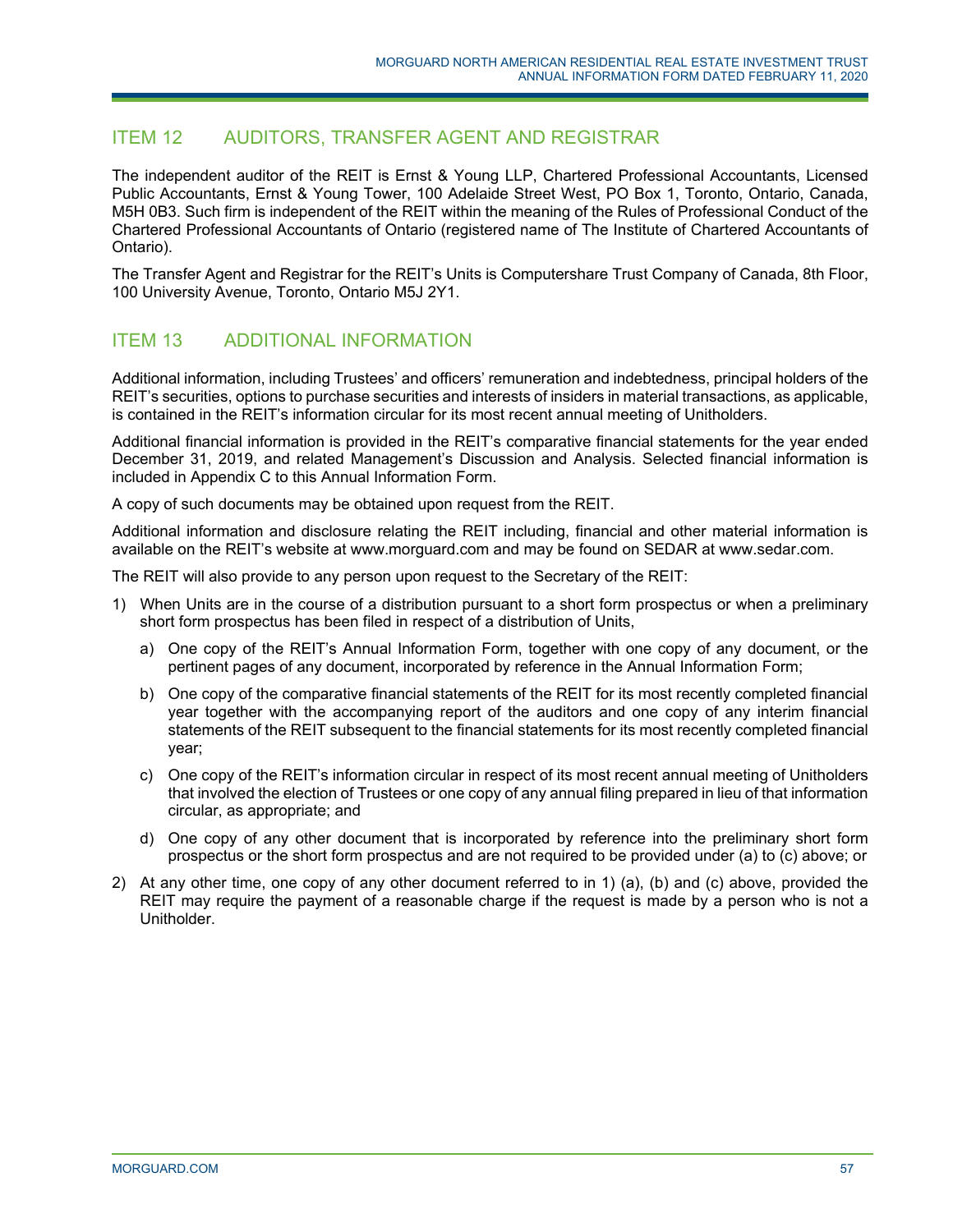# **GLOSSARY**

The following terms used in this annual information form have the meanings set out below:

"**Acquisition Agreements**" means the agreements of purchase and sale entered into on or before the closing of the IPO pursuant to which the REIT indirectly acquired the Initial IPO Properties.

"**CBCA**" means the *Canada Business Corporations Act*, as amended.

"**Change of Control**" means the acquisition by any person, or group of persons acting jointly or in concert (other than Morguard acting alone), of voting control or direction over an aggregate of not less than 66 2/3 of the outstanding Units (on a fully diluted basis).

"**Class A GP Unit**" means the Class A general partnership units of the Partnership.

"**Class A LP Unit**" means the Class A limited partnership units of the Partnership.

"**Class B GP Unit**" means the Class B general partnership units of the Partnership.

"**Class B LP Unit**" means the Class B limited partnership units of the Partnership.

"**Class C LP Unit**" means the Class C limited partnership units of the Partnership.

"**Closing Market Price**" has the meaning ascribed to it under the "Description of Trust Units and Declaration of Trust – Redemption Right."

"**CMHC**" means the Canada Mortgage and Housing Corporation.

"**CRA**" mean the Canada Revenue Agency.

"**Declaration of Trust**" means the amended and restated declaration of trust of the REIT dated as of April 18, 2012 as it may be amended and restated from time to time, all as described under "Description of Trust Units and Declaration of Trust".

"**DRIP**" means the Distribution Reinvestment Plan of the REIT.

"**Exchange Agreement**" means the exchange agreement among the REIT, Morguard, the Partnership and the REIT GP, dated April 18, 2012.

"**Fannie Mae**" means the Federal National Mortgage Association.

"**Freddie Mac**" means the Federal Home Loan Mortgage Corporation.

**"GAAP"** means Canadian generally accepted accounting principles for publicly accountable enterprises as defined by the Accounting Standards Board of Canada of the Chartered Professional Accountants of Canada, as amended from time to time.

"**General Partners**" means, collectively, the REIT GP and Morguard GP, and "**General Partner**" means any one of them.

"**Gross Book Value**" means the acquisition cost of the REIT's assets plus: (i) fair value adjustments and (ii) accumulated amortization on property, plant and equipment.

"**High-rise**" means a building with more than seven stories.

"**IFRS**" means International Financial Reporting Standards as issued by the International Accounting Standards Board and as adopted by the Chartered Professional Accountants of Canada in Part I of the Chartered Professional Accountants of Canada Handbook — Accounting, as amended from time to time.

"**Independent Trustee**" means a Trustee who, in relation to the REIT, is "independent" within the meaning of National Instrument 58-101 — Disclosure of Corporate Governance Practices, as replaced or amended from time to time (including any successor rule or policy thereto).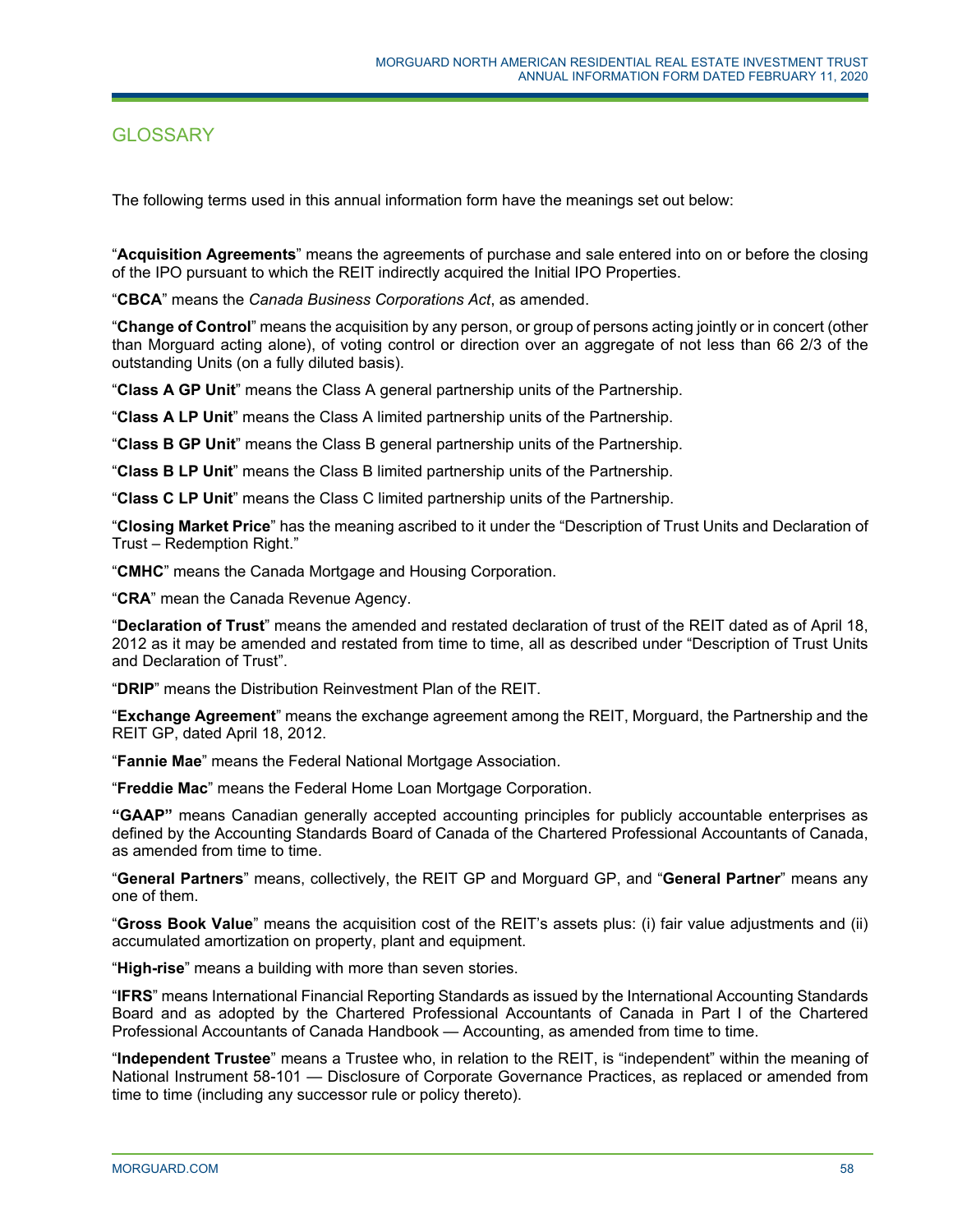"**Initial Canadian IPO Properties**" means the portfolio of 14 Canadian residential properties comprising interests in an aggregate of 12 high-rise, 3 mid-rise and 56 low-rise buildings, which were indirectly acquired by the REIT concurrently with the completion of its IPO.

"**Initial IPO Properties**" means, collectively, the Initial Canadian IPO Properties and the Initial U.S. IPO Properties.

"**Initial U.S. IPO Properties**" means the portfolio of interests in three U.S. residential walk-up garden community properties comprising an aggregate of 52 two-storey buildings, which were indirectly acquired by the REIT concurrently with the completion of its IPO.

"**IPO**" means the initial public offering of the REIT that was completed on April 18, 2012.

"**Limited Partnership Agreement**" means the limited partnership agreement of the Partnership dated April 11, 2012.

"**Low-rise**" means a building with fewer than four storeys.

"**Market Price**" has the meaning ascribed to it under "Description of Trust Units and Declaration of Trust— Redemption Right".

"**MD&A**" means management's discussion and analysis.

"**Mid-rise**" means a building with no fewer than four storeys and no more than seven storeys.

"**Monthly Limit**" means the monthly limit on the total amount payable in cash by the REIT in respect of Units tendered for redemption in a calendar month as described under "Description of Trust Units and Declaration of Trust — Redemption Right".

"**Morguard**" means Morguard Corporation, a CBCA corporation, and where the context requires, together with its affiliates.

**"Morguard Facility"** means the unsecured revolving credit facility made available by each of Morguard and the Partnership pursuant to a credit facility between the Partnership and Morguard dated April 18, 2012, as amended on July 31, 2012, and August 29, 2012.

"**Morguard GP**" means Morguard (Canada) GP Limited, a corporation incorporated under the CBCA and a wholly-owned subsidiary of Morguard.

"**NOI**" is defined by the REIT as revenue from income producing properties less property operating costs, realty taxes and utilities as presented in the consolidated statements of income.

"**Non-Residents**" means non-residents of Canada, as described under "Description of REIT Securities and Declaration of Trust — Limitation on Non-Resident Ownership".

"**Partnership**" means Morguard NAR Canada Limited Partnership, a limited partnership formed under the laws of the Province of Ontario.

"**Plans**" means, collectively, registered retirement savings plans, registered retirement income funds, deferred profit sharing plans, registered education savings plans, registered disability savings plans and tax-free savings accounts.

"**Proportionate NOI**" is a supplemental financial measure, not defined by IFRS, representing NOI as reported on the consolidated statements of income of the REIT, adjusted for the following (i) to exclude the impact of realty taxes under the International Financial Reporting Interpretations Committee ("IFRIC") Interpretation 21, *"Levies"* ("IFRIC 21") IFRIC 21; (ii) to exclude the non-controlling interest share of NOI for those properties that are consolidated under IFRS; and (iii) to include equity-accounted investment NOI at the REIT's ownership interest.

"**Redemption Price**" has the meaning ascribed to it under "Description of REIT Securities and Declaration of Trust — Redemption Right".

**"REIT"** means Morguard North American Residential Real Estate Investment Trust.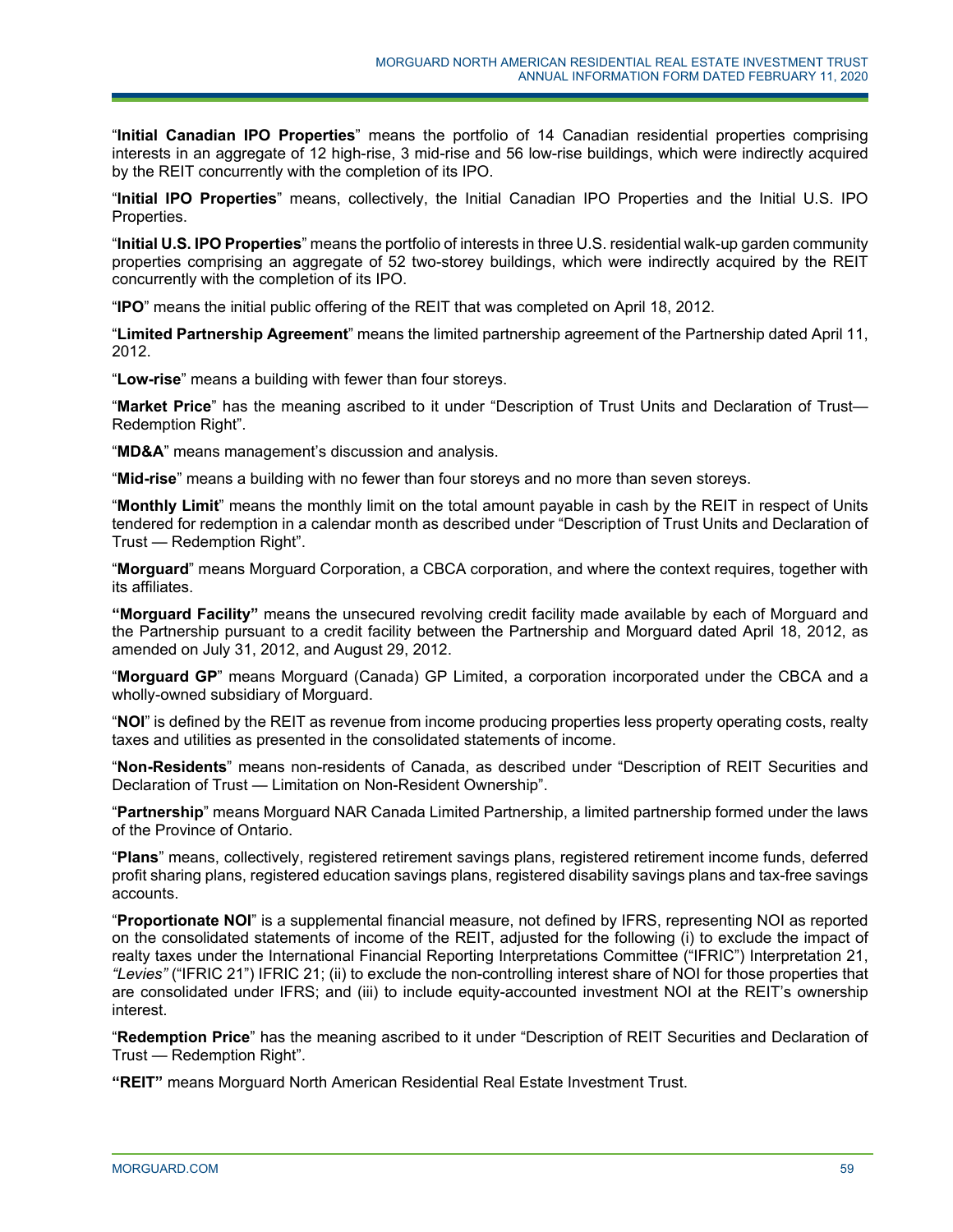"**REIT Exception**" means the exclusion from the definition of SIFT trust in the Tax Act for a trust qualifying as a "real estate investment trust" under the Tax Act.

 "**REIT GP**" means Morguard NAR GP Limited, a corporation incorporated under the *Business Corporations Act* (Ontario) and a wholly-owned subsidiary of the REIT and a general partner of the Partnership.

"**Retained Debt**" means those mortgages on certain of the Initial Canadian IPO Properties that have been retained by Morguard.

"**Same Property NOI**" is a supplemental financial measure, not defined by IFRS, representing NOI for properties owned by REIT continuously for the current and comparable reporting period and does not take into account the impact of the operating performance of property acquisitions and dispositions.

"**Same Property Proportionate NOI**" is a supplemental financial measure, not defined by IFRS, representing Proportionate NOI for properties owned by REIT continuously for the current and comparable reporting period and does not take into account the impact of the operating performance of property acquisitions and dispositions.

"**Services Agreement**" means the services agreement between the REIT and Morguard dated April 18, 2012.

"**SIFT**" means specified investment flow-through within the meaning of the SIFT Rules.

**"SIFT Rules**" means provisions which potentially impose tax on publicly traded trusts, as explained under the Tax Act.

"**Special Voting Units**" means special voting units in the capital of the REIT, and "**Special Voting Unit**" means any one of them.

"**Subsidiary Notes**" means promissory notes of the Partnership, a trust all of the units of which, or a corporation all of the shares of which, are owned directly or indirectly by the REIT or another entity that would be consolidated with the REIT under GAAP, having a maturity date, determined at the time of issuance, of not more than five years, bearing interest at a market rate determined by the Trustees at the time of issuance.

"**Tax Act**" means the *Income Tax Act* (Canada).

"**Trustees**" means the trustees from time to time of the REIT, and "**Trustee**" means any one of them.

"**TSX**" means the Toronto Stock Exchange.

"**Units**" means trust units in the capital of the REIT, other than Special Voting Units, and "**Unit**" means any one of them.

"**Unitholders**" means holders of Voting Units, and "**Unitholder**" means any one of them.

"**U.S. Holdco**" means Morguard NAR (U.S.) Holdings LLC, a Delaware limited liability company.

"**U.S. Management Agreements**" means the agreements between U.S. Holdco and the U.S. Manager dated April 18, 2012.

"**U.S. Manager**" means Morguard Management Company Inc., an indirect wholly-owned subsidiary of Morguard.

"**Voting Units**" means, collectively, the Units and the Special Voting Units, and "**Voting Unit**" means any one of them.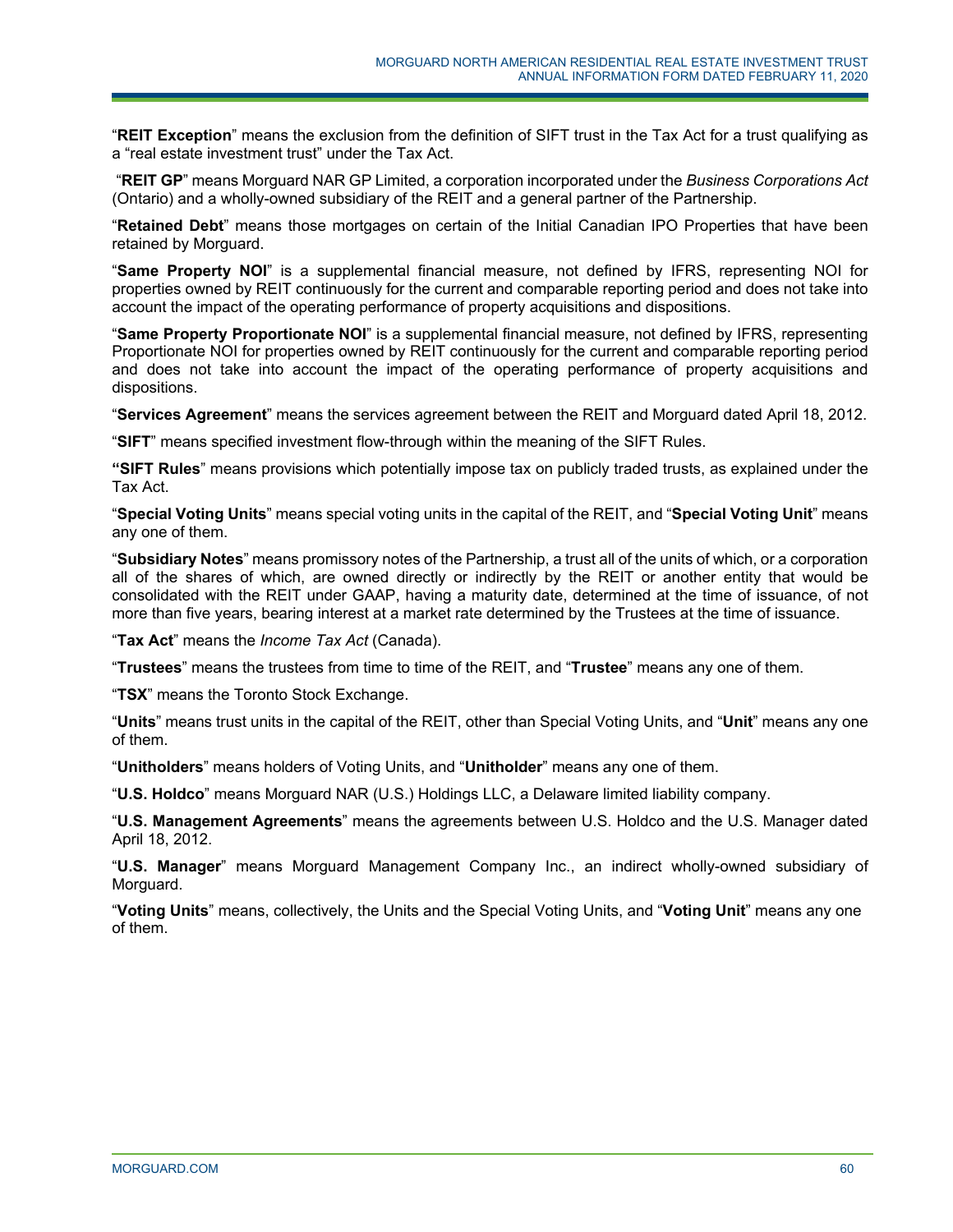# **APPENDIX A ADDITIONAL PROPERTY PORTFOLIO INFORMATION**

The following tables highlight all properties owned as at February 11, 2020. Occupancy Level is as at December 31, 2019.

# **CANADA**

|                          |             |           | Ownership       |               |               |           |
|--------------------------|-------------|-----------|-----------------|---------------|---------------|-----------|
|                          |             |           | <b>Interest</b> | Total         | Ownership     | Occupancy |
| <b>Property</b>          | City        | Prov.     | (%)             | <b>Suites</b> | <b>Suites</b> | $(\%)$    |
| Square 104               | Edmonton    | AB        | 100             | 277           | 277           | 96        |
| <b>Margaret Place</b>    | Kitchener   | ON        | 100             | 472           | 472           | 98        |
| Meadowvale Gardens       | Mississauga | <b>ON</b> | 100             | 325           | 325           | 98        |
| The Arista               | Mississauga | <b>ON</b> | 100             | 458           | 458           | 100       |
| The Elmwoods             | Mississauga | <b>ON</b> | 100             | 321           | 321           | 100       |
| The Forestwoods          | Mississauga | <b>ON</b> | 97              | 300           | 291           | 99        |
| The Maplewoods           | Mississauga | <b>ON</b> | 97              | 300           | 291           | 99        |
| The Valleywoods          | Mississauga | <b>ON</b> | 98              | 373           | 366           | 99        |
| <b>Tomken Place</b>      | Mississauga | <b>ON</b> | 100             | 142           | 142           | 100       |
| 160 Chapel               | Ottawa      | <b>ON</b> | 100             | 370           | 370           | 99        |
| Downsview Park Townhomes | Toronto     | <b>ON</b> | 100             | 60            | 60            | 98        |
| <b>Rideau Towers I</b>   | Toronto     | <b>ON</b> | 90              | 287           | 258           | 99        |
| <b>Rideau Towers II</b>  | Toronto     | <b>ON</b> | 100             | 380           | 380           | 98        |
| <b>Rideau Towers III</b> | Toronto     | <b>ON</b> | 100             | 474           | 474           | 100       |
| <b>Rideau Towers IV</b>  | Toronto     | <b>ON</b> | 100             | 400           | 400           | 99        |
| Rouge Valley Residence   | Toronto     | ON        | 100             | 396           | 396           | 99        |
| <b>SUBTOTAL</b>          |             |           |                 | 5,335         | 5,281         | 99        |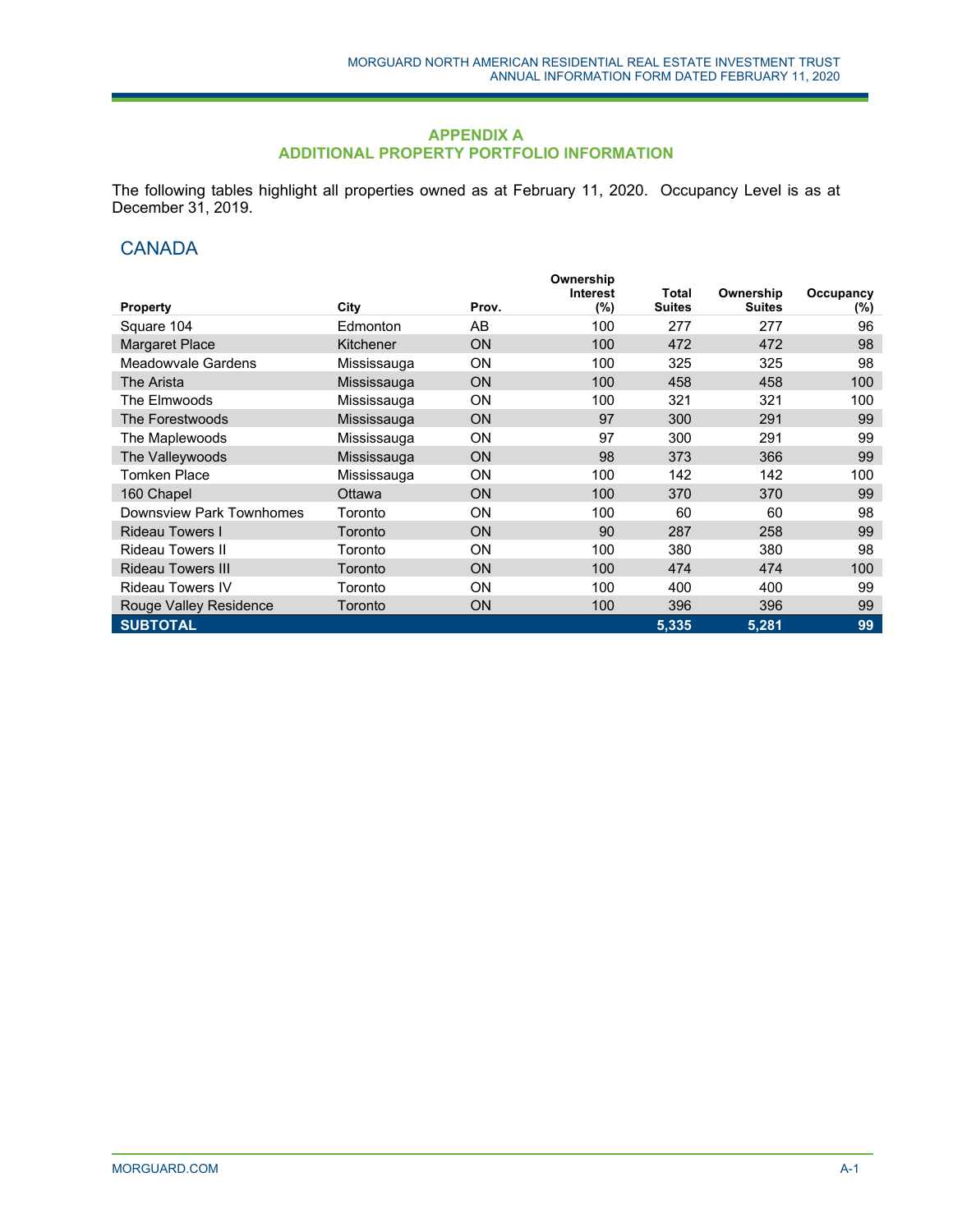# U.S.

|                                            |                      |              | Ownership<br>Interest | <b>Total</b>  | Ownership     | Occupancy   |
|--------------------------------------------|----------------------|--------------|-----------------------|---------------|---------------|-------------|
| Property                                   | City                 | <b>State</b> | (%)                   | <b>Suites</b> | <b>Suites</b> | (%)         |
| <b>Retreat at City Center</b>              | Aurora               | CO           | 100                   | 225           | 225           | 94          |
| Settlers' Creek                            | <b>Fort Collins</b>  | CO           | 100                   | 229           | 229           | 96          |
| The Retreat at Spring Park                 | Garland              | <b>TX</b>    | 100                   | 188           | 188           | 93          |
| <b>Grand Venetian at Las Colinas</b>       | Irving               | <b>TX</b>    | 100                   | 514           | 514           | 94          |
| Verandah at Valley Ranch                   | Irving               | <b>TX</b>    | 100                   | 319           | 319           | 92          |
| The Georgian Apartments                    | <b>New Orleans</b>   | LA           | 100                   | 135           | 135           | 96          |
| 1643 Josephine                             | New Orleans          | LA           | 100                   | 116           | 116           | $n/a^{(1)}$ |
| <b>Greenbrier Estates</b>                  | Slidell              | LA           | 100                   | 144           | 144           | 92          |
| Coast at Lakeshore East                    | Chicago              | IL           | 51                    | 515           | 263           | 95          |
| The Marquee at Block 37                    | Chicago              | IL           | 50                    | 690           | 345           | 92          |
| <b>Briarhill Apartments</b>                | Atlanta              | GA           | 100                   | 292           | 292           | 96          |
| The Savoy Luxury Apartments                | Atlanta              | GA           | 100                   | 232           | 232           | 95          |
| <b>Barrett Walk Luxury Apartment Homes</b> | Kennesaw             | GA           | 100                   | 290           | 290           | 94          |
| 210 Watermark                              | <b>Bradenton</b>     | <b>FL</b>    | 100                   | 216           | 216           | 98          |
| <b>Blue Isle Apartment Homes</b>           | <b>Coconut Creek</b> | <b>FL</b>    | 100                   | 340           | 340           | 95          |
| 2940 Solano at Monterra                    | <b>Cooper City</b>   | <b>FL</b>    | 51                    | 252           | 129           | 96          |
| Governors Gate I                           | Pensacola            | <b>FL</b>    | 100                   | 240           | 240           | 98          |
| Governors Gate II                          | Pensacola            | <b>FL</b>    | 100                   | 204           | 204           | 94          |
| Jamestown Estates                          | Pensacola            | <b>FL</b>    | 100                   | 177           | 177           | 96          |
| <b>Woodcliff Apartment Homes</b>           | Pensacola            | <b>FL</b>    | 100                   | 184           | 184           | 95          |
| <b>Woodbine Apartment Homes</b>            | Riviera Beach        | FL.          | 100                   | 408           | 408           | 95          |
| <b>Mallory Square</b>                      | Tampa                | <b>FL</b>    | 100                   | 383           | 383           | 93          |
| <b>Village Crossing Apartment Homes</b>    | West Palm Beach      | FL.          | 100                   | 189           | 189           | 95          |
| The Lodge at Crossroads                    | Cary                 | <b>NC</b>    | 100                   | 432           | 432           | 94          |
| Perry Point Ultimate Apartments            | Raleigh              | <b>NC</b>    | 100                   | 432           | 432           | 96          |
| Northgate at Falls Church                  | <b>Falls Church</b>  | <b>VA</b>    | 100                   | 104           | 104           | 88          |
| The Fenestra at Rockville Town Square      | Rockville            | <b>MD</b>    | 50                    | 492           | 246           | 94          |
| <b>SUBTOTAL</b>                            |                      |              |                       | 7,942         | 6,976         | 95          |
| <b>TOTAL MULTI-SUITE RESIDENTIAL</b>       |                      |              |                       | 13,277        | 12,257        |             |
|                                            |                      |              |                       |               |               |             |

(1) Property under development.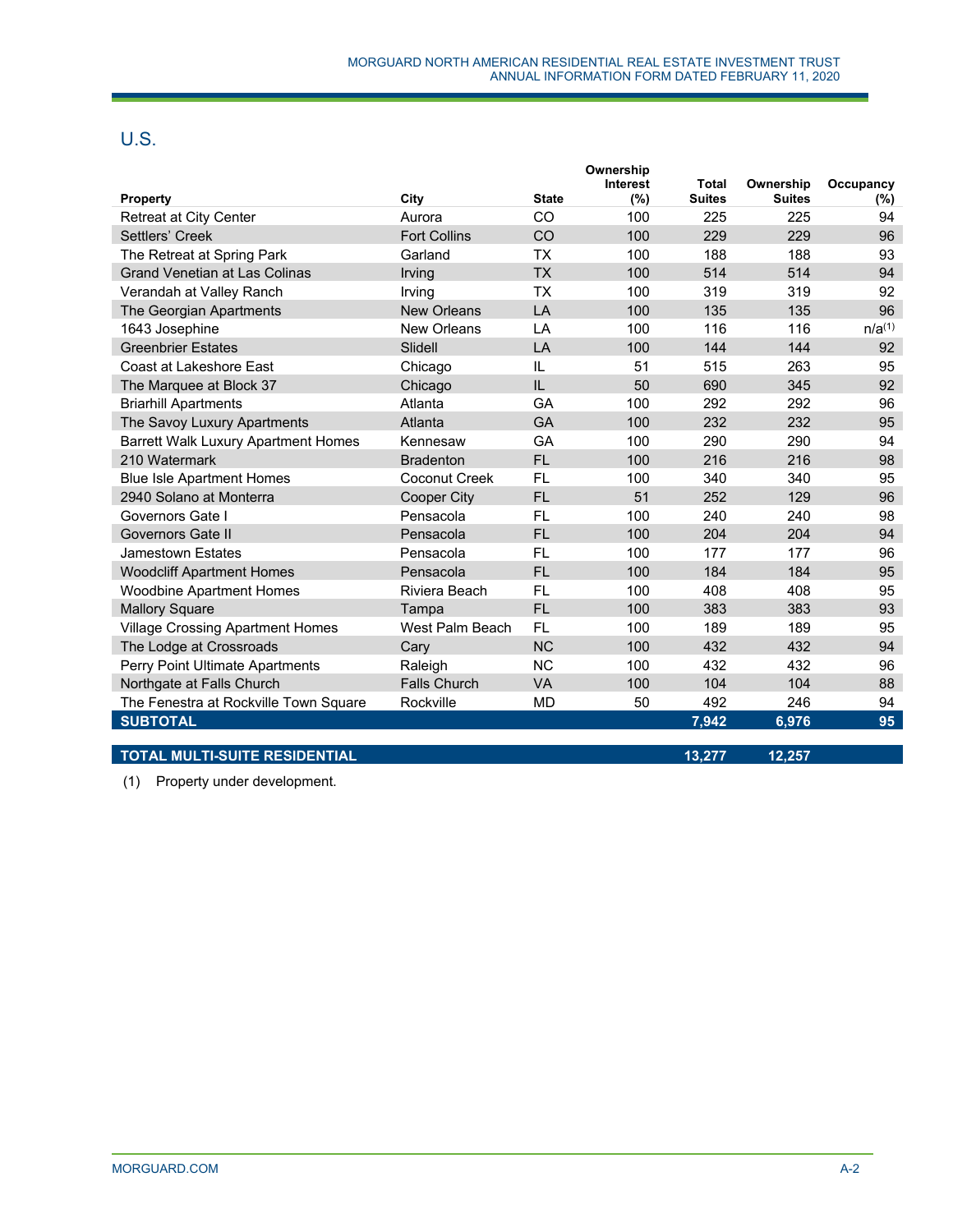# **DESCRIPTION OF THE PROPERTIES**

The following is a description of each of the Canadian Properties.

#### *ALBERTA*

# **Edmonton, Alberta**

#### *10404 104 Avenue, Edmonton, Alberta ("Square 104")*

Square 104 consists of two connecting mid-rise apartment buildings situated in downtown Edmonton at the northeast corner of 105<sup>th</sup> Street and 104<sup>th</sup> Avenue, Edmonton, Alberta. Square 104 is located in close proximity to Grant MacEwan College, restaurants, pubs and downtown offices. The five-storey and fourstorey buildings have elevator service and are situated on approximately four acres of land. The buildings include in-suite laundry facilities, a fitness centre and provide 285 underground parking spaces. The buildings were constructed in 2004 and contain a total of 277 suites consisting of one, two and three bedroom suites.

#### *ONTARIO*

#### **Kitchener, Ontario**

#### *305-315 Margaret Avenue, Kitchener, Ontario ("Margaret Place")*

Margaret Place consists of two high-rise apartment buildings situated near the intersection of Victoria Street and Margaret Avenue in Kitchener, Ontario. Built in 1990, Margaret Place is located in close proximity to St. Jacobs Farm and Craft Market, and the manufacturing hub and local retail establishments. The two 18 storey buildings have three elevators in each building, and are situated on approximately six acres of lush private parkland and contain a total of 472 suites consisting of one and two-bedroom suites.Margaret Place includes hospitality suites, an indoor swimming pool and whirlpool, fitness centre, party room, saunas, billiards room, indoor bike room, indoor driving range, library, in-suite laundry facilities, and provides 437 underground parking spaces and 193 surface parking spaces. The two buildings were constructed in 1990 of cast-in-place foundation with precast concrete walls and floors.

# **Mississauga, Ontario**

# *2869 Battleford Road, Mississauga, Ontario ("Meadowvale Gardens")*

Meadowvale Gardens is a low-rise residential complex comprising of 24 buildings, situated east of Winston Churchill and north of Battleford Road in Mississauga, Ontario. The 23 three-storey garden terrace suites and one mid-rise building containing five stories, are situated on approximately 8.6 acres of land and contain a total of 325 suites consisting of one, two and three-bedroom suites. The buildings include an outdoor pool, fitness centre, party room, indoor bike room, children's playground, tennis and squash courts, saunas, laundry facilities and provide a total of 379 underground parking spaces and 169 surface parking spaces. Meadowvale Gardens is located in close proximity to public transportation, local retail establishments and Pearson International Airport and is directly adjacent to Meadowvale Town Centre. It was constructed in 1977 and is built of cast-in-place concrete foundation and conventional wood frame structure with brick facade.

# *3665 Arista Way, Mississauga, Ontario ("The Arista")*

The Arista is a high-rise residential apartment building situated near the intersection of Hurontario Street and Burnhamthorpe Road in Mississauga, Ontario. The Arista is located in close proximity to public transportation, schools, Square One Shopping Centre, Pearson International Airport and within walking distance of local retail establishments. The building includes an outdoor pool, fitness centre, billiards room, party room, indoor bike room, saunas, laundry facilities, library and business centre with internet access. The 19-storey building has five elevators, is situated on approximately 9.7 acres of land and contains a total of 458 suites consisting of one, two and three-bedroom suites. The building provides 607 underground parking spaces and 96 surface parking spaces. It was constructed in 1980 of cast-in-place foundation with pre-cast concrete walls and floors.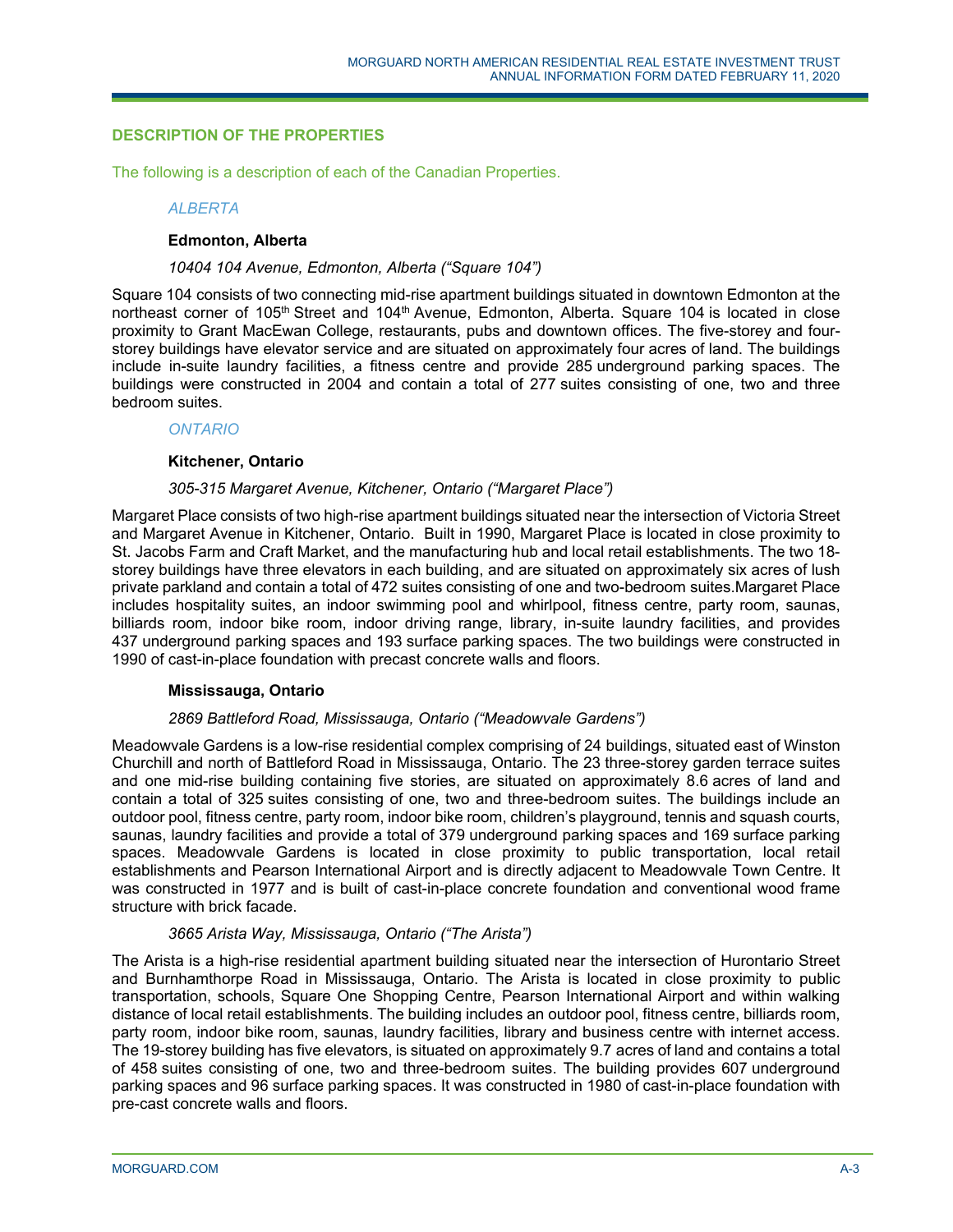# *30 Elm Drive East, Mississauga, Ontario ("The Elmwoods")*

The Elmwoods is a high-rise residential apartment building situated east of Hurontario Street and south of Elm Drive in Mississauga, Ontario. Built in 1984, The Elmwoods is located in close proximity to public transportation, a local hospital, local retail establishments and Pearson International Airport. The 19-storey building has three elevators, is situated on approximately 4.1 acres of land and contains a total of 321 suites consisting of bachelor, one, two and three-bedroom suites. The building includes hospitality suites, a fitness centre, party room, saunas, a tennis court, a nine-hole mini put course, a barbeque and picnic area, laundry facilities and provides 425 underground parking spaces and 65 surface parking spaces. The building was constructed in 1984 of cast-in-place foundation with precast concrete walls and floors. The Elmwoods has undergone an energy saving lighting retrofit throughout the entire building.

# *1547 Mississauga Valley Boulevard, Mississauga, Ontario ("The Forestwoods")*

The Forestwoods is a high-rise residential apartment building situated near the intersection of Burnhamthorpe Road and Hurontario Street in Mississauga, Ontario. The Forestwoods is located in close proximity to public transport, schools, Square One Shopping Centre, art galleries, Pearson International Airport and is walking distance to local retail amenities. The 22-storey building has three elevators, is situated on approximately 6.8 acres of land and contains a total of 300 suites consisting of one, two and three-bedroom suites. The building includes hospitality suites, an outdoor pool, children's playground, laundry facilities and provides 450 underground parking spaces and 75 surface parking spaces. It was constructed in 1978 and is built of cast-in-place foundation with pre-cast concrete walls and floors.

# *1477 Mississauga Valley Boulevard, Mississauga, Ontario ("The Maplewoods")*

The Maplewoods is a high-rise residential apartment building situated near the intersection of Burnhamthorpe Road and Hurontario Street in Mississauga, Ontario. The Maplewoods is in close proximity to public transport, schools, Square One Shopping Centre, art galleries, Pearson International Airport and is within walking distance to many local retail amenities. The 22-storey building has three elevators, is situated on approximately 6.8 acres of land and contains 300 suites consisting of one, two and threebedroom suites. The building includes hospitality suites, an outdoor pool, fitness centre, party room, business centre with internet access, indoor bike room, children's playground, laundry facilities and provides 450 underground parking spaces and 82 surface parking spaces. It was constructed in 1979 and was built of cast-in-place foundation with pre-cast concrete walls and floors.

# *1423 Mississauga Valley Boulevard, Mississauga, Ontario ("The Valleywoods")*

The Valleywoods is a high-rise residential apartment building situated near the intersection of Burnhamthorpe and Hurontario Street in Mississauga, Ontario. The Valleywoods is in close proximity to public transport, schools, Square One Shopping Centre, art galleries, Pearson International Airport and is within walking distance to many local retail amenities. The 16-storey building has three elevators, is situated on approximately 8.4 acres of land and contains a total of 373 suites consisting of bachelor, one, two and three-bedroom suites. The building includes hospitality suites, an outdoor pool, fitness centre, billiards room, party room, indoor bike room, saunas, children's playground, business centre with internet access, laundry facilities and provides 495 underground parking spaces and 69 surface parking spaces. It was constructed in 1979 and is built of cast-in-place foundation with pre-cast concrete walls and floors.

# *935 Dundas Street East, Mississauga, Ontario ("Tomken Place")*

Tomken Place is a high-rise residential apartment building situated near the intersection of Tomken Road and Dundas Street in Mississauga, Ontario. Tomken Place is located in close proximity to public transit, local retail establishments and Pearson International Airport. The 16-storey building has two elevators, is situated on approximately 2.5 acres of land and contains a total of 142 suites consisting of mainly two and three-bedroom suites with 1 one-bedroom suite. The building includes laundry facilities, fitness centre, party room, indoor bike room, billiards room, saunas, and provides 197 underground parking spaces and 34 surface parking spaces. It was constructed in 1979 of cast-in-place foundation with pre-cast concrete walls and floors.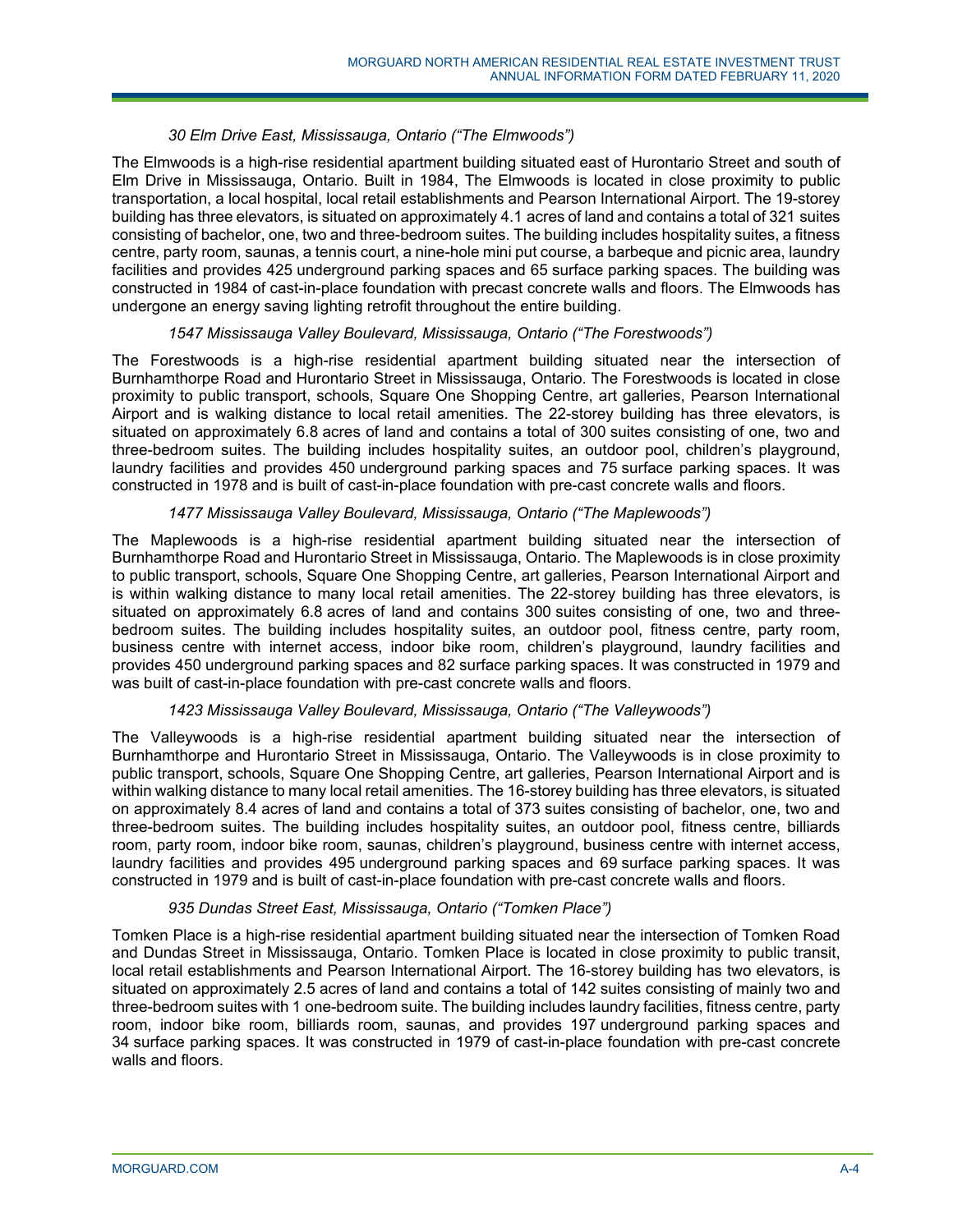# **Ottawa, Ontario**

# *160 Chapel Street, Ottawa, Ontario ("160 Chapel")*

160 Chapel is a 22-story, 370-suite residential apartment building originally built in 1971 consisting of reinforced concrete construction. There is an above ground parking lot and two levels of underground parking offering a total of 270 parking spaces. There are 4 commercial units. 160 Chapel is located in the Sandy Hill neighbourhood in Ottawa – located just 2 kilometres from the downtown core, at the corner of Chapel and Rideau Streets, 160 Chapel benefits from being in close proximity to the Rideau Centre, parliament Hill, the Byward market, and the University of Ottawa. The building includes 24-hour on-site security, fitness centre, indoor pool, guest suite and sauna.

# **Toronto, Ontario**

#### *55-71 John Perkins Bull Drive, Toronto, Ontario ("Downsview Park Townhomes")*

Downsview Park Townhomes comprises 60 two and three-bedroom rental townhomes, constructed in 2017, with open concept floor plans and modern finishes. Located on the edge of Downsview Park, these stylish townhomes are minutes away from York University and Yorkdale Shopping Centre; and are in close proximity to Highways 400 and 401 as well as transit.

#### *35 Thorncliffe Park Drive, Toronto, Ontario ("Rideau Towers I")*

Rideau Towers I, is in a collection of four high-rise residential apartment buildings situated near the intersection of Thorncliffe Park Drive and Overlea Boulevard, in Toronto, Ontario. The Rideau Towers are in close proximity to public transit and local retail establishments. This 18-storey building, which is situated on approximately 3.5 acres of land and contains a total of 287 suites. Rideau Towers I comprise of one, two and three-bedroom suites with a weighted average size of 918 square feet. The building has laundry facilities and provides 176 underground parking spaces and 122 surface parking spaces. The building was constructed in the mid-1960's and was built of cast-in-place concrete slab floors with a brick exterior veneer.

# *43 Thorncliffe Park Drive, Toronto, Ontario ("Rideau Towers II")*

Rideau Towers is a collection of four high-rise residential apartment buildings situated near the intersection of Thorncliffe Park Drive and Overlea Boulevard, in Toronto, Ontario. The Rideau Towers are in close proximity to public transit and local retail establishments. This 20-storey building has four elevators, is situated on approximately 4.4 acres of land and contains a total of 380 suites. Rideau Towers II comprises one, two and three-bedroom suites with a weighted average size of 922 square feet. The building has laundry facilities, and provides 353 underground parking spaces and 114 surface parking spaces. It was constructed in the mid-1960's, is built of cast-in-place concrete slab floors with a brick exterior veneer construction.

# *47 Thorncliffe Park Drive, Toronto, Ontario ("Rideau Towers III")*

Rideau Towers III is in a collection of four high-rise residential apartment buildings situated near the intersection of Thorncliffe Park Drive and Overlea Boulevard, in Toronto, Ontario. Rideau Towers are in close proximity to public transit and local retail establishments. This 25-storey building has five elevators, is situated on approximately 5.5 acres of land and contains a total of 474 suites. Rideau Towers III comprises one, two and three bedroom suites with a weighted average size of 978 square feet. The building has laundry facilities, and provides 521 underground parking spaces and 64 surface parking spaces. It was constructed in the mid-1960's, is built of cast-in-place concrete slab floors with a brick exterior veneer construction.

#### *49 Thorncliffe Park Drive, Toronto, Ontario ("Rideau Towers IV")*

Rideau Towers is a collection of four high-rise residential apartment buildings situated near the intersection of Thorncliffe Park Drive and Overlea Boulevard, in Toronto, Ontario. The Rideau Towers are in close proximity to public transit and local retail establishments. This 20-storey building has four elevators, is situated on approximately 4.4 acres of land and contains a total of 400 suites. Rideau Towers IV comprises bachelor, one, two and three-bedroom suites with a weighted average size of 956 square feet. The building has laundry facilities, and provides 444 underground parking spaces and 51 surface parking spaces. It was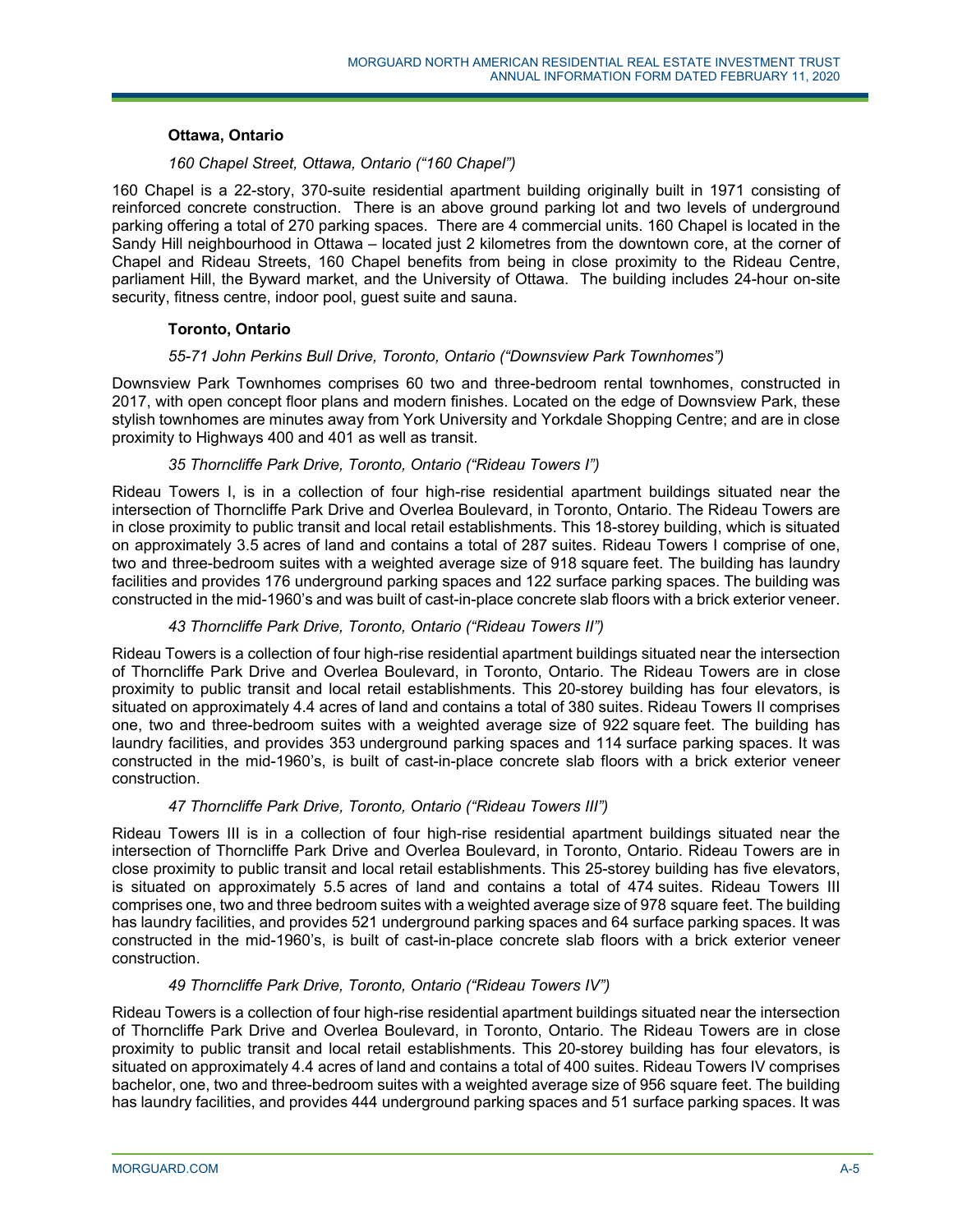constructed in the mid-1960's, is built of cast-in-place concrete slab floors with a brick exterior veneer construction.

# *45 Generation Boulevard, Toronto, Ontario ("Rouge Valley Residences")*

Rouge Valley Residences is a low-rise residential complex consisting of 33 buildings which is located just off Meadowvale Road and Highway 401 in Toronto, Ontario and comprises the municipal addresses of 41- 53 and 95-115 Generation Boulevard. Rouge Valley Residence is in close proximity to public transit, The University of Toronto (Scarborough Campus), the Toronto Zoo and the Rouge Valley Conservation Area. The three-storey townhouse style suites are situated on 14.8 landscaped acres of land. Rouge Valley Residence comprises 396 suites, consisting of one, two and three bedroom suites. The buildings include laundry facilities, an outdoor swimming pool and provide 533 surface parking spaces. Constructed in 1978, the buildings are built of cast-in-place concrete foundation and conventional wood frame structure.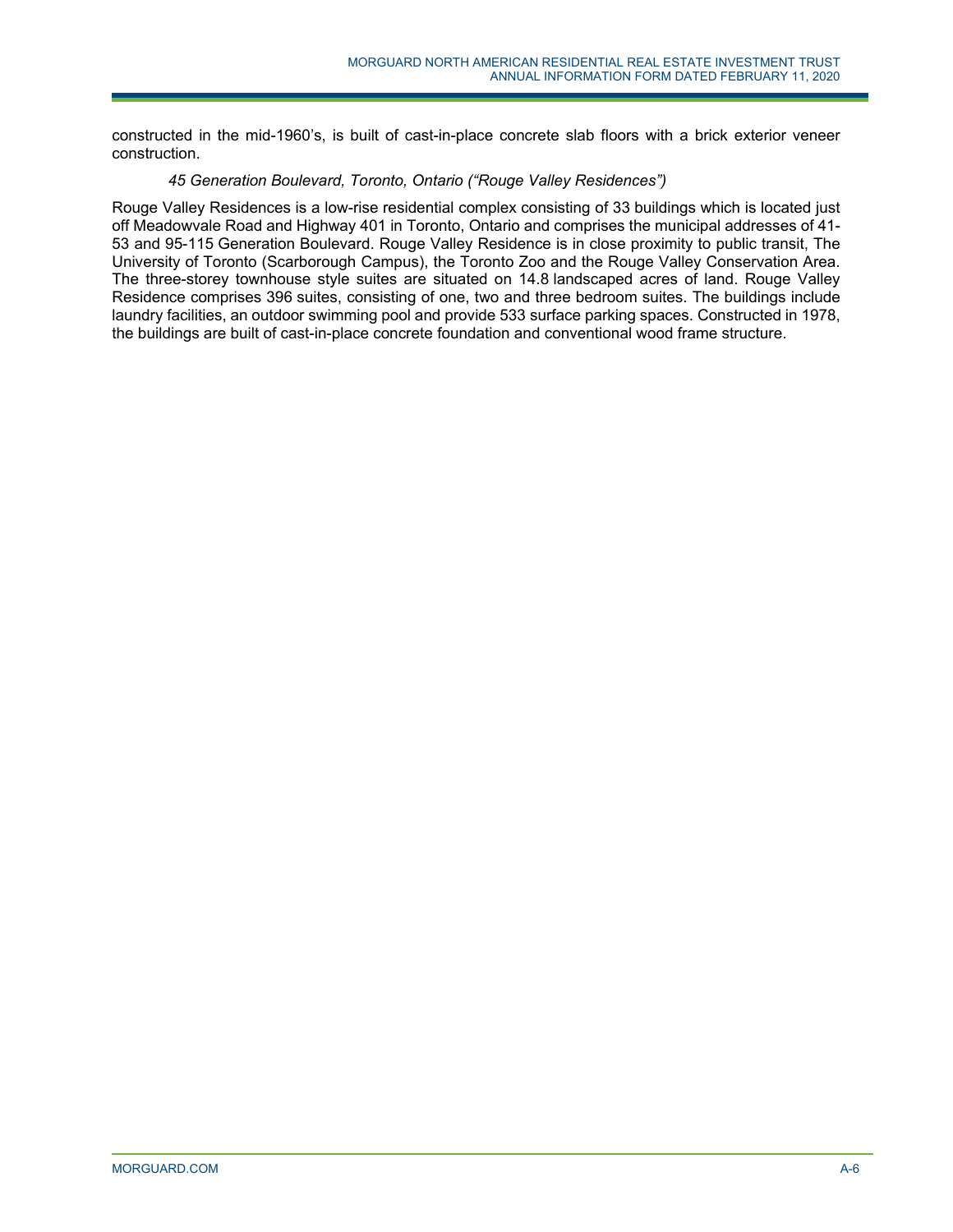The following is a description of each of the U.S. Properties.

# *COLORADO*

#### **Aurora, Colorado**

#### *820 South Cimarron Way, Aurora, Colorado ("Retreat at City Center")*

Retreat at City Center is a low-rise apartment complex comprising 12 buildings and 225 suites constructed in 2002. It is located approximately 9 miles from downtown Denver. The one, two and three-bedroom suites are situated on 7.46 landscaped acres of land. The property includes a leasing centre, fitness centre, and swimming pool. 406 parking spaces are provided in the 8 level parking garage, with 54 surface spaces around the property.

#### **Fort Collins, Colorado**

# *4408 John F. Kennedy Way, Fort Collins. Colorado ("Settlers Creek")*

Settlers Creek is a low-rise apartment complex consisting of nine buildings, 13 second-story lofts, and 229 suites constructed in 2009. It is located approximately 6.3 miles from downtown Fort Collins. The one, two and three-bedroom suites are situated on 13.61 landscaped acres of land. The property includes a leasing centre, fitness centre, swimming pool and tanning room, and provides 324 surface parking spaces and 87 garage spaces.

*TEXAS* 

#### **Garland, Texas**

# *2701 Lookout Drive, Garland, Texas ("The Retreat at Spring Park")*

Spring Park is a low-rise apartment complex comprising 13 buildings and 188 suites constructed in 1996. It is located approximately six miles from the Dallas Airport. The one and two-bedroom suites are situated on 12.23 acres of land. The property includes a leasing office, swimming pool, a fitness centre and barbeque picnic area. Each suite is provided with an attached single car garage, plus an additional 97 surface parking spaces are available.

# **Irving, Texas**

#### *6225 Love Drive, Irving, Texas ("Grand Venetian at Las Colinas")*

Grand Venetian at Las Colinas is a low-rise apartment complex consisting of 25 buildings and 514 suites constructed in 1997. It is located within 20 minutes of downtown Dallas. The one, two and three-bedroom suites are situated on 24.42 acres of land. The property includes a leasing centre, spa room, fitness centre and business centre and provides 889 parking spaces.

#### *8600 Valley Ranch Parkway, Irving, Texas ("Verandah at Valley Ranch")*

Verandah at Valley Ranch is a low-rise apartment complex comprised of 15 buildings and 319 suites constructed in 1994. It is located approximately six miles from the Dallas Airport. The one, two and threebedroom suites are situated on 14.78 acres of land. The property includes a leasing office, two swimming pools, and a covered car wash, and provides 524 parking spaces.

# *LOUISIANA*

#### **New Orleans, Louisiana**

#### *2233 St. Charles Ave., New Orleans, Louisiana ("The Georgian Apartments")*

The Georgian Apartments is a mid-rise apartment complex comprising 135 suites constructed in 1951. It is located within the Garden District in New Orleans. The bachelor, one and two-bedroom suites are situated on 1.12 landscaped acres of land. The property includes a swimming pool, hot tub, fitness centre and a gated entrance and provides 63 surface parking spaces.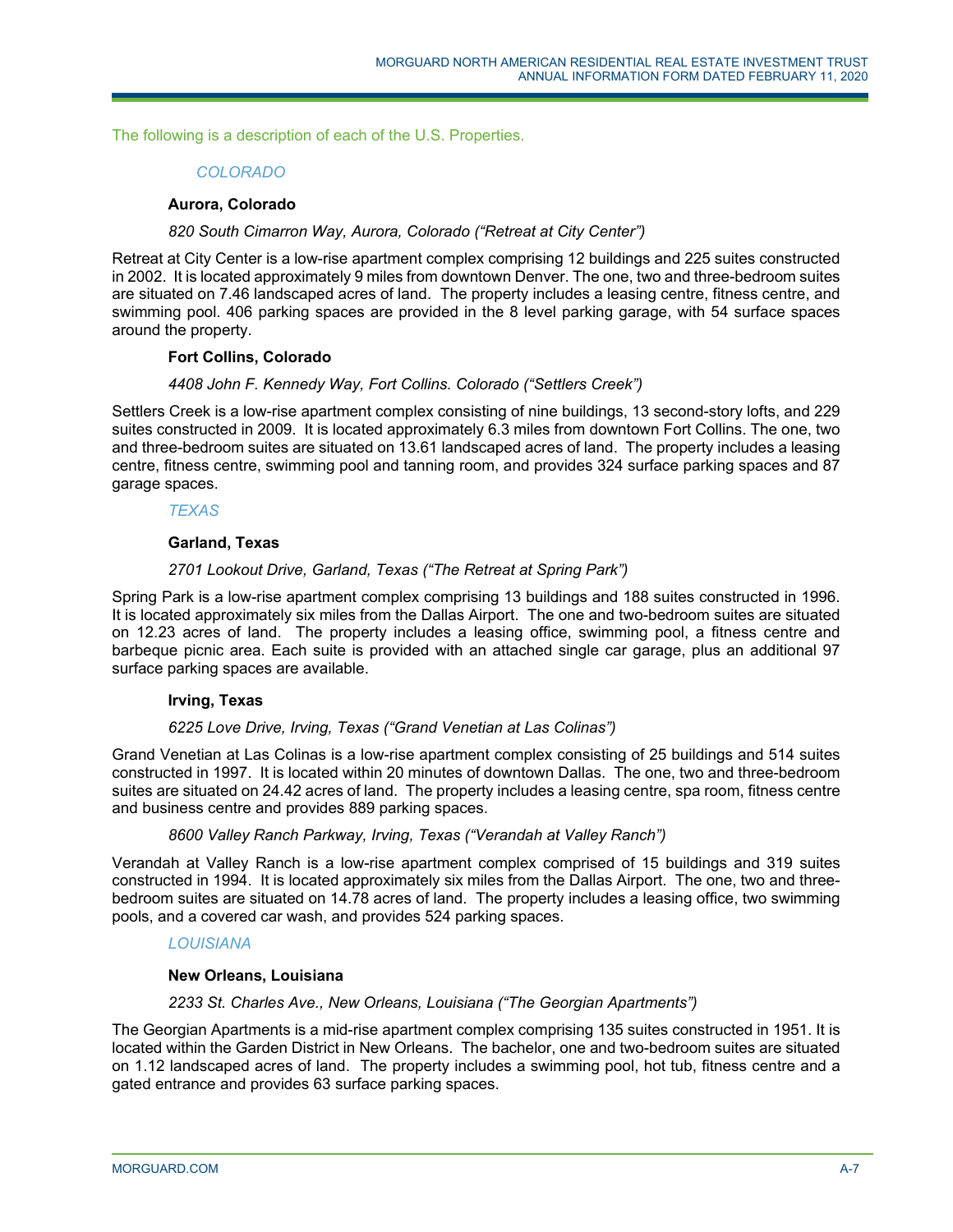# *1643 Josephine St., New Orleans, Louisiana ("1643 Josephine")*

1643 Josephine is a five-story apartment building located adjacent to the Pontchartrain Hotel, situated between the New Orleans CBD/Warehouse District and the University Area and 1/2 block from the St. Charles Avenue streetcar line. Built in 1986, 1643 Josephine is undergoing a complete repositioning to be completed in Q3 2020. It will comprise of 116 renovated suites, a ground floor garage with 71 parking spaces and a separate neighbouring ground lot with 21 additional parking spaces. Constructed upon a land parcel of 38,899SF, 1643 Josephine includes two courtyards, swimming pool, new club room and fitness center.

# **Slidell, Louisiana**

#### *100 Greenbrier Way, Slidell, Louisiana ("Greenbrier Estates")*

Greenbrier Estates is a low-rise apartment complex comprising 18 buildings and 144 suites constructed in 2005. It is situated between New Orleans and the Mississippi coast. The one, two and three-bedroom suites are situated on 9.0 landscaped acres of land. The property includes a leasing centre, swimming pool, fitness centre, tennis court, car wash and picnic area and provides 360 surface parking spaces.

#### *ILLINOIS*

#### **Chicago, Illinois**

# *345 East Wacker Drive, Chicago, Illinois ("Coast at Lakeshore East")*

Coast at Lakeshore East is a LEED Silver certified, recently built, 515-suite high-rise apartment building, with 20,000 square feet of retail space, located in a prime, core Chicago submarket near the Chicago River and Millennium Park. Coast at Lakeshore East offers studios to three-bedroom residences; and includes indoor and outdoor amenities such as heated outdoor lap pool, fitness centre, private meeting lounges, landscaped gardens and deck, catering kitchen and neighbourhood car sharing and electric car-charging stations.

# *108 North State Street, Chicago, Illinois ("The Marquee at Block 37")*

The Marquee at Block 37, was constructed in 2016, is a 690-suite, 38-storey contemporary building, located in the centre of Chicago's Loop. The property is part of a prominent, mixed-use development known as Block 37 and is located at 108 North State Street – a prestigious downtown neighbourhood with immediate access to subways, restaurants, and high-end retail shops.

#### *GEORGIA*

# **Atlanta, Georgia**

# *1470 Sheridan Road NE, Atlanta, Georgia ("Briarhill Apartments")*

Briarhill Apartments is a low-rise apartment complex consists of 14 buildings and 292 suites constructed in 1988. It is located approximately 7.2 miles from downtown Atlanta. The one and two-bedroom suites are situated on 9.81 landscaped acres of land. The property includes a leasing centre, exercise room, swimming pool and spa area, and provides 466 parking spaces.

# *4306 North Shallowford Road, Atlanta, Georgia ("The Savoy Luxury Apartments")*

The Savoy Luxury Apartments is a mid-rise apartment building consisting of 232 suites constructed in 2007. It is located 16 miles from downtown Atlanta. The one, two, and three-bedroom apartment building is situated on 7.7 landscaped acres of land. The property includes a leasing centre, and an outdoor swimming pool. The property includes a five level garage with a total of 362 parking spaces.

# **Kennesaw, Georgia**

# *2055 Barrett Lakes Boulevard NW, Kennesaw, Georgia ("Barrett Walk Luxury Apartment Homes")*

Barrett Walk Luxury Apartment Homes is a low-rise apartment complex comprising 11 buildings and 290 suites constructed in 2002. It is located 10 minutes from downtown Marietta. The one and two-bedroom suites are situated on 22.6 landscaped acres of land. The property includes a leasing centre, fitness centre, swimming pool and business centre, and provides 543 parking spaces.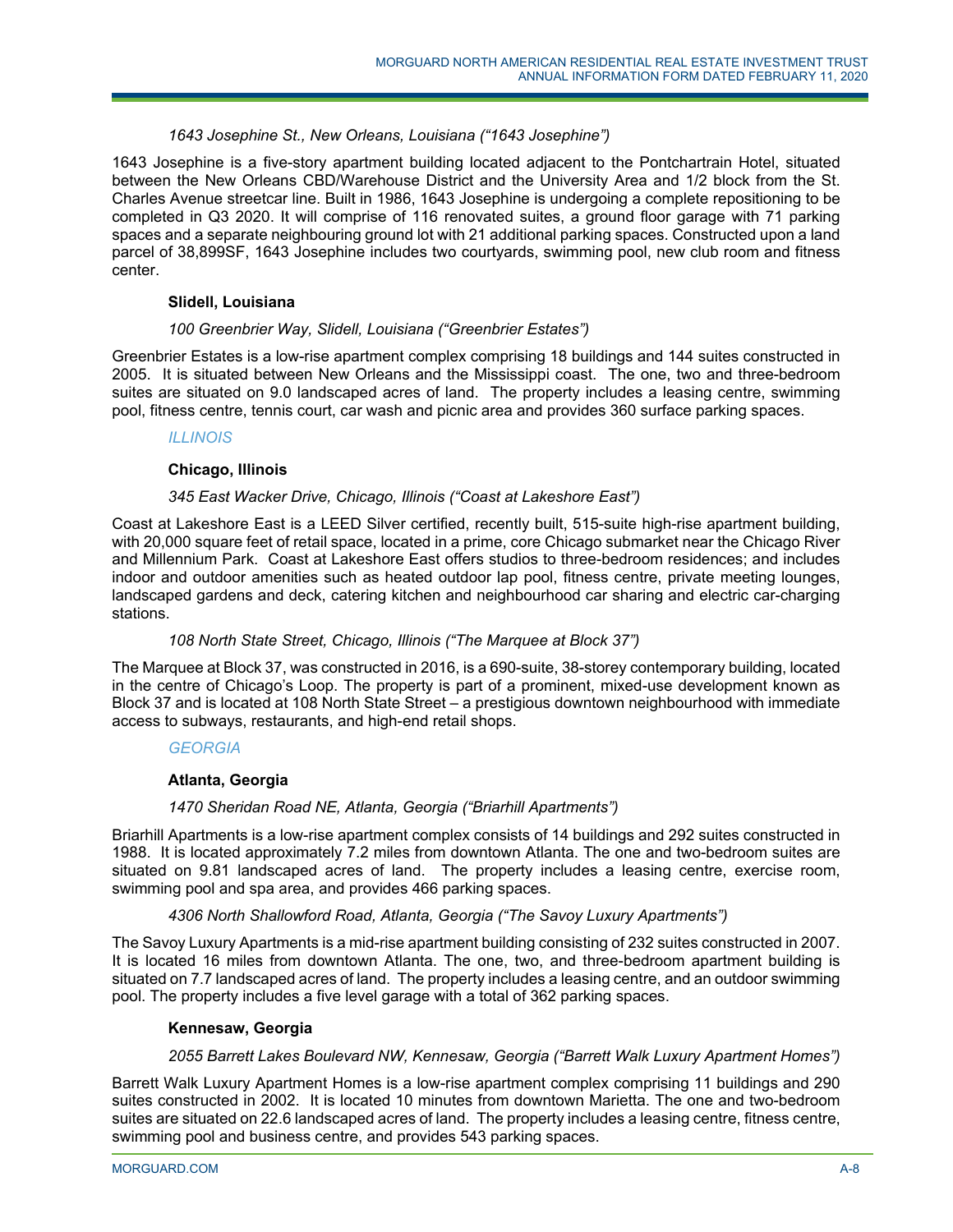# *FLORIDA*

# **Bradenton, Florida**

# *210 Third Street West, Bradenton, Florida ("210 Watermark")*

210 Watermark was completed in 2003, 210 Watermark, is a residential walk-up garden community comprising 216 suites in 7 buildings situated on 10.07 acres of land. Approximately 289 surface parking spaces are provided, as well as 30 leasable detached private garages. It is located approximately 24 miles from Tampa International Airport.

# **Coconut Creek, Florida**

#### *5100 W. Sample Road, Coconut Creek, Florida ("Blue Isle Apartment Homes")*

Blue Isle Apartment Homes was completed in 1998, Blue Isle Apartments is a two-storey residential walkup garden community comprising 340 suites in 23 buildings situated on 18.4 acres of land.

#### **Cooper City, Florida**

# *2940 Solano Avenue, Cooper City, Florida ("2940 Solano at Monterra")*

2940 Solano at Monterra comprises 252 suites in 11 three-storey walk-up garden style buildings. Construction was completed in 2014. The property has luxury suite finishes and community amenities including media centre, saltwater pool with sundeck and outdoor lounge with fireplace and kitchen. The property is located in southwest Cooper City, with easy access to multiple office markets, regional hospitals, retailers, restaurants and entertainment venues.

#### **Pensacola, Florida**

#### *1600 Governors Dr., Pensacola, Florida ("Governors Gate I")*

Governors Gate I is a low-rise apartment complex consisting of 15 buildings and 240 suites constructed in 1998. It is located within 30 minutes of Pensacola Beach. The one, two and three-bedroom suites are situated on 23.8 landscaped acres of land. The property includes a leasing centre, swimming pool, fitness centre, tennis court, car wash and picnic area and provides 360 surface parking spaces.

# *1600 Governors Dr., Pensacola, Florida ("Governors Gate II")*

Governors Gate II is a low-rise apartment complex consisting of 12 buildings and 204 suites constructed in 2003. It is located within 30 minutes of Pensacola beach. The one, two and three-bedroom suites are situated on 21.52 landscaped acres of land. The property includes a leasing centre, swimming pool, fitness centre, tennis court, car wash and picnic area and provides 306 surface parking spaces.

# *3331 Summit Boulevard, Pensacola, Florida ("Jamestown Estates")*

Jamestown Estates is a low-rise apartment complex comprising 177 suites constructed in 1972. It is located within 15 minutes of Pensacola beach. The one, two and three-bedroom suites are situated on 12 landscaped acres of land. The property includes a leasing centre, swimming pool, fitness centre, and tennis centre.

# *4301 Creighton Road, Pensacola, Florida ("Woodcliff Apartment Homes")*

Woodcliff Apartment Homes is a low-rise apartment complex comprising 184 suites constructed in 1977. It is located within 15 minutes of Pensacola beach. The one and two-bedroom suites are situated on 9 landscaped acres of land. The property includes a leasing centre, swimming pool, fitness centre, and tennis courts. Tampa, Florida

# **Riviera Beach, Florida**

# *9000 Woodbine Trail, Palm Beach Gardens, Florida ("Woodbine Apartment Homes")*

Woodbine Apartment Homes is a three-storey residential walk-up garden community comprising 408 suites in 17 buildings situated on 19 acres of land that was completed in 2000.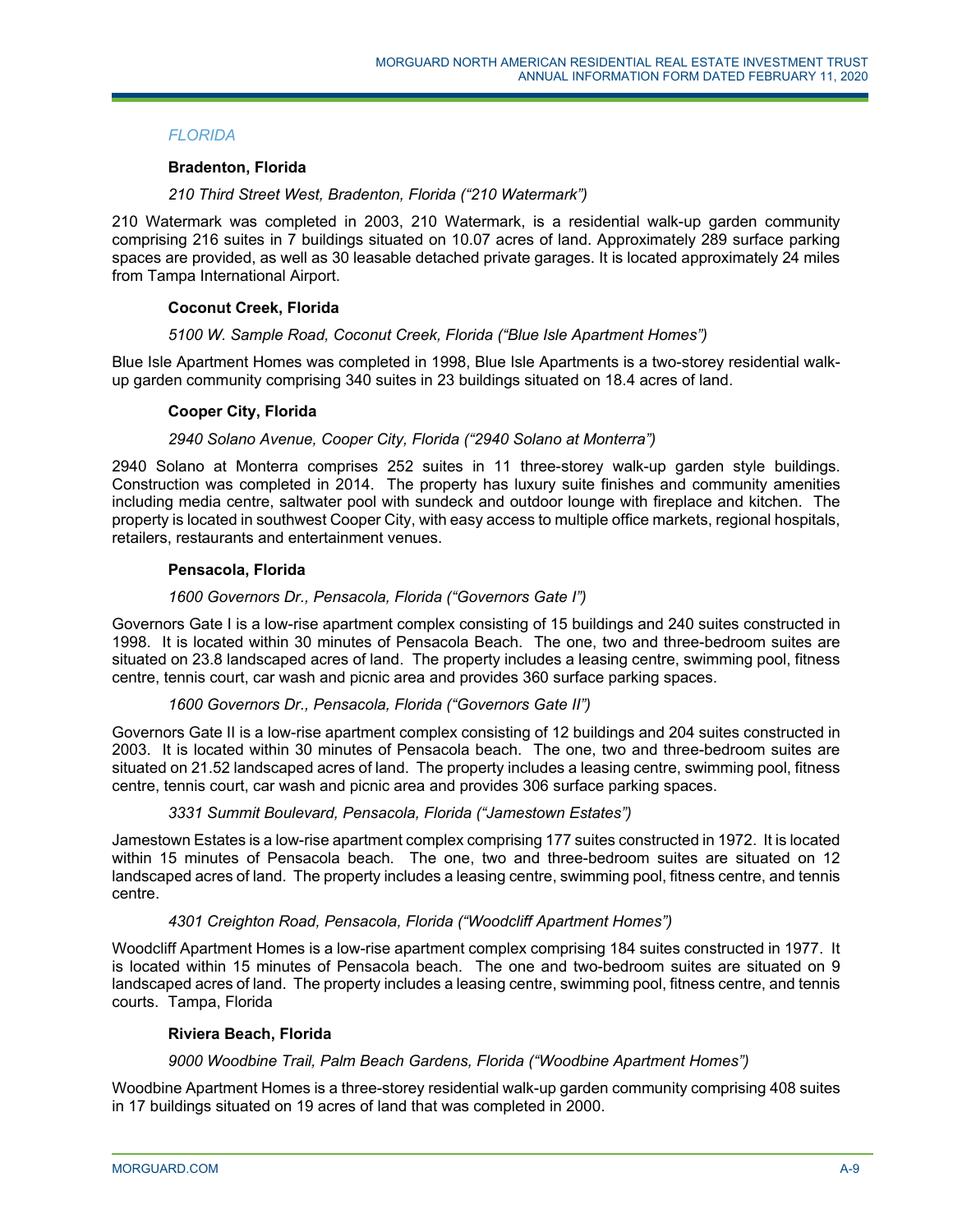# *11306 Mallory Square Drive, Tampa, Florida ("Mallory Square")*

Mallory Square is a low-rise apartment complex consisting of 18 buildings and 383 suites constructed in 2005. It is located minutes away from downtown Tampa. The one, two and three-bedroom suites are situated on approximately 46 acres of land. The property includes a leasing centre, swimming pool, fitness centre, and tennis courts, and provides approximately 575 surface parking spaces.

# **West Palm Beach, Florida**

#### *3101 Village Boulevard, West Palm Beach, Florida ("Village Crossing Apartment Homes")*

Village Crossing Apartment Homes was completed in 1989, Village Crossing Apartments is a residential walk-up garden community comprising 189 suites in 8 buildings situated on 10.8 acres of land.

# *NORTH CAROLINA*

# **Cary, North Carolina**

#### *200 Brisbane Woods Way, Cary, North Carolina ("The Lodge at Crossroads")*

The Lodge at Crossroads is a low-rise apartment complex comprising 23 buildings and 432 suites constructed in 2001. It is located approximately 10.2 miles from the Raleigh/Durham International Airport and 6 miles from downtown Raleigh. The one, two, and three-bedroom suites are situated on 23 acres of land. The property includes a leasing centre, swimming pool, game room, fitness centre and business centre. A total of 771 surface parking spaces, 42 detached garages, and 96 attached garages.

# **Raleigh, North Carolina**

#### *3235 Trimblestone Lane, Raleigh, North Carolina ("Perry Point Ultimate Apartments")*

Perry Point Ultimate Apartments is a low-rise apartment complex comprising 16 buildings and 432 suites constructed in 2009. It is located within 20 minutes of downtown Raleigh. The one and two-bedroom suites are situated on approximately 23.39 acres of land. The property includes a leasing office, swimming pool, dog park, a playground and picnic area, and provides 696 parking spaces.

*VIRGINIA* 

# **Falls Church, Virginia**

# *450 North Washington Street, Falls Church, Virginia ("Northgate at Falls Church")*

Northgate at Falls Church consists of 104 suites, approximately 33,000 square feet of commercial space and 158 parking spaces. The property was built in 2014 and includes such amenities as private courtyard, clubroom and fitness centre. The property is LEED NC Gold standard. Northgate at Falls Church is subject to a long-term land lease, with a fixed annual payment and a fixed price purchase option available in September 2029.

#### *MARYLAND*

#### **Rockville, Maryland**

#### *37 Maryland Avenue, Rockville, Maryland ("The Fenestra at Rockville Town Square")*

The Fenestra at Rockville Town Square was completed in 2008 and consists of 492 suites in four buildings with 861 total parking spaces. Situated over ground-level retail, the property is in close proximity to public transit (metro) and Montgomery County's government centre and many community amenities. Property amenities include saltwater pool, fitness centre, courtyard terrace and in-suite laundry.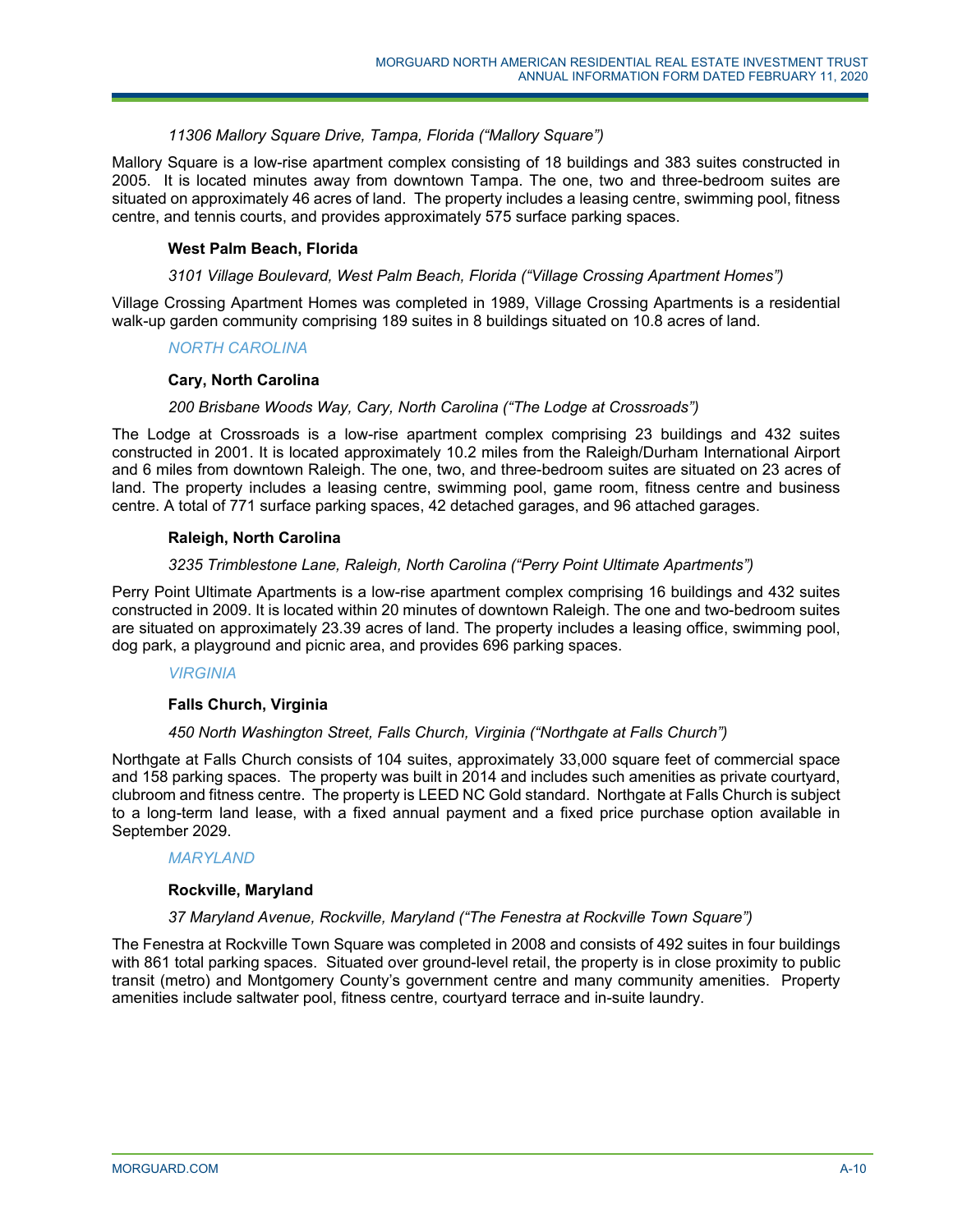#### **APPENDIX B AUDIT COMMITTEE MANDATE**

# **1. PURPOSE**

The overall purpose of the Audit Committee (the "**Committee**") of the REIT is to monitor the REIT's system of internal financial controls, to evaluate and report on the integrity of the financial statements of the REIT, to enhance the independence of the REIT's external auditors and to oversee the financial reporting process of the REIT.

#### **2. COMPOSITION, PROCEDURES AND ORGANIZATION**

- 2.1 The Committee shall consist of at least three members of the Board of the REIT (the "**Board**"), each of whom shall be, in the determination of the Board, "independent" as that term is defined by Multilateral Instrument 52-110, as amended from time to time, and the majority of whom shall be resident Canadians. Each member shall complete and return to the REIT annually a questionnaire regarding the member's independence. The definition of "independent" is set out in Exhibit A hereto.
- 2.2 All members of the Committee shall be, in the determination of the Board, "financially literate" as that term is defined by Multilateral Instrument 52-110, and at least one member of the Committee must have, in the determination of the Board, "accounting or related financial expertise". The definition of "financially literate" is set out in Exhibit A hereto.
- 2.3 The Board, at its organizational meeting held in conjunction with each annual meeting of unitholders, shall appoint the members of the Committee for the ensuing year. The Board may at any time remove or replace any member of the Committee and may fill any vacancy in the Committee. Any member of the Committee ceasing to be a trustee of the REIT shall cease to be a member of the Committee.
- 2.4 Unless the Board shall have appointed a chair of the Committee, the members of the Committee shall elect a chair from among their number.
- 2.5 The Committee shall have access to such officers and employees of the REIT and to the REIT's external auditors and its legal counsel, and to such information respecting the REIT as it considers to be necessary or advisable in order to perform its duties.
- 2.6 Notice of every meeting shall be given to the external auditors, who shall, at the expense of the REIT, be entitled to attend and to be heard thereat.
- 2.7 Meetings of the Committee shall be conducted as follows:
	- (a) the Committee shall meet on a regular basis, at such times and at such locations as the chair of the Committee shall determine;
	- (b) the external auditors or any member of the Committee may call a meeting of the Committee;
	- (c) any trustee of the REIT may request the chair of the Committee to call a meeting of the Committee and may attend such meeting to inform the Committee of a specific matter of concern to such trustee, and may participate in such meeting to the extent permitted by the chair of the Committee; and
	- (d) the external auditors and management employees shall, when required by the Committee, attend any meeting of the Committee.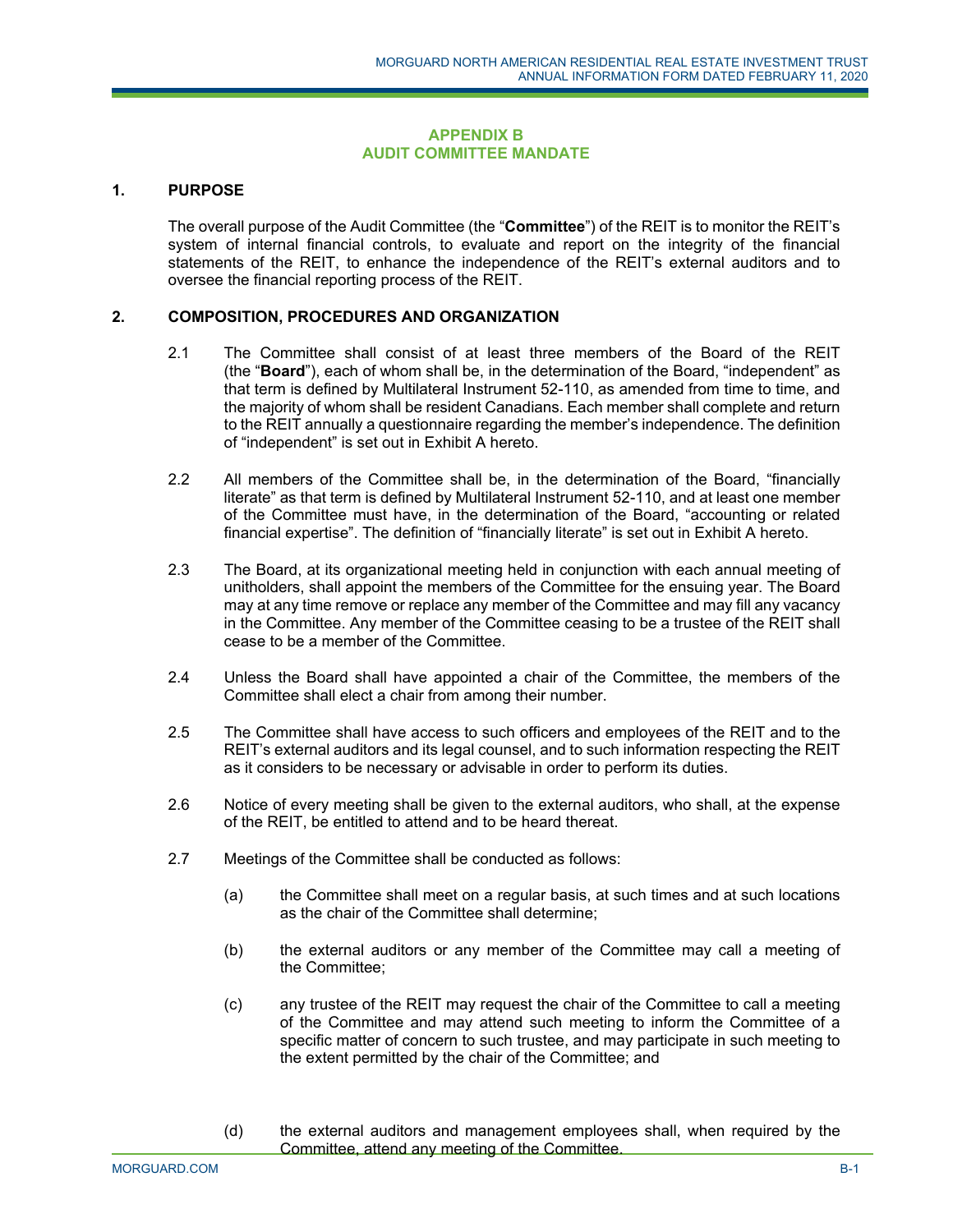- 2.8 The external auditors shall be entitled to communicate directly with the chair of the Committee and may meet separately with the Committee. The Committee, through its chair, may contact directly any employee in the REIT as it deems necessary, and any employee may bring before the Committee any matter involving questionable, illegal or improper practices or transactions.
- 2.9 Compensation to members of the Committee shall be limited to trustee's fees, either in the form of cash or equity, and members shall not accept consulting, advisory or other compensatory fees from the REIT (other than as members of the Board and Board committee members).
- 2.10 The Committee is authorized, at the REIT's expense, to retain independent counsel and other advisors as it determines necessary to carry out its duties and to set their compensation.

# **3. DUTIES**

- 3.1 The overall duties of the Committee shall be to:
	- (a) assist the Board in the discharge of its duties relating to the REIT's accounting policies and practices, reporting practices and internal controls;
	- (b) establish and maintain a direct line of communication with the REIT's external auditors and assess their performance;
	- (c) oversee the co-ordination of the activities of the external auditors;
	- (d) ensure that the management of the REIT has designed, implemented and is maintaining an effective system of internal controls;
	- (e) monitor the credibility and objectivity of the REIT's financial reports;
	- (f) report regularly to the Board on the fulfillment of the Committee's duties;
	- (g) assist the Board in the discharge of its duties relating to the REIT's compliance with legal and regulatory requirements; and
	- (h) assist the Board in the discharge of its duties relating to risk assessment and risk management.
- 3.2 The Committee shall be directly responsible for overseeing the work of the external auditors engaged for the purpose of preparing or issuing an audit report or performing other audit, review or attest services for the REIT, including the resolution of disagreements between management and the external auditors regarding financial reporting, and in carrying out such oversight the Committee's duties shall include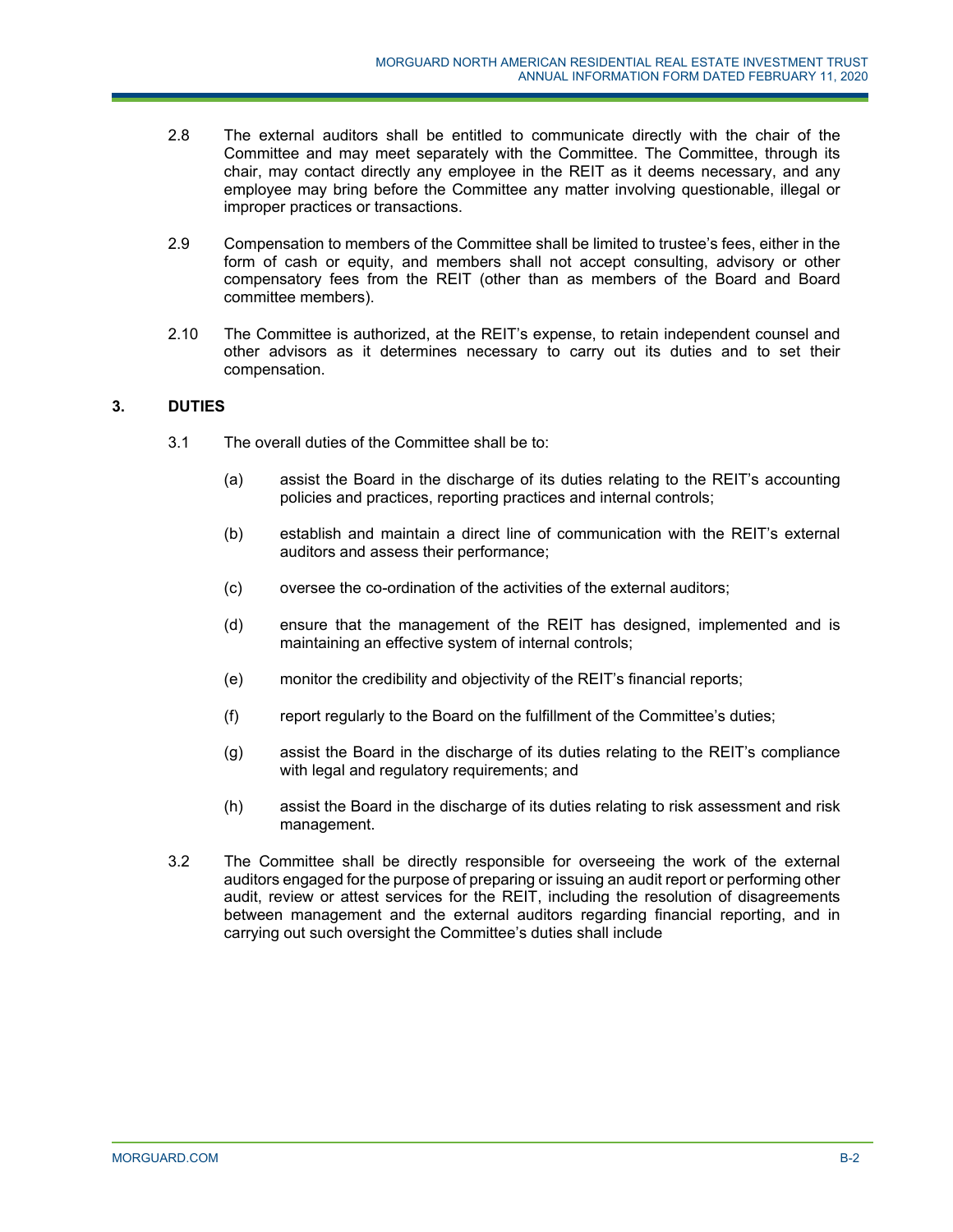- (a) recommending to the Board a firm of external auditors to be nominated for the purpose of preparing or issuing an audit report or performing other audit, review or attest services for the REIT;
- (b) reviewing, where there is to be a change of external auditors, all issues related to the change, including the information to be included in the notice of change of auditor called for under National Instrument 51-102 — *Continuous Disclosure Obligations* or any successor legislation ("NI 51-102"), and the planned steps for an orderly transition;
- (c) reviewing all reportable events, including disagreements, unresolved issues and consultations, as defined in NI 51-102 or any successor legislation, on a routine basis, whether or not there is to be a change of external auditor;
- (d) reviewing the engagement letters of the external auditors, both for audit and nonaudit services;
- (e) reviewing the performance, including the fee, scope and timing of the audit and other related services and any non-audit services provided by the external auditors; and
- (f) reviewing and approving the nature of and fees for any non-audit services performed for the REIT by the external auditors and consider whether the nature and extent of such services could detract from the firm's independence in carrying out the audit function.
- 3.3 The duties of the Committee as they relate to audits and financial reporting shall be to:
	- (a) review the audit plan with the external auditor and management;
	- (b) review with the external auditor and management any proposed changes in accounting policies, the presentation of the impact of significant risks and uncertainties, and key estimates and judgments of management that may in any such case be material to financial reporting;
	- (c) review the contents of the audit report;
	- (d) question the external auditor and management regarding significant financial reporting issues discussed during the fiscal period and the method of resolution;
	- (e) review the scope and quality of the audit work performed;
	- (f) review the adequacy of the REIT's financial and auditing personnel;
	- (g) review the co-operation received by the external auditor from the REIT's personnel during the audit, any problems encountered by the external auditors and any restrictions on the external auditor's work;
	- (h) review the internal resources used;
	- (i) review the evaluation of internal controls by the internal auditor (or persons performing the internal audit function) and the external auditors, together with management's response to the recommendations, including subsequent follow-up of any identified weaknesses;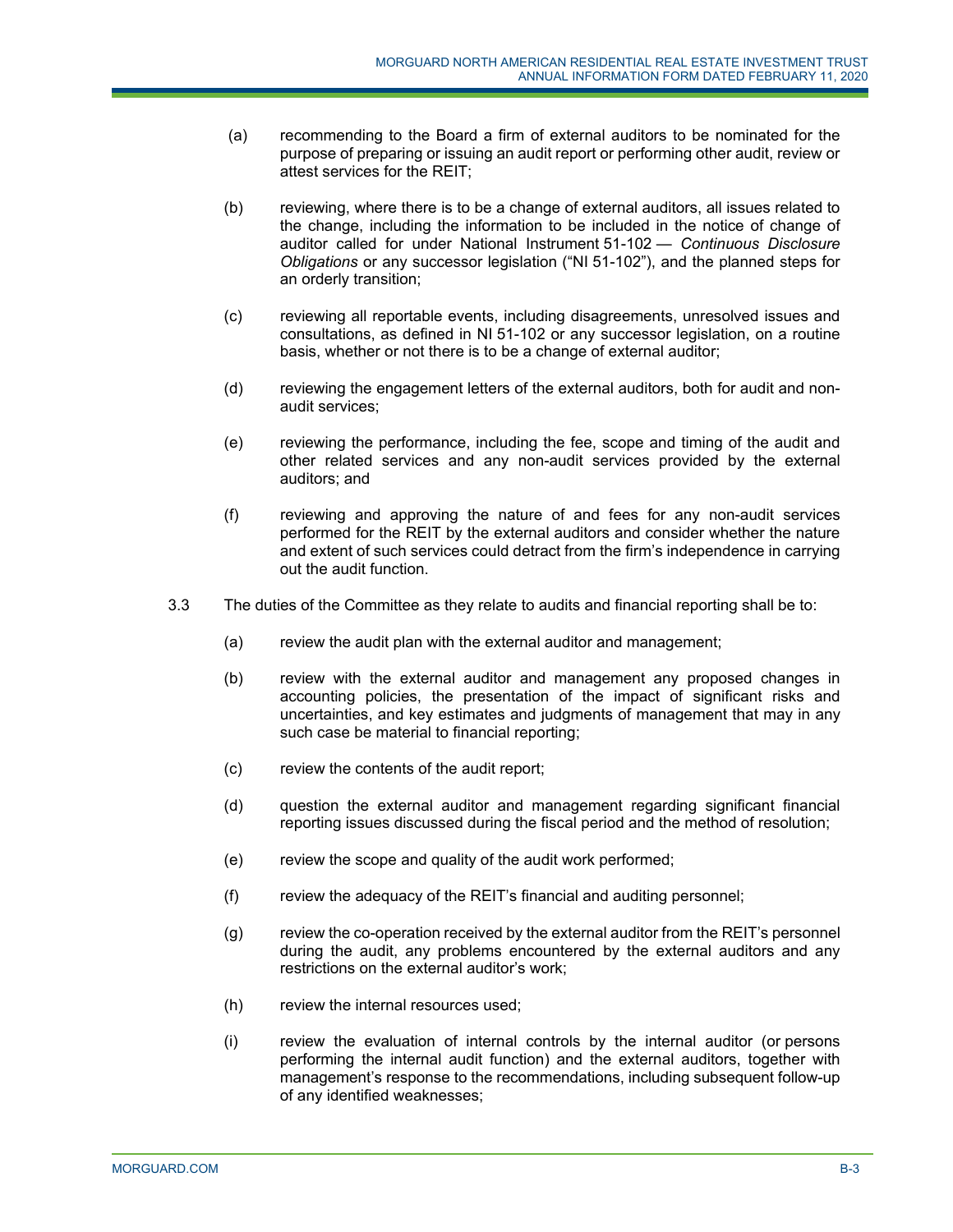- (j) review the appointments of the chief financial officer, internal auditor (or persons performing the internal audit function) and any key financial executives involved in the financial reporting process;
- (k) review and approve the REIT's annual audited financial statements and those of its subsidiaries in conjunction with the report of the external auditors thereon, and obtain an explanation from management of all significant variances between comparative reporting periods before release to the public;
- l) review and approve the REIT's interim unaudited financial statements, and obtain an explanation from management of all significant variances between comparative reporting periods before release to the public;
- (m) establish a procedure for the receipt, retention and treatment of complaints regarding accounting, internal accounting controls or auditing matters and employees' confidential anonymous submission of concerns regarding accounting and auditing matters; and
- (n) review the terms of reference for an internal auditor or internal audit function.
- 3.4 The duties of the Committee as they relate to accounting and disclosure policies and practices shall be to:
	- (a) review changes to accounting principles of the Canadian Institute of Chartered Accountants which would have a significant impact on the REIT's financial reporting as reported to the Committee by management and the external auditors;
	- (b) review the appropriateness of the accounting policies used in the preparation of the REIT's financial statements and consider recommendations for any material change to such policies;
	- (c) review the status of material contingent liabilities as reported to the Committee by management;
	- (d) review the status of income tax returns and potentially significant tax problems as reported to the Committee by management;
	- (e) review any errors or omissions in the current or prior year's financial statements;
	- (f) review and approve before their release all public disclosure documents containing audited or unaudited financial information, including all earnings, press releases, MD&A, prospectuses, annual reports to unitholders, annual information forms and management's discussion and analysis; and
	- (g) oversee and review all financial information and earnings guidance provided to analysts and rating agencies.
- 3.5 The other duties of the Committee shall include:
	- (a) reviewing any inquires, investigations or audits of a financial nature by governmental, regulatory or taxing authorities;
	- (b) formulating clear hiring policies for employees or former employees of the REIT's external auditors;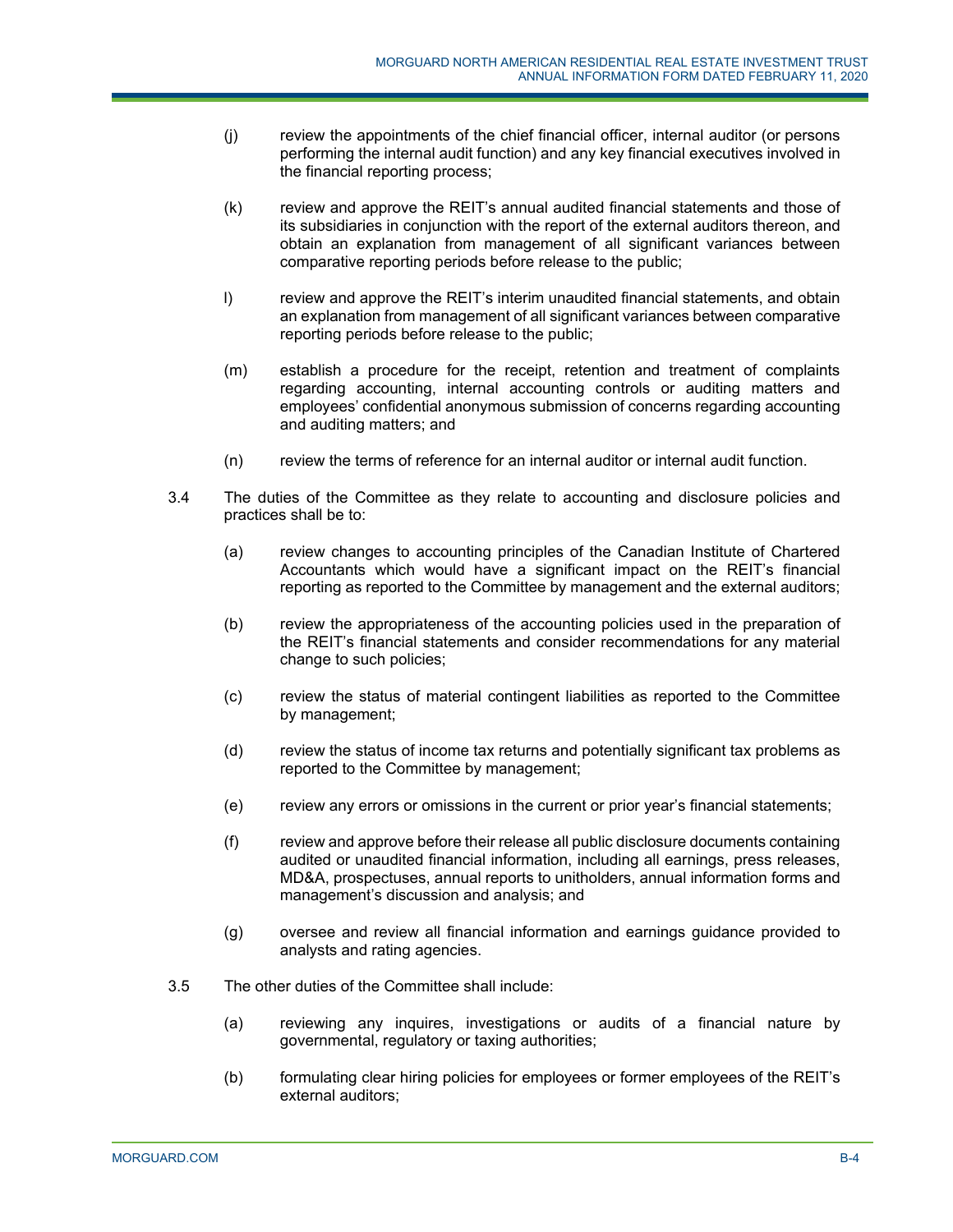- (c) reviewing annual operating and capital budgets;
- (d) reviewing the funding and administration of the REIT's compensation and pension plans;
- (e) reviewing and reporting to the Board on difficulties and problems with regulatory agencies which are likely to have a significant financial impact;
- (f) inquiring of management and the external auditors as to any activities that may be or may appear to be illegal or unethical;
- (g) ensuring procedures are in place for the receipt, retention and treatment of complaints and employee concerns received regarding accounting or auditing matters and the confidential, anonymous submission by employees of the REIT of concerns regarding such; and
- (h) any other questions or matters referred to it by the Board.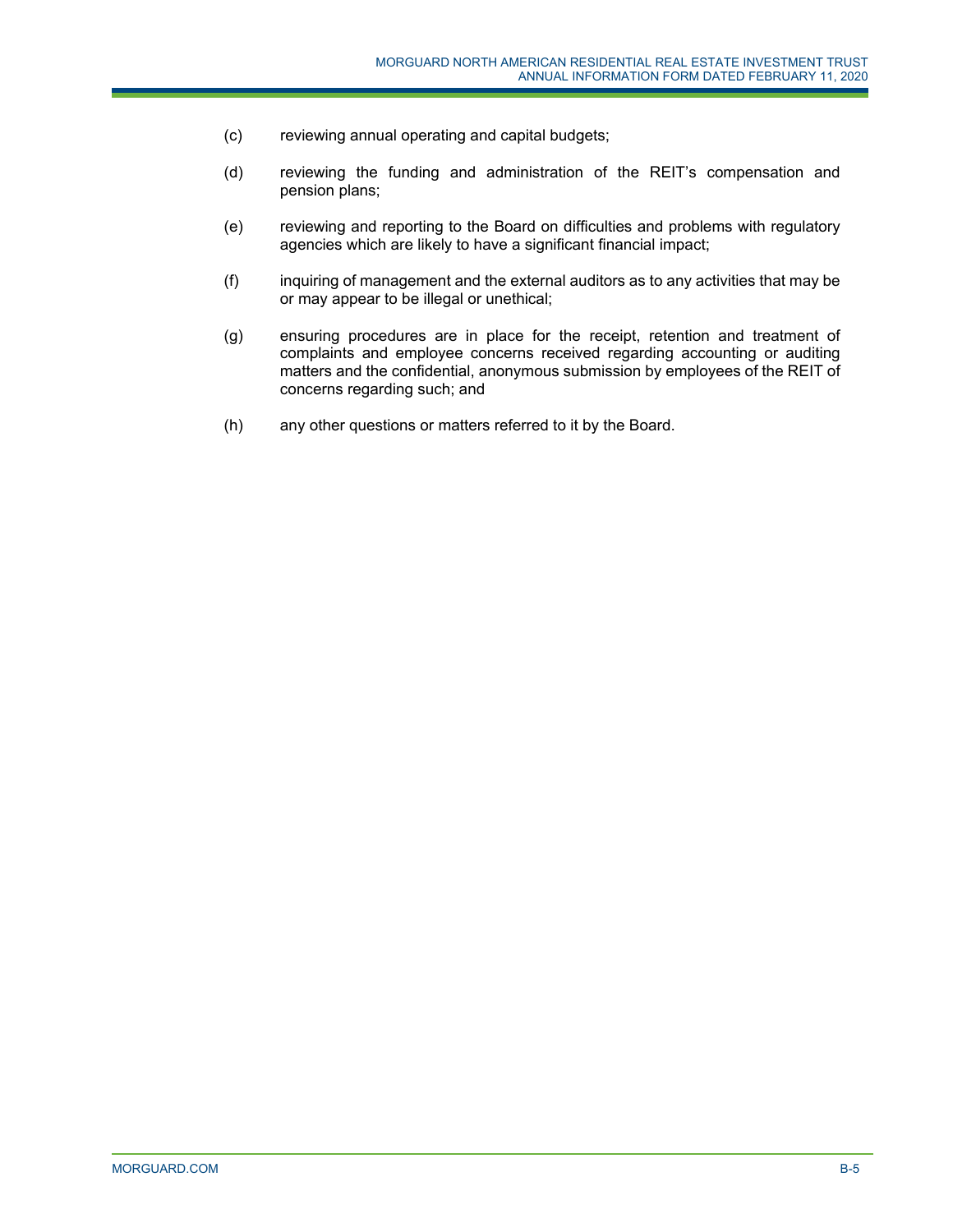## **EXHIBIT A TO MANDATE OF AUDIT COMMITTEE FOR DEFINITIONS**

## **Definitions.**

"**Financially Literate**" means the ability to read and understand a set of financial statements that present a breadth and level of complexity of accounting issues that are generally comparable to the breadth and complexity of the issues that can reasonably be expected to be raised by the issuer's financial statements.

## Meaning of "**Independence**"

- 1. A member of an audit committee is independent if the member has no direct or indirect material relationship with the REIT.
- 2. For the purposes of paragraph 1, a material relationship means a relationship which could, in the view of the Board, reasonably interfere with the exercise of a member's independent judgment.
- 3. Despite paragraph 2, the following persons are considered to have a material relationship with the REIT:
	- (a) a person who is, or whose immediate family member is, or at any time during the prescribed period has been, an officer or employee of the REIT, its parent, or of any of its subsidiary entities or affiliated entities;
	- (b) a person who is, or has been an affiliated entity of, a partner of, or employed by, a current or former internal or external auditor of the REIT, unless the prescribed period has elapsed since the person's relationship with the internal or external auditor, or the auditing relationship, has ended;
	- (c) a person whose immediate family member is, or has been, an affiliated entity of, a partner of, or employed in a professional capacity by, a current or former internal or external auditor of the REIT, unless the prescribed period has elapsed since the person's relationship with the internal or external auditor, or the auditing relationship, has ended;
	- (d) a person who is, or has been, or whose immediate family member is or has been, employed as an executive officer of an entity if any of the REIT current executives serve on the entity's compensation committee, unless the prescribed period has elapsed since the end of the service or employment;
	- (e) a person who accepts, or has accepted at any time during the prescribed period, directly or indirectly, any consulting, advisory or other compensatory fee from the REIT or any subsidiary entity of the REIT, other than as remuneration for acting in his or her capacity as a member of the Committee, the Board, or any other Board committee; and
	- (f) a person who is an affiliated entity of the REIT or any of its subsidiary entities.
- 4. For the purposes of paragraph 3, the prescribed period is the three year period ending immediately prior to the determination required by paragraph 3.
- 5. For the purposes of paragraphs 3(b) and 3(c), a partner does not include a limited partner whose interest in the internal or external auditor is limited to the receipt of fixed amounts of compensation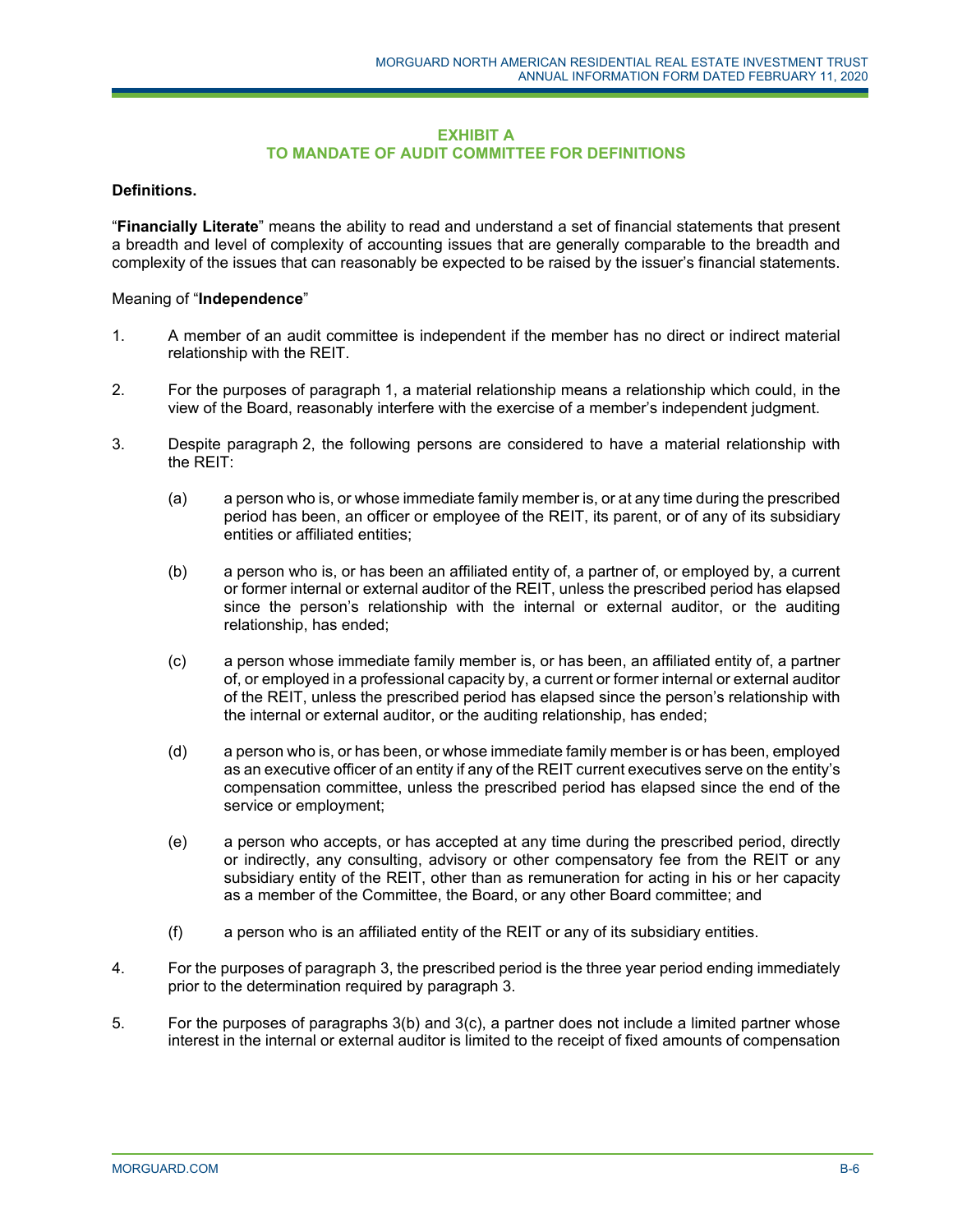(including deferred compensation) for prior service with an internal or external auditor if the compensation is not contingent in any way or continued service.

- 6. For the purpose of paragraph 3(e), compensatory fees do not include the receipt of fixed amounts of compensation under a retirement plan (including deferred compensation) for prior service with the issuer if the compensation is not contingent in any way on continued service.
- 7. For the purposes of paragraph 3(e), the indirect acceptance by a person of any consulting, advisory or other compensatory fee includes acceptance of a fee by:
	- (a) an immediate family member, or
	- (b) a partner, member or executive officer of, or a person who occupies a similar position with, an entity that provides accounting, consulting, legal, investment banking or financial advisory services to the REIT or any subsidiary entity of the REIT, other than limited partners, non-managing members and those occupying similar positions who, in each case, have no active role in providing services to the REIT.